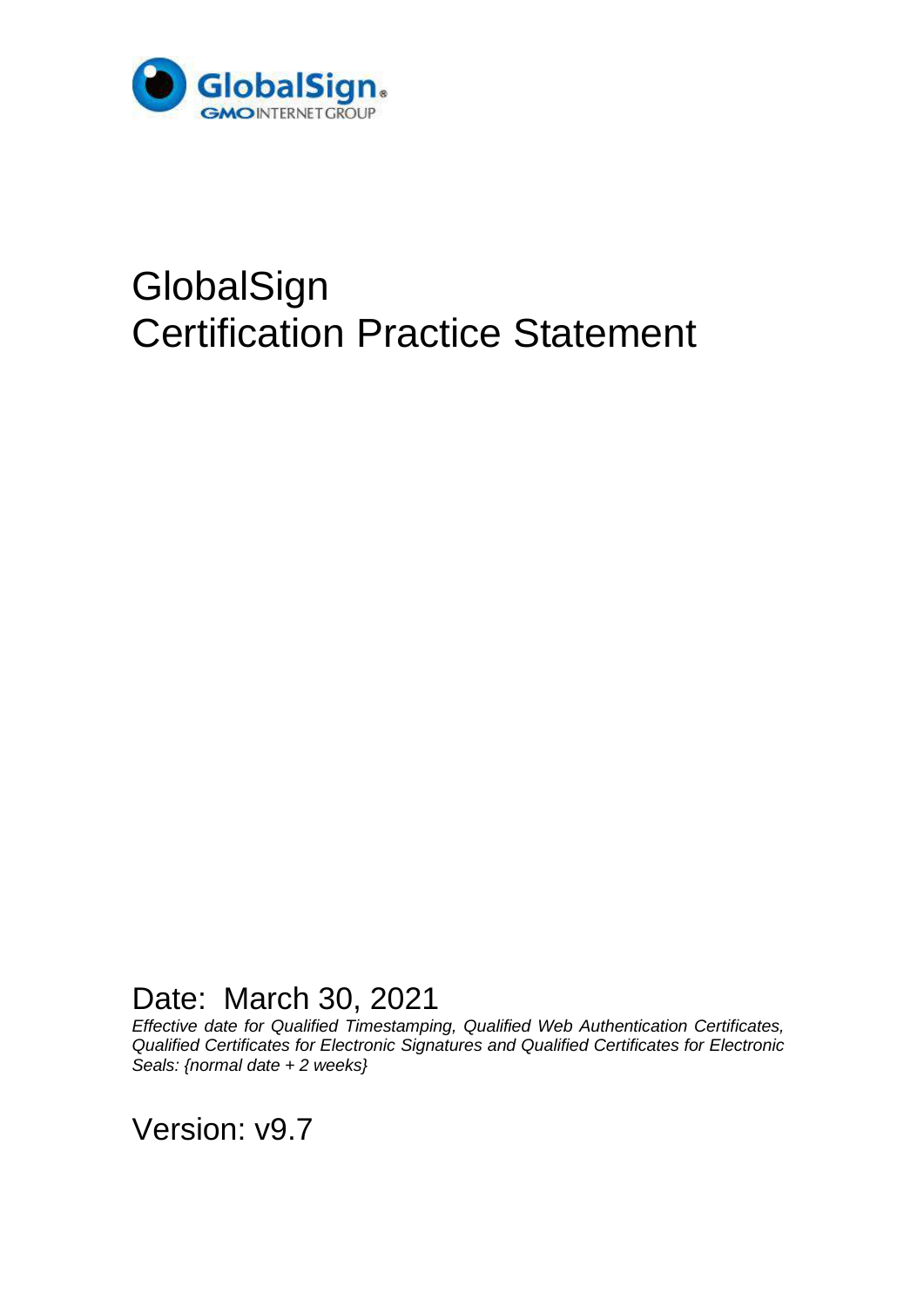# <span id="page-1-0"></span>**Table of Contents**

| 1.0<br>1.1<br>1.1.1<br>1.2<br>1.3<br>1.3.1<br>1.3.2<br>1.3.3<br>1.3.4<br>1.3.5<br>1.4<br>1.4.1<br>1.4.2<br>1.5<br>1.5.1<br>1.5.2<br>1.5.3<br>1.5.4<br>1.6<br>2.1<br>2.2<br>2.3<br>2.4<br>3.1<br>3.1.1<br>3.1.2<br>3.1.3<br>3.1.4<br>3.1.5<br>3.1.6<br>3.2<br>3.2.1<br>3.2.2<br>3.2.3<br>3.2.4<br>3.2.5<br>3.2.6<br>3.2.7<br>3.2.8<br>3.3<br>3.3.1<br>Identification and Authentication for Reissuance after Revocation 53<br>3.3.2<br>Re-verification and Revalidation of Identity When Certificate Information Changes53<br>3.3.3<br>3.3.4<br>3.4 |     |  |  |
|----------------------------------------------------------------------------------------------------------------------------------------------------------------------------------------------------------------------------------------------------------------------------------------------------------------------------------------------------------------------------------------------------------------------------------------------------------------------------------------------------------------------------------------------------|-----|--|--|
|                                                                                                                                                                                                                                                                                                                                                                                                                                                                                                                                                    |     |  |  |
|                                                                                                                                                                                                                                                                                                                                                                                                                                                                                                                                                    |     |  |  |
|                                                                                                                                                                                                                                                                                                                                                                                                                                                                                                                                                    |     |  |  |
|                                                                                                                                                                                                                                                                                                                                                                                                                                                                                                                                                    |     |  |  |
|                                                                                                                                                                                                                                                                                                                                                                                                                                                                                                                                                    |     |  |  |
|                                                                                                                                                                                                                                                                                                                                                                                                                                                                                                                                                    |     |  |  |
|                                                                                                                                                                                                                                                                                                                                                                                                                                                                                                                                                    |     |  |  |
|                                                                                                                                                                                                                                                                                                                                                                                                                                                                                                                                                    |     |  |  |
|                                                                                                                                                                                                                                                                                                                                                                                                                                                                                                                                                    |     |  |  |
|                                                                                                                                                                                                                                                                                                                                                                                                                                                                                                                                                    |     |  |  |
|                                                                                                                                                                                                                                                                                                                                                                                                                                                                                                                                                    |     |  |  |
|                                                                                                                                                                                                                                                                                                                                                                                                                                                                                                                                                    |     |  |  |
|                                                                                                                                                                                                                                                                                                                                                                                                                                                                                                                                                    |     |  |  |
|                                                                                                                                                                                                                                                                                                                                                                                                                                                                                                                                                    |     |  |  |
|                                                                                                                                                                                                                                                                                                                                                                                                                                                                                                                                                    |     |  |  |
|                                                                                                                                                                                                                                                                                                                                                                                                                                                                                                                                                    |     |  |  |
|                                                                                                                                                                                                                                                                                                                                                                                                                                                                                                                                                    |     |  |  |
|                                                                                                                                                                                                                                                                                                                                                                                                                                                                                                                                                    |     |  |  |
|                                                                                                                                                                                                                                                                                                                                                                                                                                                                                                                                                    |     |  |  |
|                                                                                                                                                                                                                                                                                                                                                                                                                                                                                                                                                    |     |  |  |
|                                                                                                                                                                                                                                                                                                                                                                                                                                                                                                                                                    |     |  |  |
|                                                                                                                                                                                                                                                                                                                                                                                                                                                                                                                                                    | 2.0 |  |  |
|                                                                                                                                                                                                                                                                                                                                                                                                                                                                                                                                                    |     |  |  |
|                                                                                                                                                                                                                                                                                                                                                                                                                                                                                                                                                    |     |  |  |
|                                                                                                                                                                                                                                                                                                                                                                                                                                                                                                                                                    |     |  |  |
|                                                                                                                                                                                                                                                                                                                                                                                                                                                                                                                                                    |     |  |  |
|                                                                                                                                                                                                                                                                                                                                                                                                                                                                                                                                                    | 3.0 |  |  |
|                                                                                                                                                                                                                                                                                                                                                                                                                                                                                                                                                    |     |  |  |
|                                                                                                                                                                                                                                                                                                                                                                                                                                                                                                                                                    |     |  |  |
|                                                                                                                                                                                                                                                                                                                                                                                                                                                                                                                                                    |     |  |  |
|                                                                                                                                                                                                                                                                                                                                                                                                                                                                                                                                                    |     |  |  |
|                                                                                                                                                                                                                                                                                                                                                                                                                                                                                                                                                    |     |  |  |
|                                                                                                                                                                                                                                                                                                                                                                                                                                                                                                                                                    |     |  |  |
|                                                                                                                                                                                                                                                                                                                                                                                                                                                                                                                                                    |     |  |  |
|                                                                                                                                                                                                                                                                                                                                                                                                                                                                                                                                                    |     |  |  |
|                                                                                                                                                                                                                                                                                                                                                                                                                                                                                                                                                    |     |  |  |
|                                                                                                                                                                                                                                                                                                                                                                                                                                                                                                                                                    |     |  |  |
|                                                                                                                                                                                                                                                                                                                                                                                                                                                                                                                                                    |     |  |  |
|                                                                                                                                                                                                                                                                                                                                                                                                                                                                                                                                                    |     |  |  |
|                                                                                                                                                                                                                                                                                                                                                                                                                                                                                                                                                    |     |  |  |
|                                                                                                                                                                                                                                                                                                                                                                                                                                                                                                                                                    |     |  |  |
|                                                                                                                                                                                                                                                                                                                                                                                                                                                                                                                                                    |     |  |  |
|                                                                                                                                                                                                                                                                                                                                                                                                                                                                                                                                                    |     |  |  |
|                                                                                                                                                                                                                                                                                                                                                                                                                                                                                                                                                    |     |  |  |
|                                                                                                                                                                                                                                                                                                                                                                                                                                                                                                                                                    |     |  |  |
|                                                                                                                                                                                                                                                                                                                                                                                                                                                                                                                                                    |     |  |  |
|                                                                                                                                                                                                                                                                                                                                                                                                                                                                                                                                                    |     |  |  |
|                                                                                                                                                                                                                                                                                                                                                                                                                                                                                                                                                    |     |  |  |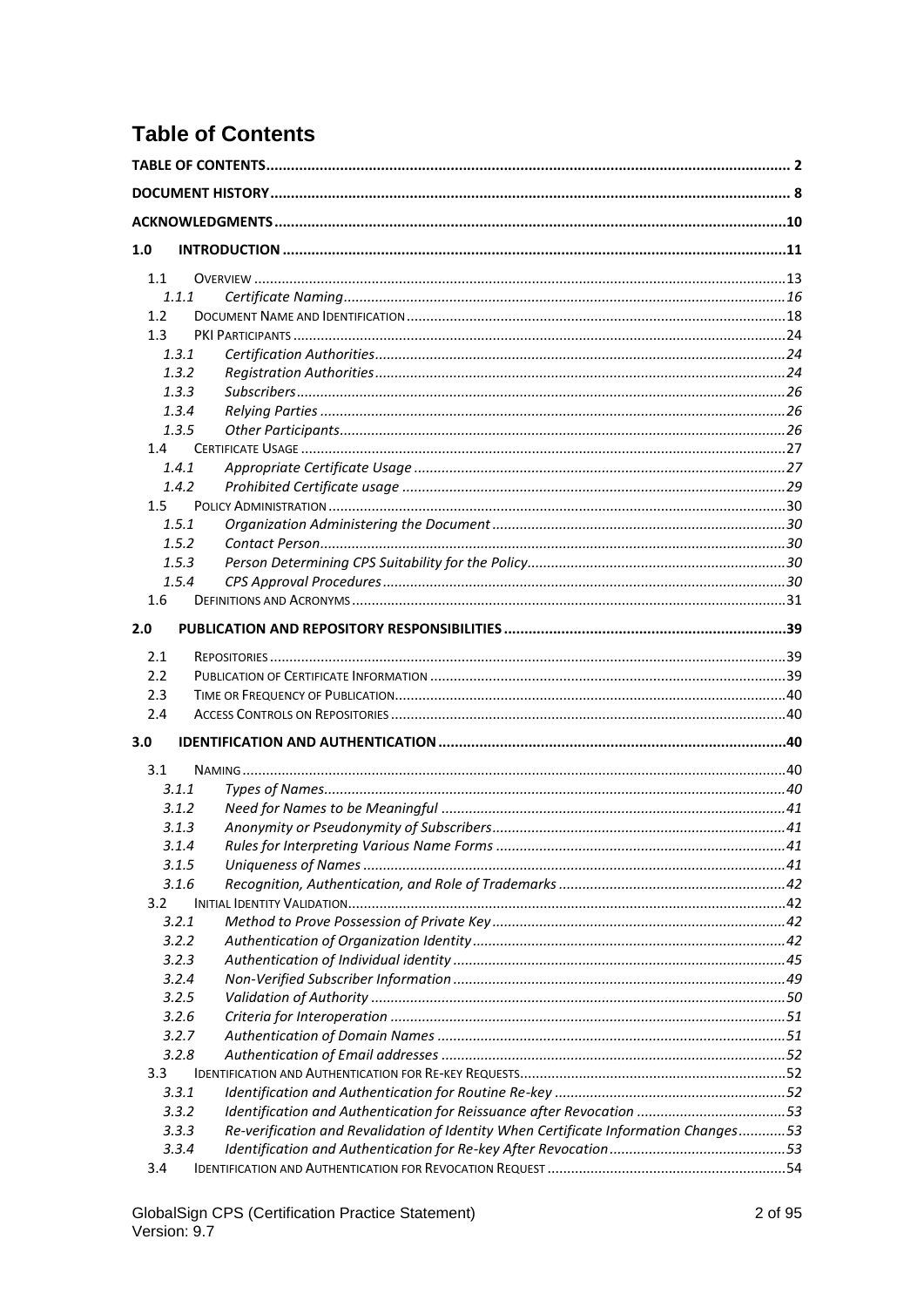| 4.0 |        |                                                                                        |  |
|-----|--------|----------------------------------------------------------------------------------------|--|
| 4.1 |        |                                                                                        |  |
|     | 4.1.1  |                                                                                        |  |
|     | 4.1.2  |                                                                                        |  |
| 4.2 |        |                                                                                        |  |
|     | 4.2.1  |                                                                                        |  |
|     | 4.2.2  |                                                                                        |  |
|     | 4.2.3  |                                                                                        |  |
| 4.3 |        |                                                                                        |  |
|     | 4.3.1  |                                                                                        |  |
|     | 4.3.2  |                                                                                        |  |
|     | 4.3.3  | Notification to North American Energy Standards Board (NAESB) Subscribers by the CA of |  |
|     |        |                                                                                        |  |
| 4.4 |        |                                                                                        |  |
|     | 4.4.1  |                                                                                        |  |
|     | 4.4.2  |                                                                                        |  |
|     | 4.4.3  |                                                                                        |  |
| 4.5 |        |                                                                                        |  |
|     | 4.5.1  |                                                                                        |  |
|     | 4.5.2  |                                                                                        |  |
| 4.6 |        |                                                                                        |  |
|     | 4.6.1  |                                                                                        |  |
|     | 4.6.2  |                                                                                        |  |
|     | 4.6.3  |                                                                                        |  |
|     | 4.6.4  |                                                                                        |  |
|     | 4.6.5  |                                                                                        |  |
|     | 4.6.6  |                                                                                        |  |
|     | 4.6.7  |                                                                                        |  |
| 4.7 |        |                                                                                        |  |
|     | 4.7.1  |                                                                                        |  |
|     | 4.7.2  |                                                                                        |  |
|     | 4.7.3  |                                                                                        |  |
|     | 4.7.4  |                                                                                        |  |
|     | 4.7.5  |                                                                                        |  |
|     | 4.7.6  |                                                                                        |  |
|     | 4.7.7  |                                                                                        |  |
| 4.8 |        |                                                                                        |  |
|     | 4.8.1  |                                                                                        |  |
|     | 4.8.2  |                                                                                        |  |
|     | 4.8.3  |                                                                                        |  |
|     | 4.8.4  |                                                                                        |  |
|     | 4.8.5  |                                                                                        |  |
|     | 4.8.6  |                                                                                        |  |
|     | 4.8.7  |                                                                                        |  |
| 4.9 |        |                                                                                        |  |
|     | 4.9.1  |                                                                                        |  |
|     | 4.9.2  |                                                                                        |  |
|     | 4.9.3  |                                                                                        |  |
|     | 4.9.4  |                                                                                        |  |
|     | 4.9.5  |                                                                                        |  |
|     | 4.9.6  |                                                                                        |  |
|     | 4.9.7  |                                                                                        |  |
|     | 4.9.8  |                                                                                        |  |
|     | 4.9.9  |                                                                                        |  |
|     | 4.9.10 |                                                                                        |  |
|     | 4.9.11 |                                                                                        |  |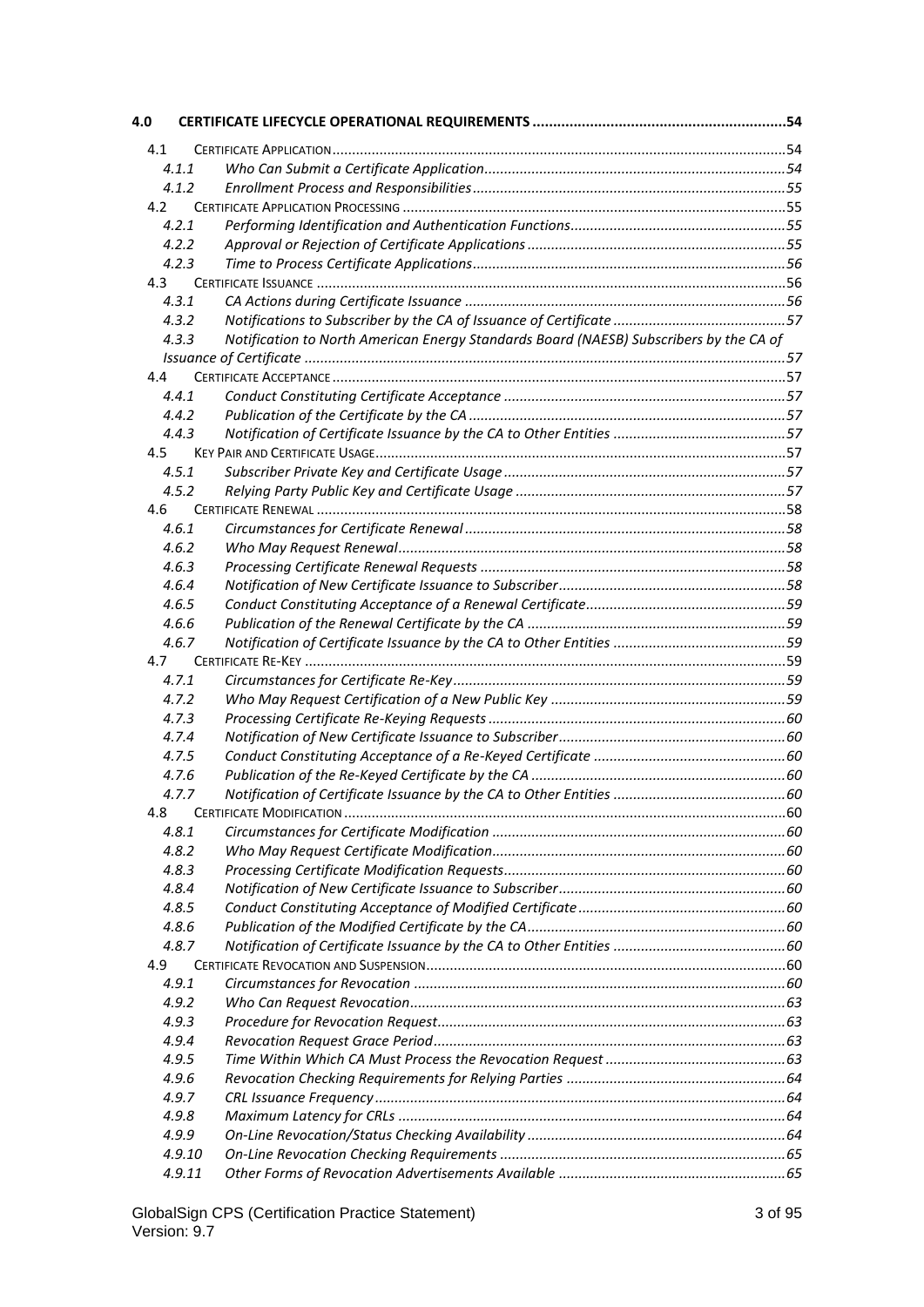|        | 4.9.12 |  |
|--------|--------|--|
| 4.9.13 |        |  |
| 4.9.14 |        |  |
| 4.9.15 |        |  |
| 4.9.16 |        |  |
| 4.10   |        |  |
| 4.10.1 |        |  |
| 4.10.2 |        |  |
| 4.10.3 |        |  |
| 4.11   |        |  |
| 4.12   |        |  |
| 4.12.1 |        |  |
| 4.12.2 |        |  |
| 5.0    |        |  |
| 5.1    |        |  |
| 5.1.1  |        |  |
| 5.1.2  |        |  |
| 5.1.3  |        |  |
| 5.1.4  |        |  |
| 5.1.5  |        |  |
| 5.1.6  |        |  |
| 5.1.7  |        |  |
| 5.1.8  |        |  |
| 5.2    |        |  |
| 5.2.1  |        |  |
| 5.2.2  |        |  |
| 5.2.3  |        |  |
| 5.2.4  |        |  |
|        |        |  |
| 5.3    |        |  |
| 5.3.1  |        |  |
| 5.3.2  |        |  |
| 5.3.3  |        |  |
| 5.3.4  |        |  |
| 5.3.5  |        |  |
| 5.3.6  |        |  |
| 5.3.7  |        |  |
| 5.3.8  |        |  |
| 5.4    |        |  |
| 5.4.1  |        |  |
| 5.4.2  |        |  |
| 5.4.3  |        |  |
| 5.4.4  |        |  |
| 5.4.5  |        |  |
| 5.4.6  |        |  |
| 5.4.7  |        |  |
| 5.4.8  |        |  |
| 5.5    |        |  |
| 5.5.1  |        |  |
| 5.5.2  |        |  |
| 5.5.3  |        |  |
| 5.5.4  |        |  |
| 5.5.5  |        |  |
| 5.5.6  |        |  |
| 5.5.7  |        |  |
| 5.6    |        |  |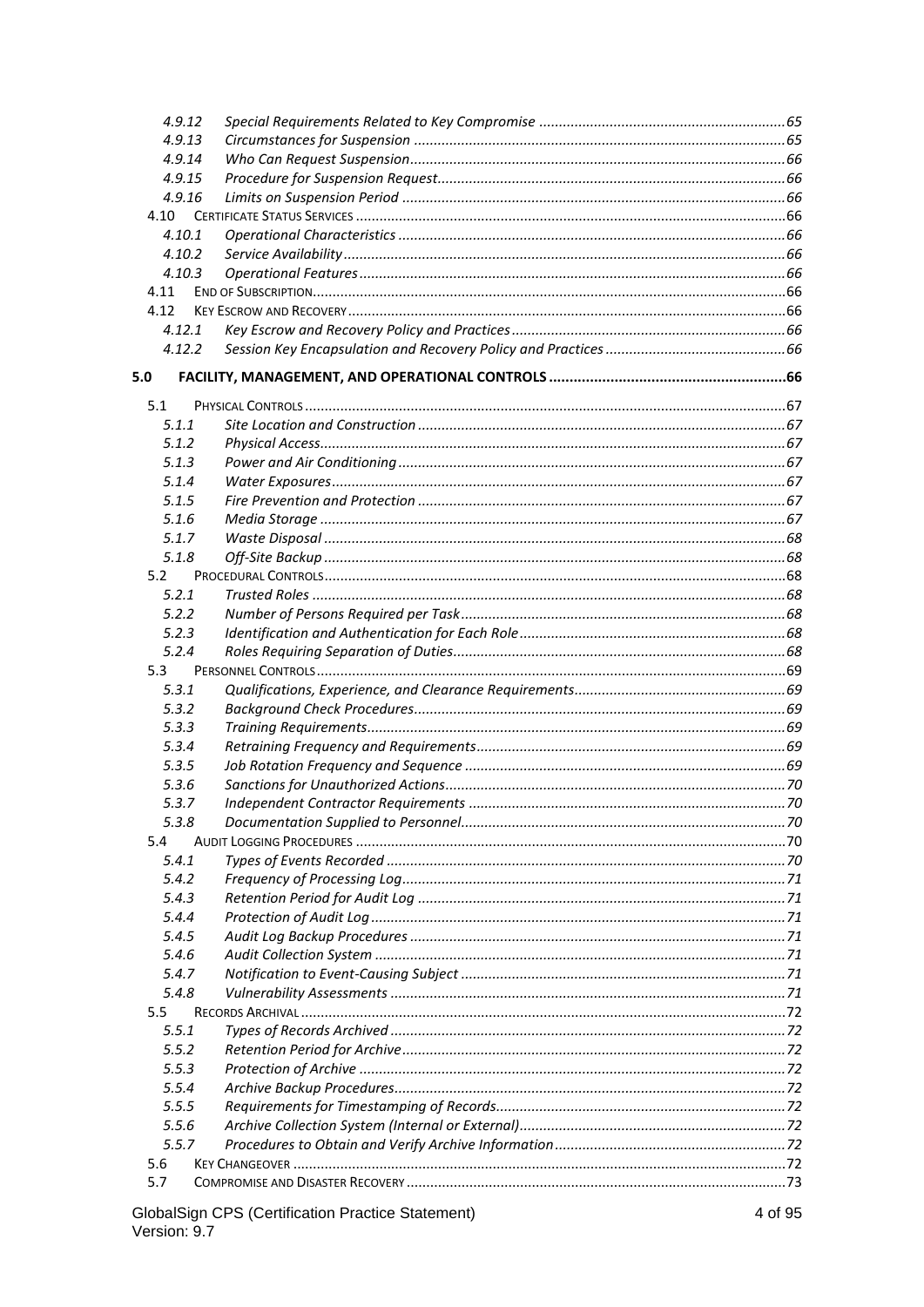| 5.7.1        |                                                          |         |
|--------------|----------------------------------------------------------|---------|
| 5.7.2        |                                                          |         |
| 5.7.3        |                                                          |         |
| 5.7.4        |                                                          |         |
| 5.7.5        |                                                          |         |
| 5.8          |                                                          |         |
| 5.8.1        |                                                          |         |
| 6.0          |                                                          |         |
|              |                                                          |         |
| 6.1<br>6.1.1 |                                                          |         |
| 6.1.2        |                                                          |         |
| 6.1.3        |                                                          |         |
| 6.1.4        |                                                          |         |
| 6.1.5        |                                                          |         |
| 6.1.6        |                                                          |         |
| 6.1.7        |                                                          |         |
| 6.2          |                                                          |         |
| 6.2.1        |                                                          |         |
| 6.2.2        |                                                          |         |
| 6.2.3        |                                                          |         |
| 6.2.4        |                                                          |         |
| 6.2.5        |                                                          |         |
| 6.2.6        |                                                          |         |
| 6.2.7        |                                                          |         |
| 6.2.8        |                                                          |         |
| 6.2.9        |                                                          |         |
| 6.2.10       |                                                          |         |
| 6.2.11       |                                                          |         |
| 6.3          |                                                          |         |
| 6.3.1        |                                                          |         |
| 6.3.2        |                                                          |         |
| 6.4          |                                                          |         |
| 6.4.1        |                                                          |         |
| 6.4.2        |                                                          |         |
| 6.4.3        |                                                          |         |
| 6.5          |                                                          |         |
| 6.5.1        |                                                          |         |
| 6.5.2        |                                                          |         |
| 6.6          |                                                          |         |
| 6.6.1        |                                                          |         |
| 6.6.2        |                                                          |         |
| 6.6.3        |                                                          |         |
| 6.7          |                                                          |         |
| 6.8          |                                                          |         |
| 6.8.1        |                                                          |         |
| 6.8.2        |                                                          |         |
| 7.0          |                                                          |         |
| 7.1          |                                                          |         |
| 7.1.1        |                                                          |         |
| 7.1.2        |                                                          |         |
| 7.1.3        |                                                          |         |
| 7.1.4        |                                                          |         |
| 7.1.5        |                                                          |         |
| 7.1.6        |                                                          |         |
| 7.1.7        |                                                          |         |
|              | <b>GlobalSign CPS (Certification Practice Statement)</b> | 5 of 95 |

Version: 9.7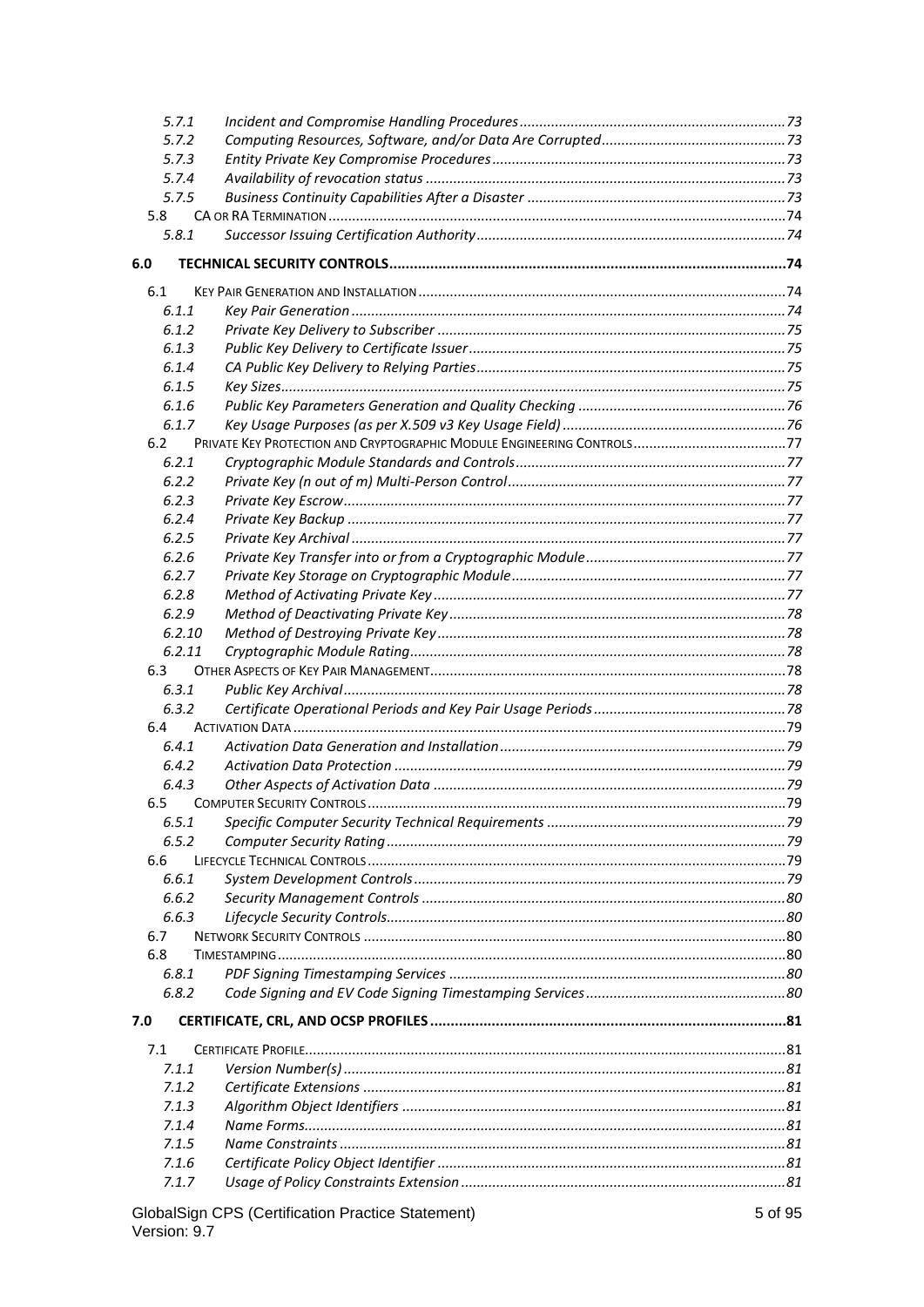| 7.1.8  |       |  |  |
|--------|-------|--|--|
| 7.1.9  |       |  |  |
| 7.1.10 |       |  |  |
| 7.1.11 |       |  |  |
| 7.2    |       |  |  |
|        | 7.2.1 |  |  |
|        | 7.2.2 |  |  |
| 7.3    |       |  |  |
|        | 7.3.1 |  |  |
|        | 7.3.2 |  |  |
| 8.0    |       |  |  |
| 8.1    |       |  |  |
| 8.2    |       |  |  |
| 8.3    |       |  |  |
| 8.4    |       |  |  |
| 8.5    |       |  |  |
| 8.6    |       |  |  |
| 8.7    |       |  |  |
|        |       |  |  |
| 9.0    |       |  |  |
| 9.1    |       |  |  |
|        | 9.1.1 |  |  |
|        | 9.1.2 |  |  |
|        | 9.1.3 |  |  |
|        | 9.1.4 |  |  |
|        | 9.1.5 |  |  |
| 9.2    |       |  |  |
|        | 9.2.1 |  |  |
|        | 9.2.2 |  |  |
|        | 9.2.3 |  |  |
| 9.3    |       |  |  |
|        | 9.3.1 |  |  |
|        | 9.3.2 |  |  |
|        | 9.3.3 |  |  |
| 9.4    |       |  |  |
|        | 9.4.1 |  |  |
|        | 9.4.2 |  |  |
|        | 9.4.3 |  |  |
|        | 9.4.4 |  |  |
|        | 9.4.5 |  |  |
|        | 9.4.6 |  |  |
|        | 9.4.7 |  |  |
| 9.5    |       |  |  |
| 9.6    |       |  |  |
|        | 9.6.1 |  |  |
|        | 9.6.2 |  |  |
|        | 9.6.3 |  |  |
|        | 9.6.4 |  |  |
|        | 9.6.5 |  |  |
| 9.7    |       |  |  |
| 9.8    |       |  |  |
| 9.9    |       |  |  |
|        | 9.9.1 |  |  |
|        | 9.9.2 |  |  |
| 9.9.3  |       |  |  |
| 9.10   |       |  |  |
|        |       |  |  |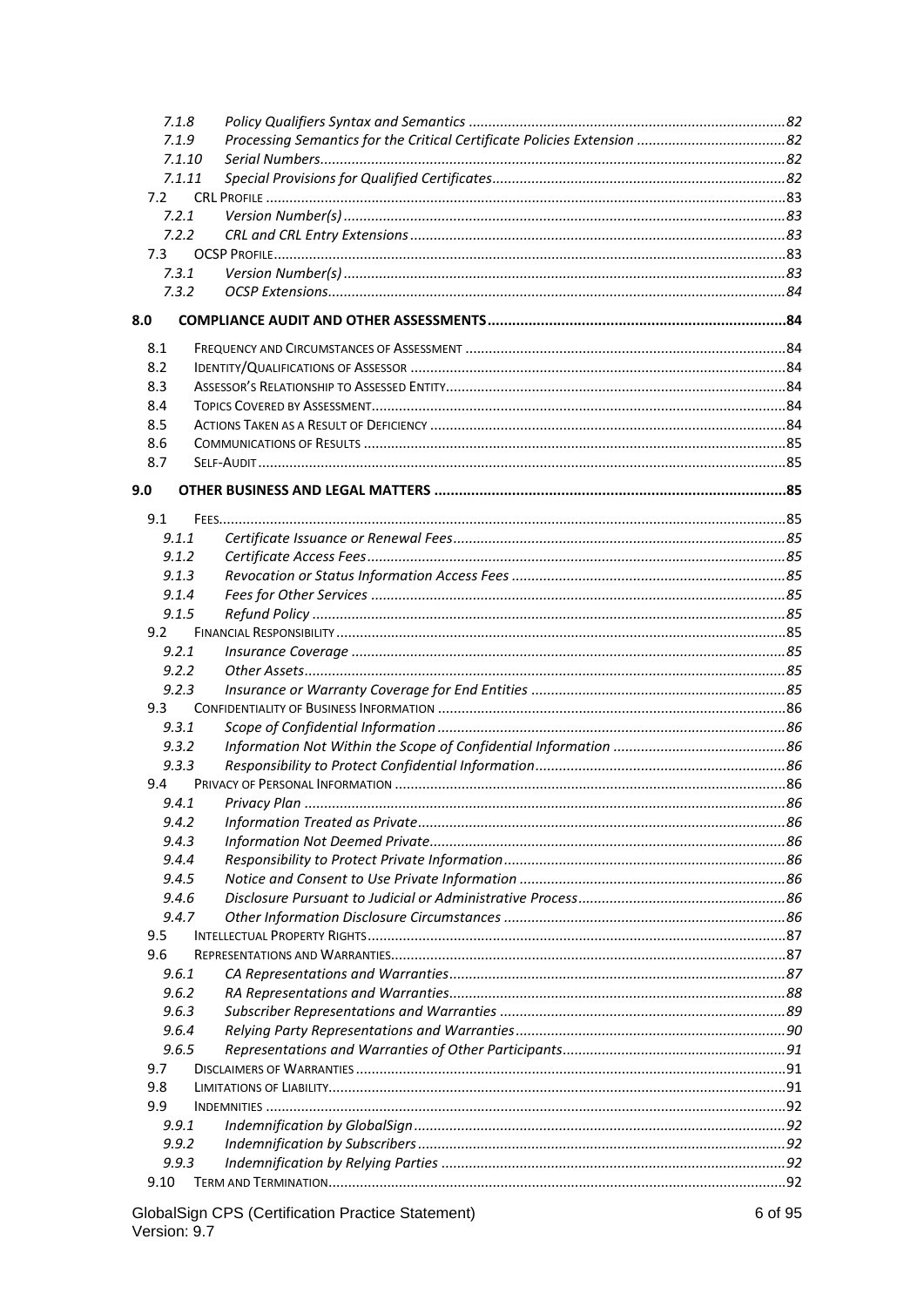| 9.10.1 |  |  |
|--------|--|--|
| 9.10.2 |  |  |
| 9.10.3 |  |  |
| 9.11   |  |  |
| 9.12   |  |  |
| 9.12.1 |  |  |
| 9.12.2 |  |  |
| 9.12.3 |  |  |
| 9.13   |  |  |
| 9.14   |  |  |
| 9.15   |  |  |
| 9.16   |  |  |
| 9.16.1 |  |  |
| 9.16.2 |  |  |
| 9.16.3 |  |  |
| 9.16.4 |  |  |
| 9.16.5 |  |  |
| 9.17   |  |  |
| 9.17.1 |  |  |
| 9.17.2 |  |  |
| 9.17.3 |  |  |
| 9.17.4 |  |  |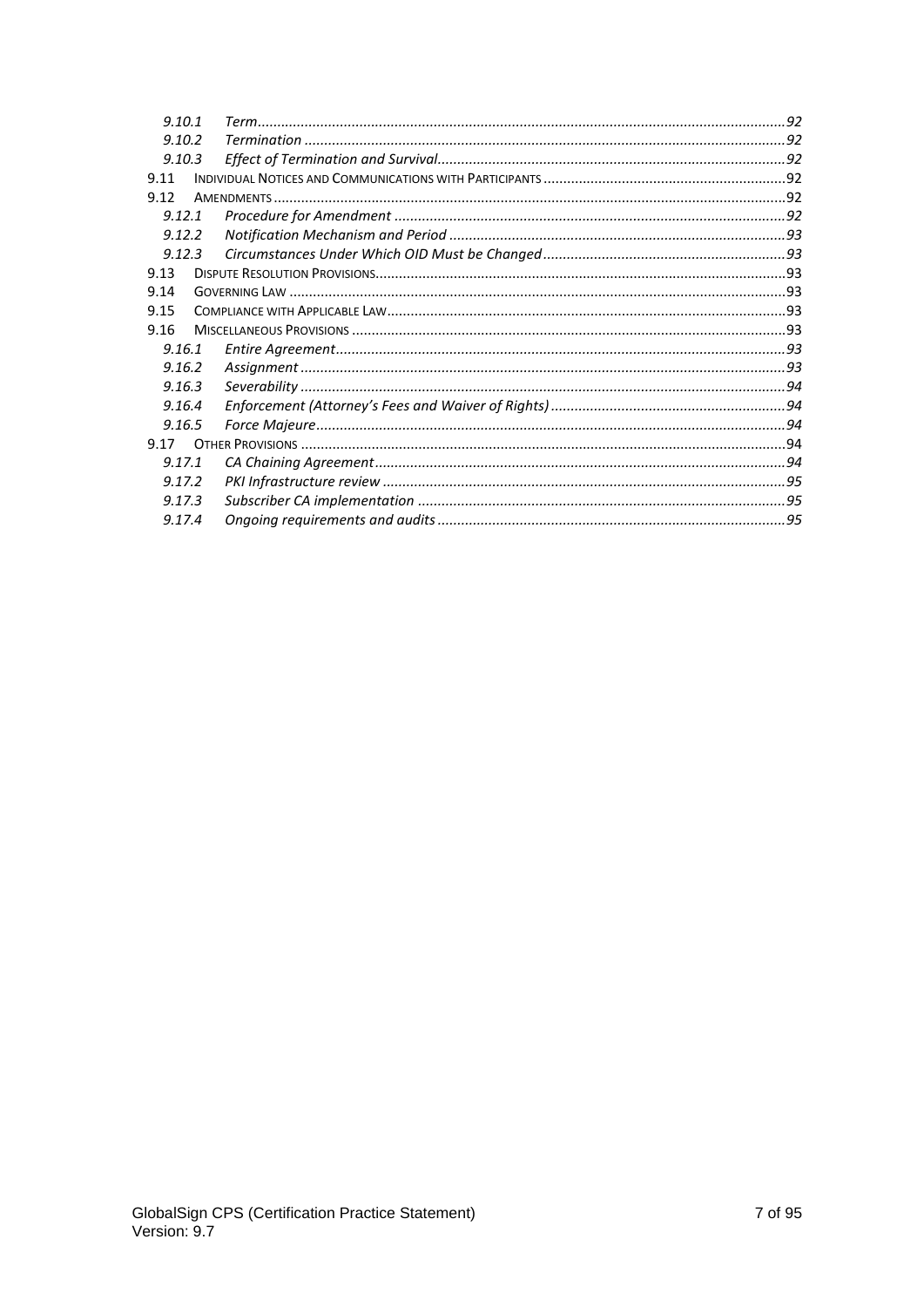# <span id="page-7-0"></span>**Document History**

| Version          | <b>Release Date</b> | <b>Status &amp; Description</b>                                                                                                                                |
|------------------|---------------------|----------------------------------------------------------------------------------------------------------------------------------------------------------------|
| V <sub>5.0</sub> | 07/10/05            | Various changes leading up to a rewrite to support                                                                                                             |
| V5.5             | 06/19/07            | <b>Extended Validation</b>                                                                                                                                     |
| V5.6             | 06/25/07            | Final modification for EV Issue 1.0                                                                                                                            |
| V6.0             | 12/17/07            | Major Release supporting new Certificate life cycle                                                                                                            |
|                  |                     | solutions                                                                                                                                                      |
| V6.1             | 05/20/08            | Administrative update/ clarifications                                                                                                                          |
| V6.2             | 10/13/08            | Administrative update/ clarifications                                                                                                                          |
| V6.3             | 12/16/08            | Administrative update/ clarifications                                                                                                                          |
| V6.4             | 02/11/09            | Administrative update/clarifications                                                                                                                           |
| V6.5             | 05/12/09            | Administrative update/clarifications                                                                                                                           |
| V6.6             | 02/03/10            | Administrative update                                                                                                                                          |
|                  |                     |                                                                                                                                                                |
| V6.7             | 05/12/10            | Administrative update/clarifications                                                                                                                           |
| V7.0             | 03/22/12            | Administrative update - Inclusion of additional<br>WebTrust<br>and<br>CA/B<br>Forum<br><b>Baseline</b><br>2.0<br>Requirements for issuance of SSL Certificates |
| V7.1             | 03/29/12            | Addition of support for NAESB and incorporation of<br>the AlphaSSL product range                                                                               |
| V7.2             | 06/07/12            | Additional CA/B Forum Baseline Requirements                                                                                                                    |
| V7.3             | 07/01/12            | Final CA/B Forum Baseline Requirements                                                                                                                         |
| V7.4             | 03/15/13            |                                                                                                                                                                |
|                  |                     | Extended validity period of Personal<br>Sign,                                                                                                                  |
|                  |                     | Administrative updates/clarifications                                                                                                                          |
|                  |                     | Modification to NAESB Certificates incorporating                                                                                                               |
|                  |                     | WEQ-012 v 3.0 updates                                                                                                                                          |
| V7.5             | 03/31/13            | Statement of compliance to CA/Browser Forum                                                                                                                    |
|                  |                     | Baseline Requirement, EPKI specification update                                                                                                                |
| V7.6             | 03/07/14            | Modified validity period for timestamping Certificate                                                                                                          |
|                  |                     |                                                                                                                                                                |
|                  |                     | Added Certificate Data in the scope of archive                                                                                                                 |
|                  |                     | Administrative updates/clarifications                                                                                                                          |
| V7.7             | 04/25/14            | Modified availability requirement and maximum                                                                                                                  |
|                  |                     | process time for revocation                                                                                                                                    |
|                  |                     | Administrative update/clarifications                                                                                                                           |
|                  |                     |                                                                                                                                                                |
| V7.8             | 02/09/14            | Modifications to enhance the description of domain                                                                                                             |
|                  |                     | validation processes, highlighted by public review.                                                                                                            |
| V7.9             | 02/25/15            | Modified maximum validity period of Code Signing                                                                                                               |
|                  |                     | certificate. GlobalSign's new R6 root and readability                                                                                                          |
|                  |                     | enhancements to cover new AATL offerings                                                                                                                       |
|                  |                     |                                                                                                                                                                |
| V8.0             | 08/20/15            | Support for IntranetSSL, Hosted Root™, alternative                                                                                                             |
|                  |                     | OIDs and Publication of all Subordinate CAs which                                                                                                              |
|                  |                     | are non-constrained.                                                                                                                                           |
| V8.1             | 05/02/16            | <b>Annual Review</b>                                                                                                                                           |
|                  |                     | Modified NAESB EIR requirements to reflect non                                                                                                                 |
|                  |                     | WEQ energy participants requirements                                                                                                                           |
| V8.2             | 06/16/16            | Adding R7 and R8 Root certificates                                                                                                                             |
| V8.3             | 08/11/16            | Clarification on Certificate Transparency                                                                                                                      |
|                  |                     | Adding Test CA OID                                                                                                                                             |
|                  |                     |                                                                                                                                                                |
| V8.4             | 01/17/17            | CA/B Forum Ballot 173                                                                                                                                          |
|                  |                     | Removal of Root R2 & R4                                                                                                                                        |
|                  |                     |                                                                                                                                                                |
|                  |                     | Addition of Minimum Requirements for Code Signing                                                                                                              |
|                  |                     | Certificates                                                                                                                                                   |
| V8.5             | 08/07/17            | Updates for AATL Digital Signing Service                                                                                                                       |
|                  |                     | Added CAA record checking requirement                                                                                                                          |
|                  |                     | Annual update/review to fix bugs                                                                                                                               |
|                  |                     |                                                                                                                                                                |
| V8.6             | 15/12/17            | Updates related to Annual BR assessment                                                                                                                        |
|                  |                     |                                                                                                                                                                |
|                  |                     |                                                                                                                                                                |
|                  |                     |                                                                                                                                                                |
|                  |                     |                                                                                                                                                                |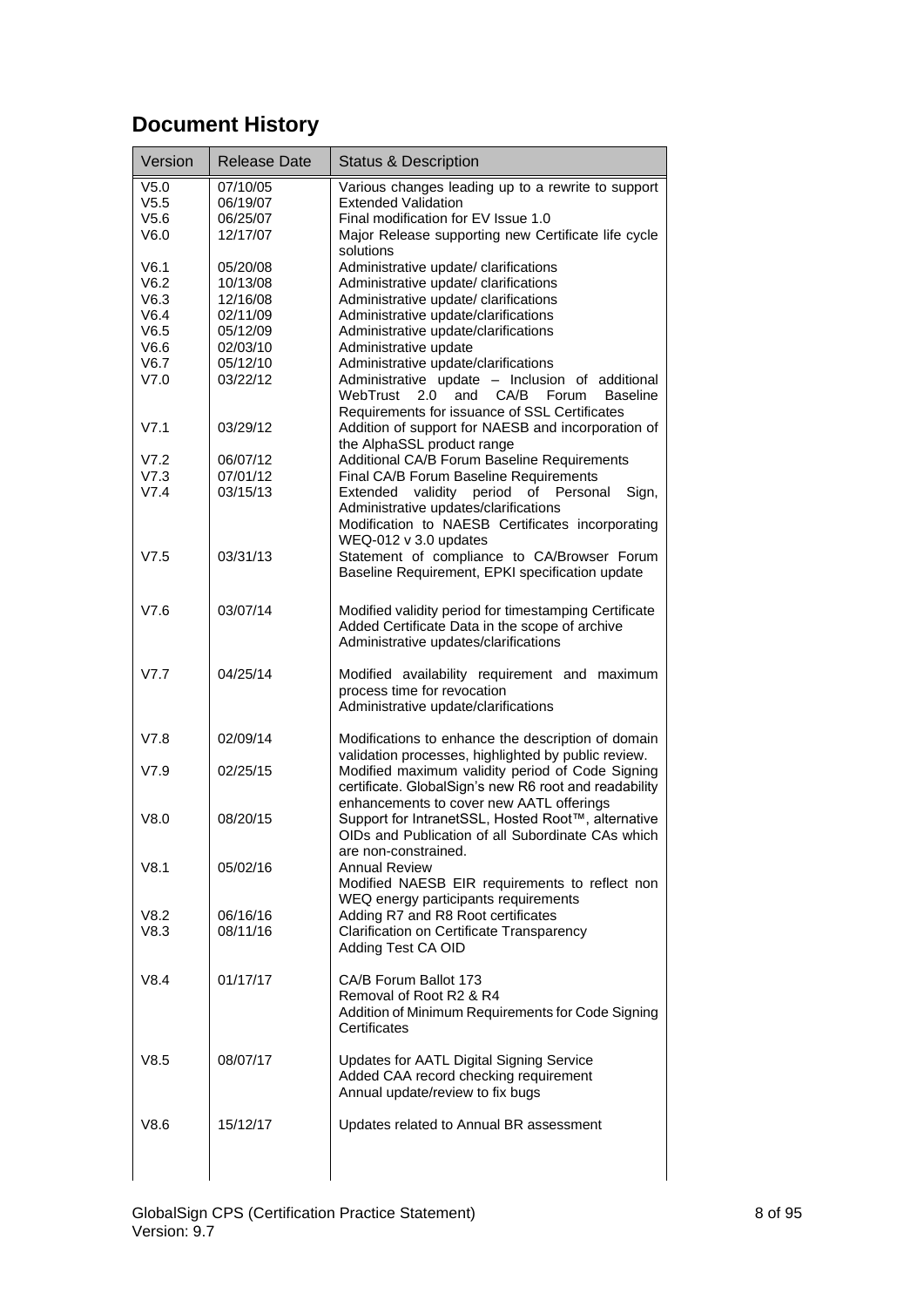| V8.7 | 03/04/18   | Max SSL validity set to 825 days<br>Specified that GlobalSign no longer generates keys<br>for SSL certificates                                                                                                               |
|------|------------|------------------------------------------------------------------------------------------------------------------------------------------------------------------------------------------------------------------------------|
| V8.8 | 06/15/18   | Updates for NAESB identify requirements<br><b>Updates for Qualified Certificates</b><br>Removed Method #5 to comply with BR domain                                                                                           |
| V8.9 | 10/11/18   | validation practices.<br>Updates to revocation timelines in accordance with<br><b>CABF Ballot SC6</b>                                                                                                                        |
|      |            | Made a variety of definition/acronym updates for<br>clarification                                                                                                                                                            |
| V9   | 03/12/19   | Updated roles requiring separation of duties<br>Added new ICAs for AATL and Timestamping<br>Added new Email Domain Validation methods and<br>definitions<br>Added new Phone Domain Validation methods and<br>definitions     |
| V9.1 | 05/30/2019 | Added new IoT policy OIDs<br>Added new GlobalSign R46/E46 Root Certificates<br>Added new Private Client Certificate Policy OID<br>Support for Qualified Timestamping and Qualified<br><b>Web Authentication Certificates</b> |
| V9.2 | 09/25/2019 | Changed "re-key" definition to match WebTrust<br>Removed references to NAESB High Assurance<br>certificates                                                                                                                  |
|      |            | Removed "any other" method for IP Address<br>approval                                                                                                                                                                        |
| V9.3 | 03/31/2020 | Added non-TLS roots<br>Updated address in section 1.5                                                                                                                                                                        |
|      |            | Added more detail to AATL Individual/Organization                                                                                                                                                                            |
|      |            | vetting requirements<br>Added new Timestamping Token OID                                                                                                                                                                     |
|      |            | Added advanced electronic signature/seal<br>(or                                                                                                                                                                              |
|      |            | higher) as an alternative means to confirm authority<br>following COVID-19 emergency                                                                                                                                         |
|      |            | Added notification period for subscribers regarding<br>expiration of certificates                                                                                                                                            |
|      |            | Added new CABF code signing requirements                                                                                                                                                                                     |
| V9.4 | 07/07/2020 | Support for qualified certificates (non-QSCD) and<br>QSCD managed by GlobalSign.<br>Max SSL validity set to 397 days.                                                                                                        |
|      |            | Removed code signing certificates for individuals.                                                                                                                                                                           |
|      |            | Added hierarchy validation approach for eIDAS.<br>Updates for uniqueness of Names.                                                                                                                                           |
| V9.5 | 09/30/2020 | Disclosure of Registration / Incorporating Agency.<br>Added S/MIME and Client Authentication certificate                                                                                                                     |
|      |            | products and OIDs.                                                                                                                                                                                                           |
|      |            | Added revocation at GlobalSign's discretion.<br>Updates to revocation reasons.                                                                                                                                               |
|      |            | Removal of Root R7, R8.                                                                                                                                                                                                      |
| V9.6 | 29/12/2020 | Updates for UK trust services<br>Revision of revocation requirements                                                                                                                                                         |
|      |            | Revision of OIDs                                                                                                                                                                                                             |
|      |            | Updates for ballots SC28, SC30, SC31, SC33<br>Grammatical updates, language consistency, RFCs                                                                                                                                |
|      |            | Relying party liability for PSD2 certificates                                                                                                                                                                                |
|      |            | Root inclusion feedback<br>Specification of KeyPurposelds                                                                                                                                                                    |
| V9.7 | 30/03/2021 | Updates for UK trust services                                                                                                                                                                                                |
|      |            | Clarification on max validity<br>Including affiliated entities                                                                                                                                                               |
|      |            | Added Timestamping Root E46                                                                                                                                                                                                  |
|      |            | Revision of OIDs, including LRA OIDs<br>Clarified non-verified subscriber information                                                                                                                                        |
|      |            | Grammatical updates, language consistency                                                                                                                                                                                    |
|      |            | Updates to operational periods and key pair usage<br>periods                                                                                                                                                                 |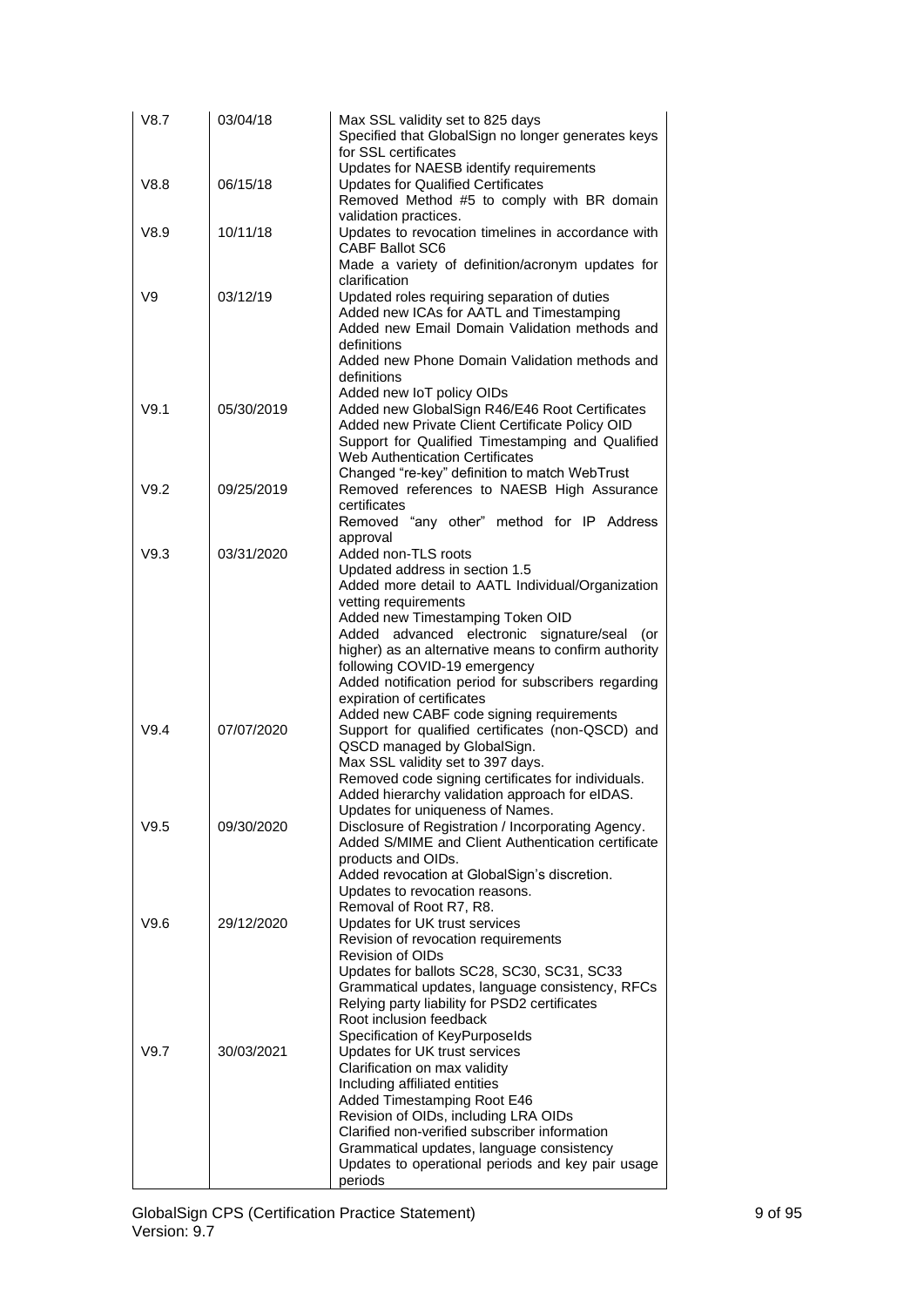# <span id="page-9-0"></span>**Acknowledgments**

GlobalSign® and the GlobalSign Logo are registered trademarks of GMO GlobalSign K.K.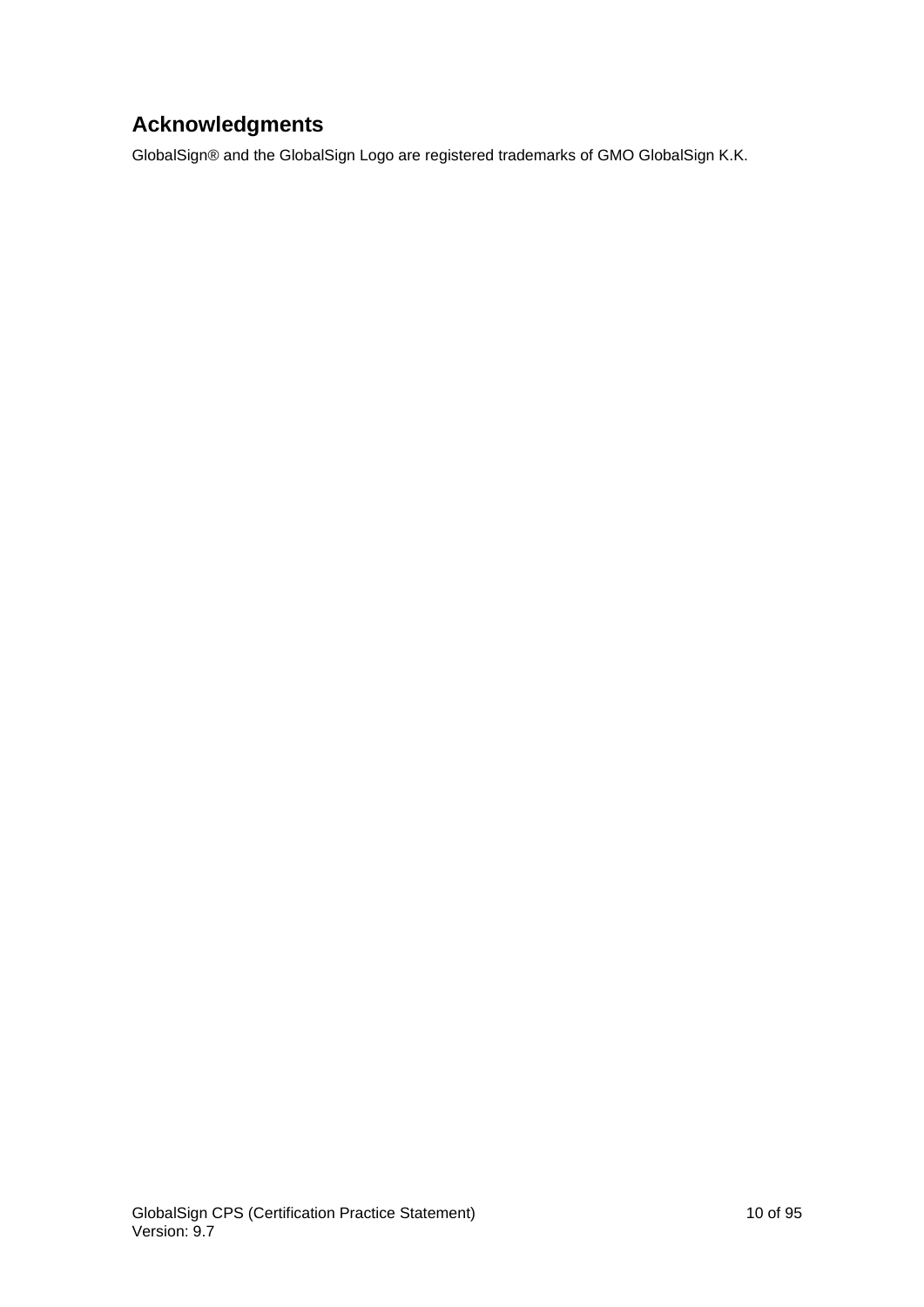## <span id="page-10-0"></span>**1.0 Introduction**

This Certification Practice Statement (CPS) applies to the products and services of GlobalSign NV/SA and affiliated entities ("GlobalSign"). Primarily this pertains to the issuance and lifecycle management of Certificates including validity checking services. GlobalSign may also provide additional services, such as timestamping. This CPS may be updated from time to time as outlined in Section 1.5 *Policy Administration*. The latest version may be found on the GlobalSign group company Repository at [https://www.globalsign.com/repository.](https://www.globalsign.com/repository) (*Alternative language versions may be available to aid Relying Parties and Subscribers in their understanding of this CPS; however, in the event of any inconsistency, the English language version shall control.)*

A CPS highlights the "procedures under which a Digital Certificate is issued to a particular community and/or class of application with common security requirements." This CPS meets the formal requirements of Internet Engineering Task Force (IETF) RFC 3647, dated November 2003 with regard to content, layout, and format (RFC 3647 obsoletes RFC 2527). An RFC issued by IETF is an authoritative source of guidance with regard to standard practices in the area of electronic signatures and Certificate management. While certain section titles are included in this CPS according to the structure of RFC 3647, the topic may not necessarily apply to services of GlobalSign. These sections state 'No stipulation.' Additional information is presented in subsections of the standard structure where necessary. Meeting the format requirements of RFC 3647 enhances and facilitates the mapping and interoperability with other third party CAs and provides Relying Parties with advance notice of GlobalSign's practices and procedures.

This CPS aims to comply with the requirements of:

- Browsers' root programs
- RFC3647, Request for Comments: 3647, Internet X.509 Public Key Infrastructure: Certificate Policy and Certification Practices Framework, Chokhani, et al, November 2003
- North American Energy Standards Board (NAESB) Accreditation Requirements for Authorized Certificate Authorities
- WebTrust Principles and Criteria for Certification Authorities
- WebTrust Principles and Criteria for Certification Authorities SSL Baseline with Network **Security**
- WebTrust Principles and Criteria for Certification Authorities Extended Validation SSL
- WebTrust Principles and Criteria for Certification Authorities Code Signing Baseline **Requirements**
- Regulation (EU) No 910/2014 of the European Parliament and of the Council of 23 July 2014 on electronic identification and trust services for electronic transactions in the internal market and repealing Directive 1999/93/EC
- The Electronic Identification and Trust Services for Electronic Transactions (Amendment etc.) (EU Exit) Regulations 2019)
- The Electronic Identification and Trust Services for Electronic Transactions Regulation 2016 (2016 No.696))

This CPS conforms to current versions of the requirements:

- CA/Browser Forum Baseline Requirements for the Issuance and Management of Publicly-Trusted Certificates ("Baseline Requirements")
- CA/Browser Forum Guidelines For The Issuance And Management Of Extended Validation Certificates ("EV Guidelines")
- CA/Browser Forum Network and Certificate System Security Requirements
- CA/Browser Forum Baseline Requirements for Code Signing ("Baseline Requirements for Code Signing")

published at [http://www.cabforum.org.](http://www.cabforum.org/) If there is any inconsistency between this document and the Requirements above, the Requirements take precedence over this document.

This CPS addresses the technical, procedural and personnel policies and practices of GlobalSign during the complete lifecycle of Certificates issued by GlobalSign. This CPS addresses the requirements of the CA that issues Certificates of various types. The chaining to any particular Root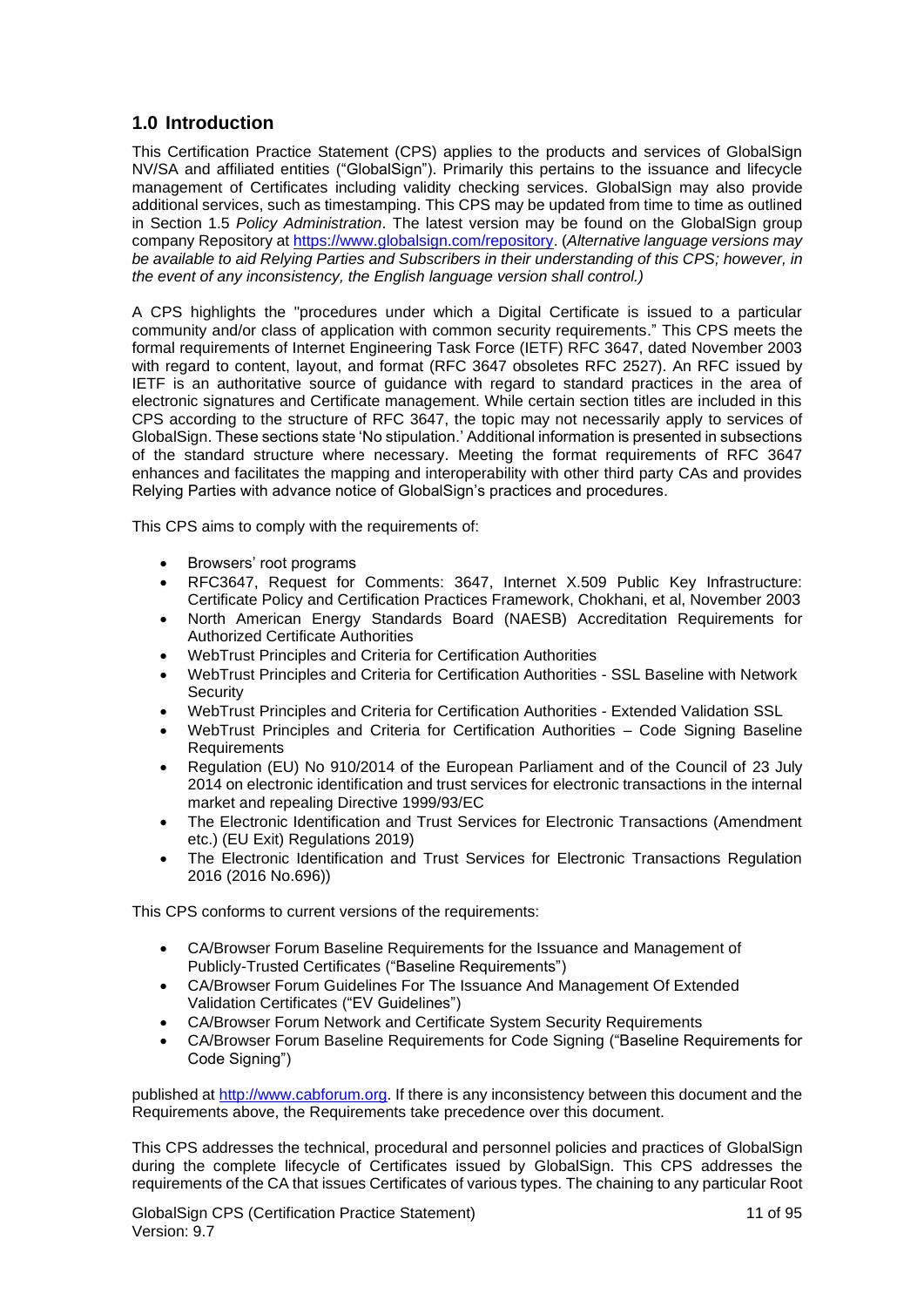CA may vary depending on the choice of intermediate Certificate and Cross Certificate used or provided by a platform or client.

This CPS is applicable to the Subscriber and/or Relying Party, who uses, relies upon, or attempts to rely upon certification services made available by the Certification Authority referring to this CPS.

For Subscribers, this CPS becomes effective and binding by accepting a Subscriber Agreement or Terms of Use. For Relying Parties, this CPS becomes binding by relying upon a Certificate issued under this CPS. In addition, Subscribers are required by the Subscriber Agreement to inform their Relying Parties that the CPS is itself binding upon those Relying Parties.

The English version of this CPS is the primary version. In the event of any conflict or inconsistency between the English CPS and any localized or translated version, the provisions of the English version shall prevail.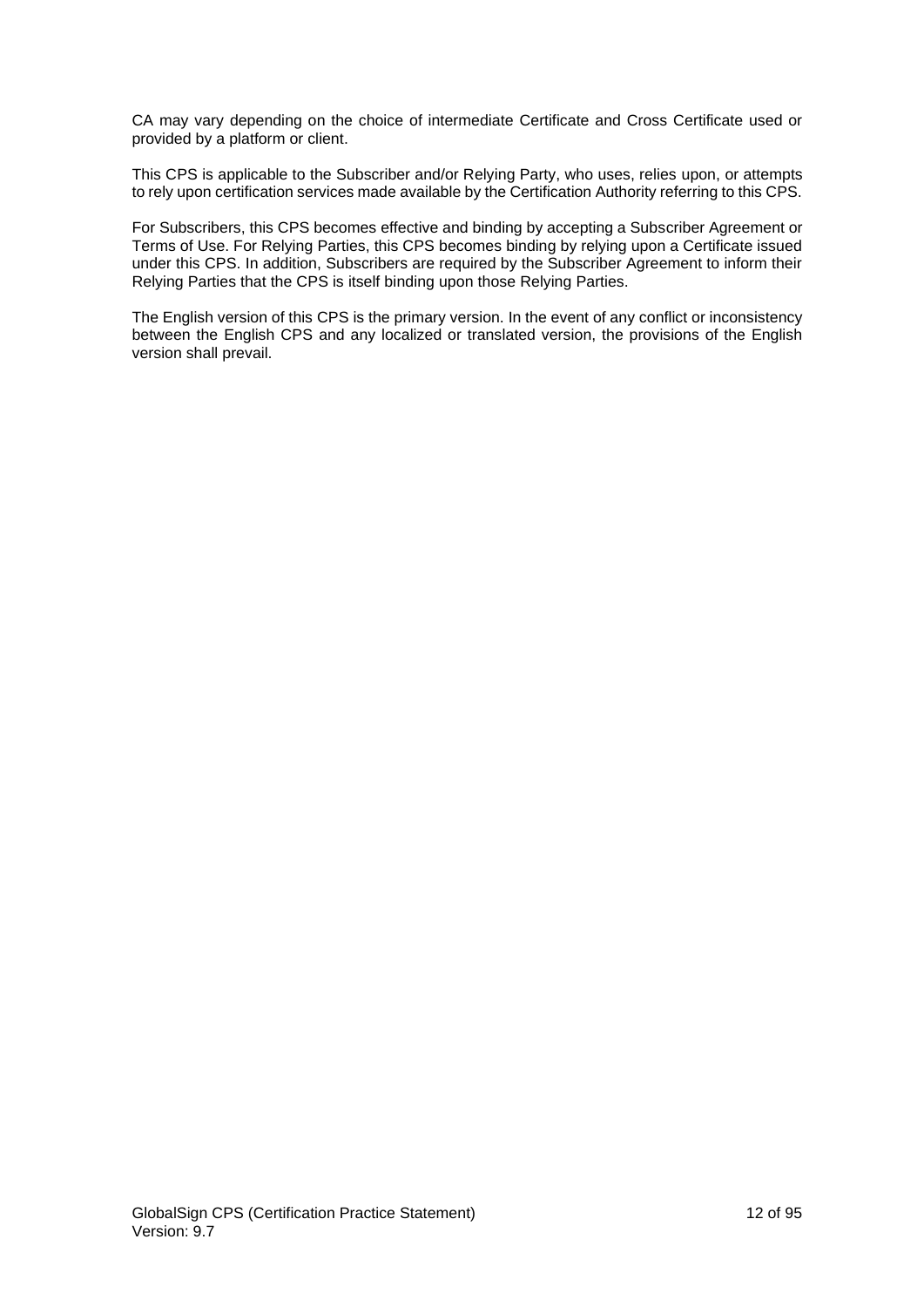#### <span id="page-12-0"></span>**1.1 Overview**

This CPS applies to the complete hierarchy of Certificates issued by GlobalSign. The purpose of this CPS is to present the GlobalSign practices and procedures in managing Certificates and to demonstrate compliance with requirements pertaining to the issuance of Certificates according to GlobalSign's own and industry requirements pursuant to the standards set out above. Additionally, eIDAS Regulation (Regulation (EU)N910/2014) ("eIDAS") and eIDAS (UK Legislation) and The Electronic Identification and Trust Services for Electronic Transactions Regulations 2016 ("UK eIDAS") provide for the recognition of electronic signatures that are used for the purposes of authentication or non-repudiation/contentCommitment. In this regard, GlobalSign operates within the scope of the applicable sections of the Law when delivering its services. Trust services for the United Kingdom are operated by and provided through GMO GlobalSign LTD., an affiliate entity of GlobalSign.

This CPS aims to document GlobalSign's delivery of certification services and management of the Certificate lifecycle of any issued Subordinate CA, client, server, and other purpose end entity Certificates.

| PersonalSign 1                                | A personal Certificate of low assurance                                                                               |
|-----------------------------------------------|-----------------------------------------------------------------------------------------------------------------------|
| PersonalSign 2                                | A personal Certificate of medium assurance                                                                            |
| PersonalSign 2 Pro                            | A personal Certificate of medium assurance with reference to                                                          |
|                                               | professional context                                                                                                  |
| PersonalSign 2 Pro DepartmentSign             | A machine, device, department, or role Certificate of medium                                                          |
|                                               | assurance with reference to professional context                                                                      |
| PersonalSign 3 Pro                            | A personal authentication Certificate of high assurance with                                                          |
|                                               | reference to professional context                                                                                     |
|                                               |                                                                                                                       |
| PersonalSign Partners                         | A private Certification Authority created as a trust anchor issuing                                                   |
|                                               | PersonalSign 2 Pro or PersonalSign 2 Pro DepartmentSign                                                               |
| IntranetSSL                                   | A Certificate to authenticate web servers which does not chain                                                        |
| DomainSSL                                     | to a publicly trusted GlobalSign Root<br>A Certificate to authenticate web servers                                    |
| AlphaSSL                                      | A Certificate to authenticate web servers                                                                             |
| OrganizationSSL & ICPEdu                      | A Certificate to authenticate web servers                                                                             |
| Extended Validation SSL <sup>1</sup>          | A Certificate to authenticate web servers                                                                             |
| GlobalSign Timestamping                       | A Certificate to authenticate time sources                                                                            |
|                                               |                                                                                                                       |
| <b>AATL</b>                                   | A Certificate of medium hardware assurance for use with Adobe                                                         |
|                                               | AATL and Microsoft Office documents                                                                                   |
| Code Signing <sup>2</sup>                     | A Certificate to authenticate data objects                                                                            |
| Extended Validation Code Signing <sup>1</sup> | A Certificate to authenticate data objects                                                                            |
| North American Energy Standard Board          | A personal, role, server, or device Certificate of either                                                             |
| (NAESB) Authorized CA Certificates            | rudimentary, basic, or medium, with reference to professional                                                         |
|                                               | context authorized by an Authorized Certification Authority                                                           |
| PDF Signing for Adobe CDS                     | A Certificate of medium hardware assurance chained to the                                                             |
|                                               | Adobe Root CA which may have reference to a professional                                                              |
|                                               | context.                                                                                                              |
| PersonalSign for Adobe CDS                    | A Certificate issued to natural persons (individuals) without a                                                       |
|                                               | professional context in affiliation with an organization for the                                                      |
|                                               | purpose of signing Adobe PDF documents.                                                                               |
| PersonalSign Pro for Adobe CDS                | A personal digital ID issued with reference to professional<br>context for the purpose of signing Adobe PDF documents |
|                                               |                                                                                                                       |

The Certificate types addressed in this CPS are the following:

<sup>1</sup> *These Certificates are issued and managed in accordance with the EV Guidelines and Baseline Requirements for Code Signing. The remaining Certificate types shall be issued and managed in accordance with the Baseline Requirements if so, indicated by the inclusion of CA/Browser Forum Policy OIDs as detailed in Section 1.2 below.*

<sup>2</sup> *These Certificates are issued and managed in accordance with the Baseline Requirements for Code Signing.*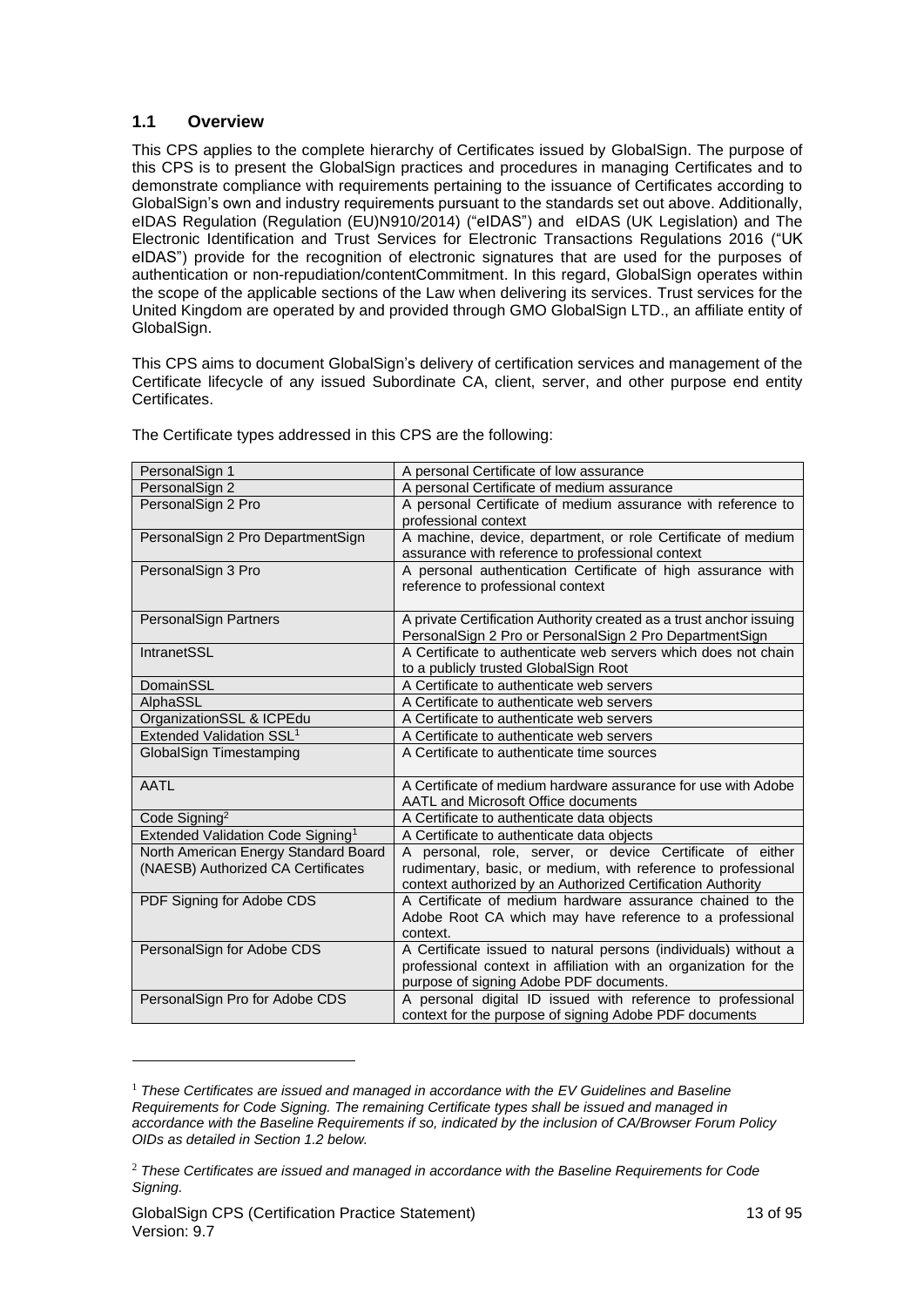| DepartmentSign for Adobe CDS                                 | A role-based certificate with reference to professional context for<br>the purpose of signing Adobe PDF documents                                                                                                                                                                                                       |
|--------------------------------------------------------------|-------------------------------------------------------------------------------------------------------------------------------------------------------------------------------------------------------------------------------------------------------------------------------------------------------------------------|
| Intermediate signing for Adobe/AATL                          | An intermediate CA that enters the GlobalSign hierarchy.                                                                                                                                                                                                                                                                |
| Timestamping for Adobe CDS                                   | A Certificate to authenticate time sources                                                                                                                                                                                                                                                                              |
| <b>Test Digital Certificate for Adobe CDS</b>                | A Certificate for test or demonstration purposes which does not<br>require hardware Assurance                                                                                                                                                                                                                           |
| <b>Hosted Root</b>                                           | A service whereby GlobalSign maintains a Root Key and<br>Certificate on behalf of a non-Global Sign entity and in parallel<br>provides a cross certificate until such time as the Root has been<br>embedded into Root stores. The non-Global Sign entity procures<br>a WebTrust audit in their name during this period. |
| <b>Qualified Certificates for Electronic</b><br>Signatures   | eIDAS/UK eIDAS compliant qualified certificates used for<br>providing electronic signatures                                                                                                                                                                                                                             |
| <b>Qualified Certificates for Electronic</b><br><b>Seals</b> | eIDAS/UK eIDAS compliant qualified certificates used for<br>providing Electronic Seals                                                                                                                                                                                                                                  |
| <b>Qualified Web Authentication</b><br>Certificates          | eIDAS/UK eIDAS compliant qualified certificates for web<br>authentication (SSL)                                                                                                                                                                                                                                         |
| Certificates for Qualified Timestamping                      | Certificates used for signing eIDAS compliant qualified time<br>stamps                                                                                                                                                                                                                                                  |
| S/MIME                                                       | A Certificate to establish email authenticity and origin.                                                                                                                                                                                                                                                               |

GlobalSign Certificates:

- Can be used for electronic signatures in order to replace handwritten signatures where transacting parties choose.
- Can be used to authenticate web resources, such as servers and other devices.
- Can be used to digitally sign code, documents, and other data objects; and
- Can be used for encryption of data.

This CPS identifies the roles, responsibilities and practices of all entities involved in the lifecycle, use, reliance upon and management of GlobalSign Certificates. The provisions of this CPS apply to practices, level of services, responsibilities, and liability bind all parties involved, including GlobalSign, GlobalSign RA, Subscribers and Relying Parties. Certain provisions might also apply to other entities such as the certification service provider, application provider, etc.

A GlobalSign Certificate Policy (CP) complements this CPS. The purpose of the GlobalSign CP is to state the *"what is to be adhered to"* and, therefore, set out an operational rule framework for the broad range of GlobalSign products and services.

This CPS states *"how the Certification Authority adheres to the Certificate Policy."* In doing so, this CPS features a greater amount of detail and provides the end user with an overview of the processes, procedures, and conditions that GlobalSign uses in creating and maintaining the Certificates that it manages. In addition to the CP and CPS, GlobalSign maintains additional documented polices addressing such issues as:

- Business continuity and disaster recovery
- Security policy
- Personnel policies
- Key management policies
- Registration procedures

Additionally, other relevant documents include:

- The GlobalSign Warranty Policy that addresses issues on warranties offered by GlobalSign.
- The GlobalSign Privacy Policy on the protection of personal data; and
- The GlobalSign Certificate Policy that addresses the trust objectives for the GlobalSign Root Certificates.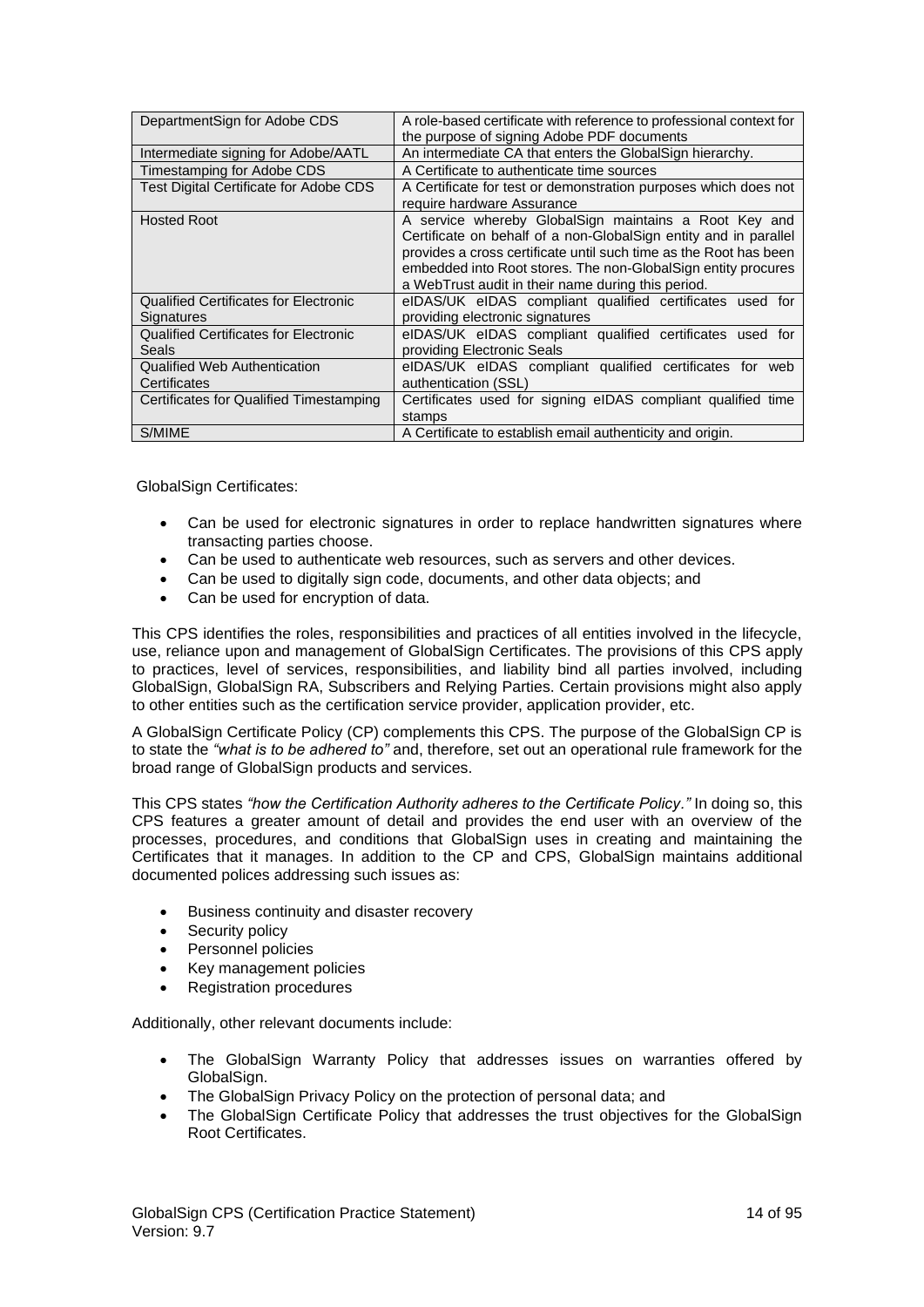A Subscriber or Relying Party of a GlobalSign Issuing CA Certificate must refer to this CPS in order to establish trust in a Certificate issued by GlobalSign as well as for information about the practices of GlobalSign. It is also essential to establish the trustworthiness of the entire Certificate chain of the hierarchy. This includes the Root CA Certificate as well as any operational Certificates. This can be established based on the assertions within this CPS. For Qualified Certificates, validation of the certificate chain must be carried out successfully up to the GlobalSign trust anchor within the relevant EU or UK eIDAS trusted list.

All applicable GlobalSign policies are subject to audit by authorized third parties, which GlobalSign highlights on its public facing web site via a WebTrust Seal of Assurance. Additional information can be made available upon request.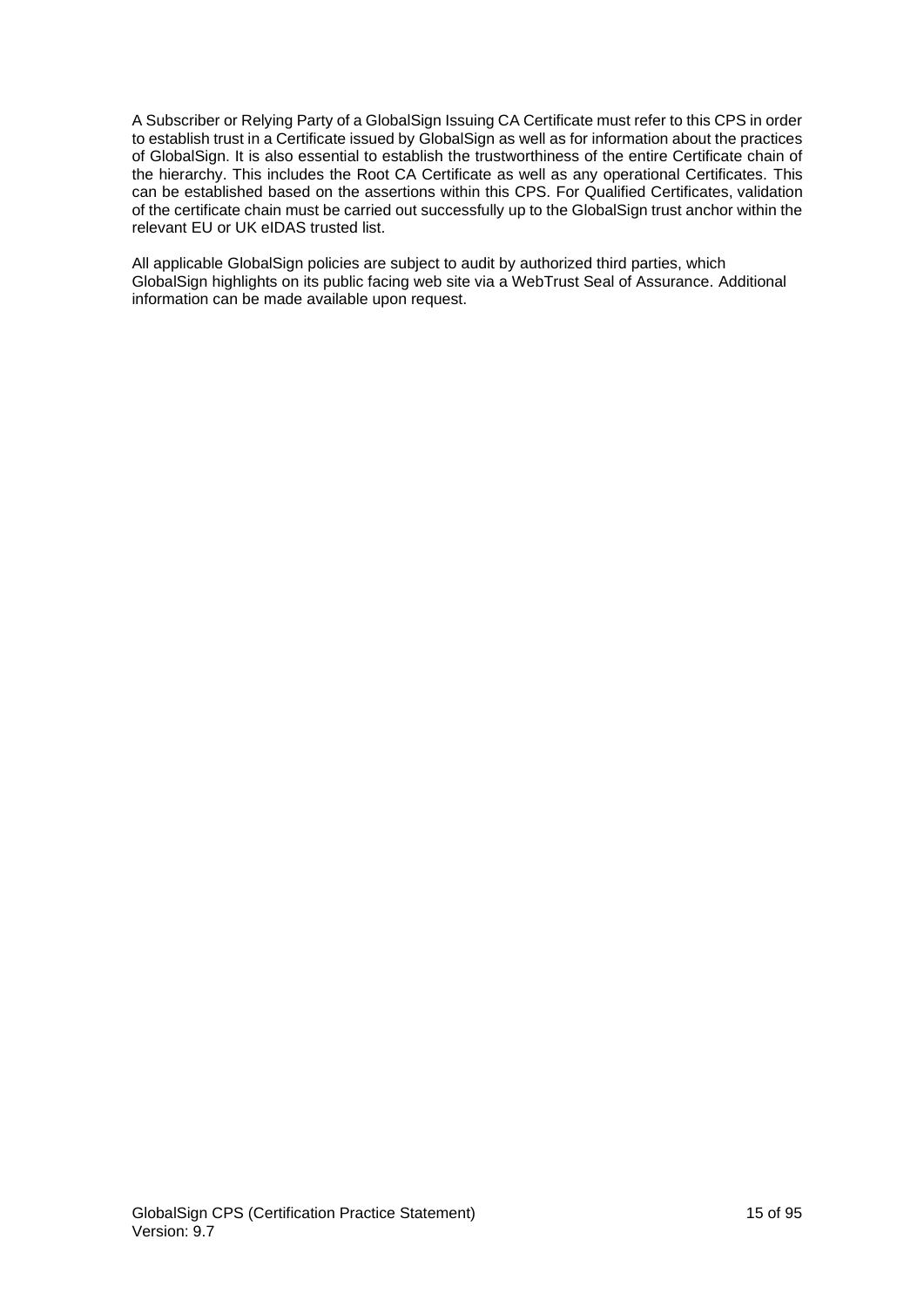#### **1.1.1 Certificate Naming**

The exact names of the GlobalSign Root CA Certificates that are governed by this CPS are:

#### **GlobalSign Public Root CA Certificates**

- [GlobalSign Root CA](https://secure.globalsign.com/cacert/root-r1.crt)  R1 with fingerprint EBD41040E4BB3EC742C9E381D31EF2A41A48B6685C96E7CEF3C1DF6CD4331C99
- [GlobalSign Root CA](https://secure.globalsign.com/cacert/root-r3.crt)  R3 with fingerprint CBB522D7B7F127AD6A0113865BDF1CD4102E7D0759AF635A7CF4720DC963C53B
- [GlobalSign Root CA](https://secure.globalsign.com/cacert/root-r5.crt)  R5 with fingerprint 179FBC148A3DD00FD24EA13458CC43BFA7F59C8182D783A513F6EBEC100C8924
- [GlobalSign Root CA](https://secure.globalsign.com/cacert/root-r6.crt)  R6 with fingerprint 2CABEAFE37D06CA22ABA7391C0033D25982952C453647349763A3AB5AD6CCF69
- [GlobalSign Root CA](http://secure.globalsign.com/cacert/rootr46.crt)  R46 with fingerprint 4FA3126D8D3A11D1C4855A4F807CBAD6CF919D3A5A88B03BEA2C6372D93C40C9
- [GlobalSign Root CA](http://secure.globalsign.com/cacert/roote46.crt)  E46 with fingerprint CBB9C44D84B8043E1050EA31A69F514955D7BFD2E2C6B49301019AD61D9F5058

GlobalSign actively promotes the inclusion of the Root Certificates above in hardware and software platforms that are capable of supporting Certificates and associated cryptographic services. Where possible, GlobalSign will seek to enter into a contractual agreement with platform providers to ensure effective Root Certificate life cycle management. However, GlobalSign also actively encourages platform providers at their own discretion to include GlobalSign CA Root Certificates without contractual obligation. GlobalSign Root CA R2 & GlobalSign Root CA R4 are no longer owned by GlobalSign.

#### **GlobalSign Public Non-TLS Root CA Certificates**

- [GlobalSign Client Authentication Root R45](http://secure.globalsign.com/cacert/clientauthrootr45.crt) with fingerprint 165C7E810BD37C1D57CE9849ACCD500E5CB01EEA37DC550DB07E598AAD2474A8
- [GlobalSign Client Authentication Root E45](http://secure.globalsign.com/cacert/clientauthroote45.crt) with fingerprint 8B0F0FAA2C00FE0532A8A54E7BC5FD139C1922C4F10F0B16E10FB8BE1A634964
- [GlobalSign Code Signing Root R45](http://secure.globalsign.com/cacert/codesigningrootr45.crt) with fingerprint 7B9D553E1C92CB6E8803E137F4F287D4363757F5D44B37D52F9FCA22FB97DF86
- [GlobalSign Code Signing Root E45](http://secure.globalsign.com/cacert/codesigningroote45.crt) with fingerprint 26C6C5FD4928FD57A8A4C5724FDD279745869C60C338E262FFE901C31BD1DB2B
- <span id="page-15-0"></span>• [GlobalSign Document Signing Root R45](http://secure.globalsign.com/cacert/docsignrootr45.crt) with fingerprint 38BE6C7EEB4547D82B9287F243AF32A9DEEB5DC5C9A87A0056F938D91B456A5A
- [GlobalSign Document Signing Root E45](http://secure.globalsign.com/cacert/docsignroote45.crt) with fingerprint F86973BDD0514735E10C1190D0345BF89C77E1C4ADBD3F65963B803FD3C9E1FF
- [GlobalSign Secure Mail Root R45](http://secure.globalsign.com/cacert/smimerootr45.crt) with fingerprint 319AF0A7729E6F89269C131EA6A3A16FCD86389FDCAB3C47A4A675C161A3F974
- [GlobalSign Secure Mail Root E45](http://secure.globalsign.com/cacert/smimeroote45.crt) with fingerprint 5CBF6FB81FD417EA4128CD6F8172A3C9402094F74AB2ED3A06B4405D04F30B19
- [GlobalSign Timestamping Root R45](http://secure.globalsign.com/cacert/timestamprootr45.crt) with fingerprint 2BCBBFD66282C680491C8CD7735FDBBAB7A8079B127BEC60C535976834399AF7
- GlobalSign Timestamping Root E46 with fingerprint 4774674B94B78F5CCBEF89FDDEBDABBD894A71B55576B8CC5E6876BA3EAB4538
- [GlobalSign IoT Root R60](http://secure.globalsign.com/cacert/iotrootr60.crt) with fingerprint 319AF0A7729E6F89269C131EA6A3A16FCD86389FDCAB3C47A4A675C161A3F974
- [GlobalSign IoT Root E60](http://secure.globalsign.com/cacert/iotroote60.crt) with fingerprint 5CBF6FB81FD417EA4128CD6F8172A3C9402094F74AB2ED3A06B4405D04F30B19

The Root Certificates above are Public, WebTrust-audited certificates that are configured for non-TLS use, to cater to GlobalSign's various product offerings. GlobalSign actively promotes the inclusion of the Root Certificates above in hardware and software platforms that are capable of supporting Certificates and associated cryptographic services according to the specified GlobalSign use case and applicable hardware/software trust bits. Where possible, GlobalSign will seek to enter into a contractual agreement with platform providers to ensure effective Root Certificate life cycle management. However, GlobalSign also actively encourages platform providers at their own discretion to include GlobalSign Root Certificates without contractual obligation.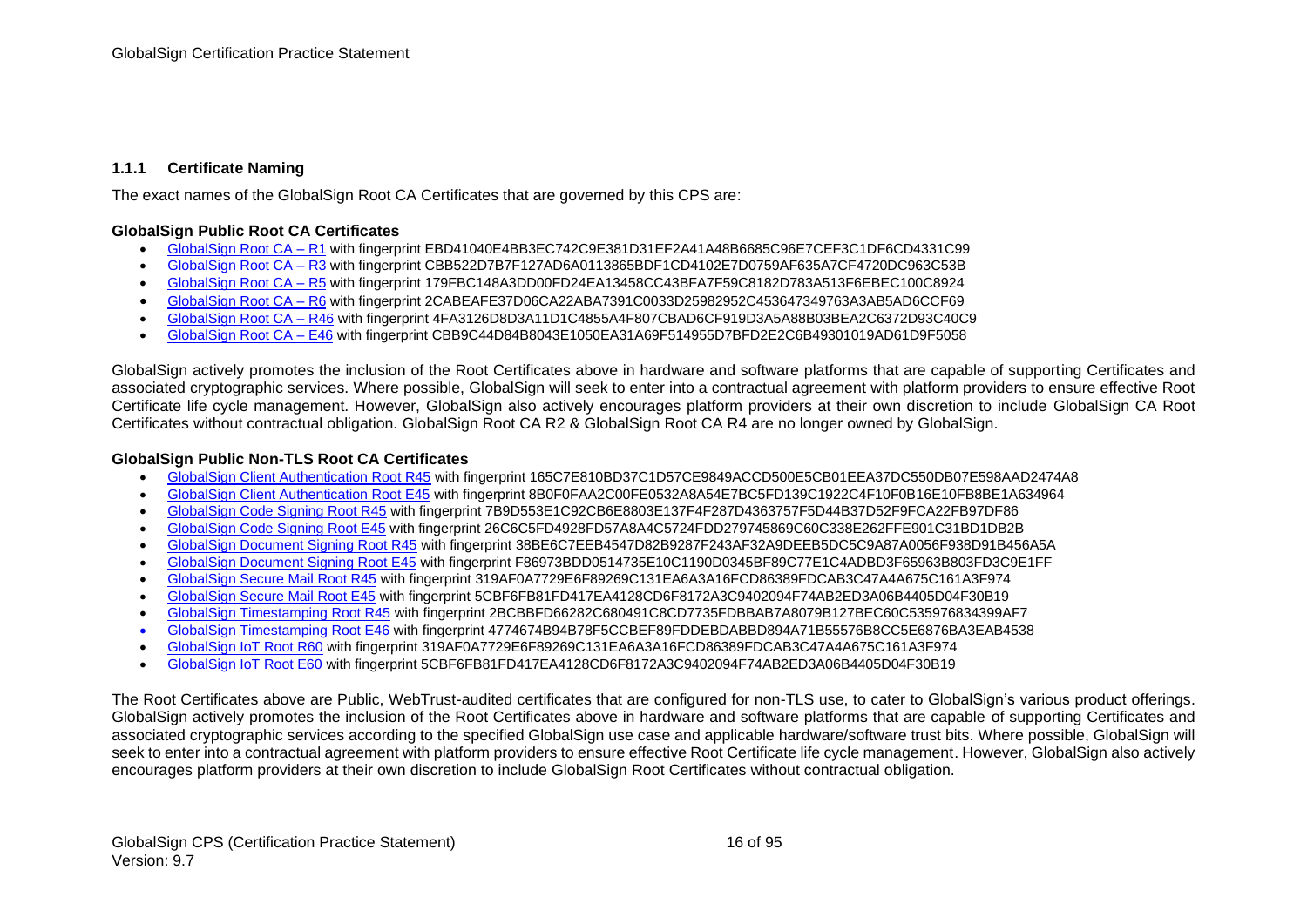#### **GlobalSign Non-public Root CA Certificates**

- [GlobalSign Non-Public Root CA](http://secure.globalsign.com/cacert/gsnonpublicroot1.crt)  R1 with fingerprint 8D2EEFC79397F86BD4DB5B16A84144156D7EE352B57DE36B2C4FC738081DF9C9
- [GlobalSign Non-Public Root CA](http://secure.globalsign.com/cacert/gsnonpublicroot2.crt)  R2 with fingerprint 24FD17248F3B76F82AF2FD9C57D60F3EF60551508EE98DC460FD3A67866ECCEA
- [GlobalSign Non-Public Root CA](http://secure.globalsign.com/cacert/gsnonpublicroot3.crt)  R3 with fingerprint A3BB9A2462E728818A6D30548BD3950B8C8DAE1B63FC89FE66E10BB7BAB5725A
- [GlobalSign Trusted Platform Module Root CA](http://secure.globalsign.net/cacert/TPMRoot.crt) with fingerprint F27BF02C6E00C73D915EEB6A6A2F5FBF0C31AE0393149E6B5C31E41B113841C3
- [GlobalSign Trusted Platform Module ECC Root CA](https://secure.globalsign.com/cacert/tpmeccroot.crt) with fingerprint 5A8C7B5EB888CFCE9322068E80E82B28B554FFEB7FDC9638DCB3763077401D26

#### **1.1.1.1 Public Disclosure of Subordinate Issuing CA Certificates**

Browser root programs require that all Subordinate CAs that are not technically constrained (using Name Constraints and Extended Key Usage Constraints) are publicly disclosed. All "Active" Subordinate CA Certificates which chain directly or transiently to any Public Root certificate are listed in the Common CA Database (CCADB). Retired CA Certificates that are not revoked are reported on a semi-annual basis to root programs via bugs or e-mails as required by the applicable root program. Revoked Subordinate CA certificates are also reported in the same manner, either shortly after revocation if routine or immediately after for a security concern.

*Trusted Root* is a GlobalSign service, which allows third party Issuing CAs to chain to one of the GlobalSign Root Certificates via an intermediate CA. Trusted Root end entity Certificates are outside the scope of this CPS as they are covered by the CPS of the third party.

*Trusted Root TPM* is the GlobalSign service which allows third party Issuer CAs to chain to one of the GlobalSign Trusted Platform Module Root Certificates above and again, end entity Certificates are outside the scope of this CPS.

Certificates allow entities that participate in an electronic transaction to prove their identity to other participants or sign data digitally. By means of a Certificate, GlobalSign provides confirmation of the relationship between a named entity (Subscriber) and its Public Key. The process to obtain a Certificate includes the identification, naming, authentication, and registration of the Subscriber as well as aspects of Certificate management such as the issuance, revocation, and expiration of the Certificate. By means of this procedure to issue Certificates, GlobalSign provides confirmation of the identity of the Subject of a Certificate by binding the Public Key the Subscriber uses through the issuance of a Certificate. GlobalSign makes available Certificates that can be used for nonrepudiation/contentCommitment, encryption and authentication. The use of these Certificates can be further limited to a specific business or contractual context or transaction level in support of a warranty policy or other limitations imposed by the applications in which Certificates are used.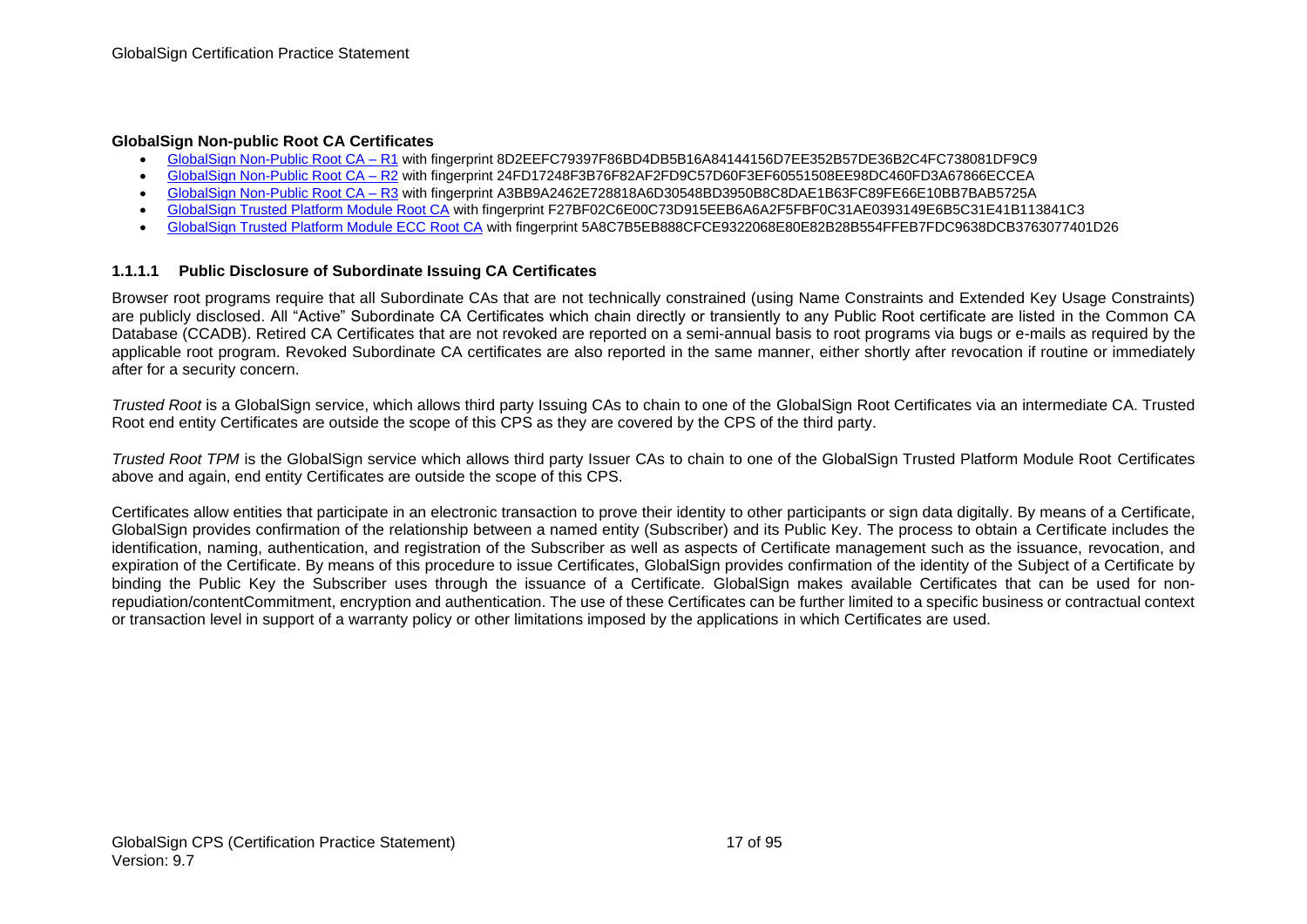## <span id="page-17-0"></span>**1.2 Document Name and Identification**

This document is the GlobalSign Certification Practice Statement.

The OID for GlobalSign NV/SA (GlobalSign) is an iso (1) identified-organization (3) dod (6) internet (1) private (4) enterprise (1) GlobalSign (4146). GlobalSign organizes its OID arcs for the various

| Category            | <b>OID</b>                 | <b>Description</b>                                                                                                 |
|---------------------|----------------------------|--------------------------------------------------------------------------------------------------------------------|
| <b>TLS</b>          | 1.3.6.1.4.1.4146.10.1      | <b>TLS Policies Arc</b>                                                                                            |
|                     | 1.3.6.1.4.1.4146.10.1.1    | <b>Extended Validation TLS Policy</b>                                                                              |
|                     | 1.3.6.1.4.1.4146.10.1.2    | Organization Validation TLS Policy                                                                                 |
|                     | 1.3.6.1.4.1.4146.10.1.3    | Domain Validation TLS Policy                                                                                       |
| Authentication      | 1.3.6.1.4.1.4146.10.2      | <b>Authentication Policies Arc</b>                                                                                 |
|                     | 1.3.6.1.4.1.4146.10.2.1    | <b>Extended Validation Auth Policy</b>                                                                             |
|                     | 1.3.6.1.4.1.4146.10.2.2    | Organization Validation Auth Policy                                                                                |
|                     | 1.3.6.1.4.1.4146.10.2.3    | Domain Validation Auth Policy                                                                                      |
|                     | 1.3.6.1.4.1.4146.10.2.4    | Individual Validation Auth Policy                                                                                  |
| S/MIME              | 1.3.6.1.4.1.4146.10.3      | <b>S/MIME Policies Arc</b>                                                                                         |
|                     | 1.3.6.1.4.1.4146.10.3.1    | <b>Extended Validation S/MIME Policy</b>                                                                           |
|                     | 1.3.6.1.4.1.4146.10.3.2    | Organization Validation S/MIME Policy                                                                              |
|                     | 1.3.6.1.4.1.4146.10.3.3    | Domain Validation S/MIME Policy                                                                                    |
|                     | 1.3.6.1.4.1.4146.10.3.4    | Individual Validation S/MIME Policy                                                                                |
|                     | 1.3.6.1.4.1.4146.1.40.70   | <b>Client Certificates Policy (Email Protection)</b>                                                               |
| Code Signing        | 1.3.6.1.4.1.4146.10.4      | <b>Code Signing Policies Arc</b>                                                                                   |
|                     | 1.3.6.1.4.1.4146.10.4.1    | Extended Validation Code Signing Policy                                                                            |
|                     | 1.3.6.1.4.1.4146.10.4.2    | Organization Validation Code Signing Policy                                                                        |
| Document<br>Signing | 1.3.6.1.4.1.4146.10.5      | <b>Document Signing Policies Arc</b>                                                                               |
| Qualified           | 1.3.6.1.4.1.4146.1.40.36   | elDAS Qualified Certificates for Signing (subscriber QSCD)                                                         |
|                     | 1.3.6.1.4.1.4146.1.40.36.1 | Qualified Certificates for Electronic Signatures - Signing (Natural<br>Persons with QCSD) - managed by Subscriber  |
|                     | 1.3.6.1.4.1.4146.1.40.36.2 | Qualified Certificates for Electronic Seals - Signing (Legal Persons<br>with QSCD) - managed by Subscriber         |
|                     | 1.3.6.1.4.1.4146.1.40.37   | eIDAS Qualified Certificates for Signing (non-QSCD)                                                                |
|                     | 1.3.6.1.4.1.4146.1.40.37.1 | Qualified Certificates for Electronic Signatures - Signing (Natural<br>Persons without QSCD) managed by Subscriber |

Certificates and documents described in this CPS as follows: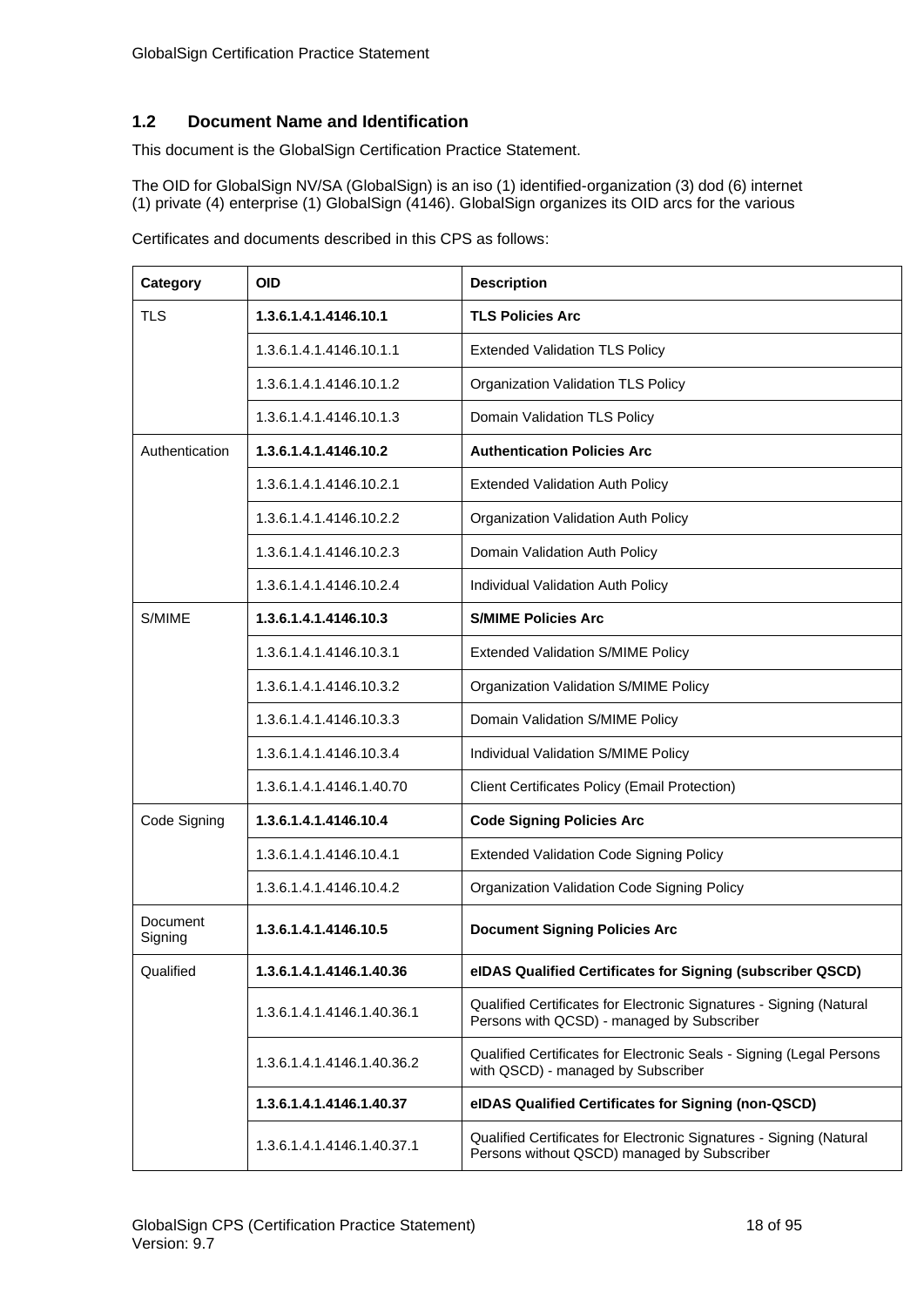| Category | <b>OID</b>                 | <b>Description</b>                                                                                                          |
|----------|----------------------------|-----------------------------------------------------------------------------------------------------------------------------|
|          | 1.3.6.1.4.1.4146.1.40.37.2 | Qualified Certificates for Electronic Seals - Signing (Legal Persons<br>without QSCD) - managed by Subscriber               |
|          | 1.3.6.1.4.1.4146.1.40.37.3 | Qualified Certificates for Electronic Seals - Signing (Legal Persons<br>without QSCD) - PSD2 - managed by Subscriber        |
|          | 1.3.6.1.4.1.4146.1.40.38   | elDAS Qualified Certificates for Signing (remote QSCD)                                                                      |
|          | 1.3.6.1.4.1.4146.1.40.38.1 | Qualified Certificates for Electronic Signatures - Signing (Natural<br>Persons with QSCD) - managed by GlobalSign           |
|          | 1.3.6.1.4.1.4146.1.40.38.2 | Qualified Certificates for Electronic Seals - Signing (Legal Persons<br>with QSCD) - managed by GlobalSign                  |
|          | 1.3.6.1.4.1.4146.1.40.39   | <b>Qualified Certificates for Authentication (non-QSCD)</b>                                                                 |
|          | 1.3.6.1.4.1.4146.1.40.39.1 | Qualified Certificates for Electronic Signatures - Authentication<br>(Natural Persons without QSCD) - managed by subscriber |
|          | 1.3.6.1.4.1.4146.1.40.39.2 | Qualified Certificates for Electronic Seals - Authentication (Legal<br>Persons without QSCD) - managed by subscriber        |
|          | 1.3.6.1.4.1.4146.1.40.40   | eIDAS Qualified Certificates for Server Authentication (non-<br>QSCD)                                                       |
|          | 1.3.6.1.4.1.4146.1.40.40.1 | Qualified Certificates for Qualified Web Authentication Certificates<br>(QWAC)                                              |
|          | 1.3.6.1.4.1.4146.1.40.40.2 | Qualified Certificates for Qualified Web Authentication Certificates<br>$(QWAC) - PSD2$                                     |
|          | 1.3.6.1.4.1.4146.1.44.36   | UK eIDAS Qualified Certificates for Signing (subscriber QSCD)                                                               |
|          | 1.3.6.1.4.1.4146.1.44.36.1 | Qualified Certificates for Electronic Signatures - Signing (Natural<br>Persons with QCSD) - managed by Subscriber           |
|          | 1.3.6.1.4.1.4146.1.44.36.2 | Qualified Certificates for Electronic Seals - Signing (Legal Persons<br>with QSCD) - managed by Subscriber                  |
|          | 1.3.6.1.4.1.4146.1.44.37   | UK eIDAS Qualified Certificates for Signing (non-QSCD)                                                                      |
|          | 1.3.6.1.4.1.4146.1.44.37.1 | Qualified Certificates for Electronic Signatures - Signing (Natural<br>Persons without QSCD) managed by Subscriber          |
|          | 1.3.6.1.4.1.4146.1.44.37.2 | Qualified Certificates for Electronic Seals - Signing (Legal Persons<br>without QSCD) - managed by Subscriber               |
|          | 1.3.6.1.4.1.4146.1.44.37.3 | Qualified Certificates for Electronic Seals - Signing (Legal Persons<br>without QSCD) - PSD2 - managed by Subscriber        |
|          | 1.3.6.1.4.1.4146.1.44.38   | UK eIDAS Qualified Certificates for Signing (remote QSCD)                                                                   |
|          | 1.3.6.1.4.1.4146.1.44.38.1 | Qualified Certificates for Electronic Signatures - Signing (Natural<br>Persons with QSCD) - managed by GlobalSign           |
|          | 1.3.6.1.4.1.4146.1.44.38.2 | Qualified Certificates for Electronic Seals - Signing (Legal Persons<br>with QSCD) - managed by GlobalSign                  |
|          | 1.3.6.1.4.1.4146.1.44.39   | UK Qualified Certificates for Authentication (non-QSCD)                                                                     |
|          | 1.3.6.1.4.1.4146.1.44.39.1 | Qualified Certificates for Electronic Signatures - Authentication<br>(Natural Persons without QSCD) - managed by subscriber |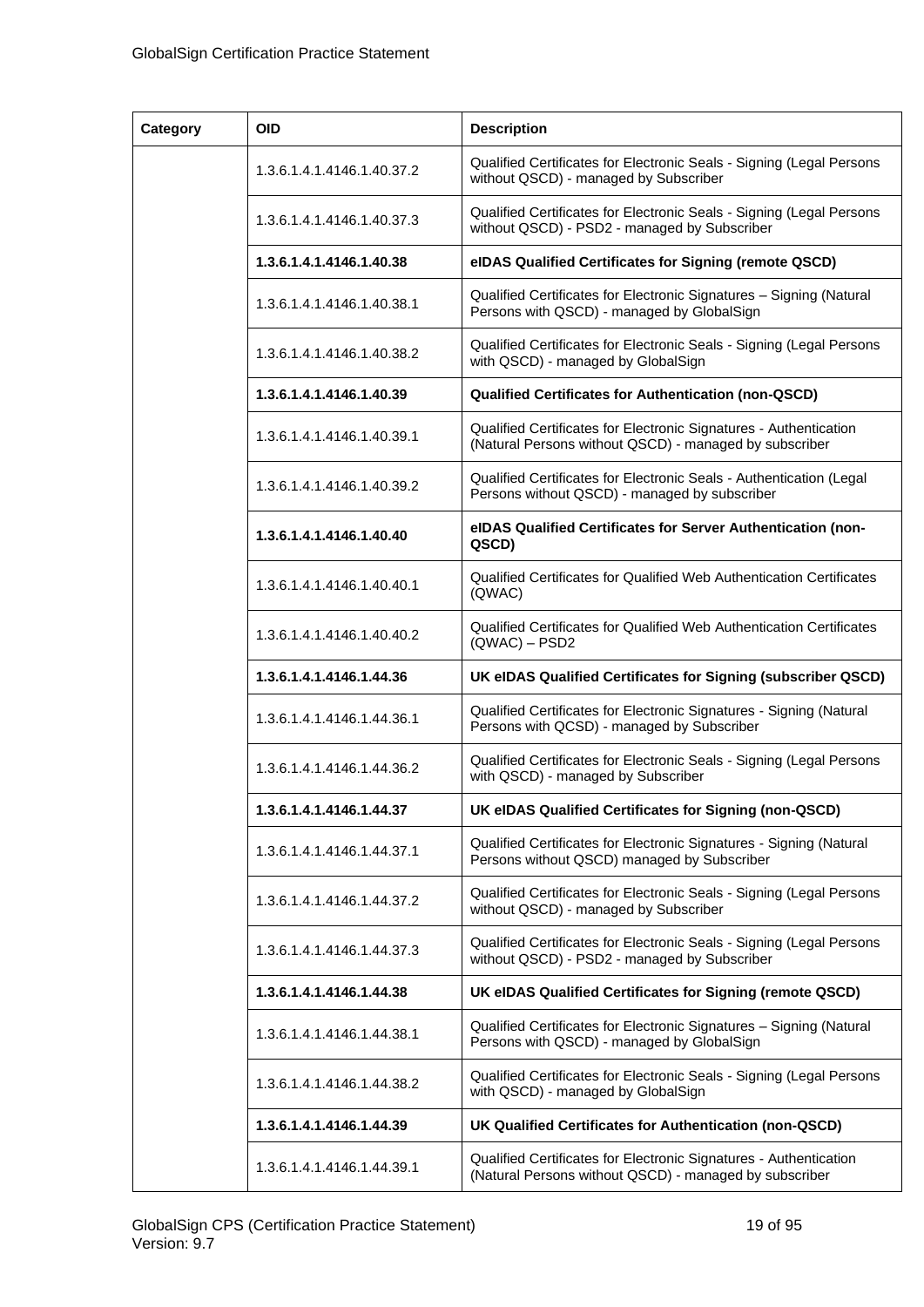| Category                         | <b>OID</b>                 | <b>Description</b>                                                                                                                                                                   |
|----------------------------------|----------------------------|--------------------------------------------------------------------------------------------------------------------------------------------------------------------------------------|
|                                  | 1.3.6.1.4.1.4146.1.44.39.2 | Qualified Certificates for Electronic Seals - Authentication (Legal<br>Persons without QSCD) - managed by subscriber                                                                 |
|                                  | 1.3.6.1.4.1.4146.1.44.40   | UK eIDAS Qualified Certificates for Server Authentication (non-<br>QSCD)                                                                                                             |
|                                  | 1.3.6.1.4.1.4146.1.44.40.1 | Qualified Certificates for Qualified Web Authentication Certificates<br>(QWAC)                                                                                                       |
|                                  | 1.3.6.1.4.1.4146.1.44.40.2 | Qualified Certificates for Qualified Web Authentication Certificates<br>$(QWAC) - PSD2$                                                                                              |
| Registration                     | 1.3.6.1.4.1.4146.1.45.1    | <b>LRA for Qualified certificates</b>                                                                                                                                                |
| Authorities                      | 1.3.6.1.4.1.4146.1.45.2    | <b>External RA for Qualified certificates</b>                                                                                                                                        |
| Timestamping                     | 1.3.6.1.4.1.4146.1.30      | <b>Timestamping Certificates Policy</b>                                                                                                                                              |
|                                  | 1.3.6.1.4.1.4146.1.31      | Timestamping Certificates Policy - AATL                                                                                                                                              |
|                                  | 1.3.6.1.4.1.4146.1.32      | Timestamping Certificate Policy - Certificates for Qualified Time<br>Stamping (QTS) under eIDAS regulation                                                                           |
|                                  | 1.3.6.1.4.1.4146.2         | Policy by which the timestamping services operated by GlobalSign<br>incorporates the time into IETF RFC 3161 responses                                                               |
|                                  | 1.3.6.1.4.1.4146.2.1       | <b>CDS Timestamp Test Policy</b>                                                                                                                                                     |
|                                  | 1.3.6.1.4.1.4146.2.2       | Timestamping policy covering Timestamp Tokens (TST) issued<br>under IETF RFC 3161 with a Secure Hash Algorithm version 1<br>(SHA1)                                                   |
|                                  | 1.3.6.1.4.1.4146.2.3       | Timestamping policy covering Timestamp Tokens (TST) issued<br>under IETF RFC 3161 with a Secure Hash Algorithm version 2<br>(SHA2)                                                   |
|                                  | 1.3.6.1.4.1.4146.2.3.1     | Timestamping policy covering Timestamp Tokens (TST) issued<br>under IETF RFC 3161 with a Secure Hash Algorithm version 2<br>(SHA2) with R6 CA hierarchy                              |
|                                  | 1.3.6.1.4.1.4146.2.3.1.1   | Trusted Timestamping policy covering Timestamp Tokens (TST)<br>issued under IETF RFC 3161 with a Secure Hash Algorithm version<br>2 (SHA2) with R6 CA hierarchy                      |
|                                  | 1.3.6.1.4.1.4146.2.3.1.2   | CodeSign Timestamping policy covering Timestamp Tokens (TST)<br>issued under IETF RFC 3161 with a Secure Hash Algorithm version<br>2 (SHA2) with R6 CA hierarchy                     |
|                                  | 1.3.6.1.4.1.4146.2.4       | Policy by which the time-stamping services operated by GlobalSign<br>incorporate the time into IETF RFC 3161 responses specifically for<br>extended validation code signing services |
|                                  | 1.3.6.1.4.1.4146.2.6       | JP Accredited Timestamping Tokens - AATL                                                                                                                                             |
|                                  | 1.3.6.1.4.1.4146.2.7       | JP Accredited Timestamping Tokens - non-AATL                                                                                                                                         |
| Other<br>Certificate<br>Policies | 1.3.6.1.4.1.4146.1.40      | Non-Generic use Certificates Policy                                                                                                                                                  |
|                                  | 1.3.6.1.4.1.4146.1.40.20   | Japan CA Network Certificates Policy (JCAN)                                                                                                                                          |
|                                  | 1.3.6.1.4.1.4146.1.40.30   | GlobalSign AATL Certificates Policy                                                                                                                                                  |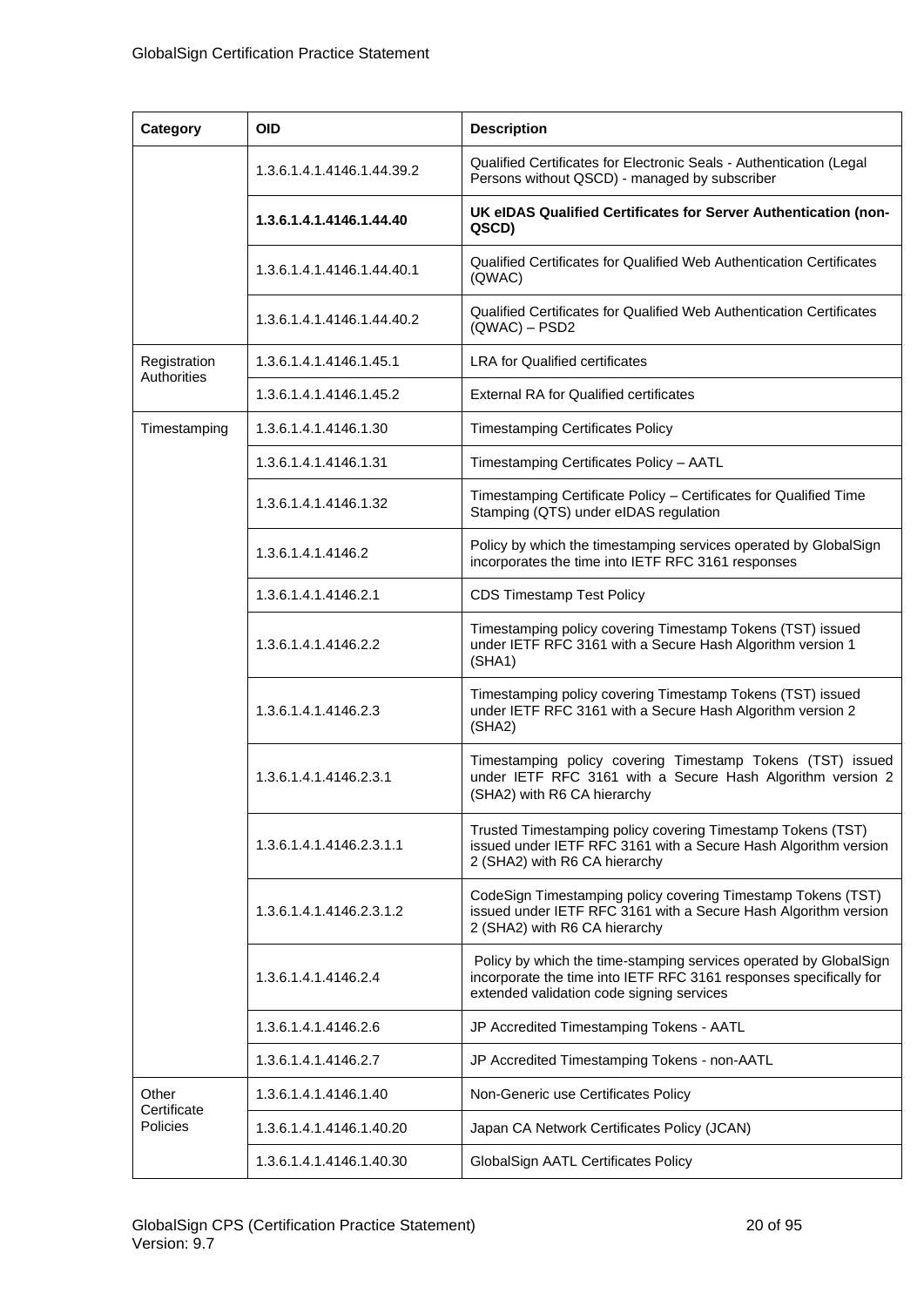| Category             | <b>OID</b>                 | <b>Description</b>                                                                                                                                                                         |
|----------------------|----------------------------|--------------------------------------------------------------------------------------------------------------------------------------------------------------------------------------------|
|                      | 1.3.6.1.4.1.4146.1.40.30.2 | GlobalSign AATL Certificates Policy (Class 2)                                                                                                                                              |
|                      | 1.3.6.1.4.1.4146.1.80      | Retail Industry Electronic Data Interchange Client Certificate Policy                                                                                                                      |
|                      | 1.3.6.1.4.1.4146.1.81      | Retail Industry Electronic Data Interchange Server Certificate Policy                                                                                                                      |
|                      | 1.3.6.1.4.1.4146.1.90      | <b>Trusted Root TPM Policy</b>                                                                                                                                                             |
|                      | 1.3.6.1.4.1.4146.1.95      | Online Certificate Status Protocol Policy                                                                                                                                                  |
|                      | 1.3.6.1.4.1.4146.3         | GlobalSign's documents (such as Certificate Policy (CP) and<br>Certification Practice Statement (CPS))                                                                                     |
|                      | 1.3.6.1.4.1.4146.4         | GlobalSign-specific certificate extensions Internet of Things (IoT)                                                                                                                        |
|                      | 1.3.6.1.4.1.4146.5         | GlobalSign Time Assessment policies                                                                                                                                                        |
|                      | 1.3.6.1.4.1.4146.5.1       | GlobalSign Japan Accredited Time Assessment Service Policy                                                                                                                                 |
| CA Chaining          | 1.3.6.1.4.1.4146.1.60      | CA Chaining Policy - Trusted Root and Hosted Root                                                                                                                                          |
| and Cross<br>Signing | 1.3.6.1.4.1.4146.1.60.1    | CA Chaining Policy - Trusted Root (Baseline Requirements<br>Compatible)                                                                                                                    |
| Private<br>hierarchy | 1.3.6.1.4.1.4146.11.1      | Private Hierarchy Certificate Policy Arc                                                                                                                                                   |
|                      | 1.3.6.1.4.1.4146.11.1.1    | Non-public Certificate Policy Arc                                                                                                                                                          |
|                      | 1.3.6.1.4.1.4146.11.1.1.1  | IntranetSSL                                                                                                                                                                                |
|                      | 1.3.6.1.4.1.4146.11.1.1.2  | <b>IntranetSMIME</b>                                                                                                                                                                       |
|                      | 1.3.6.1.4.1.4146.11.1.1.3  | Demo Certificates Policy (Private GlobalSign Hierarchy) - Should<br>not be trusted as it may not contain accurate information. This is to<br>be used for testing and integration purposes. |
|                      | 1.3.6.1.4.1.4146.11.1.2    | Private GlobalSign Internal Certificate Policy Arc                                                                                                                                         |
|                      | 1.3.6.1.4.1.4146.11.1.3    | Private Customer Internal Certificate Policy Arc                                                                                                                                           |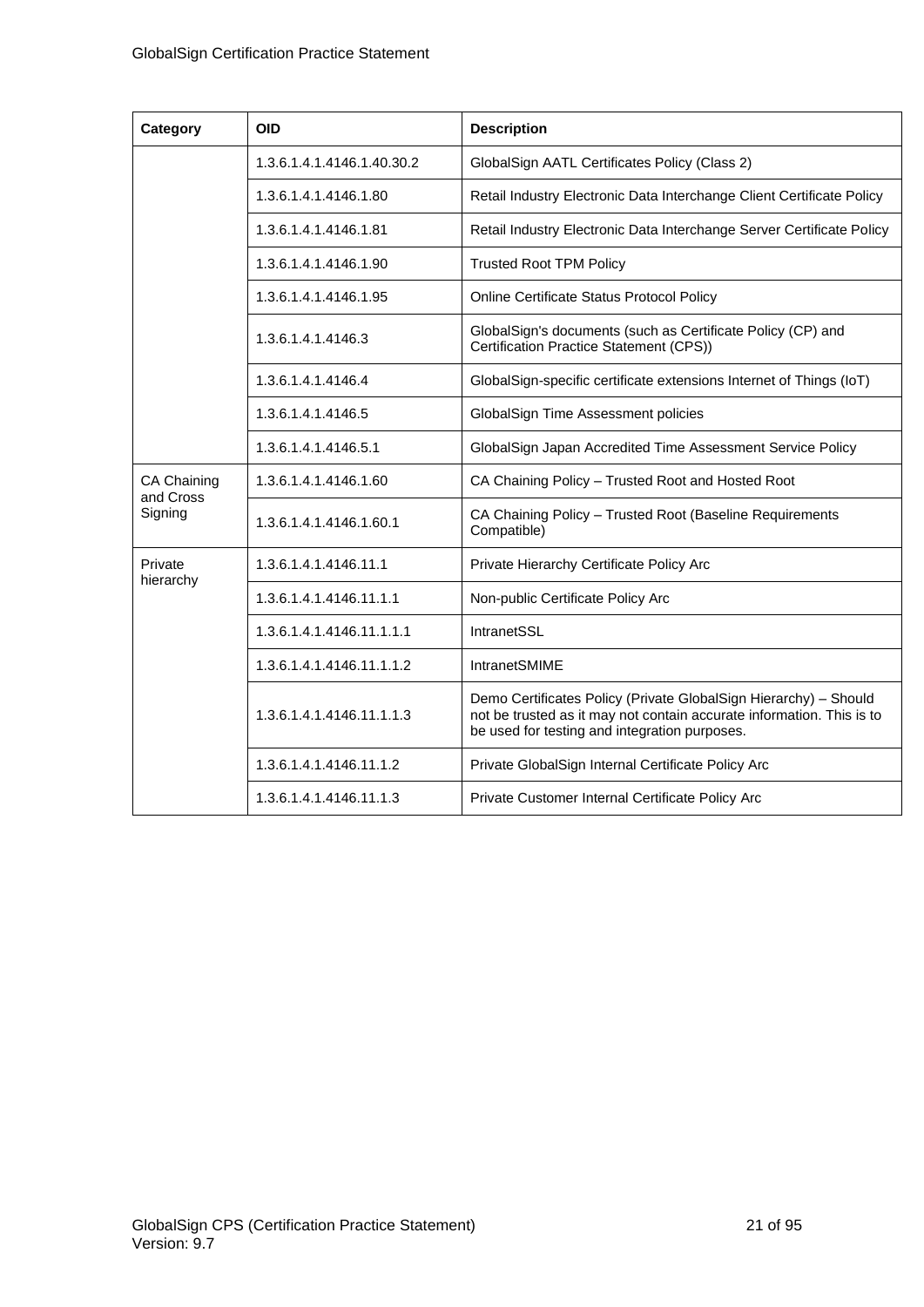# **Legacy OIDs**

The following OIDs are marked as legacy and where applicable are being replaced with a new hierarchy indicated in the table above.

| Category               | <b>OID</b>                   | <b>Description</b>                                                                                                                                                                               |
|------------------------|------------------------------|--------------------------------------------------------------------------------------------------------------------------------------------------------------------------------------------------|
| <b>TLS</b>             | 1.3.6.1.4.1.4146.1.1         | Extended Validation Certificates Policy - SSL - Legacy                                                                                                                                           |
|                        | 1.3.6.1.4.1.4146.1.1.1       | Qualified Certificates under eIDAS Regulation - Qualified Web<br>Authentication Certificates (QWAC) - Legacy                                                                                     |
|                        | 1.3.6.1.4.1.4146.1.1.2       | Qualified Certificates under eIDAS Regulation - Qualified Web<br>Authentication Certificates (QWAC) - PSD2 - Legacy                                                                              |
|                        | 1.3.6.1.4.1.4146.1.2         | Extended Validation Certificates Policy - Code Signing - Legacy                                                                                                                                  |
|                        | 1.3.6.1.4.1.4146.1.10        | Domain Validation Certificates Policy - Legacy                                                                                                                                                   |
|                        | 1.3.6.1.4.1.4146.1.10.10     | Domain Validation Certificates Policy - AlphaSSL - Legacy                                                                                                                                        |
|                        | 1.3.6.1.4.1.4146.1.20        | <b>Organization Validation Certificates Policy - Legacy</b>                                                                                                                                      |
|                        | 1.3.6.1.4.1.4146.1.25        | IntranetSSL Validation Certificates Policy - Legacy                                                                                                                                              |
| Qualified              | 1.3.6.1.4.1.4146.1.40.35     | eIDAS Qualified Certificates (Generic) - Legacy                                                                                                                                                  |
|                        | 1.3.6.1.4.1.4146.1.40.35.1   | Qualified Certificates for Electronic Seals (Legal Persons with<br>QSCD) - managed by Subscriber - Legacy                                                                                        |
|                        | 1.3.6.1.4.1.4146.1.40.35.1.1 | Qualified Certificates for Electronic Seals (Legal Persons) - PSD2 -<br>Legacy                                                                                                                   |
|                        | 1.3.6.1.4.1.4146.1.40.35.2   | Qualified Certificates for Electronic Signatures (Natural Persons with<br>QSCD) - managed by Subscriber - Legacy                                                                                 |
| Code signing           | 1.3.6.1.4.1.4146.1.50        | Code Signing Certificates Policy (Certificates issued by GlobalSign<br>containing 1.3.6.1.4.1.4146.1.50 are issued and managed in<br>accordance with the Baseline Requirements for Code Signing) |
| Authentication         | 1.3.6.1.4.1.4146.1.40.60     | <b>Client Certificates Policy (Client Authentication)</b>                                                                                                                                        |
| Client<br>certificates | 1.3.6.1.4.1.4146.1.40.10     | Client Certificates Policy (EPKI - Enterprise PKI - Legacy)                                                                                                                                      |
|                        | 1.3.6.1.4.1.4146.1.40.40     | Client Certificates Policy (EPKI for private CAs - Legacy)                                                                                                                                       |
|                        | 1.3.6.1.4.1.4146.1.40.50     | Client Certificates Policy (Private Hierarchy - AEG - Legacy)                                                                                                                                    |
| <b>Others</b>          | 1.3.6.1.4.1.4146.1.26        | Test Certificate Policy - Should not be trusted as it may not contain<br>accurate information. This is to be used for testing and integration<br>purposes. (Legacy)                              |
|                        | 1.3.6.1.4.1.4146.1.70        | High Volume CA Policy                                                                                                                                                                            |
|                        | 1.3.6.1.4.1.4146.1.100       | Internet of Things Device Certificates Policy (legacy)                                                                                                                                           |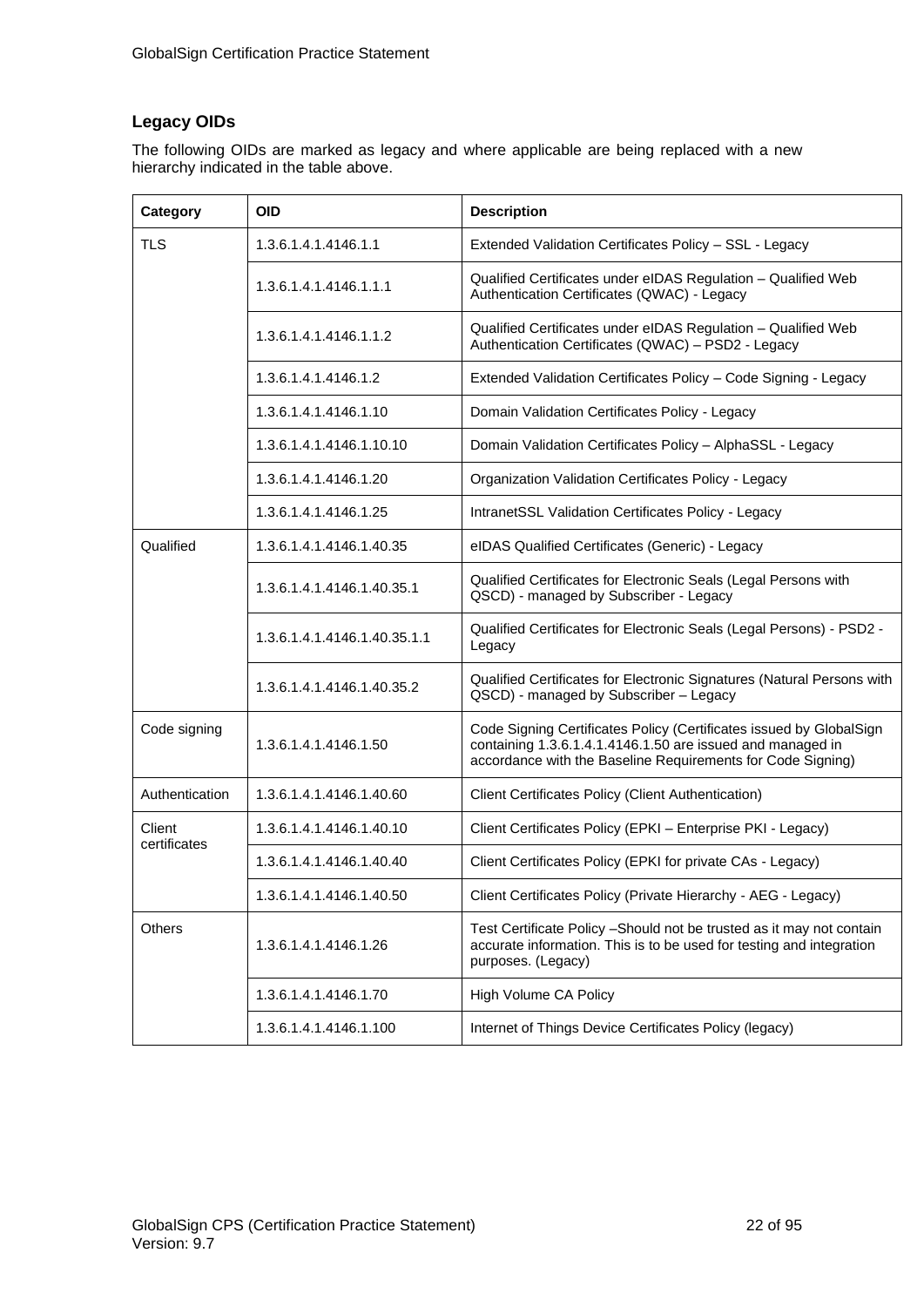# **Community OIDs**

Certificates that comply with the applicable community requirements will include one of the following additional identifiers.

| <b>Community</b>    | <b>OID</b>                 | <b>Description</b>                                                                                                                                                 |
|---------------------|----------------------------|--------------------------------------------------------------------------------------------------------------------------------------------------------------------|
| CA/Browser<br>Forum | 2.23.140.1.1               | <b>Extended Validation Certificate Policy</b>                                                                                                                      |
|                     | 2.23.140.1.2.1             | Domain Validation Certificates Policy                                                                                                                              |
|                     | 2.23.140.1.2.2             | <b>Organization Validation Certificates Policy</b>                                                                                                                 |
|                     | 2.23.140.1.3               | EV Code Signing Certificates Policy                                                                                                                                |
|                     | 2.23.140.1.4.1             | Code Signing Minimum Requirements Policy                                                                                                                           |
| <b>ETSI</b>         | 0.4.0.194112.1.0           | QCP-n: certificate policy for EU qualified certificates issued to natural<br>persons                                                                               |
|                     | 0.4.0.194112.1.1           | QCP-I: certificate policy for EU qualified certificates issued to legal<br>persons                                                                                 |
|                     | 0.4.0.194112.1.2           | QCP-n-qscd: certificate policy for EU qualified certificates issued to<br>natural persons with private key related to the certified public key in a<br><b>QSCD</b> |
|                     | 0.4.0.194112.1.3           | QCP-I-qscd: certificate policy for EU qualified certificates issued to<br>legal persons with private key related to the certified public key in a<br><b>QSCD</b>   |
|                     | 0.4.0.194112.1.4           | QCP-w: certificate for EU qualified website certificate issued to a<br>natural or a legal person and linking the website to that person                            |
| <b>NAFSB</b>        | 2.16.840.1.114505.1.12.1.2 | <b>NAESB Rudimentary Assurance</b>                                                                                                                                 |
|                     | 2.16.840.1.114505.1.12.2.2 | <b>NAESB Basic Assurance</b>                                                                                                                                       |
|                     | 2.16.840.1.114505.1.12.3.2 | <b>NAESB Medium Assurance</b>                                                                                                                                      |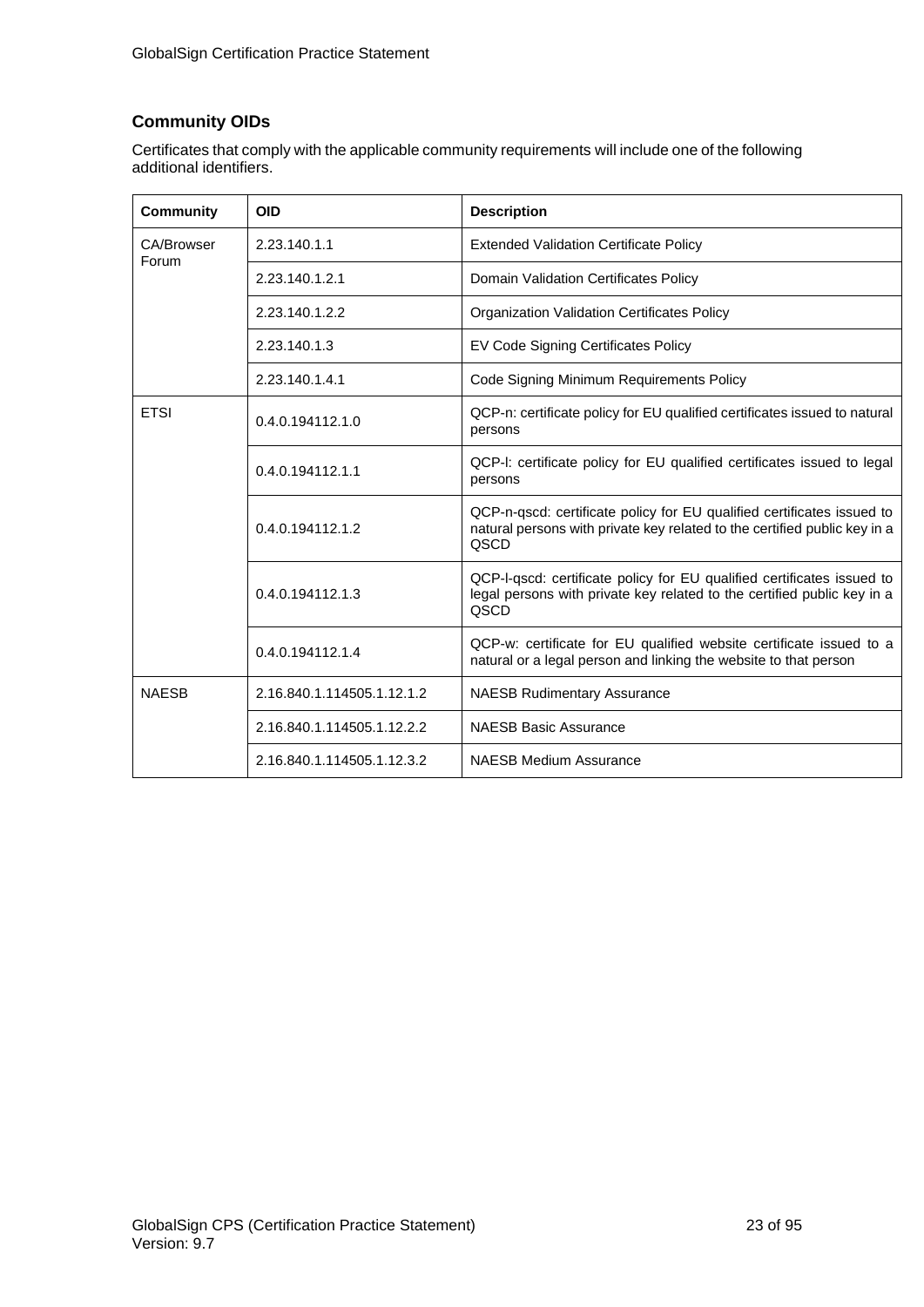### <span id="page-23-0"></span>**1.3 PKI Participants**

#### <span id="page-23-1"></span>**1.3.1 Certification Authorities**

GlobalSign is a Certification Authority that issues Certificates in accordance with this CPS. As a Certification Authority, GlobalSign performs functions related to Certificate lifecycle management such as Subscriber registration, Certificate issuance, Certificate renewal, Certificate distribution and Certificate revocation. GlobalSign also provides Certificate status information using a Repository in the form of a Certificate Revocation List (CRL) distribution point and/or Online Certificate Status Protocol (OCSP) responder. A Certification Authority may also be described by the term *"Issuing Authority"* or *"GlobalSign"* to denote the purpose of issuing Certificates at the request of a Registration Authority (RA) from a subordinate Issuing CA.

The GlobalSign PACOM1 - CA Governance Policy Authority, which is composed of members of the GlobalSign management team and appointed by its Board of Directors, is responsible for maintaining this CPS relating to all Certificates in the GlobalSign hierarchy. Through its Policy Authority, GlobalSign has ultimate control over the lifecycle and management of the GlobalSign Root CA and any subsequent subordinate Issuing CAs including Trusted Root Issuing CAs belonging to the hierarchy.

GlobalSign is also a Timestamping Authority (TSA) and provides proof of existence of data at a particular point in time. GlobalSign may outsource specific TSA services as necessary to allow for additional independent verification of time related functions.

GlobalSign ensures the availability of all services pertaining to the management of Certificates under the GlobalSign Roots, including without limitation the issuing, revocation, and status verification of a Certificate, as they may become available or required in specific applications. GlobalSign also manages a core online registration system and a number of APIs for all Certificate types issued under GlobalSign Subordinate/Issuing CAs.

Some of the tasks associated with Certificate lifecycle are delegated to select GlobalSign RAs, who operate on the basis of a service agreement with GlobalSign.

#### <span id="page-23-2"></span>**1.3.2 Registration Authorities**

In addition to identifying and authenticating Applicants for Certificates, a Registration Authority (RA) may also initiate or pass along revocation requests for Certificates and requests for renewal and re-key of Certificates. GlobalSign may act as a Registration Authority for Certificates it issues in which case GlobalSign is responsible for:

- Accepting, evaluating, approving, or rejecting the registration of Certificate applications.
- Registering Subscribers for certification services.
- Providing systems to facilitate the identification of Subscribers (according to the type of Certificate requested).
- Using officially notarized or otherwise authorized documents or sources of information to evaluate and authenticate an Applicant's application.
- Requesting issuance of a Certificate via a multi-factor authentication process following the approval of an application; and
- Initiating the process to revoke a Certificate from the applicable GlobalSign subordinate Issuing CA or partner Subordinate CA.

Third party Issuing CAs who enter into a contractual relationship with GlobalSign may operate their own RA and authorize the issuance of Certificates. Third parties must comply with all the requirements of this CPS and the terms of their contract which may also incorporate additional criteria as recommended by the CA/B Forum and/or browser root programs. RAs may implement more restrictive vetting practices if their internal policy dictates.

Validation of domain authorization or control, authentication for IP addresses or email addresses included in SSL and S/MIME certificate subject fields is not delegated.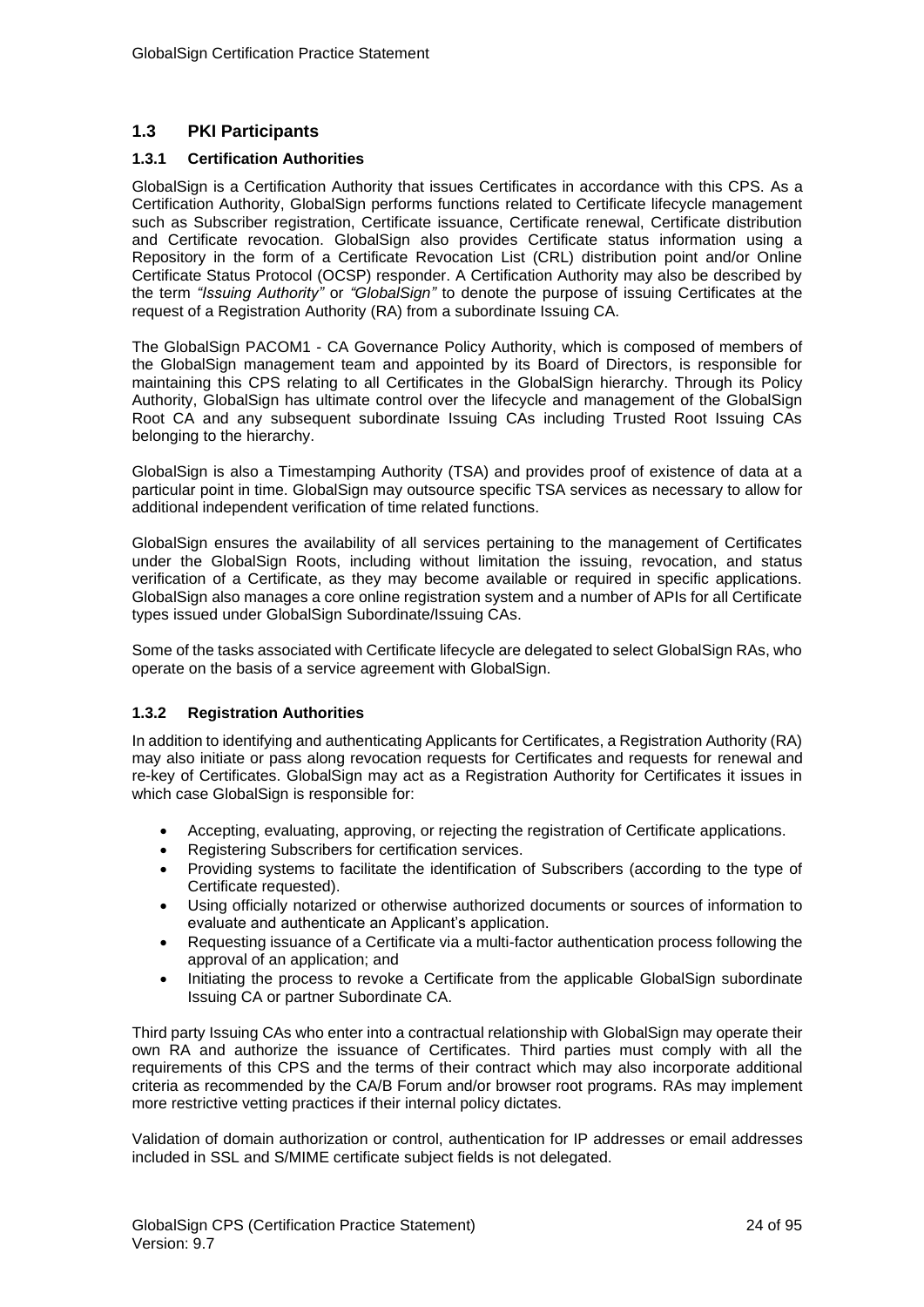In order to issue certain Certificate types, RAs may need to rely on Certificates issued by third party Certification Authorities or other third-party databases and sources of information such as government national identity cards such as passports, eID, and drivers' licenses. Where the RA relies on Certificates issued by third party Certification Authorities, Relying Parties are advised to review additional information by referring to such third party's CPS.

In the case of EPKI (Enterprise PKI) and MSSL (Managed SSL) RAs, certificates are constrained by a pre-defined and validated GlobalSign configuration.

GlobalSign may designate an Enterprise RA to verify Certificate Requests from the Enterprise RA's own organization. EPKI (Enterprise PKI) and MSSL (Managed SSL) utilize Enterprise RA, where the Subscriber's organization is validated and pre-defined, and are constrained by GlobalSign system configuration. For an Enterprise RA to represent the organization, the following requirements are validated by GlobalSign:

- 1. Requested FQDN are within the Enterprise RA's verified Domain Namespace; and
- 2. If the Certificate Request includes a Subject name of a type other than FQDN, GlobalSign confirms that the name is either that of the delegated enterprise, or an Affiliate of the delegated enterprise, or that the delegated enterprise is an agent of the named Subject.

#### **1.3.2.1 RA specific requirements for Extended Validation SSL and Extended Validation Code Signing Certificates**

For the issuance of Extended Validation SSL and Extended Validation (EV) Code Signing Certificates, GlobalSign contractually obligates each RA and/or subcontractor to comply with all applicable requirements in the [EV Guidelines](http://www.cabforum.org/) and Baseline Requirements for Code Signing, as applicable.

Under the terms of the EV Guidelines, GlobalSign may contractually authorize the Subject of a specified valid EV Certificate to perform the RA function and authorize GlobalSign to issue additional EV Certificates at third and higher domain levels of the Domain Name that was included in the original EV Certificate (also known as "Enterprise EV Certificates"). In such case, the Subject shall be considered an Enterprise RA, and shall not authorize the CA to issue any Extended Validation SSL Certificate at the third or higher domain levels to any Subject other than the Enterprise RA or a business that is owned or directly controlled by the Enterprise RA.

GlobalSign shall not delegate the performance of the final cross-correlation and due diligence requirements of Section 11.12 of the EV Guidelines.

#### **1.3.2.2 RA-Specific Requirements for Qualified Certificates**

GlobalSign MAY delegate the verification of both the Organization Identity and the Individual Identity to a Registration Authority under the condition that this Registration Authority meet the verification requirements as set by eIDAS or UK eIDAS Regulation.

This condition is considered to be met in the following scenarios:

- The Delegated Registration Authority passes an audit to confirm that the Subscriber information is properly authenticated, following the relevant "Verification" sections in GlobalSign's CP and CPS for Qualified Certificates for Electronic Signatures.
	- o GlobalSign shall monitor adherence to its Certificate Policy and CPS by the delegated Local Registration Authority by performing ongoing quarterly audits against a randomly selected sample of at least the greater of one (1) certificate or one percent (1%) of the Qualified Certificates verified by delegated Local Registration Authority in the period beginning immediately after the last sample was taken. For Qualified Certificates for website authentication that are also EV SSL certificates, the sampling size is 6%.
- The Registration Authority provides GlobalSign with an audit report equivalent to a conformity assessment report. The equivalence to the conformity assessment report will be confirmed by a Conformity Assessment Body (as defined in eIDAS Regulation) prior to the acceptance by GlobalSign. In the evaluation, the Conformity Assessment Body will consider: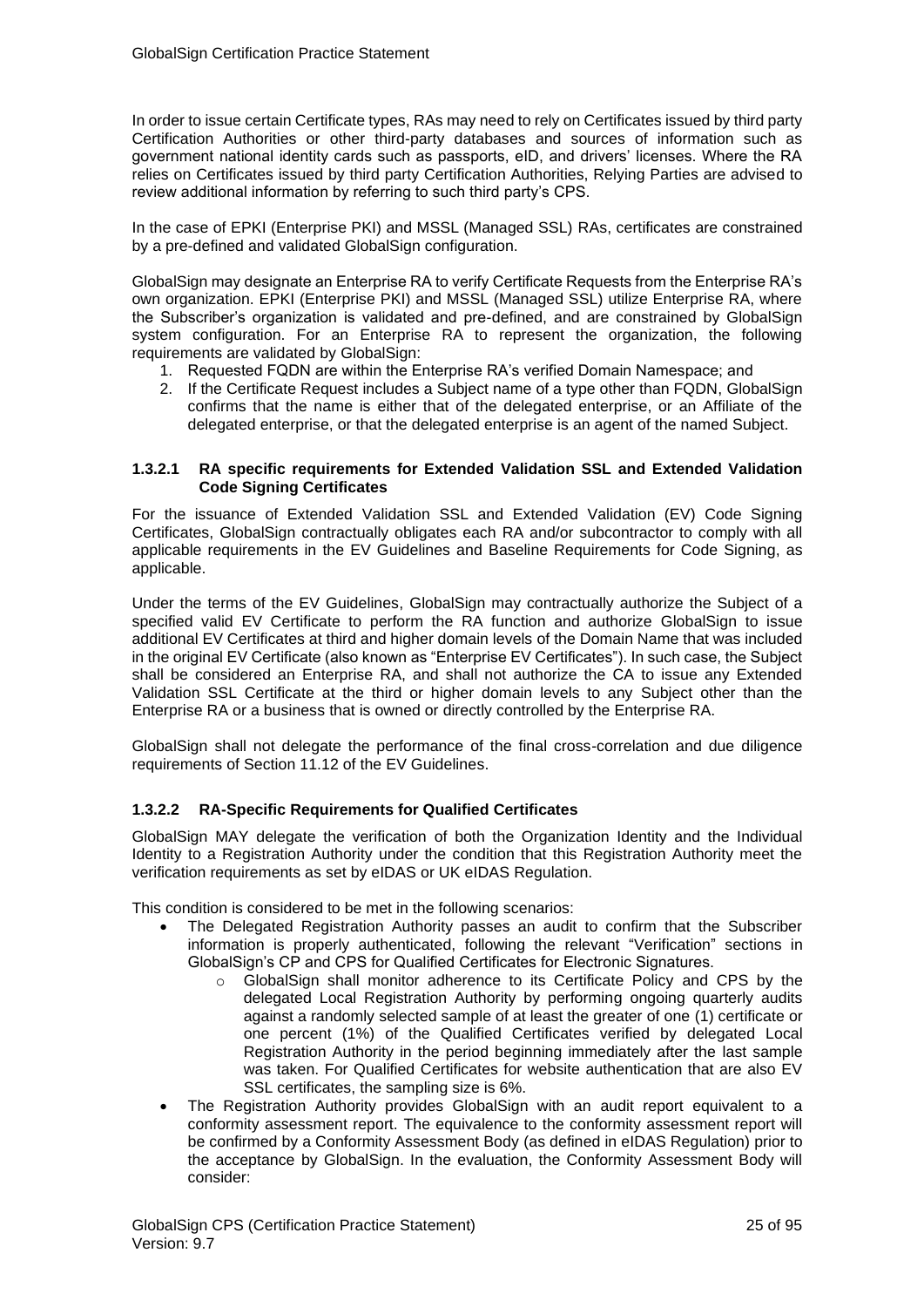- o The equivalence to the eIDAS requirements.
- o The scope and the conclusions of the audit.
- Most organizations will perform an in-person (or equivalent) identification of their employees, agents, or contractors. These organizations may act as a Registration Authority for GlobalSign with regards to the identity verification of their employees, contractors, or agents. In this case, there will be an agreement between GlobalSign and the organization, and GlobalSign will perform a security assessment of employee identification procedures. Certificates issued using this specific Registration Authority type contain the organization information in the Certificate and may only be used for the employment purposes.

#### <span id="page-25-0"></span>**1.3.3 Subscribers**

Subscribers are either Legal Entities or natural persons that successfully apply for and receive a Certificate to support their use in transactions, communications, and the application of Digital Signatures.

A *Subscriber*, as used herein, refers to both the Subject of the Certificate and the entity that contracted with GlobalSign for the Certificate's issuance. Prior to verification of identity and issuance of a Certificate, a Subscriber is an *Applicant*.

Legal Entities are identified on the basis of review of the entity's published by-laws and appointment of director(s) as well as the subsequent government gazette or similar official government publication or other Qualified Independent Information Source (QIIS) or Qualified Government Information Source (QGIS) third party databases. Self-employed Subjects are identified based on proof of professional registration supplied by the competent authority in the Country in which they reside.

For all categories of Subscribers, additional credentials are required as explained in the online process for the application for a Certificate.

Subscribers of end entity Certificates issued by GlobalSign include employees and agents involved in day-to-day activities within GlobalSign that require access to GlobalSign network resources. Subscribers are also sometimes operational or legal owners of signature creation devices that are issued for the purpose of generating a Key Pair and storing a Certificate.

It is expected that a Subscriber organization has a service agreement or other pre-existing contractual relationship with GlobalSign authorizing it to carry out a specific function within the scope of an application that uses GlobalSign Certificate services. Issuance of a Certificate to a Subscriber organization is only permitted pursuant to such an agreement between GlobalSign and the subscribing end entity.

#### <span id="page-25-1"></span>**1.3.4 Relying Parties**

To verify the validity of a Certificate, Relying Parties must always refer to GlobalSign's revocation information either in the form of a CRL distribution point or an OCSP responder.

Adobe offers the AATL platform from Acrobat® 9.12 and above to provide document recipients with improved assurances that certified PDF documents are authentic. Document recipients are Relying Parties who use Adobe products on supported platforms to verify the Subscriber's signature on a certified PDF document. It is best practice for certifying authors to include Certificate status information and an appropriate timestamp within a signed PDF. Such additional detail may be inspected by Relying Parties by using a suitable version of the Adobe PDF reader.

#### <span id="page-25-2"></span>**1.3.5 Other Participants**

Other participants include bridge CAs and CAs that cross certify Issuing CAs to provide trust among other PKI communities.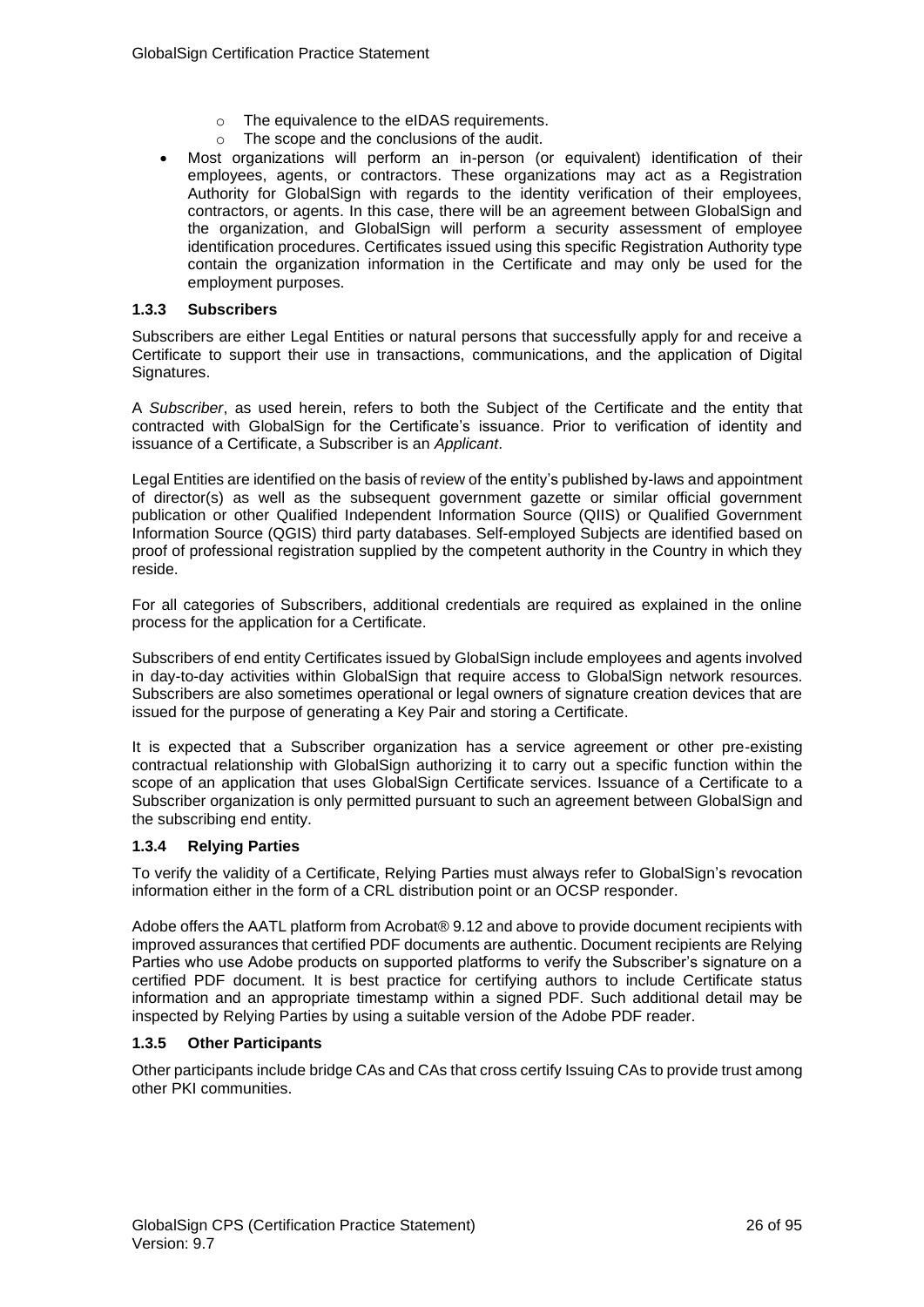## <span id="page-26-0"></span>**1.4 Certificate Usage**

A Certificate allows an entity taking part in an electronic transaction to prove its identity to other participants in such transaction. Certificates are used in commercial environments as a digital equivalent of an identification card.

#### <span id="page-26-1"></span>**1.4.1 Appropriate Certificate Usage**

End entity Certificate use is restricted by the key usage and extended key usage values.

Certificates issued by GlobalSign can be used for public domain transactions that require:

- **Non-repudiation/contentCommitment** A party cannot deny having engaged in the transaction or having sent the electronic message.
- **Authentication** The assurance to one entity that another entity is who he/she/it claims to be.
- **Confidentiality (Privacy)** The assurance to an entity that no one can read a particular piece of data except the receiver(s) explicitly intended.
- **Integrity** The assurance to an entity that data has not been altered (intentionally or unintentionally) from sender to recipient and from time of transmission to time of receipt.

**Digital Signature:** Digital (Electronic) Signature can only be used for specific transactions that support digital signing of electronic forms, electronic documents, or electronic mail. A Certificate is used to verify the Digital Signature made by the Private Key that matches the Public Key within the Certificate and therefore only in the context of applications that support Certificates. Certificate types that are appropriate for Digital Signatures are the following:

- **PersonalSign 2** Non-repudiation/contentCommitment of a transaction (medium level assurance)
- **PersonalSign 2 Pro** Non-repudiation/contentCommitment of the transaction by a party acting in an organizational context (medium level assurance)
- **AATL** Non-repudiation/contentCommitment of the transaction by a party acting in an organizational context (medium hardware level assurance). (It is not recommended that the Certificate be used for encryption due to the singularity of the Certificate and inability to provide key escrow services under the Adobe Certificate Policy.)
- **Qualified Certificates** Non-repudiation/contentCommitment of signatures by Individuals (Qualified Certificates for Electronic Signatures) and legal persons (Qualified Certificates for Electronic Seals)

**Authentication (Users):** User authentication Certificates can be used for specific electronic authentication transactions that support accessing web sites and other online content, electronic mail, etc. The authentication function of a Certificate is often the result of a combination of tests on specific properties of the Certificate such as the identity of the Subscriber bound to the Public Key. To describe the function of authentication, the term Digital Signature is often used as this is the method by which the Subscriber can provide a proof of ownership of the Private Key that matches the Public Key within the Certificate.

- **PersonalSign 2** Authentication of a natural person (medium level assurance) and the existence of an email address
- **PersonalSign 2 Pro** Authentication of a natural person within an organizational context or a machine, device, department, or role within an organizational context (medium level assurance) and optionally the existence of an email address
- **PersonalSign 3 Pro** Authentication of a natural person within an organizational context (high level assurance)
- **NAESB Rudimentary** Authentication as prescribed in NIST SP800-63A Digital Identity Guidelines: Enrollment and Identity Proofing, Section 4.3 "Identity Proofing Assurance Level I.
- **NAESB Basic** Authentication as prescribed in the Baseline Requirements. Section 3.2.3 Authentication of Individual Identity. Employers who verified the identity of their applicants by means comparable to those stated above for Basic Level may elect to become an LRA and perform identity proofing of applicants either in-person by inspection of its corporate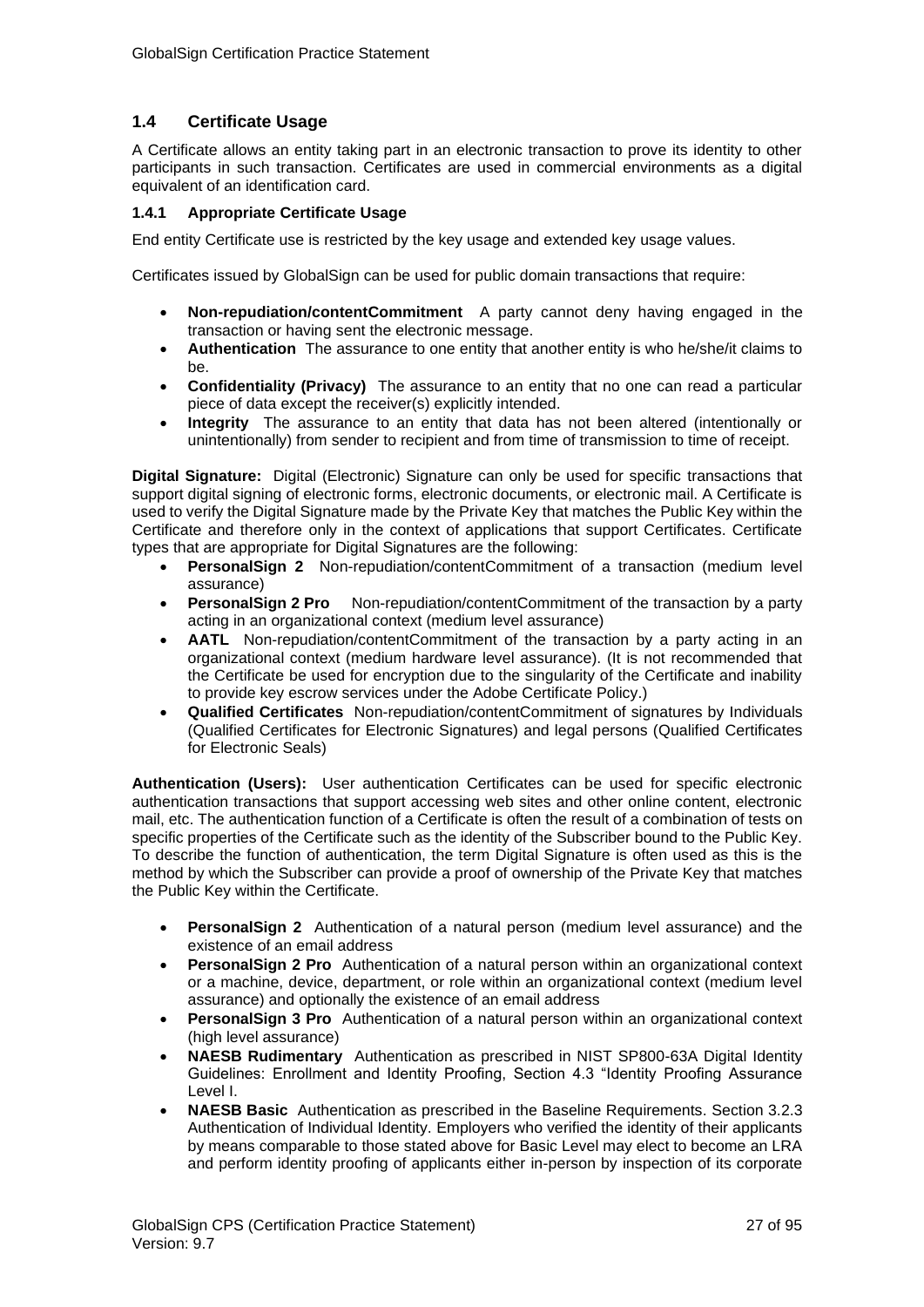issued photo ID or through the LRA's secure online process. The corporate issued photo ID or online process should originate with a government issued photo ID.

• **NAESB Medium** Authentication as prescribed in EV Guidelines. Chapter 11.2.2: Acceptable Method of Verification (4) Principal Individual

**Authentication (Devices and Objects):** Device authentication Certificates can be used for specific electronic authentication transactions that support the identification of web sites and other online resources, such as software objects. The authentication function of a Certificate is often the result of a combination of tests on specific properties of the Certificate such as the identity of the device (web server) bound to the Public Key. To describe the function of authentication, the term Digital Signature is often used as this is the method by which, for example, a web server can provide a proof of ownership of the Private Key that matches the Public Key within the Certificate for the Domain Name within the Certificate.

- **DomainSSL** Authentication of a remote Domain Name and webservice and encryption of the communication channel
- **AlphaSSL** Authentication of a remote Domain Name and webservice and encryption of the communication channel
- **OrganizationSSL** Authentication of a remote Domain Name and associated organizational context and webservice and encryption of the communication channel
- **ICPEdu** Authentication of a remote Domain Name and associated organizational context and webservice and encryption of the communication channel
- **Extended Validation SSL** Authentication of a remote domain name and associated organizational context and webservice and encryption of the communication channel
- **Code Signing** Authentication of a data object with a legal person or a Legal Entity
- **EV Code Signing** Authentication of a data object with a legal person or a Legal Entity
- **Timestamping** Authentication of a time and date related to a service within an organizational context
- **PersonalSign (All)** Authentication of device or machine associated with an organization
- **NAESB Rudimentary** Authentication as prescribed in NIST SP800-63 A Digital Identity Guidelines: Enrollment and Identity Proofing, Section 4.3 "Identity Proofing Assurance Level I.
- **NAESB Basic** Authentication as prescribed in the Baseline Requirements. Section 3.2.3 Authentication of Individual Identity.
- **NAESB Medium** Authentication as prescribed in the EV Guidelines. Chapter 11.2.2: Acceptable Method of Verification (4) Principal Individual

**Assurance Levels:** Subscribers should choose an appropriate level of assurance in their identity that they wish to present to Relying Parties. For example, Subscribers with an unknown brand name should positively assure Relying Parties of their identity with an EV Certificate, whereas a closed community with a well-known URL or specific server to server transactions may choose a low assurance level.

- **Low assurance** (Class 1) Certificates are not suitable for identity verification as no authenticated identity information is included within the Certificate. These Certificates do not support non-repudiation/contentCommitment.
- **Medium assurance** (Class 2) Certificates are individual and organizational Certificates that are suitable for securing moderately risky inter and, intra-organizational, and commercial transactions.
- **High assurance** (Class 3) Certificates are individual and organizational Certificates that provide a high level of assurance of the identity of the Subject as compared to Class 1 and 2.
- **High assurance (EV)** Extended Validation Certificates are Class 3 Certificates issued by GlobalSign in conformance with the EV Guidelines.
- **NAESB Rudimentary** This level provides the lowest degree of assurance. One of the primary functions of this level is to provide data integrity of the information being signed. This level is appropriate for environments in which the risk of malicious activity is considered to be low. It is not suitable for transactions requiring authentication, and is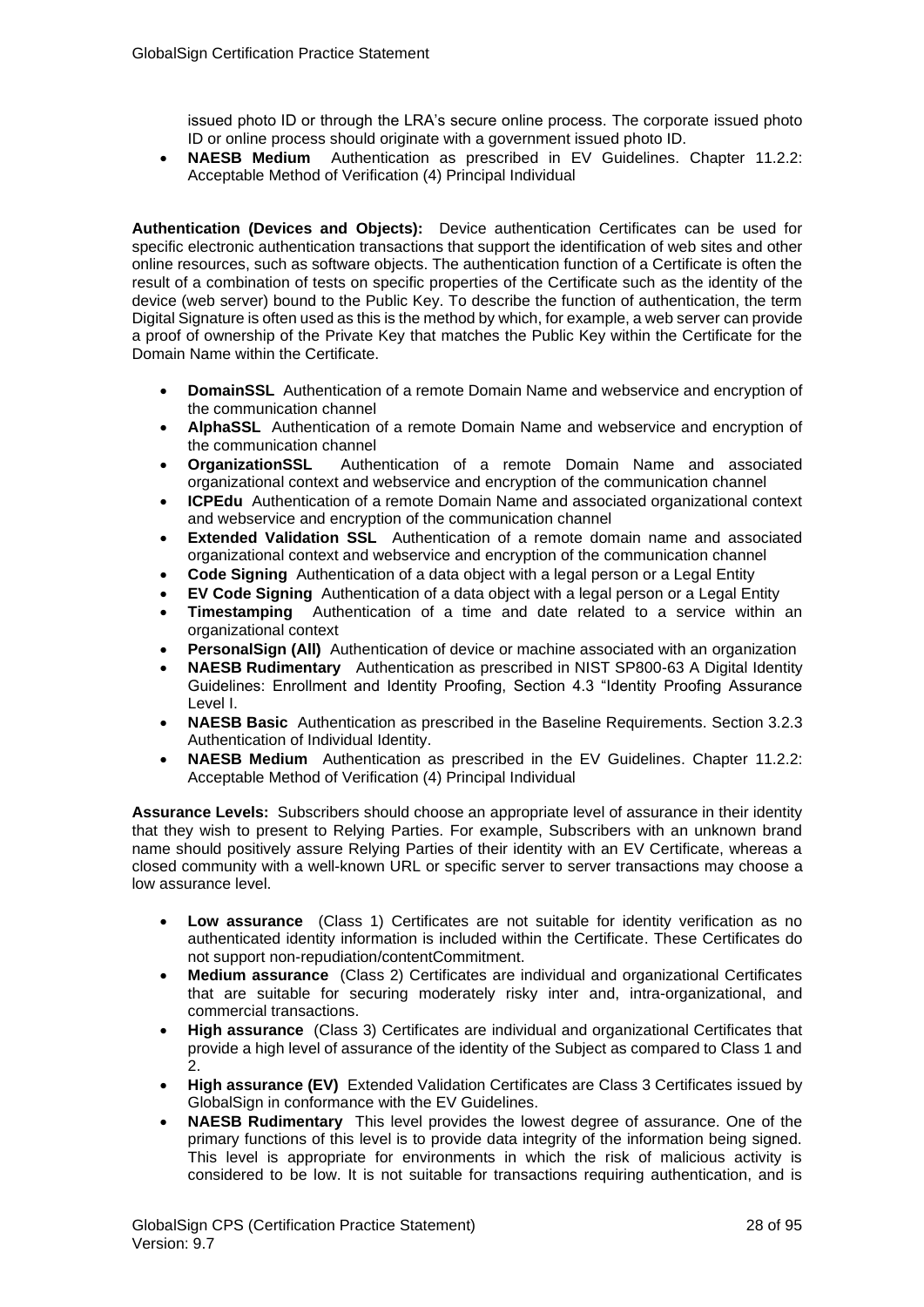generally insufficient for transactions requiring confidentiality, but may be used for the latter where Certificates having higher levels of assurance are unavailable.

- **NAESB Basic** This level provides a basic level of assurance appropriate for environments where there are risks and consequences of data Compromise, but they are not considered to be of major significance. This may include access to private information where the likelihood of malicious access is not high. It is assumed at this assurance level that users are not likely to be malicious.
- **NAESB Medium** This level is appropriate for environments where risks and consequences of data compromise are moderate. This may include transactions having substantial monetary value or risk of fraud or involving access to private information where the likelihood of malicious access is substantial.

**Confidentiality:** All Certificate types, with the exception of timestamping and code signing Certificates, can be used to ensure the confidentiality of communications effected by means of Certificates. Confidentiality may apply to business and personal communications as well as personal data protection and privacy.

Certificates issued under the NAESB PKI may be used for transactions under the WEQ-001, WEQ-002, WEQ-003, WEQ-004, and WEQ-005 business practice standards. They may be used for other transactions by mutual agreement of the parties. Certificates issued under the NAESB Wholesale Electric Quadrant Business Practice Standards WEQ-012 ("NAESB WEQ PKI Standards") should never be used for performing either of the following functions:

- Any transaction or data transfer that may result in imprisonment if Compromised or falsified; and
- Any transaction or data transfer deemed illegal under federal law

**Any other use of a Certificate is not supported by this CPS:** When using a Certificate, the functions of electronic signature (non-repudiation/contentCommitment) and authentication (Digital Signature) are permitted together within the same Certificate. The different terms relate to different terminologies used by IETF and the vocabulary adopted within the legal framework of the European Union Directive 1999/93/EC (a Community framework on electronic signatures), eIDAS Regulation (Regulation (EU)N910/2014) ("eIDAS") or eIDAS (UK Legislation) and The Electronic Identification and Trust Services for Electronic Transactions Regulations 2016 ("UK eIDAS").

#### <span id="page-28-0"></span>**1.4.2 Prohibited Certificate usage**

Certificate use is restricted by using Certificate extensions on key usage and extended key usage. Any usage of the Certificate inconsistent with these extensions is not authorized. Certificates are not authorized for use for any transactions above the designated reliance limits that have been indicated in the GlobalSign Warranty Policy.

Certificates issued under this CPS do not guarantee that the Subject is trustworthy, operating a reputable business or that the equipment on which the Certificate has been installed is not free from defect, malware, or virus. In the case of code signing, Certificates do not guarantee that signed code is free from bugs or vulnerabilities.

Certificates issued under this CPS may not be used:

- For any application requiring fail safe performance
- For any application or mechanism where issues with the certificate could cause a safety risk (e.g., human or environmental risk)
- Where prohibited by law
- Qualified Certificates for Electronic Signatures should only be used by natural persons whereas Certificates for Electronic Seals should only be used by legal persons
- Certificates issued under the NAESB WEQ PKI shall never be used for performing either of the following functions:
	- $\circ$  Any transaction or data transfer that may result in imprisonment if compromised or falsified.
	- o Any transaction or data transfer deemed illegal under federal law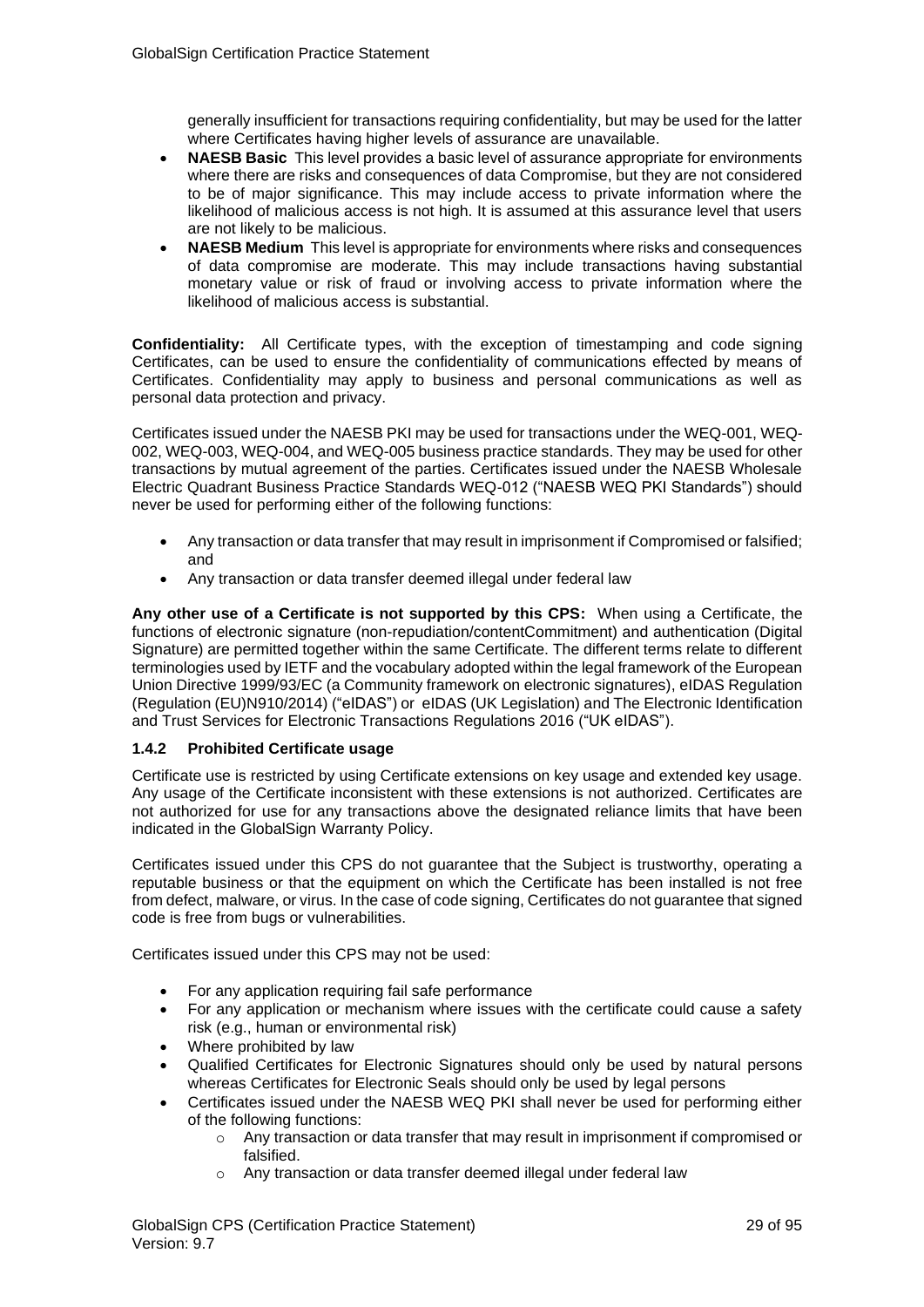#### <span id="page-29-0"></span>**1.5 Policy Administration**

#### <span id="page-29-1"></span>**1.5.1 Organization Administering the Document**

Requests for information on the compliance of Issuing CAs with accreditation schemes as well as any other inquiry associated with this CPS should be addressed to:

PACOM1 – CA Governance GlobalSign Diestsevest 14, 3000 Leuven, Belgium Tel: + 32 (0)16 891900 Fax: + 32 (0) 16 891909 Email: legal@globalsign.com

#### <span id="page-29-2"></span>**1.5.2 Contact Person**

#### **General Inquiries**

GlobalSign NV/SA attn. Legal Practices, Diestsevest 14, 3000 Leuven, Belgium Tel: + 32 (0)16 891900 Fax: + 32 (0) 16 891909 Email: [legal@globalsign.com](mailto:legal@globalsign.com) URL: [www.globalsign.com](http://www.globalsign.com/)

#### **Certificate Problem Report**

Anti-Malware Organizations, Subscribers, Relying Parties, Application Software Suppliers, and other third parties may report suspected Private Key Compromise, Certificate misuse, Certificates used to sign Suspect Code, Takeover Attacks, or other types of fraud, compromise, misuse, inappropriate conduct, or any other matter related to Certificates by sending email to:

#### [report-abuse@globalsign.com](mailto:report-abuse@globalsign.com)

GlobalSign may or may not revoke in response to this request. See section 4.9.5 for detail of actions performed by GlobalSign for making this decision.

#### <span id="page-29-3"></span>**1.5.3 Person Determining CPS Suitability for the Policy**

PACOM1 – CA Governance determines the suitability and applicability of the CP and the conformance of this CPS based on the results and recommendations received from a Qualified Auditor.

In an effort to maintain credibility and promote trust in this CPS and better correspond to accreditation and legal requirements, the PACOM1 – CA Governance shall review this CPS at least annually and may make revisions and updates to policies as it sees fit or as required by other circumstances. Any updates become binding for all Certificates that have been issued or are to be issued upon the date of the publication of the updated version of this CPS.

#### <span id="page-29-4"></span>**1.5.4 CPS Approval Procedures**

PACOM1 – CA Governance reviews and approves any changes to the CPS. The updated CPS is reviewed against the CP in order to check for consistency. CP changes are also added on an asneeded basis. Upon approval of a CPS update by PACOM1 – CA Governance, the new CPS is published in the GlobalSign Repository at [https://www.globalsign.com/repository.](https://www.globalsign.com/repository)

The updated version is binding upon all Subscribers including the Subscribers and parties relying on Certificates that have been issued under a previous version of the CPS.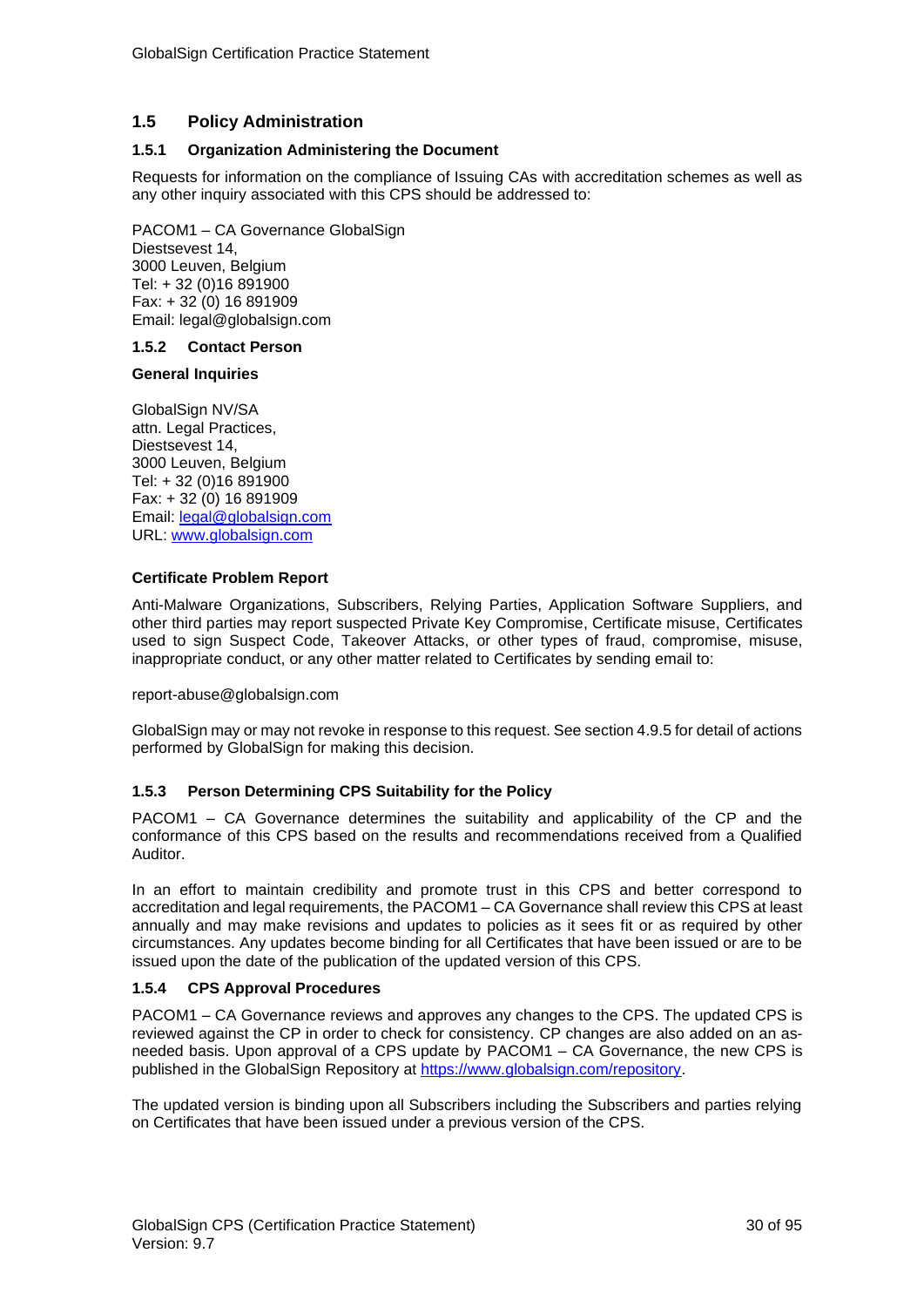#### <span id="page-30-0"></span>**1.6 Definitions and Acronyms**

Any terms used but not defined herein shall have the meaning ascribed to them in the Baseline Requirements, the EV Guidelines, Baseline Requirements for Code Signing, and/or the eIDAS or UK eIDAS regulation.

**Adobe Approved Trust List (AATL):** A document signing certificate authority trust store created by the Adobe Root CA policy authority implemented from Adobe PDF Reader version 9.0

**Affiliate:** A corporation, partnership, joint venture, or other entity controlling, controlled by, or under common control with another entity, or an agency, department, political subdivision, or any entity operating under the direct control of a Government Entity.

**Anti**‐**Malware Organization:** An entity that maintains information about Suspect Code and/or develops software used to prevent, detect, or remove malware.

**Applicant:** The natural person or Legal Entity that applies for (or seeks renewal of) a Certificate. Once the Certificate issues, the Legal Entity is referred to as the Subscriber. For Certificates issued to devices, the Applicant is the entity that controls or operates the device named in the Certificate, even if the device is sending the actual Certificate Request.

**Application Software Supplier:** A supplier of Internet browser software or other Relying Party application software that displays or uses Certificates and incorporates Root Certificates.

**Attestation Letter:** A letter attesting that Subject Identity Information is correct.

**Authorization Domain Name:** The Domain Name used to obtain authorization for certificate issuance for a given FQDN. The CA may use the FQDN returned from a DNS CNAME lookup as the FQDN for the purposes of domain validation. If the FQDN contains a wildcard character, then the CA MUST remove all wildcard labels from the left most portion of requested FQDN. The CA may prune zero or more labels from left to right until encountering a base domain name and may use any one of the intermediate values for the purpose of domain validation.

**Authorized Certification Authority:** A Certification Authority that complies with all provisions of the North American Energy Standards Board (NAESB) Business Practice Standard for Public Key Infrastructure (PKI) – WEQ-012.

**Business Entity:** Any entity that is not a Private Organization, Government Entity, or noncommercial entity as defined in the EV Guidelines. Examples include, but are not limited to, general partnerships, unincorporated associations, sole proprietorships, etc.

**CDS (Certified Document Services):** A document signing architecture created by the Adobe Root CA policy authority implemented from Adobe PDF Reader version 6.0.

**Certificate:** An electronic document that uses a Digital Signature to bind a Public Key and an identity.

**Certificate Authority Authorization (CAA):** The CAA record is used to specify which Certificate Authorities are allowed to issue Certificates for a domain.

**Certificate Beneficiaries:** The Subscriber that is a party to the Subscriber Agreement or Terms of Use for the Certificate, all Application Software Suppliers with whom GlobalSign has entered into a contract for inclusion of its Root Certificate in software distributed by such Application Software Supplier, and all Relying Parties who reasonably rely on a Valid Certificate.

**Certificate Data:** Certificate Requests and data related thereto (whether obtained from the Applicant or otherwise) in the CA's possession or control or to which the CA has access.

**Certificate Management Process:** Processes, practices, and procedures associated with the use of keys, software, and hardware, by which the CA verifies Certificate Data, issues Certificates, maintains a Repository, and revokes Certificates.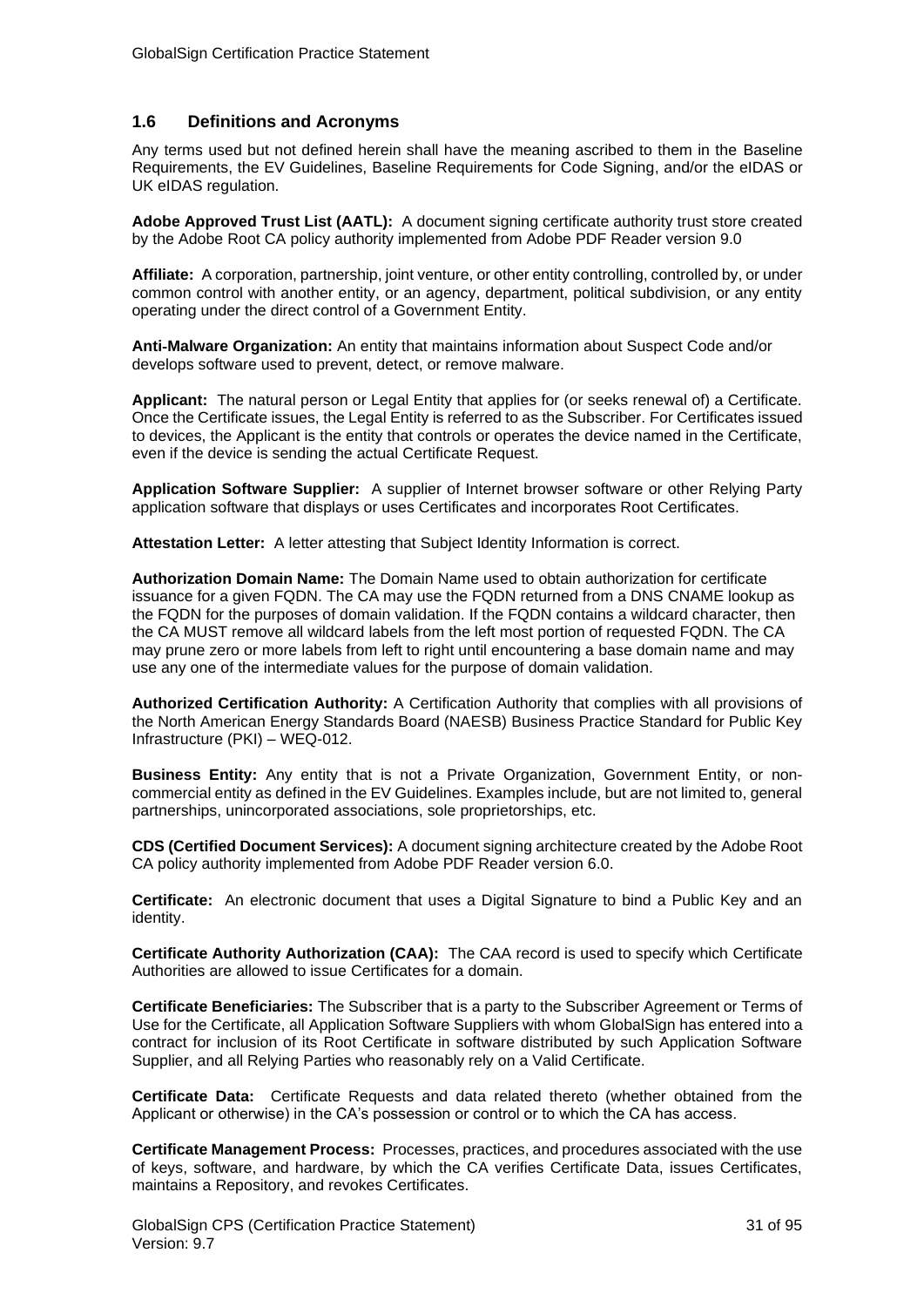**Certificate Policy:** A set of rules that indicates the applicability of a named Certificate to a particular community and/or PKI implementation with common security requirements.

**Certificate Problem Report:** A complaint of suspected Key Compromise, Certificate misuse, or other types of fraud, compromise, misuse, or inappropriate conduct related to Certificates.

**Certificate Request**: Communications described in Section 10 of the Baseline Requirements requesting the issuance of a Certificate.

**Certificate Revocation List:** A regularly updated timestamped list of revoked Certificates that is created and digitally signed by the CA that issued the Certificates.

**Certificate Authority:** An organization that is responsible for the creation, issuance, revocation, and management of Certificates. The term applies equally to both Roots CAs and Subordinate CAs.

**Certification Practice Statement:** One of several documents forming the governance framework in which Certificates are created, issued, managed, and used.

**Common CA Database (CCADB):** A certificate repository run by Mozilla, where all publicly trusted root and issuing Certificates are listed.

**Compromise:** A violation of a security policy that results in loss of control over sensitive information.

**Conformity Assessment Body:** A body defined in point 13 of Article 2 of Regulation (EC) No 765/2008, which is accredited in accordance with that Regulation as competent to carry out conformity assessment of a qualified trust service provider and the qualified trust services it provides

**Country:** Either a member of the United Nations OR a geographic region recognized as a sovereign nation by at least two UN member nations.

**Cross Certificate:** A Certificate that is used to establish a trust relationship between two Root CAs.

**DCF77:** A German longwave time signal and standard-frequency radio station.

**Digital Signature:** To encode a message by using an asymmetric cryptosystem and a hash function such that a person having the initial message and the signer's Public Key can accurately determine whether the transformation was created using the Private Key that corresponds to the signer's Public Key and whether the initial message has been altered since the transformation was made.

**DNS CAA Email Contact:** The email address defined in Appendix B.1.1. of the Baseline Requirements.

**DNS TXT Record Email Contact:** The email address defined in Appendix B.2.1. of the Baseline Requirements.

**DNS TXT Record Phone Contact:** The phone number defined in Appendix B.2.2. of the Baseline Requirements.

**Domain Contact:** The Domain Name Registrant, technical contact, or administrative contract (or the equivalent under a ccTLD) as listed in the WHOIS record of the Base Domain Name or in a DNS SOA record, or as obtained through direct contact with the Domain Name Registrar.

**Domain Name:** The label assigned to a node in the Domain Name System.

**Domain Name System:** An [Internet](http://www.webopedia.com/TERM/I/Internet.html) service that translates [Domain](http://www.webopedia.com/TERM/D/domain_name.html) Names into IP addresses.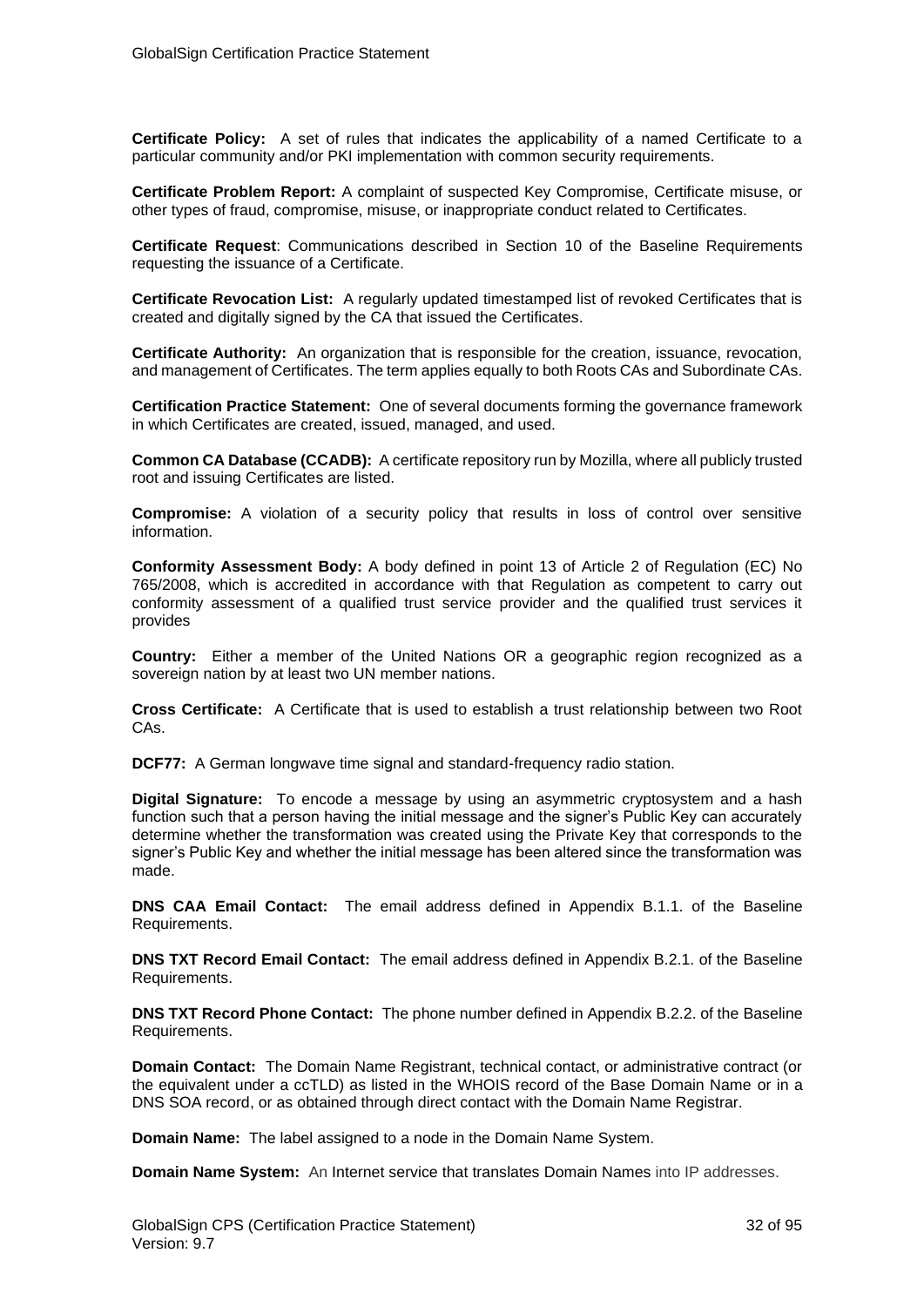**Domain Namespace:** The set of all possible Domain Names that are subordinate to a single node in the Domain Name System.

**Domain Name Registrant:** Sometimes referred to as the "owner" of a Domain Name, but more properly the person(s) or entity(ies) registered with a Domain Name Registrar as having the right to control how a Domain Name is used, such as the natural person or Legal Entity that is listed as the "Registrant" by WHOIS or the Domain Name Registrar.

**Domain Name Registrar:** A person or entity that registers Domain Names under the auspices of or by agreement with: (i) the Internet Corporation for Assigned Names and Numbers (ICANN), (ii) a national Domain Name authority/registry, or (iii) a Network Information Center (including their affiliates, contractors, delegates, successors, or assigns).

**eIDAS Regulation ("eIDAS"):** REGULATION (EU) No 910/2014 OF THE EUROPEAN PARLIAMENT AND OF THE COUNCIL of 23 July 2014 on electronic identification and trust services for electronic transactions in the internal market and repealing Directive 1999/93/EC.

**Electronic Seal:** Data in electronic form, which is attached to or logically associated with other data in electronic form to ensure the latter's origin and integrity.

**Electronic Signature:** Data in electronic form which is attached to or logically associated with other data in electronic form, and which is used by the signatory to sign

**Enterprise PKI (EPKI):** A GlobalSign product for organizations to manage the full lifecycle of Microsoft Windows trusted digital IDs, Adobe Approved Trust List and Adobe Certified Document Services, including issuing, reissuing, renewing, and revoking.

**Enterprise RA:** An employee or agent of an organization unaffiliated with the CA who authorizes issuance of Certificates to that organization or its subsidiaries. An Enterprise RA may also authorize issuance of client authentication Certificates to partners, customers, or affiliates wishing to interact with that organization.

**Expiry Date:** The "Not After" date in a Certificate that defines the end of a Certificate's Validity Period.

**Fully-Qualified Domain Name:** A Domain Name that includes the labels of all superior nodes in the Internet Domain Name System.

**GlobalSign Certificate Center (GCC):** A cloud-based Certificate management system through which customers and partners may purchase and manage Certificates from GlobalSign.

**Global Positioning System (GPS):** A U.S.-owned utility that provides users with positioning, navigation, and timing (PNT) services.

**Governmentally Accepted Form of ID:** A physical or electronic form of ID issued by the local country/state government, or a form of ID that the local government accepts for validating identities of individuals for its own official purposes.

**Government Entity:** A government-operated legal entity, agency, department, ministry, branch, or similar element of the government of a Country, or political subdivision within such Country (such as a state, province, city, county, etc.).

**Hash (e.g., SHA1 or SHA256):** An algorithm that maps or translates one set of bits into another (generally smaller) set in such a way that:

- A message yields the same result every time the algorithm is executed using the same message as input.
- It is computationally infeasible for a message to be derived or reconstituted from the result produced by the algorithm.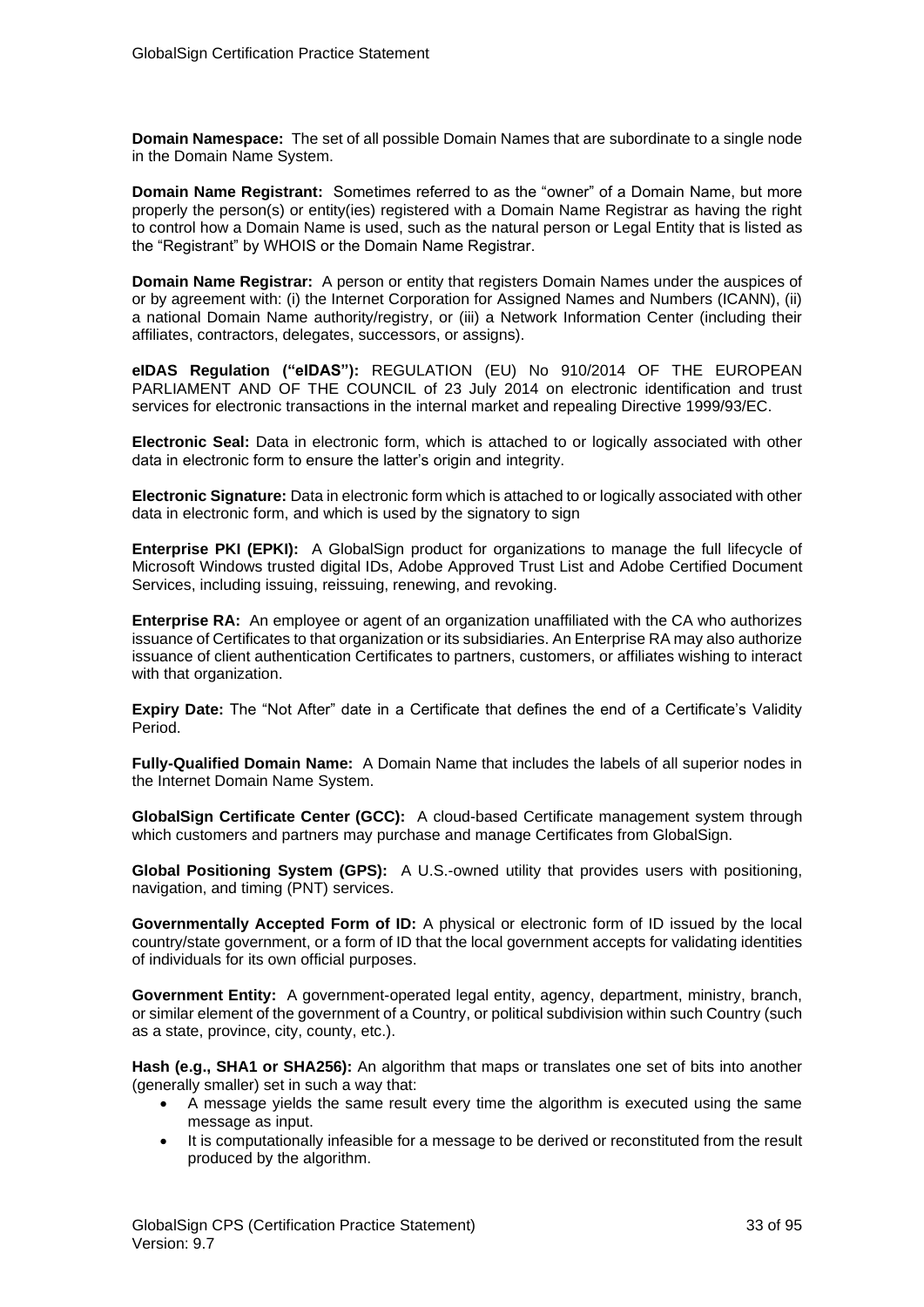• It is computationally infeasible to find two different messages that produce the same hash result using the same algorithm.

**Hardware Security Module (HSM):** A type of secure crypto processor targeted at managing digital keys, accelerating crypto processes in terms of digital signings/second and for providing strong authentication to access critical keys for server applications.

**Incorporate by Reference:** To make one document a part of another by identifying the document to be incorporated, with information that allows the recipient to access and obtain the incorporated message in its entirety, and by expressing the intention that it be part of the incorporating message. Such an incorporated message shall have the same effect as if it had been fully stated in the message.

**Incorporating Agency:** In the context of a Private Organization, the government agency in the Jurisdiction of Incorporation under whose authority the legal existence of the entity is registered (e.g., the government agency that issues certificates of formation or incorporation). In the context of a Government Entity, the entity that enacts law, regulations, or decrees establishing the legal existence of Government Entities.

**Individual:** A natural person.

**Internationalized Domain Name (IDN):** An internet domain name containing at least one language-specific script or alphabetic character which is then encoded in punycode for use in DNS which accepts only ASCII strings.

**IP Address:** A 32-bit or 128-bit label assigned to a device that uses the Internet Protocol for communication.

**IP Address Contact:** The person(s) or entity(ies) registered with an IP Address Registration Authority as having the right to control how one or more IP Addresses are used.

**IP Address Registration Authority:** The Internet Assigned Numbers Authority (IANA) or a Regional Internet Registry (RIPE, APNIC, ARIN, AfriNIC, LACNIC).

**Issuing CA:** In relation to a particular Certificate, the CA that issued the Certificate. This could be either a Root CA or a Subordinate CA.

**Jurisdiction of Incorporation:** In the context of a Private Organization, the country and (where applicable) the state or province or locality where the organization's legal existence was established by a filing with (or an act of) an appropriate government agency or entity (e.g., where it was incorporated). In the context of a Government Entity, the country and (where applicable) the state or province where the Entity's legal existence was created by law.

**Key Compromise:** A Private Key is said to be Compromised if its value has been disclosed to an unauthorized person, an unauthorized person has had access to it, or there exists a practical technique by which an unauthorized person may discover its value.

**Key Pair:** The Private Key and its associated Public Key.

**Legal Entity:** An association, corporation, partnership, proprietorship, trust, government entity or other entity with legal standing in a country's legal system.

**North American Energy Standards Board (NAESB) Accreditation Requirements for Authorized Certification Authorities ("NAESB Accreditation Specification"):** The technical and management details which a Certification Authority is required to meet in order to be accredited as an Authorized Certification Authority (ACA) by NAESB.

**NAESB Business Practice Standards for Public Key Infrastructure (PKI) – WEQ-012 ("NAESB Business Practice Standards"):** Defines the minimum requirements that must be met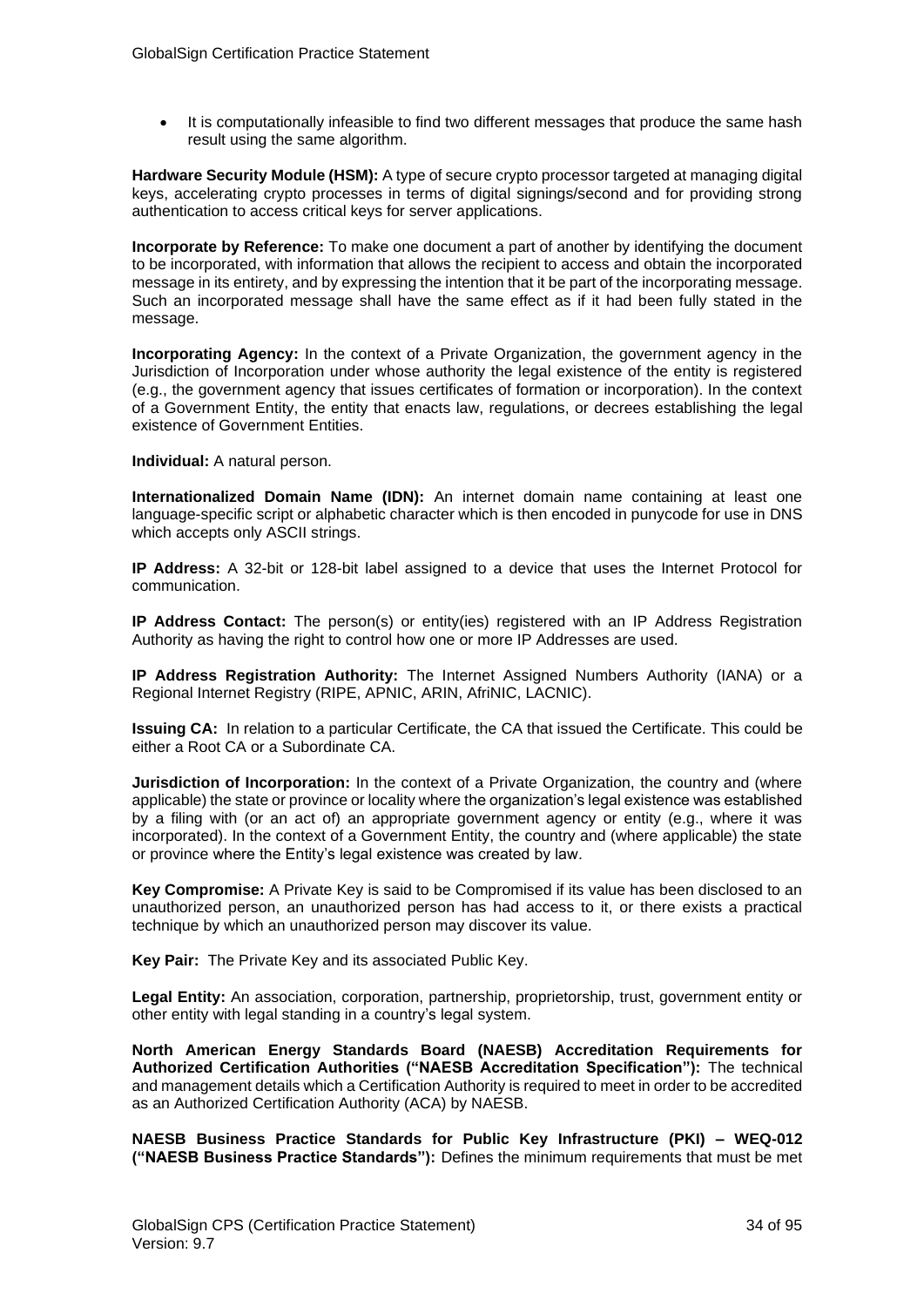by Certification Authorities, the Certificates issued by those Certification Authorities and end entities that use those Certificates in order to comply with NAESB PKI standards.

**Network Time Protocol (NTP):** A networking protocol for clock synchronization between computer systems over packet-switched, variable-latency data networks.

**Object Identifier (OID):** A unique alphanumeric or numeric identifier registered under the International Organization for Standardization's applicable standard for a specific object or object class.

**OCSP Responder:** An online server operated under the authority of the CA and connected to its Repository for processing Certificate status requests. See also, Online Certificate Status Protocol.

**Online Certificate Status Protocol:** An online Certificate-checking protocol that enables Relying Party application software to determine the status of an identified Certificate. See also OCSP Responder.

**Payment Services Directive (PSD2):** European Union Directive (EU) 2015/2366 that regulates payment services and payment service providers throughout the European Union and European Economic Area.

**Place of Business:** The location of any facility (such as a factory, retail store, warehouse, etc.) where the Applicant's business is conducted.

**Private Key:** The key of a Key Pair that is kept secret by the holder of the Key Pair, and that is used to create Digital Signatures and/or to decrypt electronic records or files that were encrypted with the corresponding Public Key.

**Private Organization:** A non-governmental legal entity (whether ownership interests are privately held or publicly traded) whose existence was created by a filing with (or an act of) the Incorporating Agency or equivalent in its Jurisdiction of Incorporation.

**PSD2 Certificate**: A Qualified Certificate that includes PSD2 Specific Attributes.

**PSD2 Specific Attributes**: Attributes that are specific to PSD2 Certificates which are:

- authorization number if it is issued by the NCA, or registration number recognized on national or European level or Legal Entity Identifier included in the register of credit institutions.
- role or roles of PSP.
- NCA name (NCAName) and unique identifier (NCAId).

**Public Key:** The key of a Key Pair that may be publicly disclosed by the holder of the corresponding Private Key and that is used by a Relying Party to verify Digital Signatures created with the holder's corresponding Private Key and/or to encrypt messages so that they can be decrypted only with the holder's corresponding Private Key.

**Public Key Infrastructure (PKI):** A set of hardware, software, people, procedures, rules, policies, and obligations used to facilitate the trustworthy creation, issuance, management, and use of Certificates and keys based on Public Key cryptography.

**Publicly-Trusted Certificate:** A Certificate that is trusted by virtue of the fact that its corresponding Root Certificate is distributed as a trust anchor in widely available application software.

**Qualified Auditor:** A natural person or Legal Entity that meets the requirements of Section 8.2 (Identity/ Qualifications of Assessor).

**Qualified Certificate:** A Certificate that meets the qualification requirements defined by the eIDAS/UK eIDAS Regulation.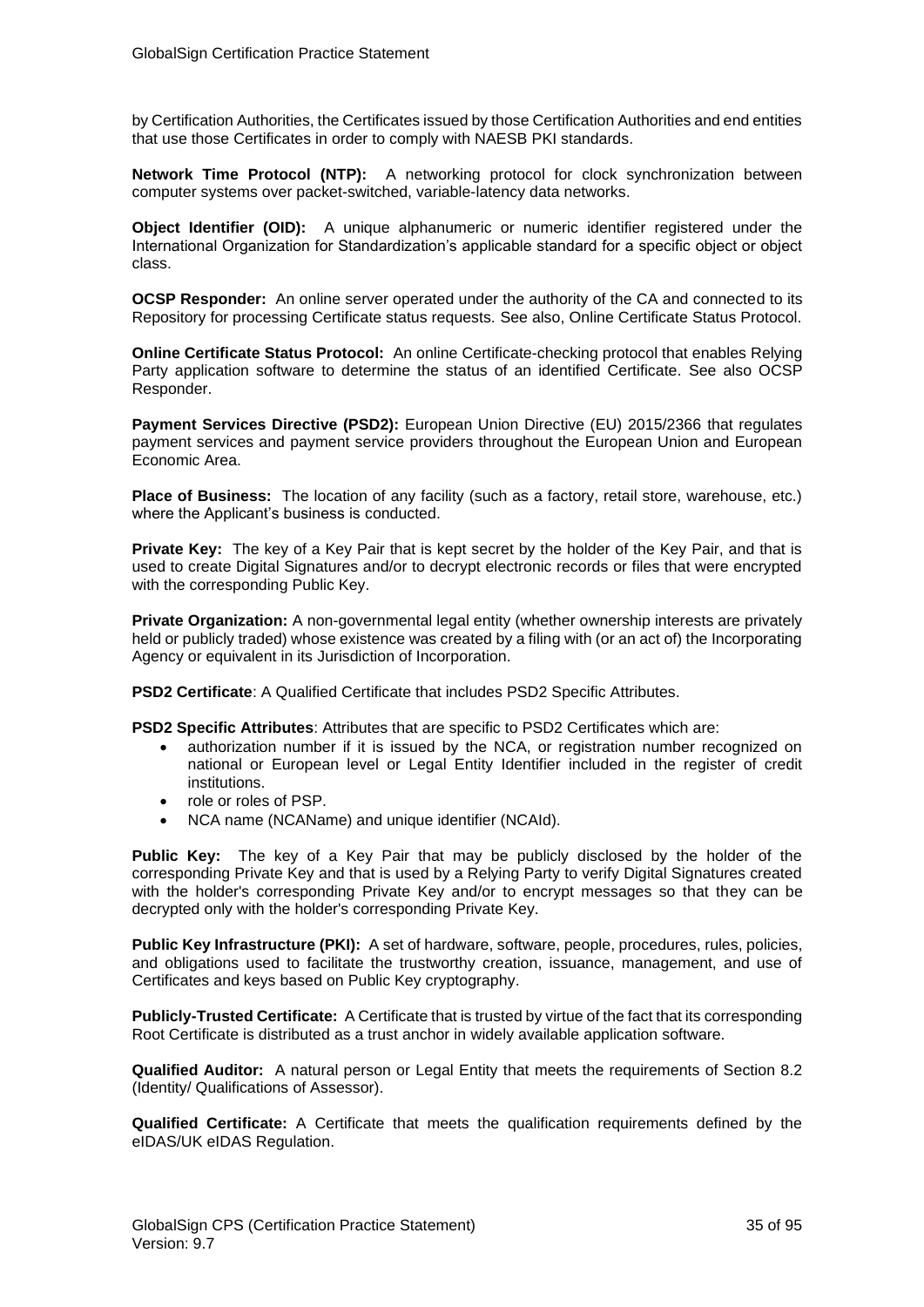**Qualified Certificate for Electronic Seals:** A Certificate for Electronic Seals, that is issued by a qualified trust service provider and meets the requirements laid down in Annex III of eIDAS/UK eIDAS Regulation.

**Qualified Certificate for Electronic Signature:** A Certificate for Electronic signatures, that is issued by a qualified trust service provider and meets the requirements laid down in Annex I of eIDAS/UK eIDAS Regulation.

**Qualified Electronic Seals:** An advanced Electronic Seal, which is created by a Qualified Electronic Seal Creation Device, and that is based on a Qualified Certificate for Electronic Seal.

**Qualified Electronic Signature**: An advanced Electronic Signature that is created by a Qualified Electronic Signature Creation Device, and which is based on a Qualified Certificate for Electronic Signatures.

**Qualified Government Information Source:** A database maintained by a Government Entity.

**Qualified Government Tax Information Source:** A Qualified Governmental Information Source that specifically contains tax information relating to Private Organizations, Business Entities, or Individuals.

**Qualified Independent Information Source:** A regularly updated and current, publicly available, database designed for the purpose of accurately providing the information for which it is consulted, and which is generally recognized as a dependable source of such information.

**Qualified Electronic Signature/Seal Creation Device (QSCD):** An electronic signature/seal creation device that meets the requirements as stipulated within Annex II of eIDAS Regulation.

**Qualified Timestamping (QTS):** The provisioning of time stamps that comply with Article 42 of the eIDAS/UK eIDAS Regulation.

**Qualified Trust Service Provider (QTSP):** a natural or a legal person who provides one or more trust services and is granted the qualified status by the supervisory body as defined within the eIDAS/UK eIDAS regulation.

**Qualified Web Authentication Certificates (QWAC):** A qualified SSL Certificate that meets the requirements of Article 45 of the eIDAS/UK eIDAS Regulation.

**Registered Domain Name:** A Domain Name that has been registered with a Domain Name Registrar.

**Registration Authority (RA):** Any Legal Entity that is responsible for identification and authentication of Subjects of Certificates, but is not a CA, and hence does not sign or issue Certificates. An RA may assist in the Certificate application process or revocation process or both. When "RA" is used as an adjective to describe a role or function, it does not necessarily imply a separate body, but can be part of the CA.

**Relying Party:** Any natural person or Legal Entity that relies on a Valid Certificate. An Application Software Supplier is not considered a Relying Party when software distributed by such supplier merely displays information relating to a Certificate.

**Repository:** An online database containing publicly disclosed PKI governance documents (such as Certificate Policies and Certification Practice Statements) and Certificate status information, either in the form of a CRL or an OCSP response.

**Root CA:** The top-level Certification Authority whose Root Certificate is distributed by Application Software Suppliers and that issues Subordinate CA Certificates.

**Root Certificate:** The self-signed Certificate issued by the Root CA to identify itself and to facilitate verification of Certificates issued to its Subordinate CAs.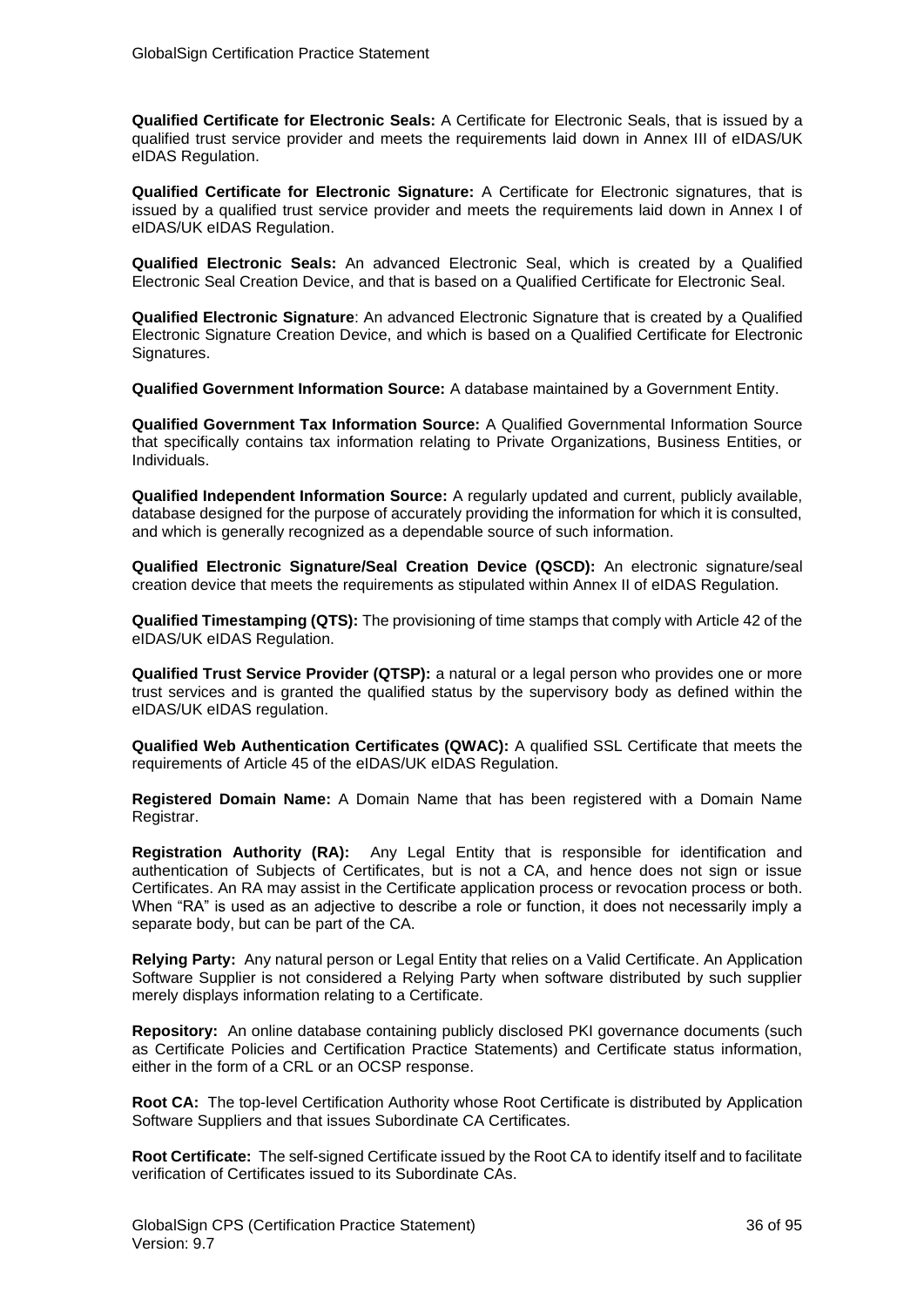**SSL Certificate:** Certificates intended to be used for authenticating servers accessible through the Internet.

**Subject:** The natural person, device, system, unit, or Legal Entity identified in a Certificate as the Subject. If the Subject a device or system, it must be under the control and operation of the Subscriber.

**Subject Identity Information:** Information that identifies the Certificate Subject. Subject Identity Information does not include a Domain Name listed in the subjectAltName extension or the commonName field.

**Subordinate CA:** A Certification Authority whose Certificate is signed by the Root CA, or another Subordinate CA.

**Subscriber:** A natural person or Legal Entity to whom a Certificate is issued and who is legally bound by a Subscriber Agreement or Terms of Use.

**Subscriber Agreement**: An agreement between the CA and the Applicant/Subscriber that specifies the rights and responsibilities of the parties.

**Supervisory Body:** A body responsible for the task of supervising the qualified trust service providers established in the territory of the Member State and to take action, if necessary, in relation to non-qualified trust service providers established in the territory of the Member State. Details are described in eIDAS Article 17.

**Takeover Attack**: An attack where a Signing Service or Private Key associated with a Code Signing Certificate has been compromised by means of fraud, theft, intentional malicious act of the Subject's agent, or other illegal conduct.

**Technically Constrained Subordinate CA Certificate:** A Subordinate CA certificate which uses a combination of Extended Key Usage settings and Name Constraint settings to limit the scope within which the Subordinate CA may issue Subscriber or additional Subordinate CA Certificates.

**Terms of Use:** Provisions regarding the safekeeping and acceptable uses of a Certificate issued in accordance with the Baseline Requirements when the Applicant/Subscriber is an Affiliate of the CA.

**Trusted Platform Module (TPM):** A hardware cryptographic device which is defined by the Trusted Computing Group. <https://www.trustedcomputinggroup.org/specs/TPM>.

**Trusted Third Party:** A service provider with a secure process used for individual identity verification based on Governmentally Accepted Form(s) of ID, or whose service itself is considered to generate a Governmentally Acceptable Form of ID**.**

**Trustworthy System:** Computer hardware, software, and procedures that are: reasonably secure from intrusion and misuse; provide a reasonable level of availability, reliability, and correct operation; are reasonably suited to performing their intended functions; and enforce the applicable security policy.

**UK eIDAS ("UK eIDAS"):** eIDAS (UK Legislation) and The Electronic Identification and Trust Services for Electronic Transactions Regulations 2016.

**Valid Certificate:** A Certificate that passes the validation procedure specified in RFC 5280.

**Validation Specialist:** Someone who performs the information verification duties specified by the Baseline Requirements.

**Validity Period**: The period of time measured from the date when the Certificate is issued until the Expiry Date.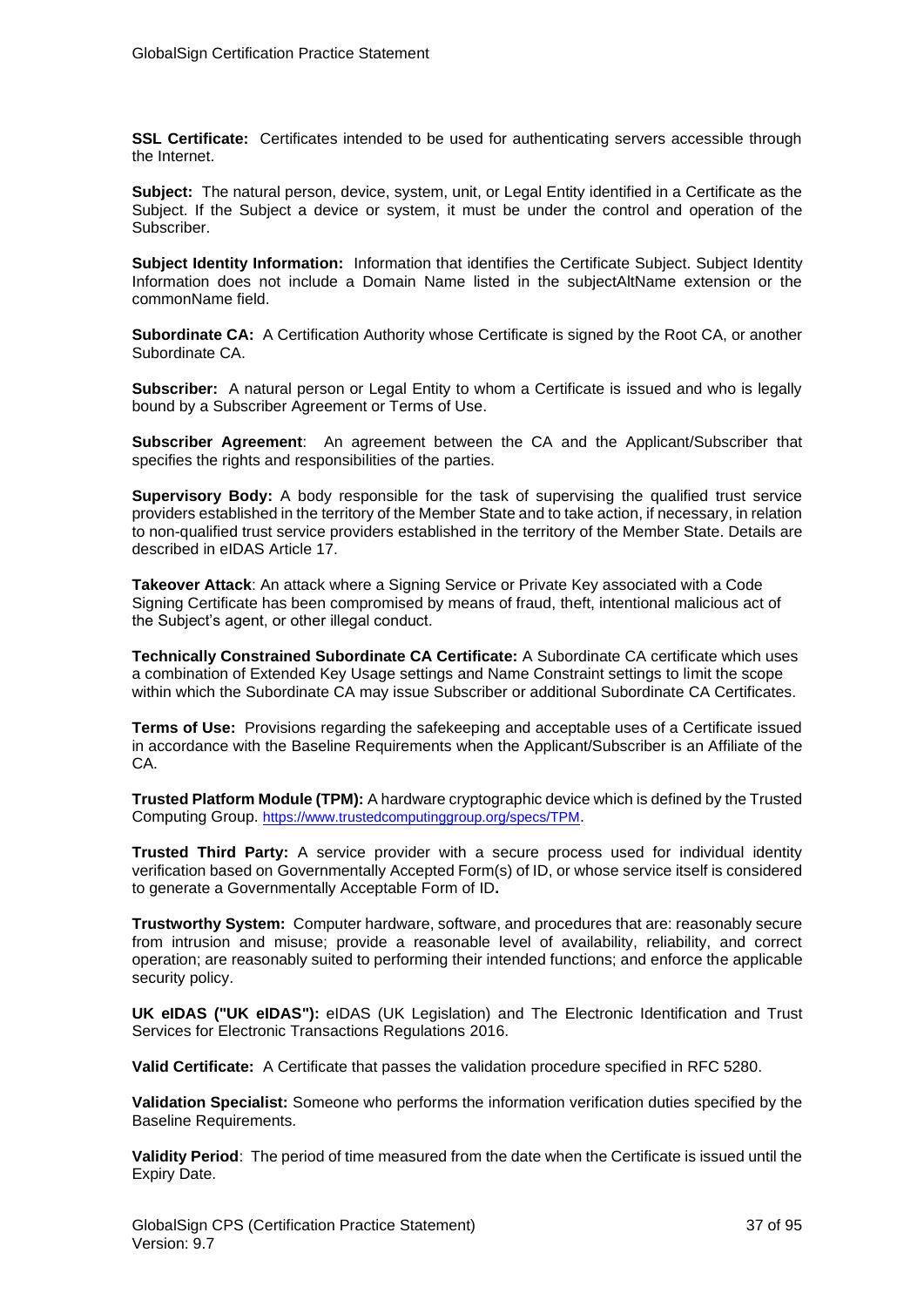**WebTrust Program for CAs:** The then-current version of the AICPA/CICA WebTrust Program for Certification Authorities.

**WebTrust Seal of Assurance:** An affirmation of compliance resulting from the WebTrust Program for CAs.

**Wildcard Certificate:** A Certificate containing an asterisk (\*) in the left-most position of any of the Subject Fully-Qualified Domain Names contained in the Certificate.

**WHOIS Lookup:** Information retrieved directly from the Domain Name Registrar or registry operator via the protocol defined in RFC 3912, the Registry Data Access Protocol defined in RFC 7482, or an HTTPS website.

**X.400:** The standard of the ITU-T (International Telecommunications Union-T) for E-mail.

**X.500:** The standard of the ITU-T (International Telecommunications Union-T) for Directory Services.

**X.509:** The standard of the ITU-T (International Telecommunications Union-T) for Certificates.

| AATL          | Adobe Approved Trust List                                                  |                    |
|---------------|----------------------------------------------------------------------------|--------------------|
| <b>AICPA</b>  | American Institute of Certified Public Accountants                         |                    |
| <b>API</b>    | Application Programming Interface                                          |                    |
| <b>ARL</b>    | Authority Revocation List (A CRL for Issuing CAs rather than end entities) |                    |
| CA            | <b>Certification Authority</b>                                             |                    |
| CAA           | Certificate Authority AuthorizationCCADB                                   | Common CA Database |
| ccTLD         | Country Code Top-Level Domain                                              |                    |
| <b>CICA</b>   | Canadian Institute of Chartered Accountants                                |                    |
| CP            | <b>Certificate Policy</b>                                                  |                    |
| <b>CPS</b>    | <b>Certification Practice Statement</b>                                    |                    |
| <b>CRL</b>    | <b>Certificate Revocation List</b>                                         |                    |
| <b>DBA</b>    | Doing Business As                                                          |                    |
| <b>DNS</b>    | Domain Name System                                                         |                    |
| <b>EIR</b>    | <b>Electric Industry Registry</b>                                          |                    |
| <b>EKU</b>    | <b>Extended Key Usage</b>                                                  |                    |
| <b>EPKI</b>   | <b>Enterprise PKI</b>                                                      |                    |
| <b>ETSI</b>   | European Telecommunications Standards Institute                            |                    |
| EV            | <b>Extended Validation</b>                                                 |                    |
| <b>FIPS</b>   | (US Government) Federal Information Processing Standard                    |                    |
| <b>FQDN</b>   | <b>Fully Qualified Domain Name</b>                                         |                    |
| GCC           | GlobalSign Certificate Center                                              |                    |
| <b>GPS</b>    | <b>Global Positioning System</b>                                           |                    |
| <b>IANA</b>   | <b>Internet Assigned Numbers Authority</b>                                 |                    |
| <b>ICANN</b>  | Internet Corporation for Assigned Names and Numbers                        |                    |
| <b>ICPEdu</b> | Infraestrutura de Chaves Públicas para Ensino e Pesquisa                   |                    |
| <b>IETF</b>   | <b>Internet Engineering Task Force</b>                                     |                    |
| <b>ISO</b>    | International Organization for Standardization                             |                    |
| <b>ITU</b>    | International Telecommunications Union                                     |                    |
| <b>LRA</b>    | <b>Local Registration Authority</b>                                        |                    |
| <b>NAESB</b>  | North American Energy Standards Board                                      |                    |
| <b>NCA</b>    | <b>National Competent Authority</b>                                        |                    |
| <b>NIST</b>   | (US Government) National Institute of Standards and Technology             |                    |
| <b>NTP</b>    | <b>Network Time Protocol</b>                                               |                    |
| <b>OCSP</b>   | <b>Online Certificate Status Protocol</b>                                  |                    |
| <b>OID</b>    | Object Identifier                                                          |                    |
| <b>PKI</b>    | Public Key Infrastructure                                                  |                    |
| <b>PSP</b>    | Payment service provider                                                   |                    |
| QGIS          | <b>Qualified Government Information Source</b>                             |                    |
| QGTIS         | Qualified Government Tax Information Source                                |                    |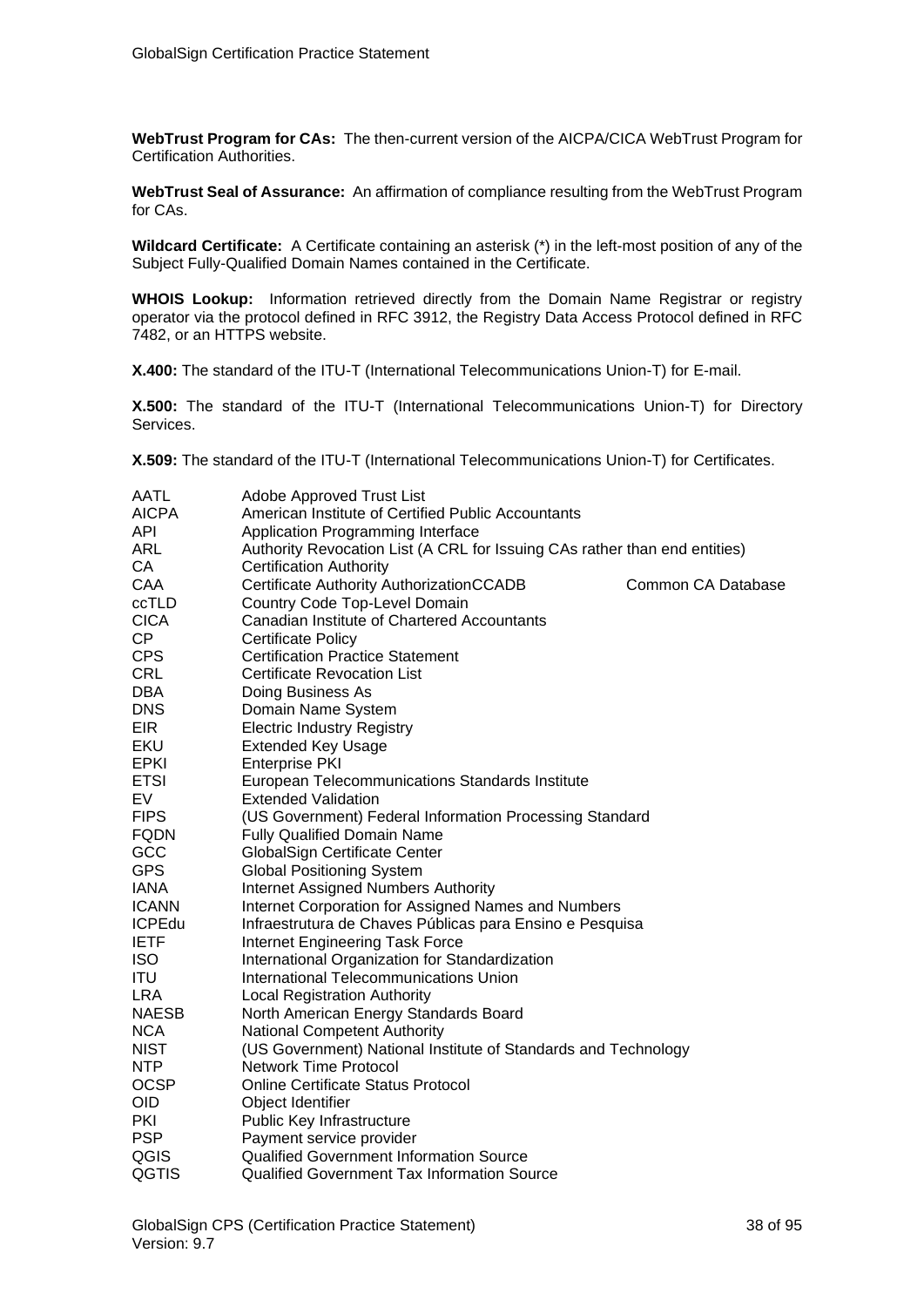| QIIS        | Qualified Independent Information Source            |
|-------------|-----------------------------------------------------|
| RA.         | <b>Registration Authority</b>                       |
| <b>RFC</b>  | <b>Request for Comments</b>                         |
| S/MIME      | Secure MIME (Multipurpose Internet Mail Extensions) |
| <b>SSCD</b> | Secure Signature Creation Device                    |
| <b>SSL</b>  | Secure Sockets Layer                                |
| TLD         | <b>Top-Level Domain</b>                             |
| <b>TLS</b>  | <b>Transport Layer Security</b>                     |
| <b>VAT</b>  | Value Added Tax                                     |
| <b>WEQ</b>  | <b>Wholesale Electric Quadrant</b>                  |

# **2.0 Publication and Repository Responsibilities**

## **2.1 Repositories**

GlobalSign publishes all CA Certificates and Cross Certificates, revocation data for issued Certificates, CP, CPS, and Relying Party agreements and Subscriber Agreements in Repositories. GlobalSign ensures that revocation data for issued Certificates and its Root Certificates are available through a Repository 24 hours a day, 7 days a week with a minimum of 99% availability overall per year with a scheduled downtime that does not exceed 0.5% annually.

GlobalSign may publish submitted information on publicly accessible directories for the provision of Certificate status information.

GlobalSign refrains from making publicly available sensitive and/or confidential documentation including security controls, operating procedures, and internal security policies. These documents are, however, made available to Qualified Auditors as required during any WebTrust or ETSI audit performed on GlobalSign.

Country specific web sites and translations of this CPS and other public documentation may be made available by GlobalSign and/or group companies for marketing purposes, however the repositories for all GlobalSign public facing documentation are <https://www.globalsign.com/repository> and [https://www.globalsign.com/en/company/corporate](https://www.globalsign.com/en/company/corporate-policies)[policies](https://www.globalsign.com/en/company/corporate-policies) and in the event of any inconsistency, the English language version shall control.

# **2.2 Publication of Certificate Information**

GlobalSign publishes its CP, CPS, Subscriber Agreements, and Relying Party agreements at [https://www.globalsign.com/repository.](https://www.globalsign.com/repository) The CP and CPS include all the material required by RFC 3647, and are structured in accordance with RFC 3647. CRLs are published in online repositories. The CRLs contain entries for all revoked unexpired Certificates with a validity period that depends on Certificate type and/or position of the Certificate within the Certificate chain.

GlobalSign hosts test Web pages that allow Application Software Suppliers to test their software with Subscriber Certificates that chain up to each publicly trusted Root Certificate. Below are test Web pages for (i) valid, (ii) revoked, and (iii) expired certificates.

### Root R1:

[https://valid.r1.roots.globalsign.com](https://valid.r1.roots.globalsign.com/) [https://revoked.r1.roots.globalsign.com](https://revoked.r1.roots.globalsign.com/) [https://expired.r1.roots.globalsign.com](https://expired.r1.roots.globalsign.com/)

### Root R3:

[https://valid.r3.roots.globalsign.com](https://valid.r3.roots.globalsign.com/) [https://revoked.r3.roots.globalsign.com](https://revoked.r3.roots.globalsign.com/) [https://expired.r3.roots.globalsign.com](https://expired.r3.roots.globalsign.com/)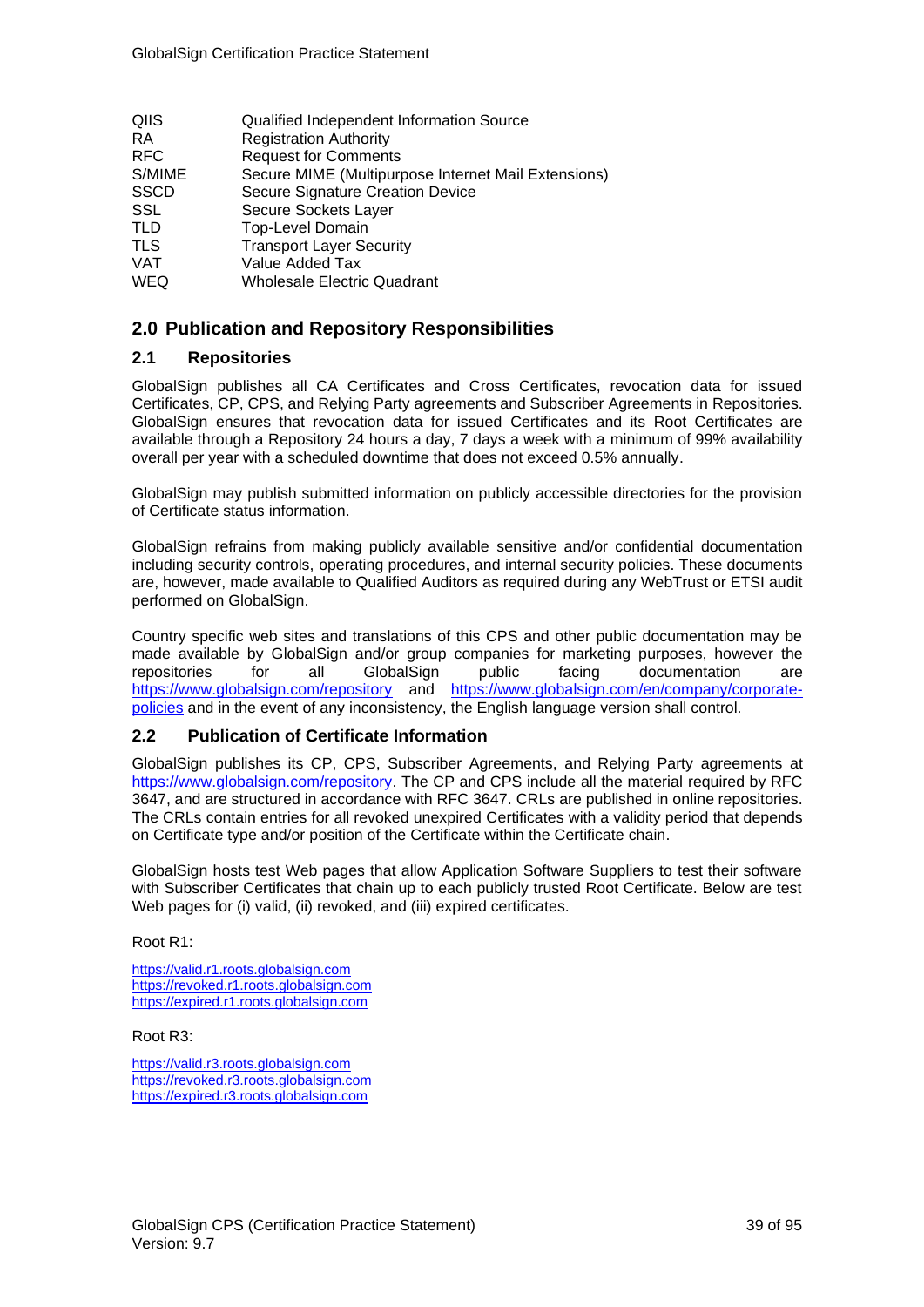Root R5:

[https://valid.r5.roots.globalsign.com](https://valid.r5.roots.globalsign.com/) [https://revoked.r5.roots.globalsign.com](https://revoked.r5.roots.globalsign.com/) [https://expired.r5.roots.globalsign.com](https://expired.r5.roots.globalsign.com/)

#### Root R6

[https://valid.r6.roots.globalsign.com](https://valid.r6.roots.globalsign.com/) [https://revoked.r6.roots.globalsign.com](https://revoked.r6.roots.globalsign.com/) [https://expired.r6.roots.globalsign.com](https://expired.r6.roots.globalsign.com/) Root R46

[https://valid.r46.roots.globalsign.com](https://valid.r46.roots.globalsign.com/) [https://revoked.r46.roots.globalsign.com](https://revoked.r46.roots.globalsign.com/) [https://expired.r46.roots.globalsign.com](https://expired.r46.roots.globalsign.com/)

Root E46

[https://valid.e46.roots.globalsign.com](https://valid.e46.roots.globalsign.com/) [https://revoked.e46.roots.globalsign.com](https://revoked.e46.roots.globalsign.com/) [https://expired.e46.roots.globalsign.com](https://expired.e46.roots.globalsign.com/)

# **2.3 Time or Frequency of Publication**

CA Certificates are published in a Repository via support pages as soon as possible after issuance. CRLs for end entity Certificates are updated every 24 hours and are valid for 7 days. CRLs for CA Certificates are issued at least every 3 months and within 24 hours if a CA Certificate is revoked. Each CRL includes a monotonically increasing sequence number for each CRL issued.

GlobalSign reviews its CP and CPS at least annually and makes appropriate changes so that GlobalSign operation remains accurate, transparent and complies with external requirements listed in the "*Acknowledgements*" section of this document. GlobalSign closely monitors CA/Browser Forum ballots and updates to the Requirements and implements updates to GlobalSign operations in a timely manner. New or modified versions of the CP, this CPS, Subscriber Agreements, or Relying Party agreements are published within seven days after being digitally signed by the CPS PACOM1 - CA Governance using an Adobe AATL PDF signing Certificate with appropriate timestamp.

# **2.4 Access Controls on Repositories**

GlobalSign makes its Repository publicly available in a read-only manner.

Logical and physical security measures are implemented to prevent unauthorized persons from adding, deleting, or modifying repository entries.

# **3.0 Identification and Authentication**

GlobalSign acts as an RA and verifies and authenticates the identity and other attributes of an Applicant prior to inclusion of those attributes in a Certificate.

Applicants are prohibited from using names in their Certificate that infringe upon the intellectual property rights of others. GlobalSign does not verify whether an Applicant has intellectual property rights in the name appearing in the Certificate application or arbitrate, mediate, or otherwise resolve any dispute concerning the ownership of any Domain Name, trademark, trade name or service mark. GlobalSign reserves the right, without liability to any Applicant, to reject an application because of such a dispute.

GlobalSign RAs authenticate the requests of parties wishing to revoke Certificates.

# **3.1 Naming**

### **3.1.1 Types of Names**

GlobalSign Certificates are issued with subject DNs (Distinguished Names) which meet the requirements of X.500 naming, RFC-822 naming and X.400 naming. CNs (Common Names)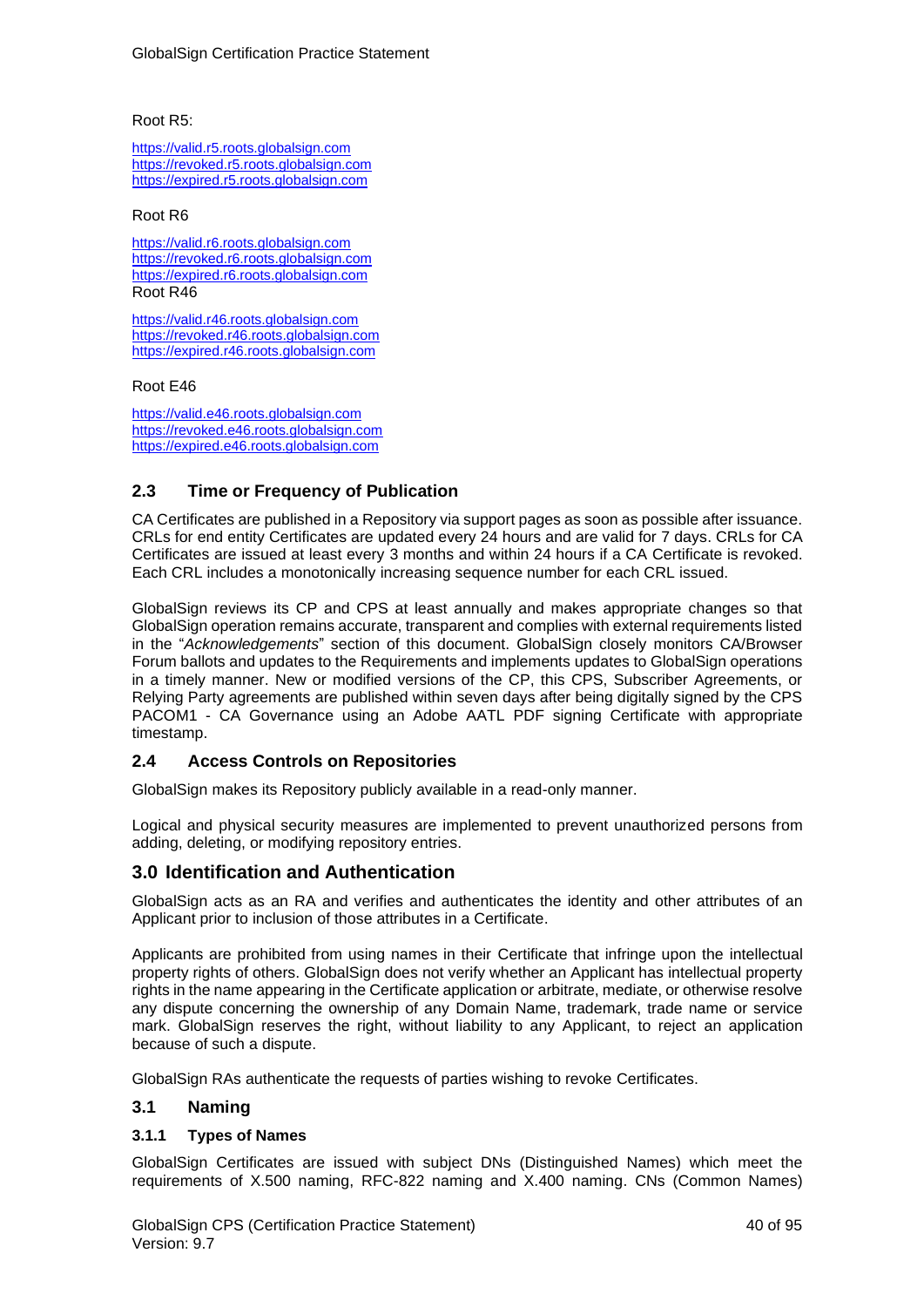respect name space uniqueness and are not misleading. However, some Certificates such as IntranetSSL SSL Common Names may also include RFC2460 (IP version 6) or RFC791 (IP version 4) addresses.

Wildcard SSL Certificates include a wildcard asterisk character as the first character in a CN or SAN. Before issuing a Certificate with a wildcard character (\*) in the CN or SAN, GlobalSign follows best practices to determine if the wildcard character occurs in the first label position to the left of a "registry-controlled" label or "public suffix." (e.g., "\*.com", "\*.co.uk", see RFC 6454 Section 8.2 for further explanation.) and, if it does, it will reject the request if that Domain Namespace is not owned or controlled by the Subscriber.

## **3.1.2 Need for Names to be Meaningful**

In cases where a GlobalSign product allows the use of a role or departmental name, and where the OU field is included in the DN, additional unique elements may be added to the DN within the OU field to allow Relying Parties to differentiate between Certificates with common DN elements.

## **3.1.3 Anonymity or Pseudonymity of Subscribers**

GlobalSign may issue end entity anonymous or pseudonymous Certificates provided that such Certificates are not prohibited by applicable policy and, where possible, name space uniqueness is preserved. GlobalSign reserves the right to disclose the identity of the Subscriber if required by law. Requests for internationalized domain names (IDNs) in Certificates will be flagged for additional manual review. The decoded hostname will undergo additional review to attempt to mitigate the risk for phishing and other fraudulent usage and the decoded hostname may be compared with previously rejected Certificate Requests or revoked Certificates. GlobalSign may reject applications based on risk-mitigation criteria, for instance; names at risk for phishing or other fraudulent usage, names listed on the Google Safe Browsing lists or names listed in the database maintained by the Anti-Phishing Working Group.

## **3.1.4 Rules for Interpreting Various Name Forms**

Distinguished names in Certificates are interpreted using X.500 standards and ASN.1 syntax. See RFC 2253 and RFC 2616 for further information on how X.500 distinguished names in Certificates are interpreted as Uniform Resource Identifiers and HTTP references.

### **3.1.5 Uniqueness of Names**

GlobalSign enforces the uniqueness of each Subject name in a Certificate as follows. For the definition of "Class" below, please see section 3.2.3.

- **PersonalSign1 Certificates:** A unique email address only (Class 1).
- **PersonalSign Certificates:** A unique email address and the name of an individual along with the name of the Country which issued the passport or equivalent credential the individual provides to prove their identity to GlobalSign (Class 2).
- **PersonalSign Pro Certificates:** A unique email address (if to be included in the Certificate) coupled with an Organization name and optionally state and locality the Organization is registered at and either the name of an individual or Department and optionally Organization Unit affiliated with the Organization (Class 2)
- **PersonalSign 3 Pro Certificates:** A unique email address coupled with an organization's name and state and/or locality and the name of an individual, as verified on the passport or equivalent credential the holder provides to prove their identity in person with either GlobalSign or a Trusted Third Party (Class 3).
- **Code Signing Certificates:** A unique organization name and state and/or locality (Class 2)
- **EV Code Signing Certificates** A unique organization name, business category, jurisdiction of incorporation of registration, registration number and physical address (Class 3).
- **SSL Certificates (Non EV types):** The minimum of a Domain Name (Class 1) within the Common Name attribute as approved as unique by ICANN coupled with an organization's name and state and/or locality. (Class 2)
- **SSL Certificates (EV):** The minimum of a Domain Name within the Common Name attribute as approved as unique by ICANN coupled with an organization's name, business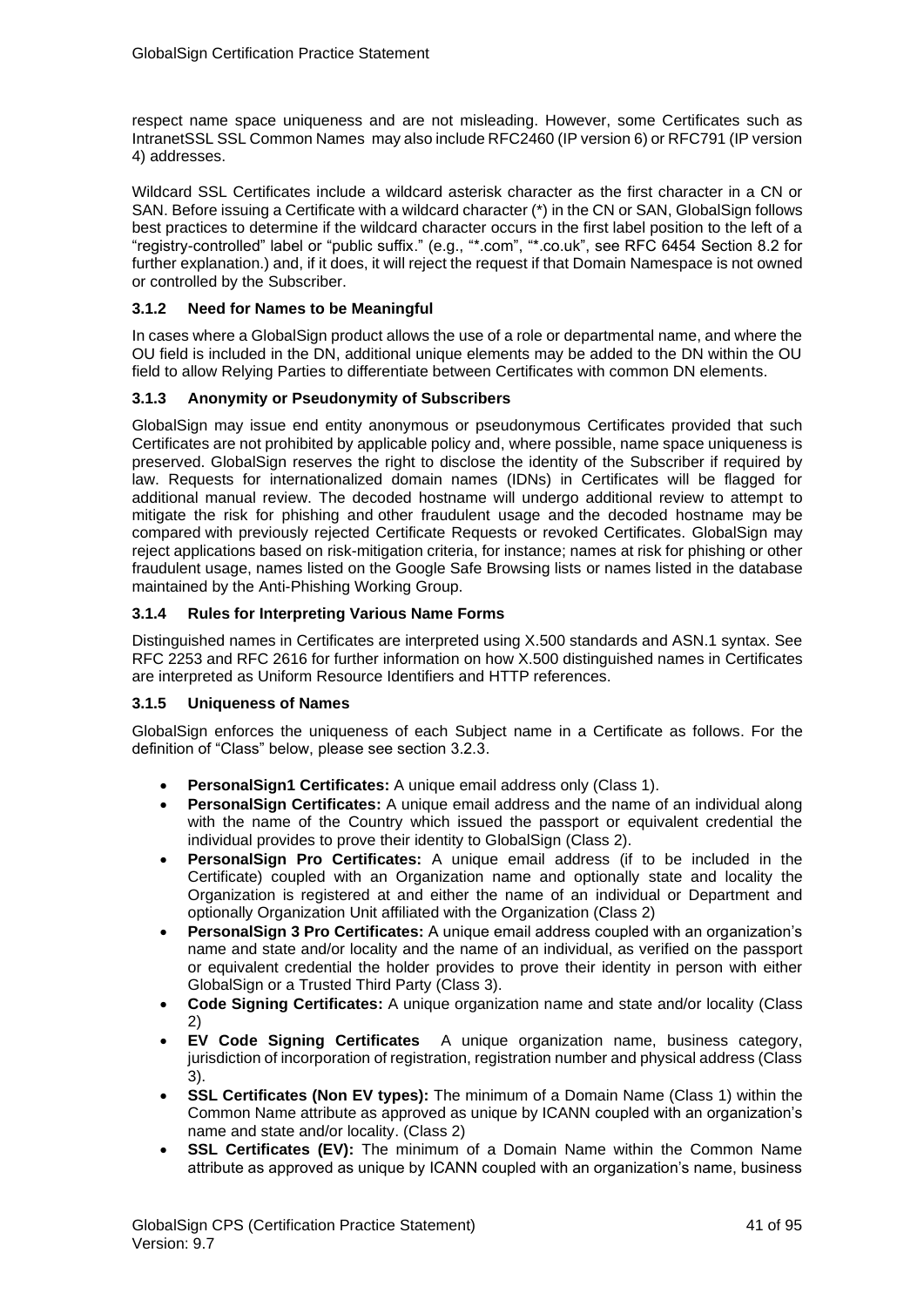category, jurisdiction of incorporation of registration, registration number and physical address (Class 3).

- **Timestamping Certificates:** A unique organization name and state and/or locality with an optional email address (Class 2).
- **NAESB Rudimentary:** A unique email address only. (Class 1)
- **NAESB Basic and Medium:** A unique email address coupled with an organization's name and state and/or locality plus either the name of an individual or a department associated with the organization. (Class 2).
- **AATL Certificates**: A unique organization name and state and/or locality or a unique individual name and state and/or locality with an optional email address (Class 2) of an individual affiliated with the Organization either as an employee, agent, contractor, business partner, or customer.
- **AATL & CDS** : For Subordinate CAs with the ability to issue SSL Certificates, the Baseline Requirements for Subject naming are followed. For all other types, Subject naming follows Class 2 practice of coupling a meaningful CA name with an organization's name and state and/or locality.
- **Qualified Certificates:** Name of an Individual coupled with their state and locality of residence (without organization name) or organization name, organization state and locality coupled with affiliated Individual Name (Qualified Certificate for Qualified Electronic Signature) or an organization name and identifier and address (Qualified Certificate for Electronic Seal) (Class 3)
- **S/MIME Certificates:** A unique email address coupled with an organization's name and state and/or locality plus either the name of an individual or a department associated with the organization. (Class 2).

## **3.1.6 Recognition, Authentication, and Role of Trademarks**

Subscribers may not request Certificates with any content that infringes the intellectual property rights of a third party. GlobalSign does not require that an Applicant's right to use a trademark be verified. GlobalSign reserves the right to revoke any Certificate that is involved in a dispute.

# **3.2 Initial Identity Validation**

GlobalSign may perform identification of the Applicant or for services including CA chaining services using any legal means of communication or investigation necessary to identify the Legal Entity or individual.

GlobalSign uses the results of successful initial identity validation processes to create alternative product offerings by combining elements of previously verified information with alternative, newly verified information. A GlobalSign Certificate Center (GCC) account is used to authenticate the use of any previously verified information for returning Applicants provided that the re-verification requirements of Section 3.3.1 are complied with by the GCC account holder.

### **3.2.1 Method to Prove Possession of Private Key**

No Stipulation.

# **3.2.2 Authentication of Organization Identity**

GlobalSign maintains internal policies and procedures which are reviewed regularly in order to comply with the requirements of the various root programs that GlobalSign is a member of, as well as the Baseline Requirements, the EV Guidelines and Baseline Requirements for Code Signing. Validation policy and procedure documents are under the control of PACOM5 – Subscriber Validation (subordinate to the main Policy Authority in section 1.5.1) fulfilling the criteria of Principle 6 of the WebTrust Program for CAs. The method by which GlobalSign verifies the organization identity is generally consistent across all product types, however alternative methods, in line with accepted alternatives, may be used where authentication is not possible through the more commonly used QGIS method outlined below.

For all Certificates that include an organization identity, Applicants are required to provide the organization's name and registered or trading address. For all Certificates that include an organization identity, GlobalSign verifies legal existence and identity, legal name, assumed name (if applicable), legal form (where included in the request or part of the legal name in the jurisdiction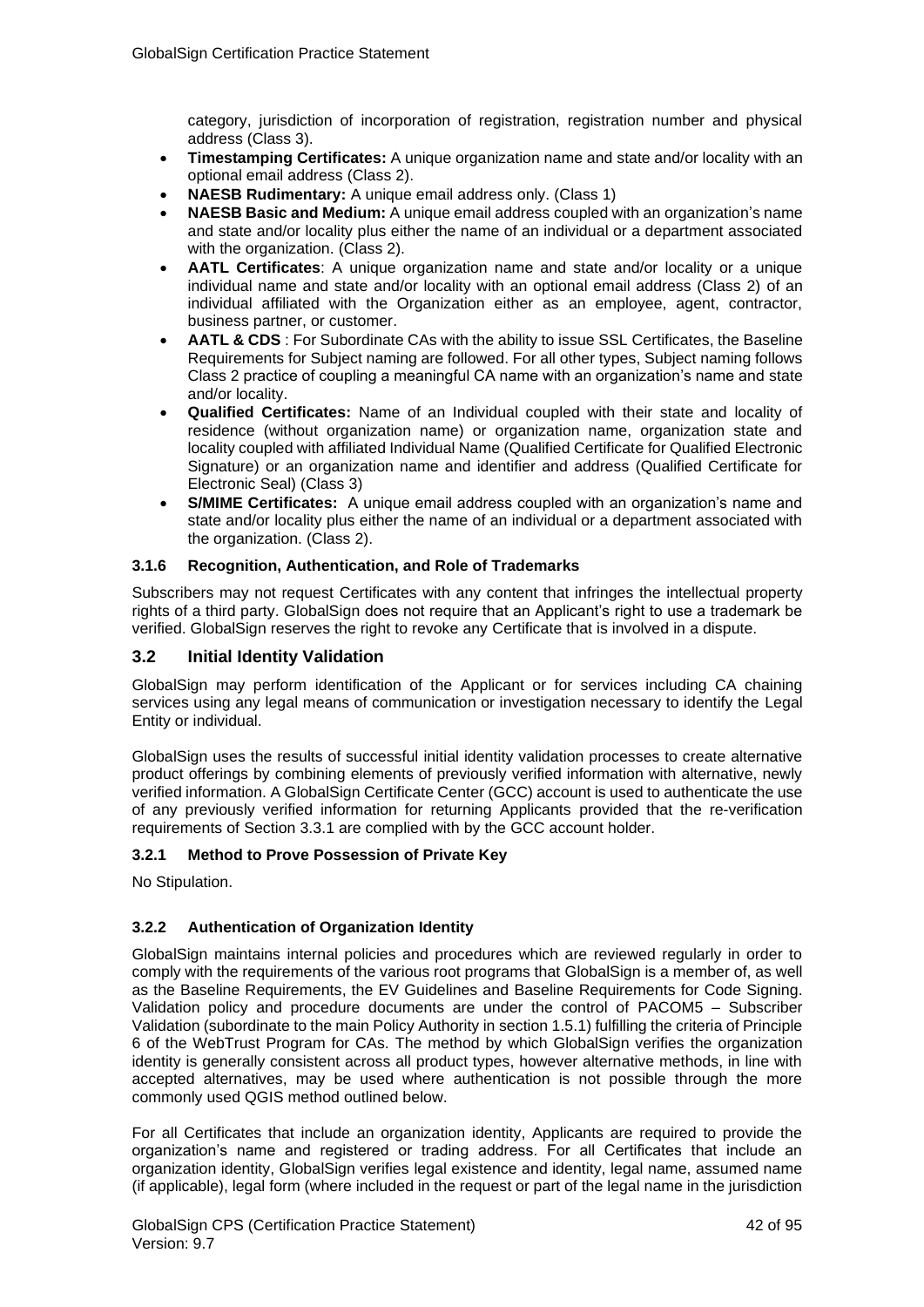of incorporation), requested address of the organization and a reliable method of communication. For Extended Validation, GlobalSign additionally verifies physical existence, operational existence and, where required to perform additional validation steps, a reliable means of communication.

This information may be verified using one of the following validation methods:

- A government agency (QTIS or QGIS, including Incorporating Agency or Registration Agency) in the jurisdiction of the Applicant, or a superior governing governmental agency if the Applicant claims they are a government agency themselves.
- A QIIS
- A Verified Legal Opinion or a Verified Accountant Letter
- Independent Confirmation from the Applicant.

Additionally, for non-Extended Validation Certificates, GlobalSign may verify the Applicant's information using one of the following reliable data sources:

- A letter attesting that Subject Information is correct written by an accountant, lawyer, government official, or other reliable third party customarily relied upon for such information.
- A document, generally a utility bill, bank statement, credit card statement, governmentissued tax document, or other form of identification that has been determined by GlobalSign to be reasonably accurate and reliable. These documents are recognized among commercial enterprises and governments as reliable, and are created by a third party for a purpose other than the Applicant obtaining a Certificate.
- A third party database, created by a third party for a purpose other than the Applicant obtaining a Certificate, that is generally recognized among commercial enterprises and governments as reliable, and that is used to verify information, and which is periodically updated. The third party database is evaluated by GlobalSign for its reliability, accuracy, and resistance to alteration or falsification.

These validation methods are used in accordance to the industry standards. Not all validation methods will be acceptable in all circumstances, or be available to use for all types of information.

The list of Incorporating Agencies or Registration Agencies is published in the Legal Repository on GlobalSign's website (globalsign.com), under the section "Validation Resources".

The authority of the Applicant to request a Certificate on behalf of the organization is verified in accordance with Section 3.2.5 below.

#### **3.2.2.1 Local Registration Authority Authentication**

For EPKI and MSSL accounts, GlobalSign sets authenticated organizational details in the form of a *Profile.* Suitably authenticated account administrators acting in the capacity of a Local Registration Authority authenticate individuals affiliated with the organization and/or any subdomains owned or controlled by the organization. *(While LRAs are able to authenticate individuals under contract, all domains to be authenticated will have previously been verified by GlobalSign).*

#### **3.2.2.2 Role Based Certificate Authentication (DepartmentSign)**

GlobalSign ensures that requests for machine, device, department, or role-based Certificates are authenticated. LRAs are contractually obligated to ensure that machine, device, department, or role-based names relating to the organization profile and its business are accurate and correct.

#### **3.2.2.3 Qualified Certificates**

GlobalSign issues three types of Qualified Certificates that include an Organization Identity:

- Qualified Certificate for Electronic Seals, which assert the identity of an Organization
- Qualified Certificates for Electronic Signatures, which assert the Individual's affiliation with an Organization.
- Qualified Website Authentication Certificates.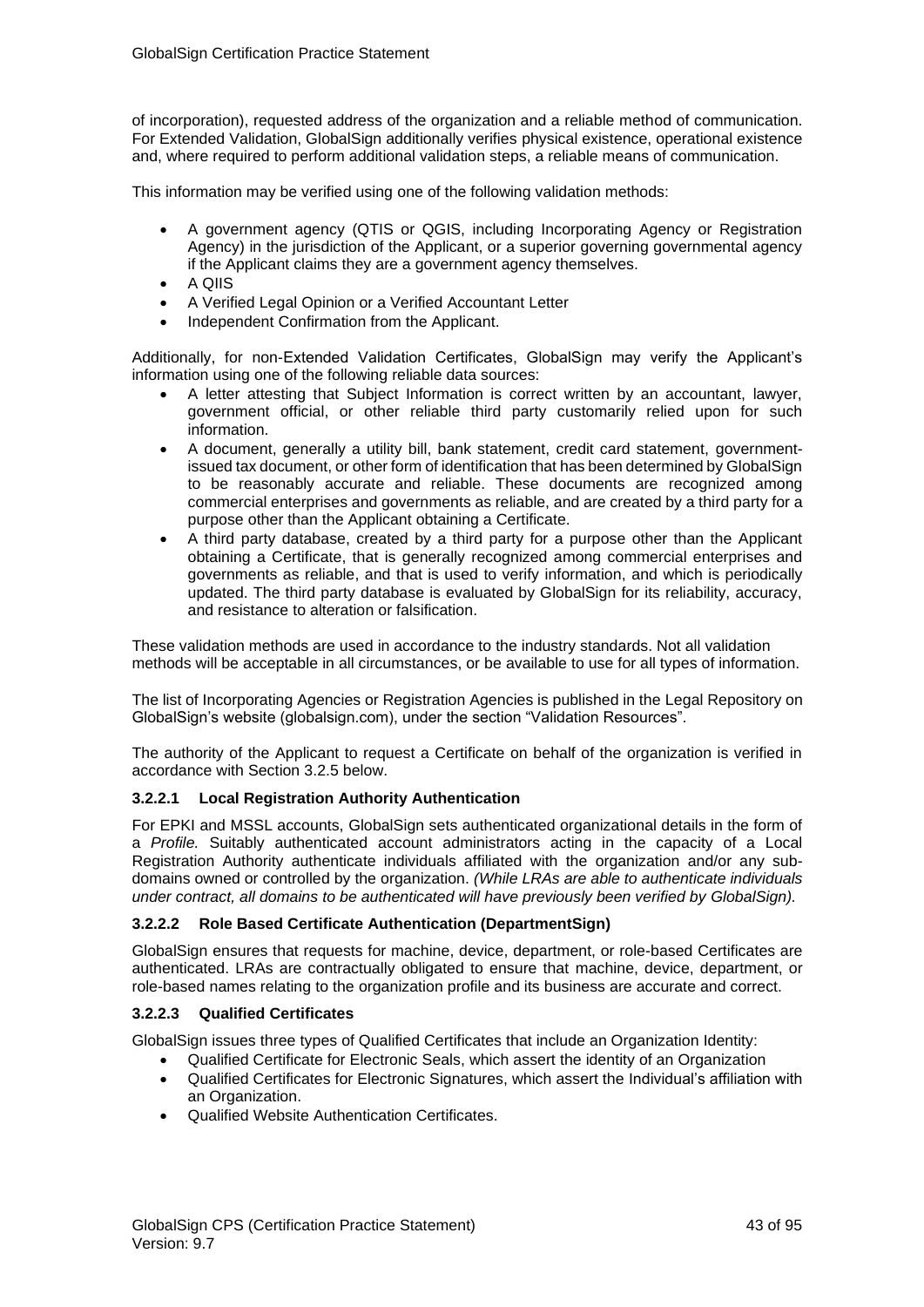For all Qualified Certificates that include an organization identity, Applicants are required to indicate the organization's full legal name (including the legal form) and the address of the physical location of the Subject's place of business.

GlobalSign may subscribe Certificates for GlobalSign affiliate companies, or persons identified in association with these companies (as a Subject). GlobalSign affiliate companies include GlobalSign's parent and subsidiary companies, as well and other companies that share a same parent company as GlobalSign.

GlobalSign verifies the legal existence and the address by reference to:

- official government records provided in Qualified Government Information Sources; or
- documentation provided by or confirmation received from a government agency in the jurisdiction of the Organization's legal creation, existence, or recognition; or
- records provided by a Qualified Independent Information Source.

Additionally, GlobalSign may verify the address by reference to:

- a Verified Legal Opinion or a Verified Accountant letter; or
- an attestation of the physical location signed using the Organization's valid Qualified Electronic Seal.

The information in the attestation must match the content of the Qualified Certificate.

The Full Legal Name of the Organization, doing business as names (Trade Name or Trading As Name) may also be included in the Qualified Certificate. GlobalSign will verify that the Organization has registered the use of any included doing business as name with the appropriate government agency for such filings in the jurisdiction of its Place of Business, and that such filing continues to be valid.

For Certificates that assert the Individual's affiliation with an Organization, GlobalSign will verify this affiliation by reference to:

- Confirmation provided by the Organization, obtained using a Verified Method of Communication; or
- Independent Confirmation from the Organization; or
- a Verified Legal Opinion or a Verified Accountant letter; or
- an attestation signed using the Organization's valid Qualified Electronic Seal; or
- an attestation obtained by a suitably authenticated account administrator acting in the capacity of a Local Registration Authority.

For Qualified Certificates that assert the identity of the Organization and for Qualified Website Authentication Certificates, GlobalSign will verify the identity and the authority of the Organization's authorized representative(s).

GlobalSign will verify the authority of the authorized representative(s) by reference to:

- official government records provided in Qualified Government Information Sources; or
- documentation provided by or confirmation received from a government agency in the jurisdiction of the Organization's legal creation, existence, or recognition; or
- records provided by a Qualified Independent Information Source; or
- a Verified Legal Opinion or a Verified Accountant letter; or
- an attestation the signed using the Organization's valid Qualified Electronic Seal. The information in the attestation must match the content of the Qualified Certificate.

GlobalSign will verify the identity of the authorized representative in accordance with section 3.2.3.

GlobalSign may subscribe Certificates for GlobalSign affiliate companies, or persons identified in association with these companies (as a Subject). GlobalSign affiliate companies include GlobalSign's parent and subsidiary companies, as well and other companies that share a same parent company as GlobalSign.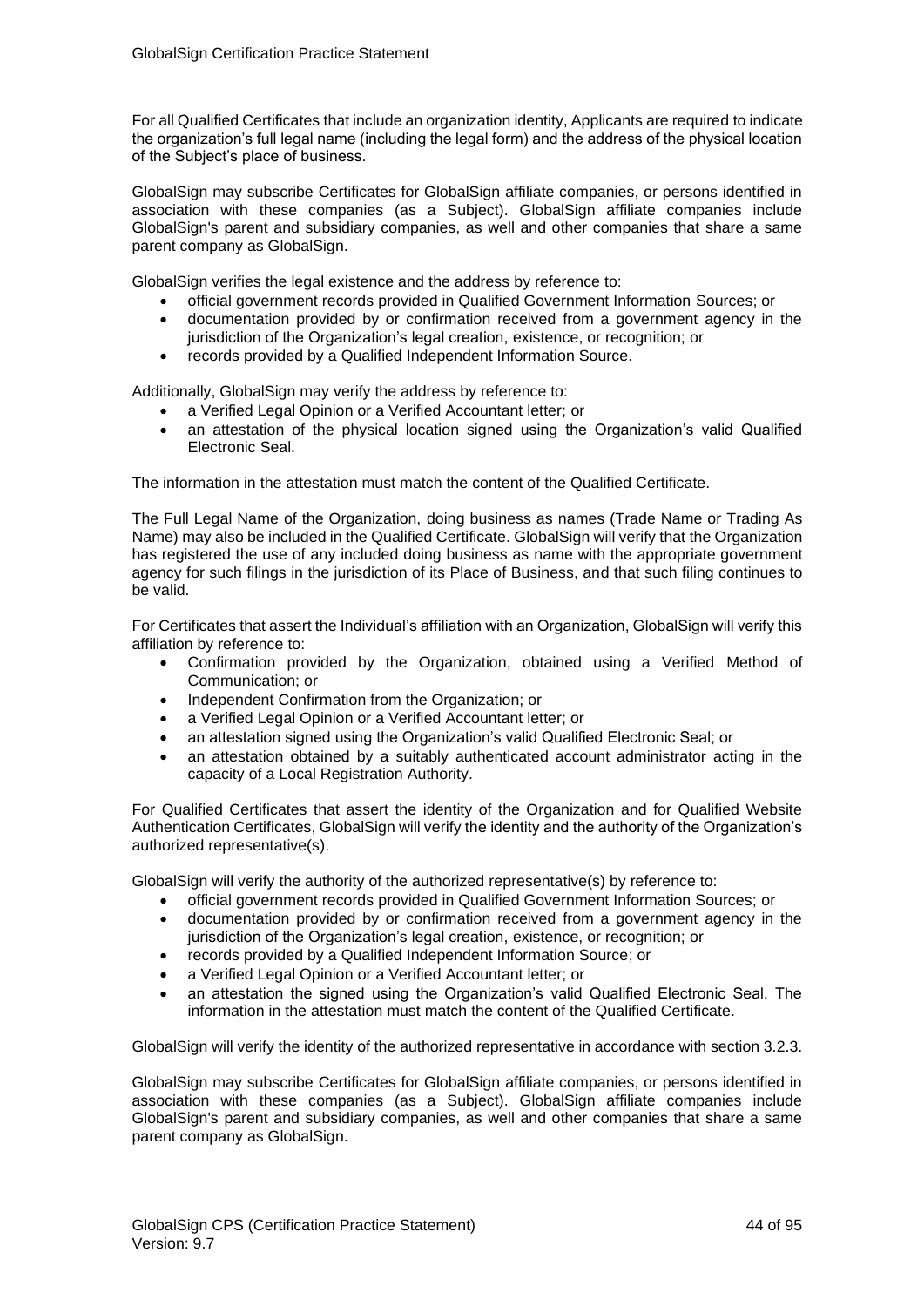For any PSD2 Specific Attributes, GlobalSign will validate attributes using information provided by the National Competent Authority, which includes but is not limited to national public registers, European Banking Authority registers and authenticated communication from the National Competent Authority.

If GlobalSign is notified of an email address where it can inform the NCA identified in a newly issued Certificate then GlobalSign shall send to that email address information on the content of the Certificate in plain text including the Certificate serial number in hexadecimal, the subject distinguished name, the issuer distinguished name, the Certificate validity period, as well as contact information and instructions for revocation requests and a copy of the Certificate file.

## **3.2.3 Authentication of Individual identity**

GlobalSign authenticates individuals depending upon the class of Certificate as indicated below.

### **3.2.3.1 Class 1**

The Applicant is required to demonstrate control of their email address or domain name to which the Certificate relates. GlobalSign does not authenticate additional information/attributes which may be provided by the Applicant during the application and enrollment process. This encompasses DV certificates.

For Domain SSL, the Applicant is required to demonstrate control of all domain names to be included in a Certificate.

### **3.2.3.2 Class 2**

The Applicant is required to demonstrate control of certain identity attributes included in the request, such as his/her email address or domain name to which the Certificate relates if included in the Certificate Request. This encompasses OV certificates.

For Organization Validation SSL, the Applicant is required to demonstrate control of all domain names to be included in a Certificate.

The Applicant may also be required to submit a legible copy of a valid government issued national identity document or photo ID (driver's license, military ID or equivalent). A suitable non-government issued identity document or photo ID may also be required for additional proof. GlobalSign verifies to a reasonable level of assurance that the copy of the ID matches the requested name and that other Subject information such as Country and/or state and locality fields are correct.

GlobalSign may also authenticate the Applicant's identity through one of the following methods:

- Performing a telephone challenge/response to the Applicant using a telephone number from a reliable source; or
- Performing a fax challenge/response to the Applicant using a fax number from a reliable source; or
- Performing an email challenge/response to the Applicant using an email address from a reliable source; or
- Performing a postal challenge to the Applicant using an address obtained from a reliable source; or
- The Applicant's seal impression (in jurisdictions that permit their use to legally sign a document) is included with any application received in writing.

For AATL, the options are defined as follows. Please note that these options are also available for other Class 2 products:

- Receiving an attestation from an appropriate notary or Trusted Third Party that they have verified the individual identity based on a Governmentally Accepted Form of ID.
- In the case of individuals affiliated with an organization: obtaining an executed declaration of identity of the individual that includes at least one unique biometric identifier of the individual (such as a fingerprint or handwritten signature). In this executed declaration of identity, an authorized representative of the Organization mentioned in the certificate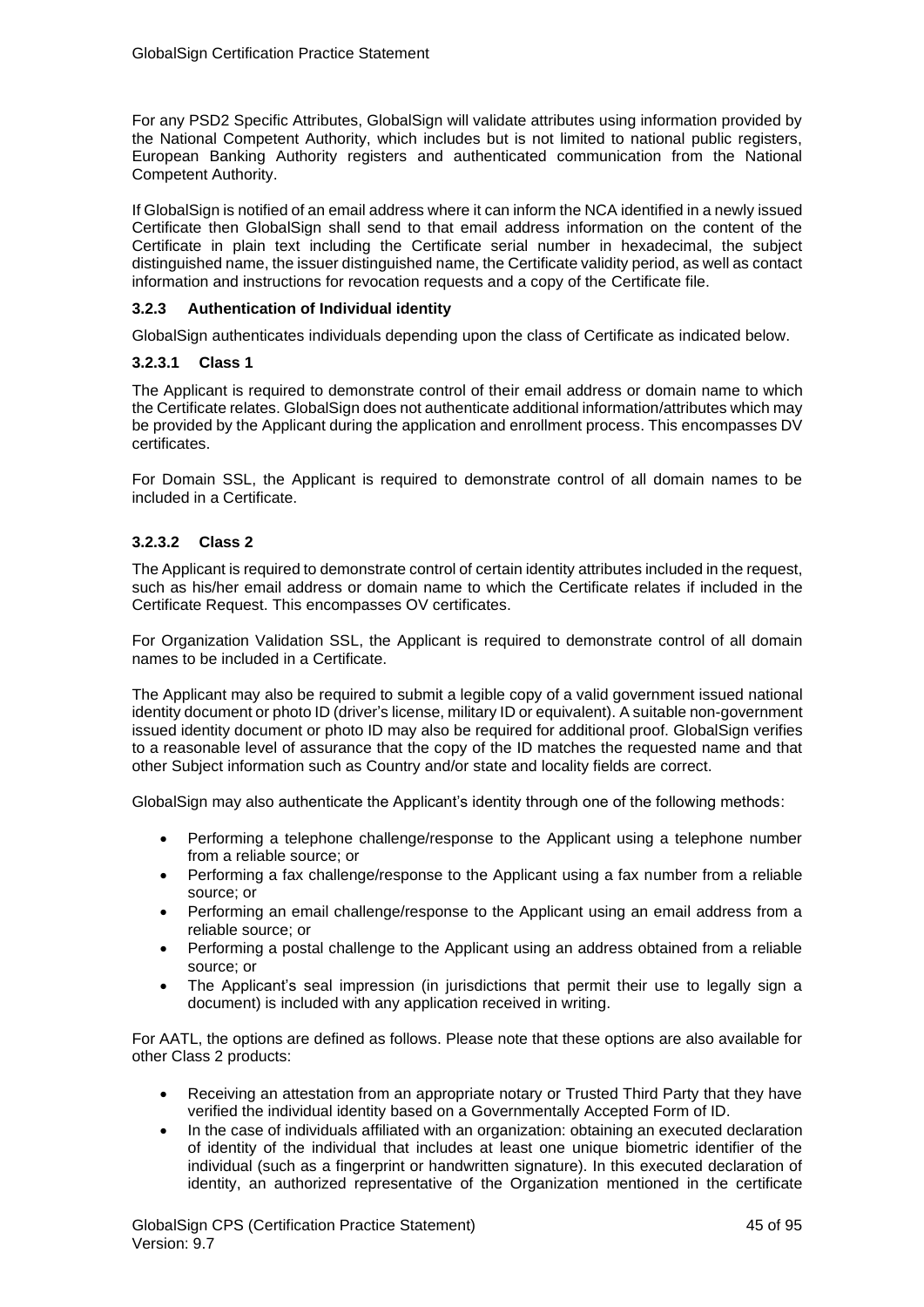confirms having seen the individual, reviewed the individual's photo ID, and confirm that the individual's identity information in the certificate requests matches the information contained in the reviewed photo ID. GlobalSign confirms the document's authenticity directly with the authorized representative of the organization using contact information confirmed using a Qualified Independent Information Source or a Qualified Government Information Source or any other method in line with the EV Guidelines. GlobalSign confirms the authorized representative's authority to represent the Organization in line with the EV Guidelines.

- In the case of individuals affiliated with an organization, GlobalSign may rely on attestations from the approved Local RA. Refer to 3.2.3.5 in case of a Class 2 Certificate requested through an EPKI or an MSSL profile.
- Receiving an attestation from an organization to validate the identities of its own end customers based on a verification of a Governmentally Accepted Form of ID, while the organization maintains a secure auditable trail of these verifications.
- Other verifications in line with the verification of individuals for Qualified Certificates.

GlobalSign may request further information from the Applicant. Other information and/or methods may be utilized in order to demonstrate an equivalent level of confidence.

If an email address is to be included in the Certificate Request, GlobalSign or LRA shall verify the validity and ownership of that email address.

#### **3.2.3.3 Class 3**

For EV Code Signing, the Applicant is required to demonstrate control of any email address to be included in a Certificate.

For Extended Validation SSL, the Applicant is required to demonstrate control of all domain names to be included in a Certificate.

The Applicant is required to submit a legible copy of a valid government issued national identity document or photo ID (driver's license, military ID or equivalent). A suitable non-government issued identity document or photo ID may also be required for additional proof. GlobalSign or a trusted third party verifies to a reasonable level of assurance that the copy of the ID matches the requested name and that other Subject information such as Country and/or state and locality fields are correct.

Where the submission of a copy of a government issued national identity document or photo ID is prohibited by local law or regulation, GlobalSign shall use an alternative method to authenticate the identity of the Applicant. In such cases, GlobalSign shall accept attestation or documentation from a Trusted Third Party authorized to conduct identity verification.

"Trusted Third Party" means an entity that offers identity verification services in conformance with relevant rules and regulations and is certified by a third party as compliant with such rules and regulations.

For PersonalSign 3 Pro, a face-to-face meeting is required to establish the individual's identity with an attestation from the notary or trusted third party that they have met the individual and have inspected their national photo ID document, and that the application details for the order are correct. The Applicant is also required to demonstrate control of any email address to be included in a Certificate.

GlobalSign also authenticates the Applicant's authority to represent the organization wishing to be named as the Subject in the Certificate using reliable means of communication, verified by GlobalSign as a reliable way of communicating with the Applicant in accordance with the EV Guidelines and the Baseline Requirements for Code Signing.

Further information may be requested from the Applicant or the Applicant's organization. Other information and/or methods may be utilized in order to demonstrate an equivalent level of confidence.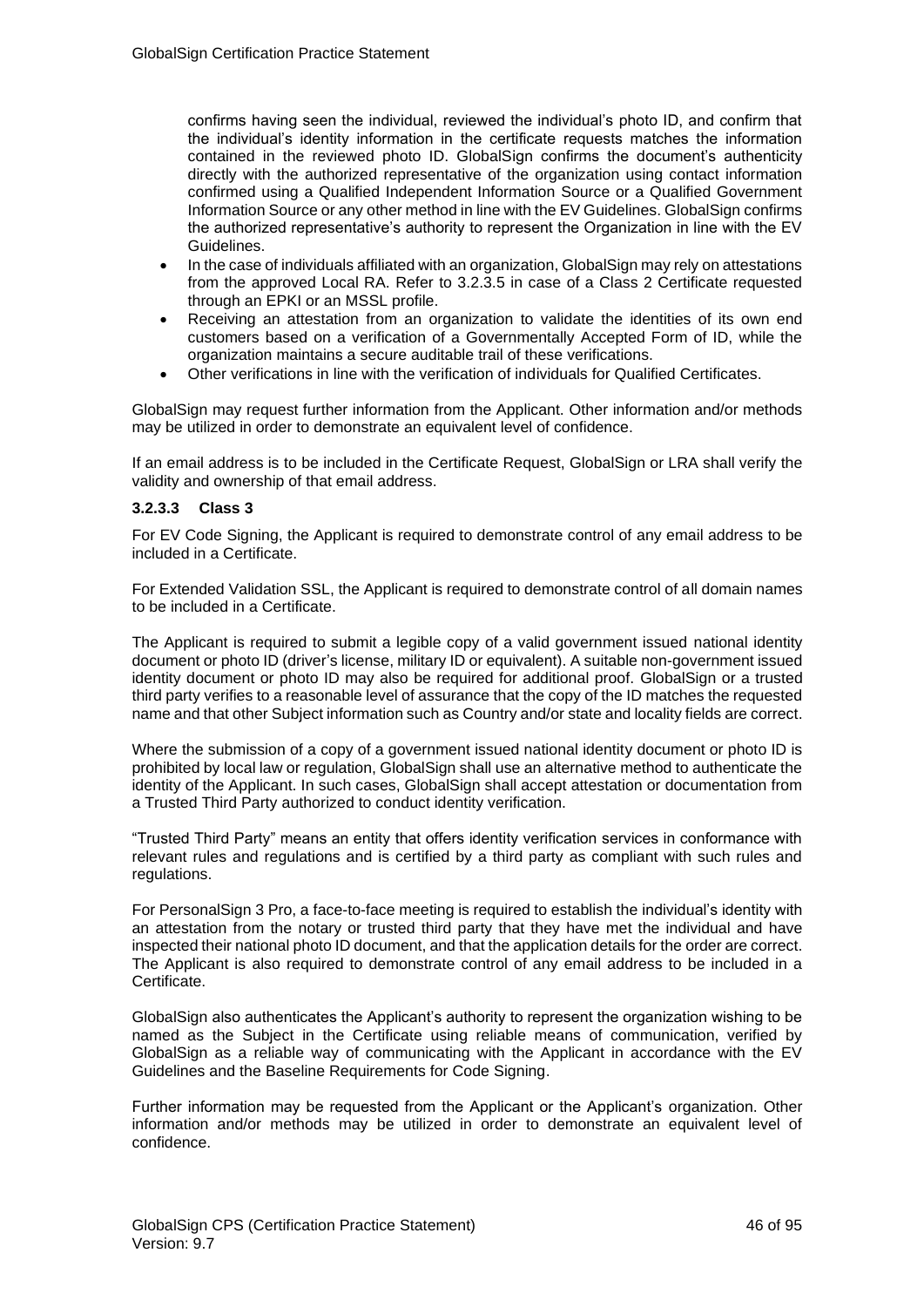# **3.2.3.4 Qualified Certificates**

GlobalSign authenticates the Identity of Individual Subscribers according to the following methods:

- In-person identity verification
- Using electronic identification means
- Using Qualified Signatures
- Video-verification

## **3.2.3.4.1 In-person Verification**

In-person verification requires a physical presence of the Subscriber, and requires the production of the following documents:

- Government Issued Photo ID
- Signed personal statement
- Two secondary documentary evidences.

The likeness of the Individual is compared to the Photo ID, and the security features of the Photo ID are inspected. The signature on the personal statement is compared to the signature on the Photo ID.

Entities that can perform this verification:

- Certification Authority (CA)
- Registration Authority (RA)
- Public Official or Third-Party Validator
- Local Registration Authority Organization (For Qualified Certificates that assert the individual's affiliation with an Organization. Identification of its employees, contractors, agents).

### **3.2.3.4.2 Using Remote Electronic Identification Means**

GlobalSign may use electronic identification means to verify the Individual Identity. All electronic identification means have an assurance level of 'Substantial' or 'High' as set out in Article 8 of the eIDAS Regulation (REGULATION (EU) No 910/2014 OF THE EUROPEAN PARLIAMENT AND OF THE COUNCIL of 23 July 2014 on electronic identification and trust services for electronic transactions in the internal market and repealing Directive 1999/93/EC). Prior to issuance, the physical presence of the Individual is ensured.

- 1. For notified electronic identification schemes, the assurance level will be determined by the notification given by the Member State to the Commission.
- 2. For electronic identification means that have not been notified, the assurance level will be determined according to the factors described by the European Commission. After review by the Conformity Assessment Body, GlobalSign will present the findings to the Supervisory Body for acceptance prior to accepting the electronic identification means in this section.

The physical presence of the natural person can be ensured by looking at the categories of authentication factors the electronic identification means utilizes. GlobalSign accepts the following authentication factors as proof of physical presence:

- At least one inherent factor; OR
- Multifactor with at least one factor in each of the following categories:
	- $\circ$  Possession-based ('possession-based authentication factor' means an authentication factor where the subject is required to demonstrate possession of it).
	- o Knowledge-based ('knowledge-based authentication factor' means an authentication factor where the subject is required to demonstrate knowledge of it).

Entities that can perform this verification:

- Certification Authority (CA)
- Registration Authority (RA).

### **3.2.3.4.3 Qualified Certificates**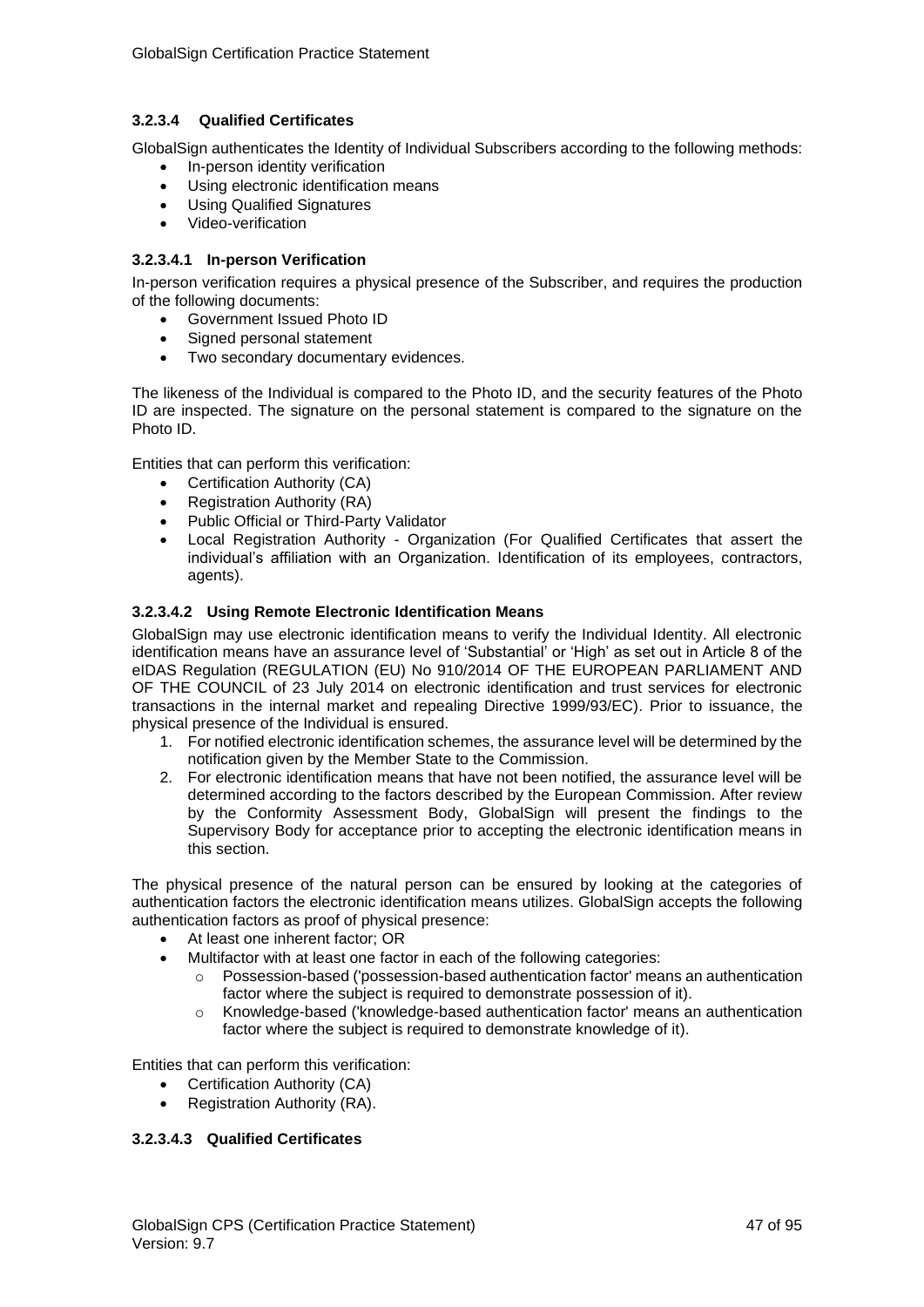GlobalSign uses the Subscriber's valid qualified electronic signature on a personal statement to verify the Applicant's identity and additional attributes contained in the Certificate used to create the qualified electronic signature.

GlobalSign will do so if the following conditions are met:

- Regardless of the Issuing CA, if the Qualified Certificate used for creation of the Qualified Electronic Signature was issued as part of a notified electronic identification scheme with high assurance level, OR
- If the Qualified Certificate was issued by GlobalSign following in-person identification less than 825 days prior to issuance of the new Certificate.

Entities that can perform this verification:

- Certification Authority (CA)
- Registration Authority (RA).

#### **3.2.3.4.4 Video Verification**

GlobalSign may use video verification. Similar to in-person verification, the Subscriber will be required to provide of the following documents:

- Government Issued Photo ID
- (Electronically) signed personal statement
- Two secondary documentary evidences.

The likeness of the Individual is compared to the Photo ID, and the security features of the Photo ID are inspected. This method requires that the Subscriber has access to an internet-enabled device, a working webcam or other video-equipment and a working microphone and sound-system.

Entities that can perform this verification:

- Certification Authority (CA)
- Registration Authority (RA).

### **3.2.3.5 Local Registration Authority Authentication**

For Pre-vetted Organization accounts including EPKI and MSSL accounts, which allow the concept of a Local Registration Authority, GlobalSign sets authenticated organizational details in the form of a profile. Certificates issued within these accounts are populated with data fields from the profile. Suitably authenticated account administrators acting in the capacity of a Local Registration Authority are contractually obligated to authenticate individuals affiliated with the organization.

### **3.2.3.6 North American Energy Standards Board (NAESB) Certificates**

For NAESB Certificate Requests, authenticity of organization identity requests for Certificates in the name of an affiliated organization shall include the organization name, address, and documentation of the existence of the organization. GlobalSign or the RA shall verify the information, in addition to the authenticity of the requesting representative and the representative's authorization to act in the name of the organization. End entities using certificates for WEQ-012 applications shall be obligated to register their legal business identification and secure an "Entity Code" that will be published in the NAESB EIR and used in all Subscriber applications submitted by, and Certificates issued to, that end entity. When issuing Certificates for use within the energy industry for other than WEQ-012 applications, ACAs must comply with the provisions of the NAESB WEQ-012 Public Key Infrastructure Business Practice Standards and Models, except provisions in WEQ-012-1.9.1, WEQ-012-1.3.3, and WEQ-012-1.4.3, which require End Entity registration within the NAESB EIR.

GlobalSign may elect to perform RA operations/functions in-house or choose to delegate some, or all, RA operations/functions to other parties that are separate legal entities via one of its managed service offerings. In both cases, the party or parties performing RA operations/functions are subject to the obligations for identity proofing, auditing, logging, protection of Subscriber information, record retention and other aspects germane to the RA function outlined in this CPS and the NAESB Accreditation Specification and NAESB Business Practice Standards. All RA infrastructure and operations performing RA operations/functions shall be held to this requirement as incumbent upon the Certificate Authority when performing in-house RA operations/functions. The Authorized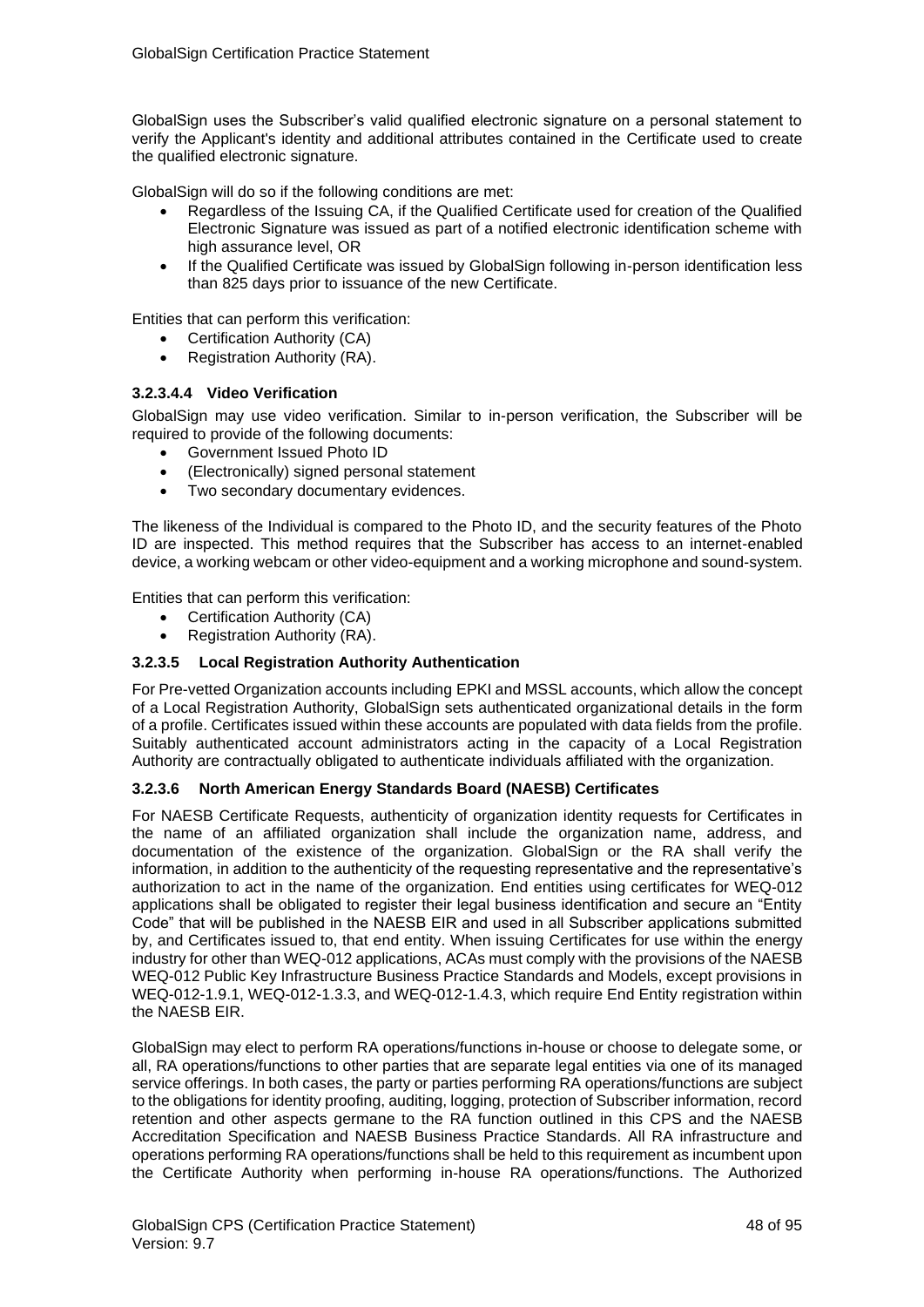Certification Authority and/or delegated entity are responsible for ensuring that all parties performing RA operations/functions understand and agree to conform to the NAESB Accreditation Specification.

For Subscribers, GlobalSign, and/or associated RAs shall ensure that the Applicant's identity information is verified in accordance with the process established by the GlobalSign CP and CPS. The process shall depend upon the Certificate level of assurance and shall be addressed in the NAESB Accreditation Specification. The documentation and authentication requirements shall vary depending upon the level of assurance.

| <b>NIST Assurance Level</b> | <b>NAESB Assurance Level</b> |
|-----------------------------|------------------------------|
| _evel 1                     | Rudimentary                  |

Registration of Identity Proofing Requirements shall use the following mappings:

GlobalSign, or its designated RA in the case of EPKI, shall verify all of the identification information supplied by the Applicant in compliance with the authentication requirements defined by the Identity Proofing Process (IPP) Method described in section 2.2.2: Authentication of Subscribers of the "NAESB Accreditation Requirements for Authorized Certification Authorities."

Level 2 Level 2 Level 3 Medium

#### **3.2.4 Non-Verified Subscriber Information**

GlobalSign validates all information to be included within the Subject DN of a Certificate except as stated otherwise in this section of the CPS. GlobalSign uses the Subject: organizationalUnitName or Subject: serialNumber as a suitable location to identify non-verified Subscriber information to Relying Parties or to provide any specific disclaimers/notices, except where verification is required by industry standards. In the case of individuals, a unique identifier such as mobile number may be used in conjunction with the individual's legal name.

GlobalSign omits any disclaimer that text is classified as non-verified Subscriber information in the following cases:

- Where GlobalSign verifies the information. This is the case for text that identifies a name, DBA, tradename, trademark, address, location, or other text that refers to a specific natural person or Legal Entity.
- Where the text itself does not explicitly identify a name, DBA, tradename, trademark, address, location, or because the text does not refer to a specific natural person or Legal Entity), e.g., a generic term such as "Marketing", GlobalSign omits any disclaimer that this item is classified as non-verified Subscriber information as described herein.

Specifically, for SSL Certificates and code signing Certificates, GlobalSign maintains an enrollment process which ensures that Applicants cannot add self-reported information to the subject: organizationalUnitName.

For IntranetSSL SSL Certificates only, GlobalSign relies upon information provided by the Applicant to be included within the subjectAlternativeName, such as internal or non-public DNS names, hostnames, and RFC 1918 IP addresses.

GlobalSign through its EPKI service provides certificates most commonly used for client authentication, document signing, and secure messaging for end users, roles, and devices. Local Registration Authorities are contractually obligated to perform validation of device names and/or roles and/or names. The following Policy OID (1.3.6.1.4.1.4146.1.40.10) is added in the Certificate in order to indicate that data included within the Certificate's Subject: organizationalUnitName and/or the common name has been verified by an LRA.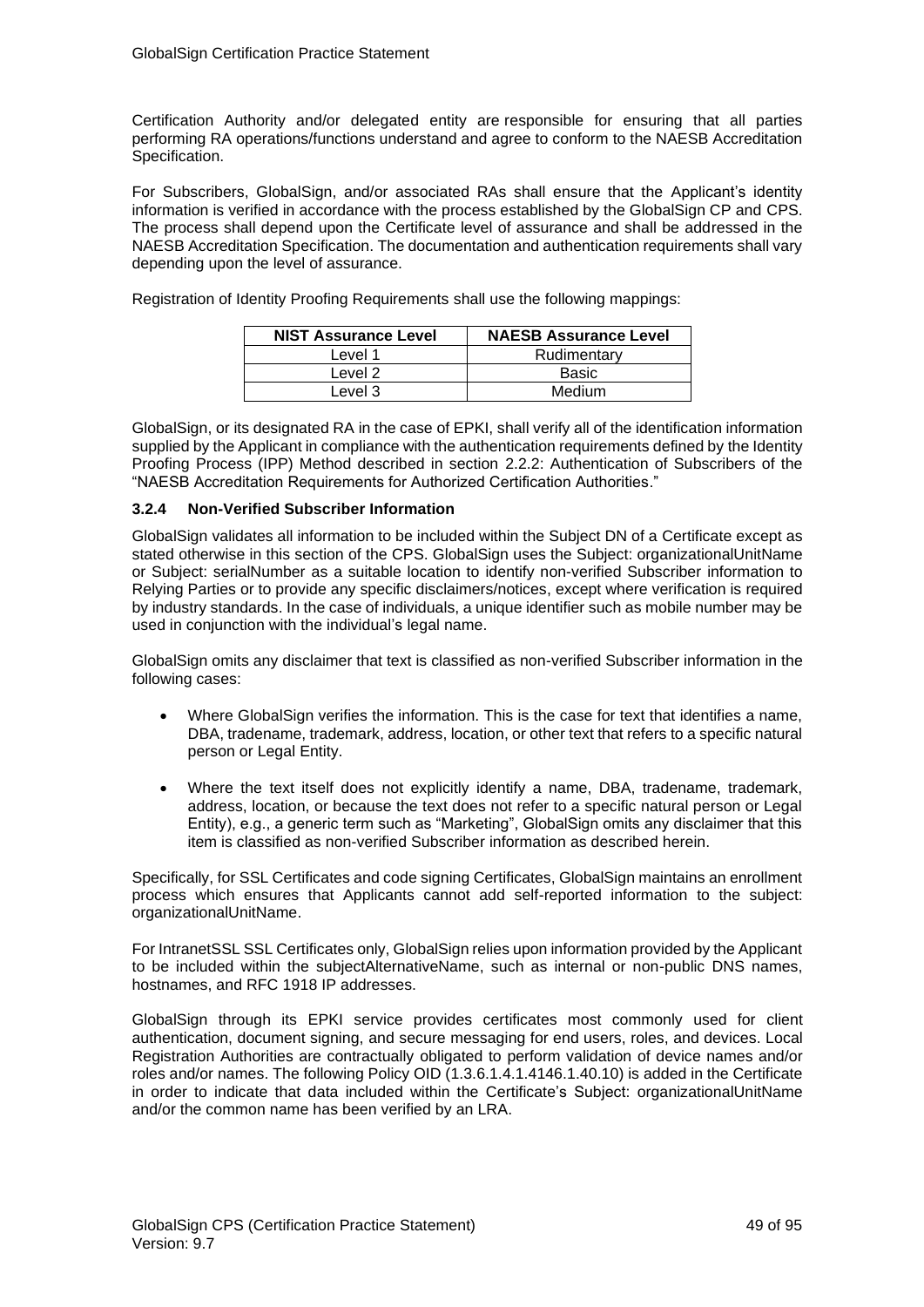# **3.2.5 Validation of Authority**

| PersonalSign1 Certificates               | Verification that the Applicant has control over the email address<br>to be listed within the Certificate through a challenge response<br>mechanism.                                                                                                                                                                                                                                                                             |
|------------------------------------------|----------------------------------------------------------------------------------------------------------------------------------------------------------------------------------------------------------------------------------------------------------------------------------------------------------------------------------------------------------------------------------------------------------------------------------|
| PersonalSignDemo<br>Certificates         | Verification that the Applicant has control over the email address<br>to be listed within the Certificate.                                                                                                                                                                                                                                                                                                                       |
| PersonalSign2 Certificates               | Verification through a reliable means of communication with the<br>individual Applicant together with verification that the Applicant<br>has control over any email address included.                                                                                                                                                                                                                                            |
| <b>NAESB Certificates</b>                | Verification through a reliable means of communication with the<br>organization or individual Applicant together with verification that<br>the Applicant has control over any email address included (see<br>Section 3.2.3.5.)                                                                                                                                                                                                   |
| PersonalSign2 Pro                        | Verification through a reliable means of communication with the<br>individual Applicant together with verification that the Applicant<br>has control over the email address included if required. For<br>Certificates issued through an EPKI account, the Authority of the<br>Local Registration Authority will be verified at the time of the set-<br>up of the profile.                                                        |
| PersonalSign2 Department<br>Certificates | Verification through a reliable means of communication with the<br>individual Applicant together with verification that the Applicant<br>has control over the email address if an email address is<br>requested to be included in the Certificate. For Certificates issued<br>through an EPKI account, the Authority of the Local Registration<br>Authority will be verified at the time of the set-up of the profile.           |
| PersonalSign3 Certificates               | Verification through a reliable means of communication with the<br>organization that the Applicant represents the organization.<br>Personal appearance is mandatory before a suitable Registration<br>Authority to validate the personal credentials of the Applicant<br>together with verification that the Applicant has control over the<br>email address to be listed within the Certificate.                                |
| <b>S/MIME</b> certificates               | Verification through a reliable means of communication with the<br>organization or individual Applicant together with verification that<br>the Applicant has control over any email address included.                                                                                                                                                                                                                            |
| <b>Code Signing Certificates</b>         | Verification through a reliable means of communication with the<br>organization or individual Applicant together with verification that<br>the Applicant has control over any email address that may be<br>optionally listed within the Certificate.                                                                                                                                                                             |
| EV Code Signing<br>Certificates          | Verifying the authority of the contract signer and Certificate<br>approver in accordance with the EV Guidelines and Baseline<br>Requirements for Code Signing.                                                                                                                                                                                                                                                                   |
| <b>DV/AlphaSSL Certificates</b>          | Validation of the ownership or control of the domain name is<br>performed via one of the domain validation methods defined in<br>Section 3.2.7.                                                                                                                                                                                                                                                                                  |
| OV SSL & ICPEdu<br>Certificates          | Verification through a reliable means of communication with the<br>organization or individual Applicant together with verification that<br>the Applicant has ownership or control of the domain name via<br>the methods listed in section 3.2.7. For Certificates issued through<br>an MSSL account, the Authority of the Local Registration<br>Authority will be verified at the time of the set-up of the profile.             |
| <b>EV SSL Certificates</b>               | Verifying the authority of the contract signer and Certificate<br>approver in accordance with the EV Guidelines together with<br>verification that the Applicant has ownership or control of the<br>domain name via the methods listed in section 3.2.7. For<br>Certificates issued through an MSSL account, the Authority of the<br>Local Registration Authority will be verified at the time of the set-<br>up of the profile. |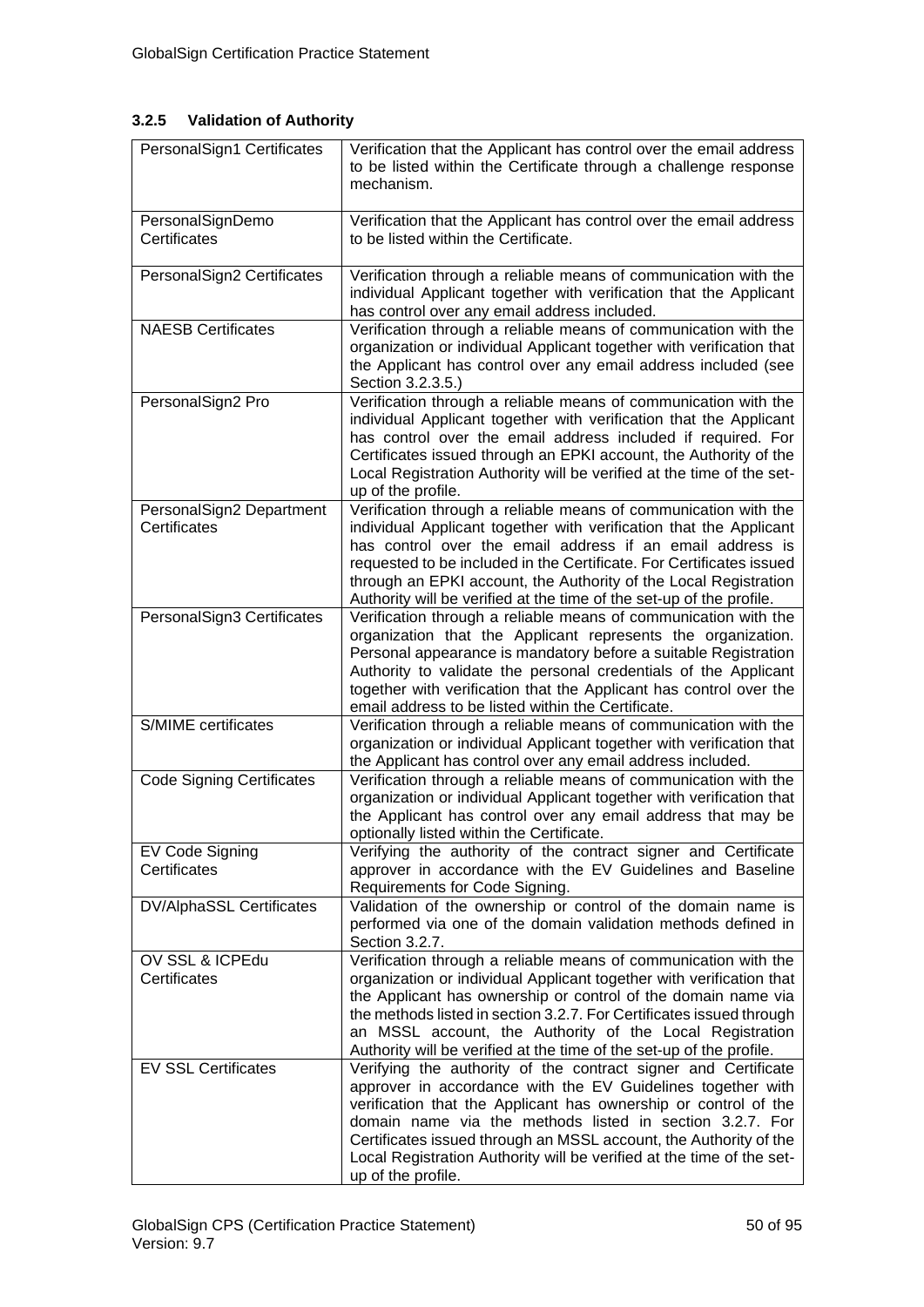| <b>Timestamping Certificates</b>   | Verification through a reliable means of communication with the        |
|------------------------------------|------------------------------------------------------------------------|
|                                    | organization's Applicant.                                              |
| AATL and CDS                       | Verification through a reliable means of communication with the        |
|                                    | organization or individual Applicant together with verification that   |
|                                    | the Applicant has control over the email address if an email           |
|                                    | address is requested to be included in the Certificate. For            |
|                                    | Certificates issued through an EPKI account, the Authority of the      |
|                                    | Local Registration Authority will be verified at the time of the set-  |
|                                    | up of the profile.                                                     |
| <b>Trusted Root</b>                | Verification through a reliable means of communication with the        |
|                                    | organization's Applicant and verification of all elements included     |
|                                    | within 'Name Constraints' which may include top level e-mail           |
|                                    | domain/sub domain names or domain names as detailed in                 |
|                                    | section 3.2.7.                                                         |
| <b>Qualified Website</b>           | Verifying the authority of the contract signer/Certificate approver    |
| <b>Authentication Certificates</b> | and the authorized representative in accordance with the               |
|                                    | methods listed in section 3.2.2.3 together with verification that the  |
|                                    | Applicant has ownership or control of the domain name via the          |
|                                    | methods listed in section 3.2.7.                                       |
| <b>Qualified Certificate for</b>   | Verifying the authority of the contract signer Certificate approver    |
| Electronic Seal                    | and the authorized representative in accordance with the               |
|                                    | methods listed in section 3.2.2.3.                                     |
| <b>Qualified Certificate for</b>   | Verification of the authenticity of the individual Applicant's request |
| <b>Electronic Signature</b>        | with the methods listed in section 3.2.3.4.                            |

Alternative to any reliable means of communication with the organization, authority can be confirmed using either:

- an advanced (or higher) electronic seal which includes the name of the organization, its parent, subsidiary or affiliate; or
- an advanced (or higher) electronic signature which includes the name of the organization, its parent, subsidiary or affiliate. In this case, GlobalSign will verify that the individual has been appropriately verified as either a confirmed employee or an agent of the organization listed in the certificate.; or
- an advanced (or higher) electronic signature of a confirmed employee or agent of the organization.

### **3.2.6 Criteria for Interoperation**

As per 2.1.

### **3.2.7 Authentication of Domain Names**

### **3.2.7.1 Authentication of FQDNs**

For all SSL Certificates, authentication of the Applicant's (or the Applicant's parent company's, subsidiary company's, or Affiliate's, collectively referred to as "Applicants" for the purposes of this section) ownership or control of all requested Domain Name(s) is done using one of the following methods:

- 1. Having the Applicant demonstrate control over the requested FQDN by sending a Random Value to a Domain Contact via email and then receiving a confirming response utilizing the Random Value. (BR section 3.2.2.4.2); or
- 2. Having the Applicant demonstrate control over the requested FQDN by calling the Domain Contact's (the Registrant's) phone number and obtaining a response confirming the Applicant's request for validation of the FQDN (BR section 3.2.2.4.3); and this method will not be used after May 31, 2019; or
- 3. Having the Applicant demonstrate control over the requested FQDN by sending a Random Value to an email address created by prepending 'admin', 'administrator', 'webmaster', 'hostmaster', or 'postmaster' in the local part, followed by the at-sign ("@"), followed by an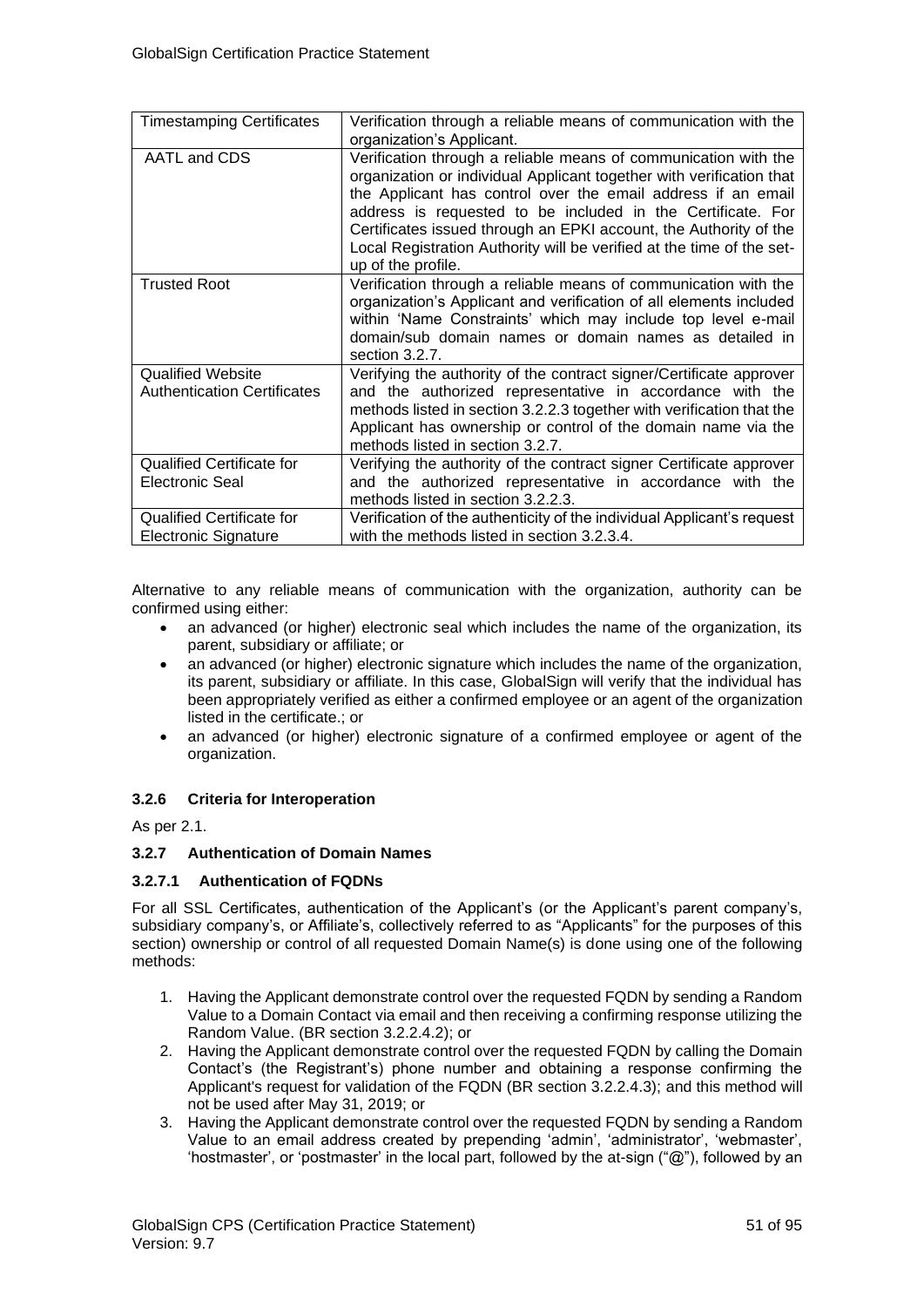Authorization Domain Name and obtaining a response utilizing the Random Value (BR section 3.2.2.4.4); or

- 4. Having the Applicant demonstrate control over the requested FQDN by confirming the presence of a Random Value in a DNS CNAME or TXT record on an Authorization Domain Name (BR section 3.2.2.4.7); or
- 5. Having the Applicant demonstrate control over the requested FQDN by sending a Random Value to an email address sent to a DNS CAA Email Contact. The relevant CAA Resource Record Set MUST be found using the search algorithm defined in RFC 8659 Section 3 (BR section 3.2.2.4.13); or
- 6. Having the Applicant demonstrate control over the requested FQDN by sending a Random Value to a DNS TXT Record Email Contact via email and then receiving a confirming response utilizing the Random Value (BR section 3.2.2.4.14); or
- 7. Having the Applicant demonstrate control over the requested FQDN by calling the Domain Contact's phone number and obtaining a response confirming the Applicant's request for validation of the FQDN. (BR section 3.2.2.4.15); or
- 8. Having the Applicant demonstrate control over the requested FQDN by calling the DNS TXT Record Phone Contact's phone number and obtaining a confirming response to validate the ADN. (BR section 3.2.2.4.16); or
- 9. Having the Applicant demonstrate control over the requested FQDN by confirming the presence of a Random Value within a file under the "/.well-known/pki-validation" directory on an Authorization Domain Name that is accessible by the CA via HTTP/HTTPS over an Authorized Port. (BR section 3.2.2.4.18)

GlobalSign uses the methods above for validating Wildcard FQDNs.

### **3.2.7.2 Authentication of IP Addresses**

GlobalSign uses the following methods to confirm that the Applicant has control of or right to use IP addresses:

- 1. Having the Applicant demonstrate control over the requested IP address by confirming the presence of a Random Value within a file under the "/.well-known/pki-validation" directory that is accessible by the CA via HTTP/HTTPS over an Authorized Port. (BR section 3.2.2.5.1)
- 2. Having the Applicant demonstrate control of the IP address by sending a Random Value to an IP Address Contact via email and then receiving a confirming response utilizing the Random Value (BR section 3.2.2.5.2); or,
- 3. Performing a reverse IP address lookup and then verifying control over the resulting Domain Name using one of the options in section 3.2.7.1 (BR section 3.2.2.5.3); or
- 4. Confirming the Applicant's control over the IP Address by calling the IP Address Contact's phone number and obtaining a response confirming the Applicant's request for validation of the IP Address (BR section 3.2.2.5.5).

### **3.2.8 Authentication of Email addresses**

GlobalSign uses the following methods to confirm that the Applicant has control of or right to use email addresses:

- 1. Having the Applicant demonstrate control over the requested email address by sending a Random Value to the requested email address and then receiving a confirming response utilizing the Random Value; or
- 2. Having the Applicant demonstrate control over or right to use the FQDN using one of the Domain Validation processes listed in Section 3.2.7. Once verified, an Enterprise RA can issue Certificates containing accurate email addresses under that FQDN.

# **3.3 Identification and Authentication for Re-key Requests**

GlobalSign supports re-key requests from Subscribers prior to the expiry of the Subscriber's existing Certificate. GlobalSign also supports reissue requests during the lifetime of the Certificate.

#### **3.3.1 Identification and Authentication for Routine Re-key**

• **PersonalSign1 Certificates** Username and password required with re-verification every 9 years.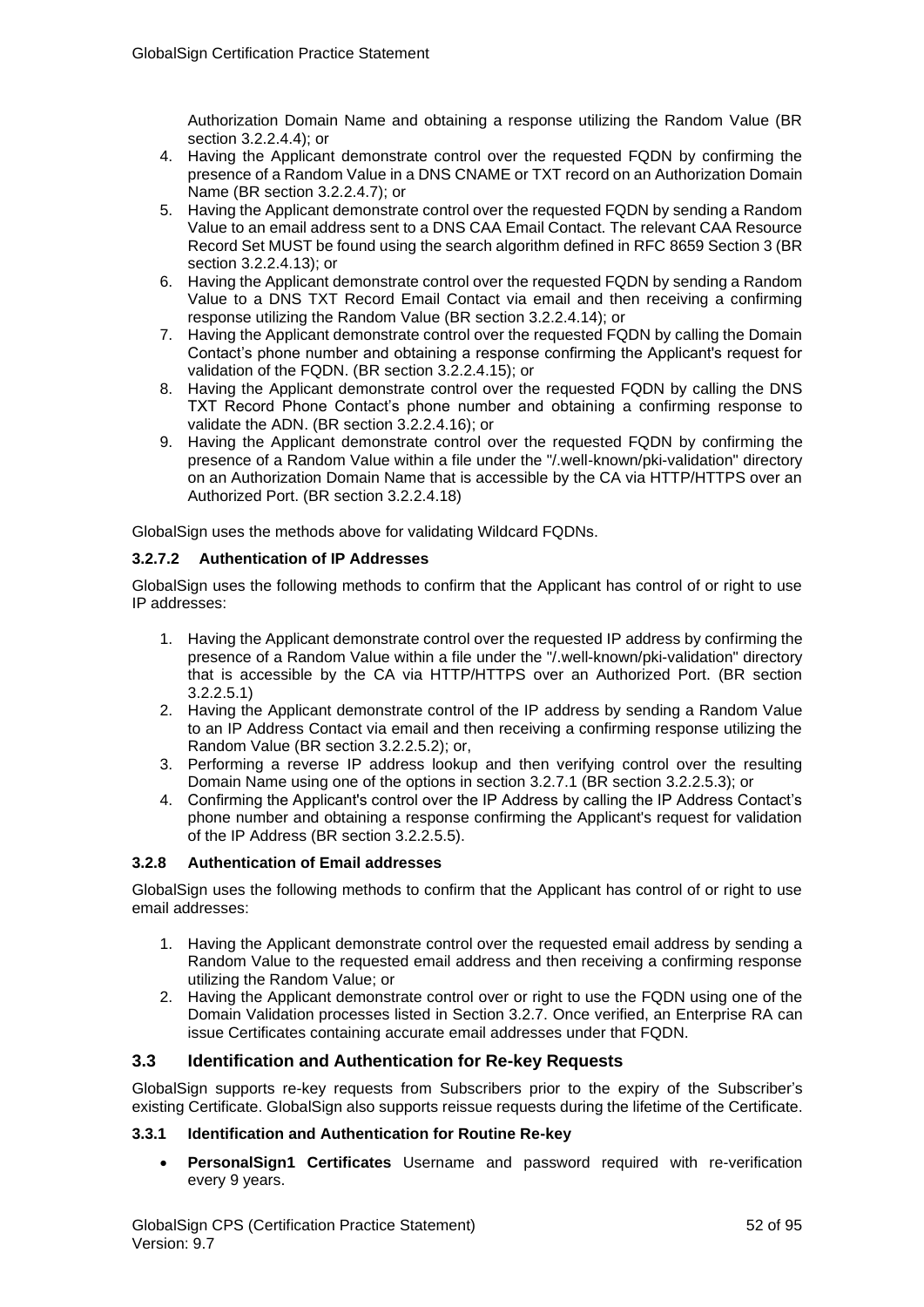- **PersonalSign2 Certificates** Username and password required with re-verification every 9 years or client authentication with a current unexpired and unrevoked Certificate.
- **PersonalSign3 Certificates** Username and password required with re-verification every 6 years.
- **Code Signing Certificates** Username and password required with re-verification every 825 days.
- **EV Code Signing Certificates** Username and password required with re-verification as indicated by the EV Guidelines and/or Baseline Requirements for Code Signing.
- **DV SSL Certificates** Username and password required with re-verification every 825 days.
- **OV SSL & ICPEdu Certificates** Username and password required with re-verification every 825 days.
- **EV SSL Certificates** Username and password required with re-verification as indicated by the EV Guidelines.
- **Timestamping Certificates** Not supported.
- **CA for AATL Certificates** Username and password required with re-verification every 6 years.
- **PDF Signing for Adobe CDS** Not supported
- **Trusted Root** Not supported
- **AlphaSSL** Not supported
- **NAESB Certificates** Subscribers of Authorized Certification Authorities shall identify themselves for the purpose of reissuing as required in the table below: Note GlobalSign does not issue NAESB High Assurance certificates.

| Assurance<br>Level | <b>Identity Requirements</b>                                                                                                                                                                                                        |
|--------------------|-------------------------------------------------------------------------------------------------------------------------------------------------------------------------------------------------------------------------------------|
| Rudimentary        | Identity may be established through use of current Private Key.                                                                                                                                                                     |
| <b>Basic</b>       | Identity may be established through use of current Private Key,<br>except that identity shall be re-established through an initial<br>registration process at least once every five years from the time<br>of initial registration. |
| Medium             | Identity may be established through use of current Private Key,<br>except that identity shall be established through an initial<br>registration process at least once every three years from the time<br>of initial registration.   |

- **Qualified Certificate for Electronic Seals** Username and password required with reverification every 13 months.
- **Qualified Certificate for Electronic Signature** Username and password required with reverification every 13 months.
- **Qualified Web Authentication Certificates** Username and password required with reverification verification every 13 months, unless otherwise indicated by the EV Guidelines.
- **S/MIME Certificates** Username and password required with re-verification every 6 years.

### **3.3.2 Identification and Authentication for Reissuance after Revocation**

After a Certificate has been revoked, the Subscriber is required to request a new certificate and will be subject to an initial validation as specified in section 3.2.

### **3.3.3 Re-verification and Revalidation of Identity When Certificate Information Changes**

If at any point any Subject name information embodied in a Certificate is changed in any way, the identity proofing procedures outlined in this requirement must be re-performed and a new Certificate issued with the validated information.

GlobalSign will not re-key a Certificate without additional authentication if doing so would allow the Subscriber to use the Certificate beyond the limits described above.

### **3.3.4 Identification and Authentication for Re-key After Revocation**

A routine re-key after revocation is not supported. Re-key after revocation of a Certificate requires the Subscriber to follow the initial validation process that was previously completed to allow the initial issuance of the Certificate.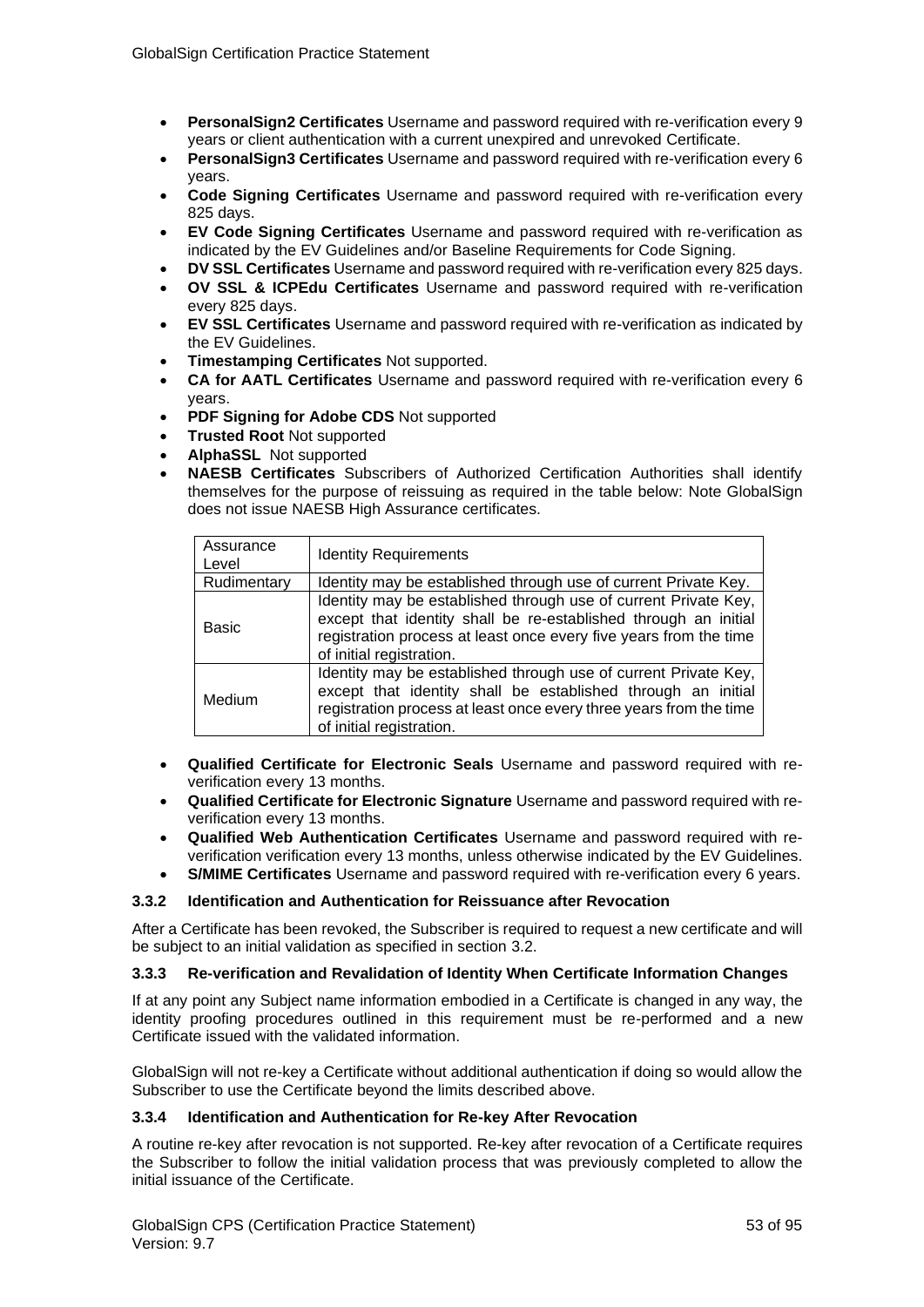# **3.4 Identification and Authentication for Revocation Request**

All revocation requests are authenticated by GlobalSign. Revocation requests may be granted following a suitable challenge response such as, logging into an account with the username and password, proving possession of unique elements incorporated into the Certificate (e.g., Domain Name or email address), or authentication of specific information from within the account which is authenticated out of band.

- **PersonalSign1 Certificates** Username and password or out of band.
- **PersonalSign2 & Pro Certificates** Username and password or out of band.
- **NAESB Certificates** Username and password or out of band.
- **PersonalSign3 Pro Certificates** Username and password or out of band.
- **Code Signing Certificates** Username and password or out of band.
- **EV Code Signing Certificates** As indicated by the Baseline Requirements for Code Signing.
- **DV SSL Certificates** Username and password or out of band.
- **AlphaSSL Certificates** Out of band.
- **OV SSL & ICPEdu Certificates** Username and password or out of band.
- **EV SSL Certificates** Username and password or out of band.
- **Timestamping Certificates** Out of band process.
- **CA for AATL Certificates** Username and password or out of band.
- **PDF Signing for Adobe CDS** Username and password or out of band.
- **Trusted Root** Out of band process.
- **Qualified Certificates** Username and password or out of band
- **S/MIME Certificates** Username and password or out of band

GlobalSign may also perform revocation on behalf of Subscribers in accordance with the CPS and/or Subscriber Agreement.

## **4.0 Certificate Lifecycle Operational Requirements**

### **4.1 Certificate Application**

#### **4.1.1 Who Can Submit a Certificate Application**

GlobalSign maintains its own blocklists of individuals from whom and entities from which it will not accept Certificate applications. In addition, other external sources such as government denied lists or internationally recognized denied persons lists which are applicable to the jurisdictions in which GlobalSign operates are used to screen out unwanted Applicants.

GlobalSign does not issue Certificates to entities that reside in Countries where the laws of a GlobalSign office location prohibit doing business.

EV Guidelines highlight the specific rules to follow in order to obtain an Extended Validation SSL / Extended Validation Code Signing Certificate. Applicants must submit and agree to a Certificate Request and Subscriber Agreement, which may be electronic or pre-authorized depending upon the nature of the service required from GlobalSign.

Applications are accepted via one of three methods:

- **On-line** Via a web interface over an https session. An Applicant must submit an application via a secure ordering process according to a procedure maintained by GlobalSign. Most direct customers use this method, known as GCC. It requires users to maintain an account with a suitably strong username and password for ongoing maintenance of the lifecycle of the Certificate. The account may be classified as MSSL, EPKI, retail, partner, or reseller.
- API Resellers, partners and large enterprises may submit an appropriately formatted Certificate Request via an approved API (Application Programming Interface) to GlobalSign with a suitably strong username and password. The source IP address of the Applicant may be required by GlobalSign if no other constraints are applicable. The account may be classified as API.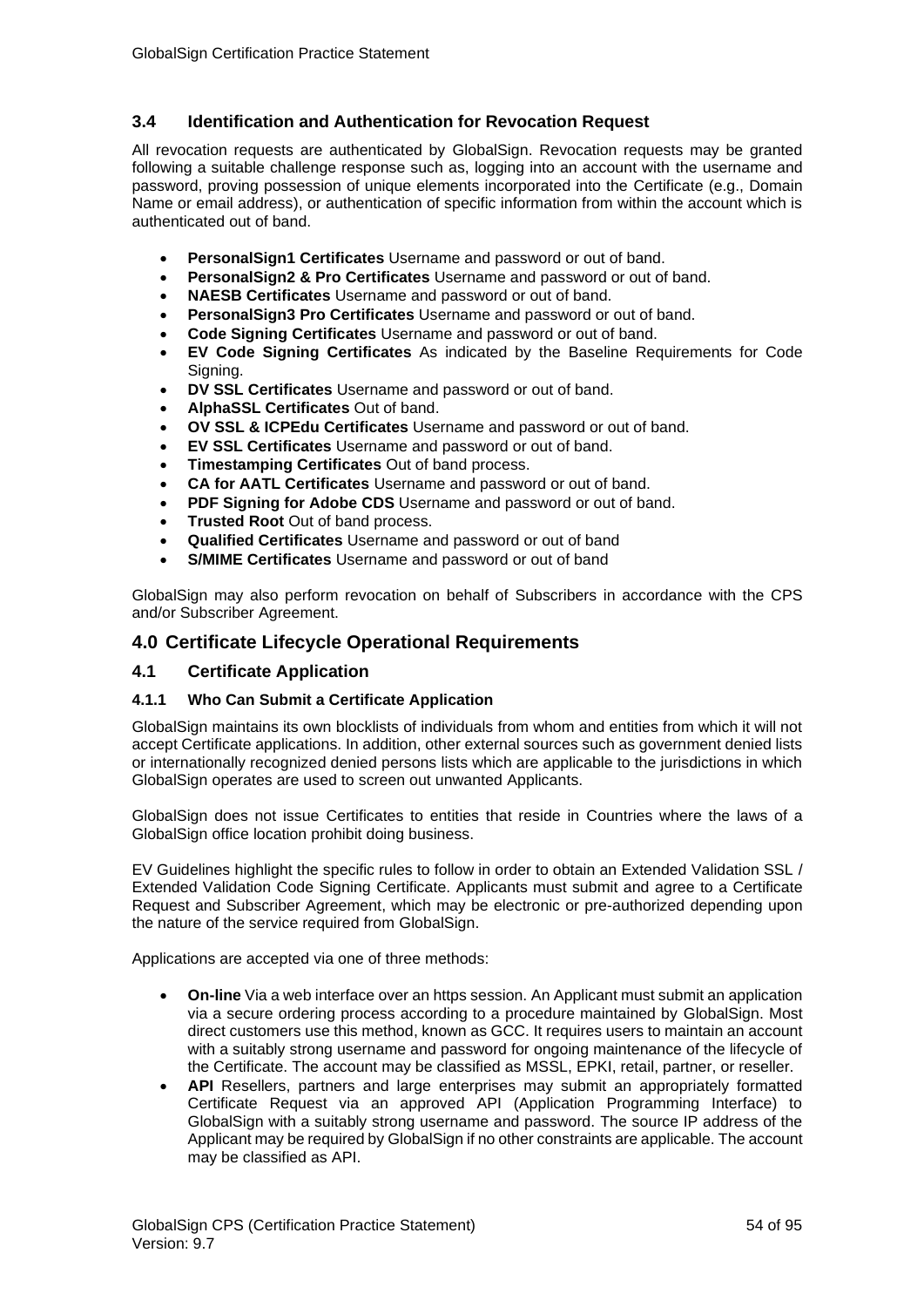• **Manual** Applicants that wish to issue timestamping certificates or require a greater number of SubjectAlternativeName entries in a Certificate than the GCC system supports are required to submit applications both electronically in the form of an email and out of band such that the request can be sufficiently authenticated and verified.

### **4.1.2 Enrollment Process and Responsibilities**

GlobalSign maintains systems and processes that sufficiently authenticate the Applicant's identity for all Certificate types that present the identity to Relying Parties. Applicants must submit sufficient information to allow GlobalSign and any GlobalSign RA to successfully perform the required verification. GlobalSign and RAs shall protect communications and securely store information presented by the Applicant during the application process in compliance with the GlobalSign Privacy Policy.

Generally, the application process includes the following steps (but not necessarily in this order as some workflow processes generate Key Pairs after the validation has been completed):

- Generating a suitable Key Pair using a suitably secure platform.
- Generating a Certificate Signing Request (CSR) using an appropriately secure tool.
- Submitting a request for a Certificate type and appropriate application information.
- Agreeing to a Subscriber Agreement or other applicable terms and conditions; and
- Paying any applicable fees.

GlobalSign may use the documents and data provided in Section 3.2 to verify certificate information, or may reuse previous validations themselves, provided that:

(1) Prior to March 1, 2018, GlobalSign obtained the data or document from a source specified under Section 3.2 or completed the validation itself no more than 39 months prior to issuing the Certificate; and

(2) On or after March 1, 2018, GlobalSign obtained the data or document from a source specified under Section 3.2 or completed the validation itself no more than 825 days prior to issuing the Certificate.

# **4.2 Certificate Application Processing**

### **4.2.1 Performing Identification and Authentication Functions**

GlobalSign maintains systems and processes to sufficiently authenticate the Applicant's identity in compliance with this CPS. Initial identity vetting may be performed by GlobalSign's validation team as set forth in Section 3.2 or by Registration Authorities under contract. All communications sent through as faxes/email are securely stored along with all information presented directly by the Applicant via the GlobalSign web interface or API. Future applications for Certificates are authenticated using single (username and password) or multi-factor (Certificate in combination with username/password) authentication techniques.

GlobalSign validates each server FQDN in publicly trusted SSL Certificates against the domain's CAA records. GlobalSign's CAA issuer domain is "globalsign.com." If a CAA record exists that does not list globalsign.com as an authorized CA, GlobalSign will not issue the certificate. GlobalSign:

- caches CAA records for reuse for up to 8 hours
- supports the issue and issuewild CAA tags
- processes but does not act on iodef property tag (i.e., GlobalSign does not dispatch reports of such issuance requests to the contact(s) stipulated in the CAA iodef record(s))
- does not support any additional property tags

### **4.2.2 Approval or Rejection of Certificate Applications**

GlobalSign shall reject requests for Certificates where validation of all items cannot be successfully completed.

Assuming all validation steps can be completed successfully following the procedures in this CPS, then GlobalSign shall generally approve the Certificate Request. GlobalSign may reject applications including for the following reasons: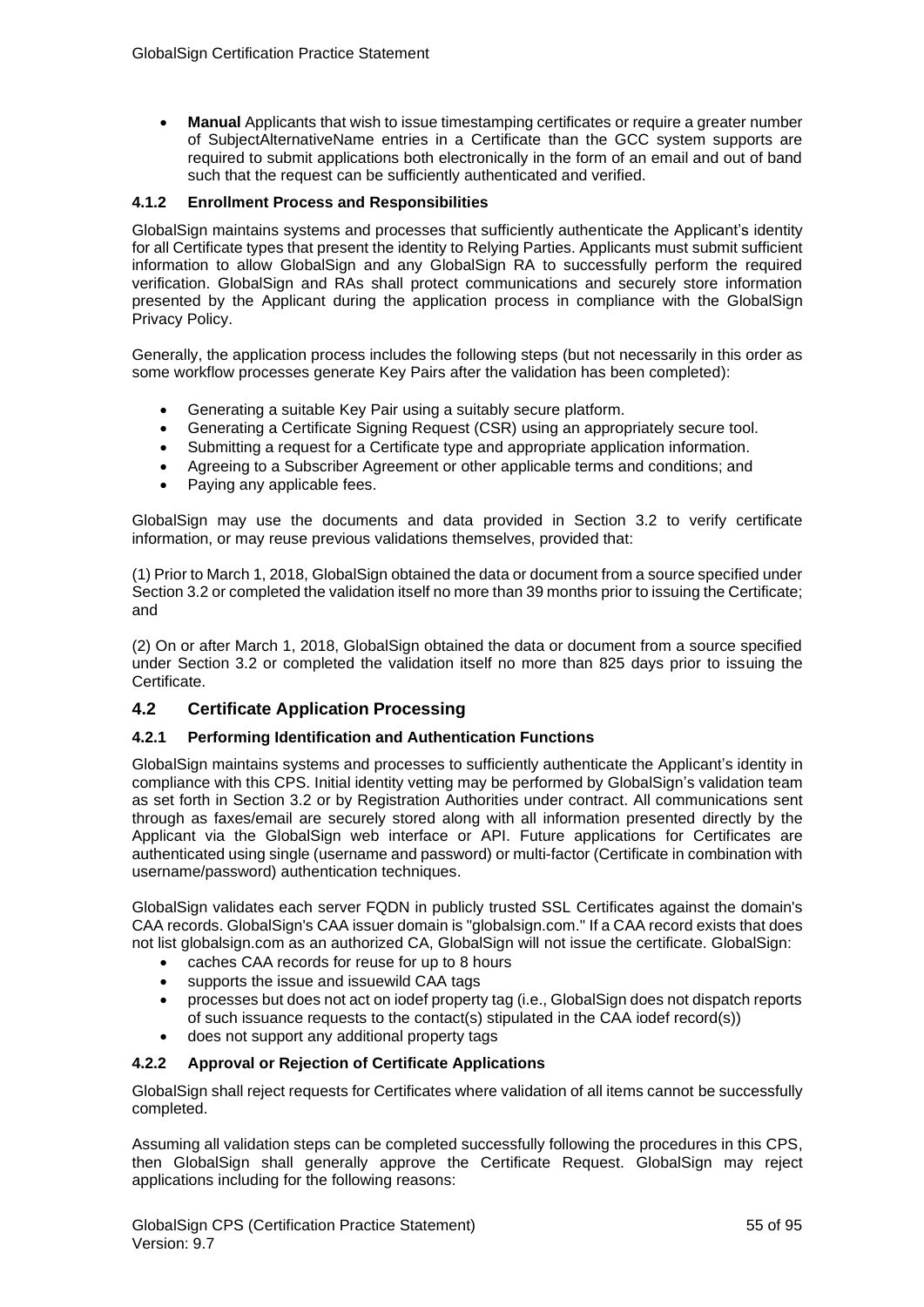- GlobalSign may reject requests based on potential brand damage to GlobalSign in accepting the request.
- GlobalSign may also reject applications for Certificates from Applicants who have previously been rejected or have previously violated a provision of their Subscriber Agreement.

GlobalSign is under no obligation to provide a reason to an Applicant for rejection of a Certificate Request.

For Extended Validation, Qualified and Code Signing Certificates, separation of duties requires two members of the validation team to approve the request. GlobalSign operates in many jurisdictions; however, it may choose to outsource a pre-vetting function to suitably trained and experienced external RA partners who have additional relevant language and local jurisdiction knowledge to be able to process and/or translate documentation that is not in a language that GlobalSign itself can process internally.

GlobalSign does not issue publicly trusted SSL Certificates to internal server name or reserved IP addresses.

## **4.2.3 Time to Process Certificate Applications**

GlobalSign shall ensure that all reasonable methods are used to evaluate and process Certificate applications. Where issues outside of the control of GlobalSign occur, GlobalSign shall strive to keep the Applicant duly informed.

For Extended Validation Certificates, GlobalSign first validates that all information provided by the Applicant is correct before requesting the contract signer to approve the Subscriber Agreement.

The following approximations are given for processing and issuance.

- **PersonalSign1 Certificates** Approximately 1 minute
- **PersonalSign2 Certificates** Approximately 24-48 business hours
- **PersonalSign2 Pro Certificates** Approximately 36-72 business hours
- **NAESB Certificates** Approximately 24-48 business hours
- **PersonalSign3 Pro Certificates** Approximately 48-72 business hours
- **Code Signing Certificates** Approximately 24-48 business hours
- **EV Code Signing Certificates** Approximately 48-96 business hours
- **DV SSL Certificates** Approximately<sup>5</sup> 1-5 minutes
- **AlphaSSL Certificates** Approximately<sup>3</sup> 1-5 minutes
- **OV SSL & ICPEdu Certificates** Approximately 24-48 business hours
- **EV SSL Certificates** Approximately 48-96 business hours
- **Qualified Certificates** Approximately 48-96 business hours
- **Timestamping Certificates** Approximately 5-10 business days
- **AATL Certificates** Approximately 24-48 business hours
- **CDS Certificates** Approximately 24-48 business hours
- **Trusted Root** 6-12 weeks including testing and the appropriate schedule of an offline key ceremony
- **S/MIME Certificates** Approximately 48-72 business hours

### **4.3 Certificate Issuance**

### **4.3.1 CA Actions during Certificate Issuance**

Certificate issuance by GlobalSign Root CA requires an authorized Trusted Role member from GlobalSign to issue a direct command for the Root CA to perform a certificate signing operation.

<sup>3</sup> *In cases where the Domain Name to be validated for a DV/Alpha SSL Certificate is deemed to be high risk, the process followed will be closer to the processing time for OV SSL.*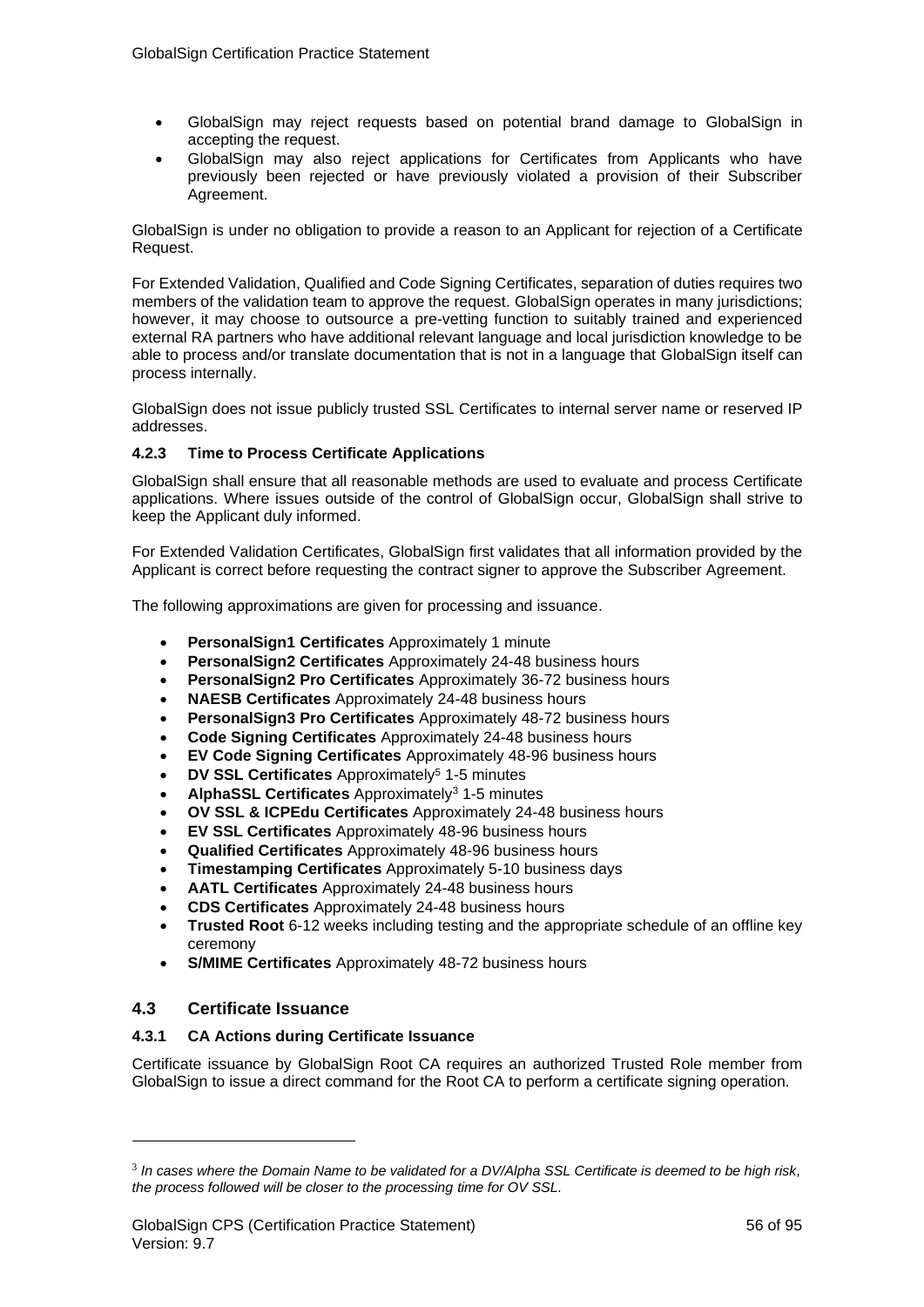GlobalSign shall ensure it communicates with any RA accounts capable of causing Certificate issuance using multi-factor authentication. This includes RAs directly operated by GlobalSign or RAs contracted by GlobalSign. RAs shall perform validation of all information sent to the CA and ensure that any database used to store any information is suitably protected from unauthorized modification or tampering.

### **4.3.2 Notifications to Subscriber by the CA of Issuance of Certificate**

GlobalSign shall notify the Subscriber of the issuance of a Certificate at an email address which was supplied by the Subscriber during the enrollment process or by any other equivalent method. The email may contain the Certificate itself or a link to download depending upon the workflow of the Certificate requested.

#### **4.3.3 Notification to North American Energy Standards Board (NAESB) Subscribers by the CA of Issuance of Certificate**

Upon successful completion of the Applicant identification and authentication process GlobalSign shall issue the requested Certificate, notify the Applicant, and make the Certificate available to the Applicant.

### **4.4 Certificate Acceptance**

### **4.4.1 Conduct Constituting Certificate Acceptance**

GlobalSign shall inform the Subscriber that s/he may not use the Certificate until the Subscriber has reviewed and verified the accuracy of the data incorporated into the Certificate. Unless the Subscriber notifies GlobalSign within seven (7) days from receipt, the Certificate is deemed accepted.

### **4.4.2 Publication of the Certificate by the CA**

GlobalSign publishes the Certificate by delivering it to the Subscriber and may publish them to one or more Certificate Transparency Logs. In addition, for Enterprise PKI customers GlobalSign may publish the Certificate into a directory such as LDAP.

### **4.4.3 Notification of Certificate Issuance by the CA to Other Entities**

RAs, local RA, partners/resellers, GlobalSign and other entities may be informed of the issuance if they were involved in the initial enrollment.

# **4.5 Key Pair and Certificate Usage**

### **4.5.1 Subscriber Private Key and Certificate Usage**

Subscribers must protect their Private Key taking care to avoid disclosure to third parties. GlobalSign's Subscriber Agreement identifies the obligations of the Subscriber with respect to Private Key protection. Private Keys must only be used as specified in the appropriate key usage and extended key usage fields as indicated in the corresponding Certificate. Where it is possible to make a backup of a Private Key, Subscribers must use the same level of care and protection attributed to the live Private Key. At the end of the useful life of a Private Key, Subscribers must securely delete the Private Key and any fragments that it has been split into for the purposes of backup.

In the case of GlobalSign's digital signing service, and with the consent of the Subscriber, GlobalSign shall host, secure, and manage short-lived Certificates and corresponding Private Keys.

For Qualified Certificates where the Private Key related to the certified Public Key resides in a QSCD, Subscriber keys must be generated and stored within a recognized Qualified Signature Creation Device (QSCD). The QSCD certification status must be monitored, and appropriate measures must be taken if the certification status of a QSCD changes.

### **4.5.2 Relying Party Public Key and Certificate Usage**

Within this CPS GlobalSign provides the conditions under which Certificates may be relied upon by Relying Parties including the appropriate Certificate services available to verify Certificate validity such as CRL and/or OCSP. GlobalSign provides a Relying Party agreement to Subscribers, the content of which should be presented to the Relying Party. Relying Party must accept and act in accordance with the Relying Party Agreement prior to reliance upon a Certificate from GlobalSign.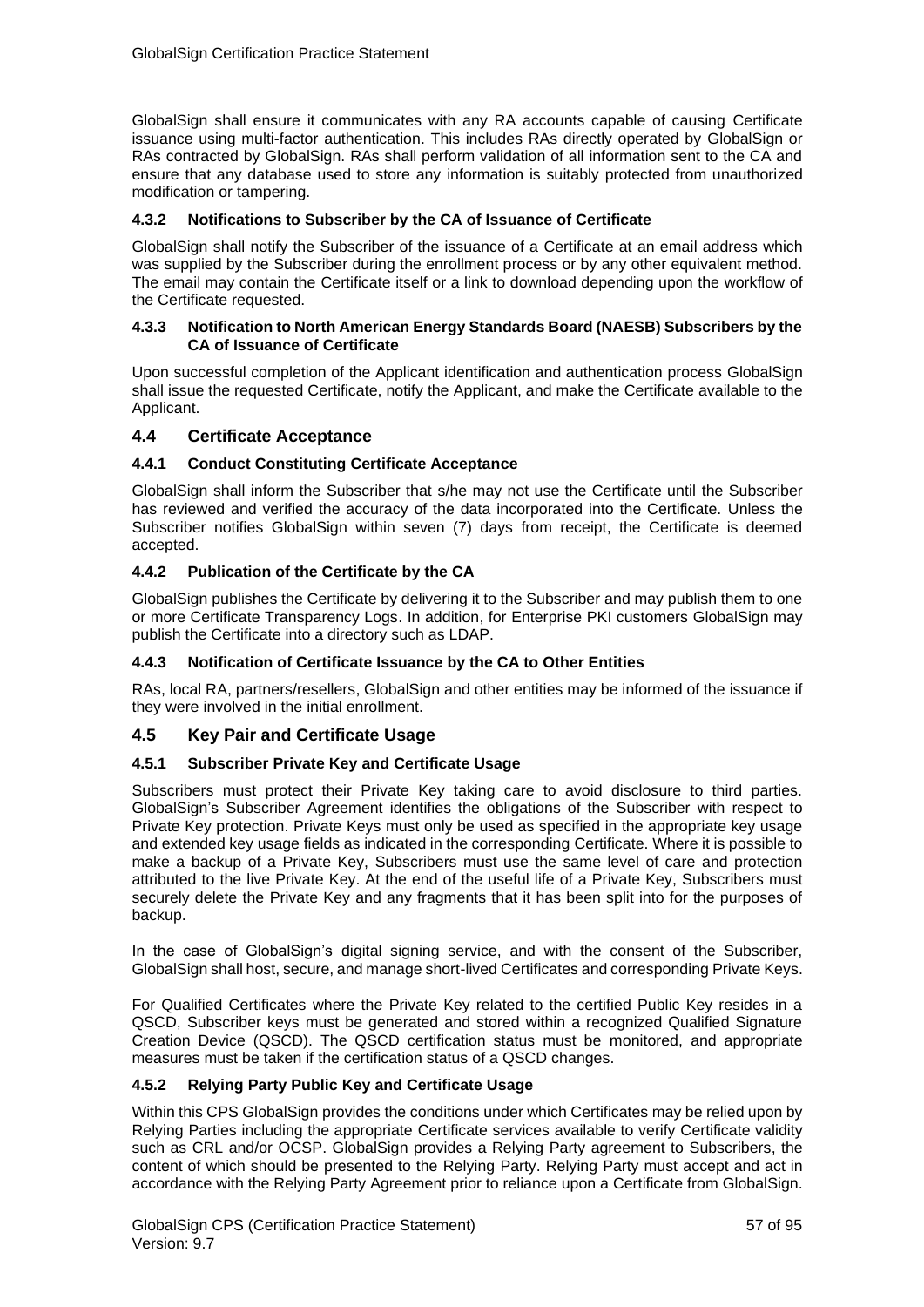Relying Parties should use the information to make a risk assessment and as such are solely responsible for performing the risk assessment prior to relying on the Certificate or any assurances made.

Software used by Relying Parties should be fully compliant with X.509 standards including best practice for chaining decisions around policies and key usage.

### **4.6 Certificate Renewal**

#### **4.6.1 Circumstances for Certificate Renewal**

Certificate renewal is defined as the production of a new Certificate that has the same details as a previously issued Certificate and the same Public Key, with the exception of NAESB Certificates, which must rely on re-keying but contains a new 'Not After' date.

GlobalSign supports renewal for the following products and services:

- **PersonalSign1 Certificates -** Renewal supported via GCC
- **PersonalSign2 Certificates -** Renewal supported via GCC
- **PersonalSign2 Pro Certificates -** Renewal supported via GCC
- **Nobel Energy Certificates -** Renewal supported via GCC
- **PersonalSign3 Pro Certificates -** Renewal supported via GCC
- **Code Signing Certificates -** Renewal supported via GCC
- **EV Code Signing Certificates -** Renewal supported via GCC
- **DV SSL Certificates -** Renewal supported via GCC
- **AlphaSSL Certificates -** Renewal supported via GCC
- **OV SSL & ICPEdu Certificates -** Renewal supported via GCC
- **EV SSL Certificates -** Renewal supported via GCC
- **Timestamping Certificates -** Renewal supported via manual processes
- **NAESB Certificates -** Renewal supported via GCC
- **AATL and CDS Certificates -** Renewal supported via GCC
- **Qualified Certificates -** Renewal supported via GCC
- **Managed SSL (MSSL) -** Functions are built into the product
- **Enterprise PKI (EPKI) Functions are built into the product**
- **Trusted Root -** Renewal supported via manual processes
- **S/MIME Certificates Renewal supported via GCC**

GlobalSign may renew a Certificate so long as:

- The original Certificate to be renewed has not been revoked.
- The Public Key from the original Certificate has not been blocklisted for any reason; and
- All details within the Certificate remain accurate and no new or additional validation is required.

GlobalSign may renew Certificates which have either been previously renewed or previously rekeyed (subject to the limitations above). The original Certificate may be revoked after renewal is complete; however, the original Certificate must not be further renewed, re-keyed or modified.

### **4.6.2 Who May Request Renewal**

GlobalSign may accept a renewal request, provided that the original Subscriber, through a suitable Certificate lifecycle account challenge response such as a Subscriber's GCC account, authorizes it. For IETF RFC definition of renewal a Certificate signing request is not mandatory, however GlobalSign uses the term renewal to support a second application for a Certificate which is technically a re-key, however, the same Public Key may be used.

### **4.6.3 Processing Certificate Renewal Requests**

GlobalSign may request additional information before processing a renewal request.

# **4.6.4 Notification of New Certificate Issuance to Subscriber**

As per 4.3.2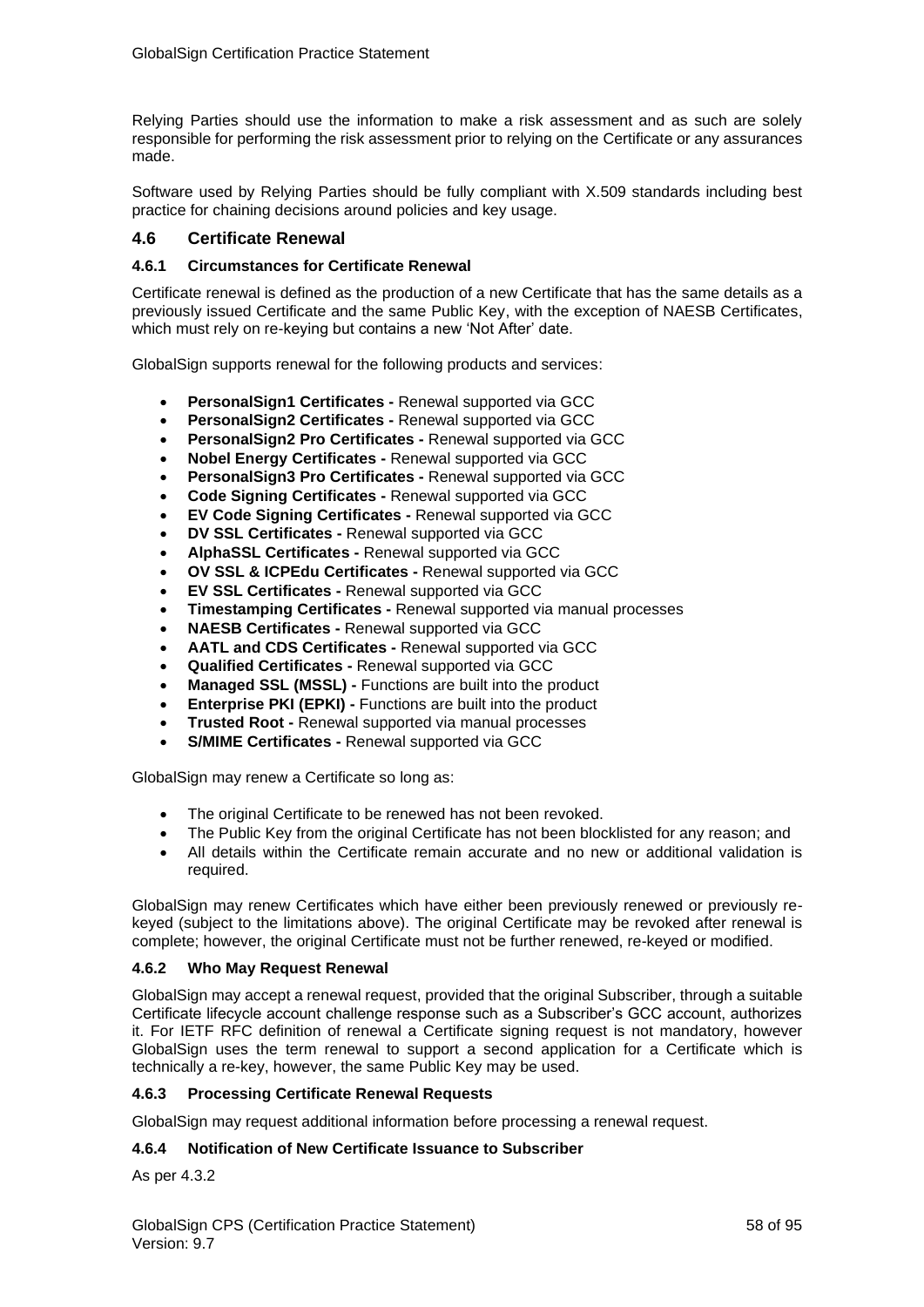# **4.6.5 Conduct Constituting Acceptance of a Renewal Certificate**

As per 4.4.1

## **4.6.6 Publication of the Renewal Certificate by the CA**

As per 4.4.2

### **4.6.7 Notification of Certificate Issuance by the CA to Other Entities**

No stipulation

## **4.7 Certificate Re-Key**

### **4.7.1 Circumstances for Certificate Re-Key**

Certificate re-key is the process in which a Subscriber can obtain a new Certificate to replace an old Certificate that:

- Contains the same information (identity, domains etc.) as the old Certificate,
- Has the same expiry date (notAfter date) as the old Certificate,
- Contains a different Public Key as the old Certificate.

If a Certificate is re-keyed prior to the 'Not After' date, and the new Certificate is given the same 'Not After' date as the old Certificate, this process is referred to as Certificate re-issue.

GlobalSign supports re-key and re-issue for the following products and services:

- **PersonalSign1 Certificates -** Re-key and re-issue supported via GCC
- **PersonalSign2 Certificates -** Re-key and re-issue supported via GCC
- **PersonalSign2 Pro Certificates -** Re-key and re-issue supported via GCC
- **Nobel Energy Certificates -** Re-key and re-issue supported via GCC
- **PersonalSign3 Pro Certificates -** Re-key and re-issue supported via GCC
- **Code Signing Certificates -** Re-key and re-issue supported via GCC
- **EV Code Signing Certificates -** Re-key and re-issue supported via GCC
- **DV SSL Certificates -** Re-key and re-issue supported via GCC
- **AlphaSSL Certificates -** Re-key and re-issue supported via GCC.
- **OV SSL & ICPEdu Certificates -** Re-key and re-issue supported via GCC
- **EV SSL Certificates -** Re-key and re-issue supported via GCC
- **Timestamping Certificates -** Re-key and re-issue supported via manual processes
- **NAESB Certificates -** Re-key and re-issue supported via GCC
- **AATL and CDS Certificates -** Re-key and re-issue supported via GCC
- **Qualified certificates -** Re-key and re-issue supported via GCC
- **Managed SSL (MSSL) -** Functions are built into the product
- **Enterprise PKI (EPKI) Functions are built into the product**
- **Trusted Root -** Re-key and Re-issue supported via manual processes
- **S/MIME Certificates -** Re-key and re-issue supported via GCC

GlobalSign may re-key a Certificate as long as:

- The original Certificate to be re-keyed has not been revoked.
- The new Public Key has not been blocklisted for any reason; and
- All details within the Certificate remain accurate and no new or additional validation is required.

GlobalSign may re-key Certificates which have either been previously renewed or previously rekeyed (subject to the limitations above). The original Certificate may be revoked after re-key is complete; however, the original Certificate must not be further renewed, re-keyed or modified.

### **4.7.2 Who May Request Certification of a New Public Key**

GlobalSign may accept a re-key request provided that it is authorized by the original Subscriber, or an organization administrator who retains responsibility for the Private Key on behalf of a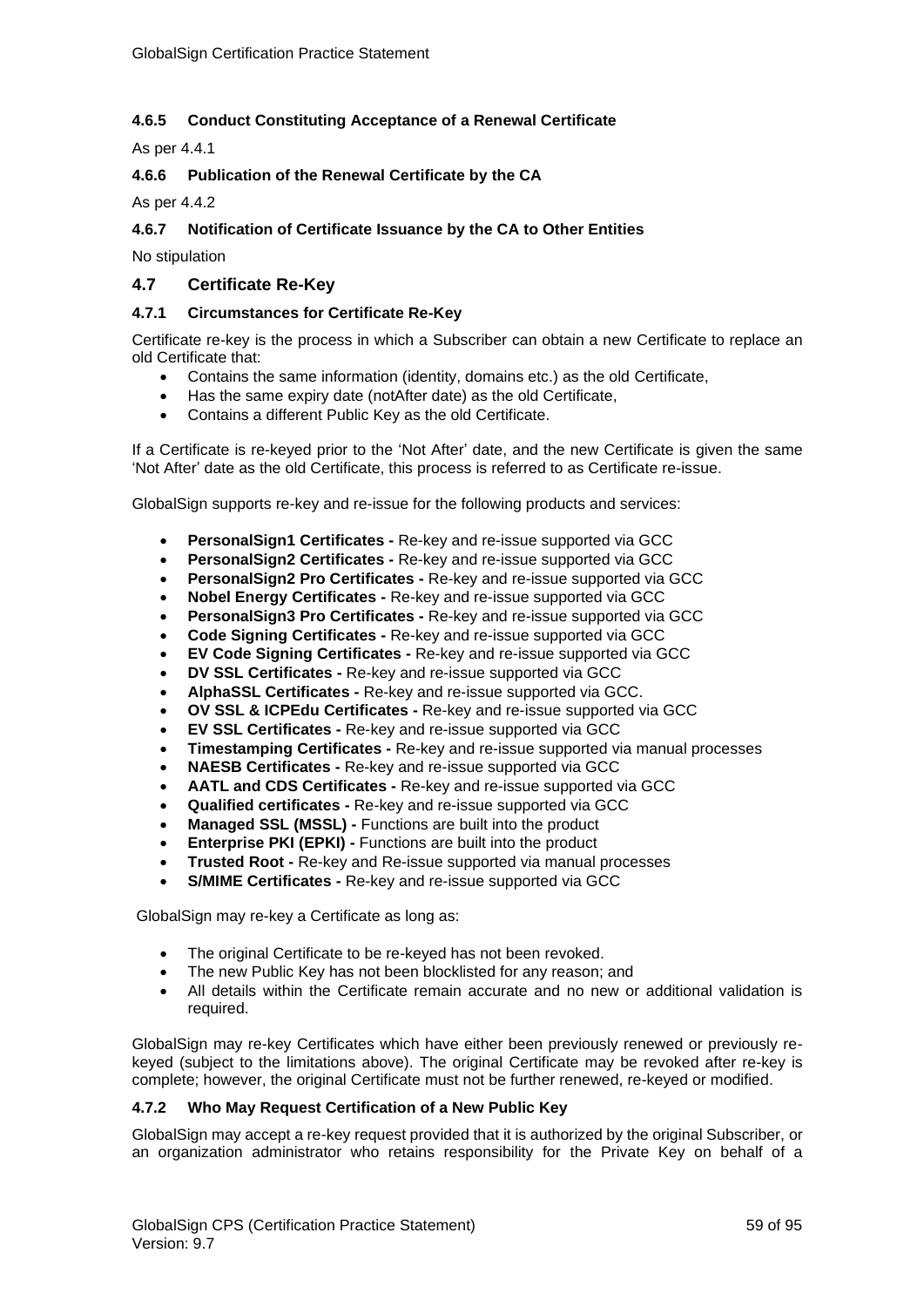Subscriber through a suitable Certificate lifecycle account challenge response. A Certificate signing request is mandatory with any new Public Key to be certified.

## **4.7.3 Processing Certificate Re-Keying Requests**

GlobalSign may request additional information before processing a re-key or re-issue request and may re-validate the Subscriber subject to re-verification of any previously validated data. In the case of a reissuance, authentication through a suitable challenge response mechanism is acceptable.

### **4.7.4 Notification of New Certificate Issuance to Subscriber**

As per 4.3.2

## **4.7.5 Conduct Constituting Acceptance of a Re-Keyed Certificate**

As per 4.4.1

## **4.7.6 Publication of the Re-Keyed Certificate by the CA**

As per 4.4.2

## **4.7.7 Notification of Certificate Issuance by the CA to Other Entities**

No stipulation

## **4.8 Certificate Modification**

### **4.8.1 Circumstances for Certificate Modification**

Certificate modification is defined as the production of a new Certificate that has details which differ from a previously issued Certificate. The new modified Certificate may or may not have a new Public Key and may or may not have a new 'Not After' date.

- GlobalSign treats modification the same as 'New' issuance.
- GlobalSign may modify Certificates that have either been previously renewed or previously re-keyed. The original Certificate may be revoked after modification is complete, however, the original Certificate cannot be further renewed, re-keyed or modified.

### **4.8.2 Who May Request Certificate Modification**

As per 4.1

### **4.8.3 Processing Certificate Modification Requests**

As per 4.2

### **4.8.4 Notification of New Certificate Issuance to Subscriber**

As per 4.3.2

### **4.8.5 Conduct Constituting Acceptance of Modified Certificate**

As per 4.4.1

# **4.8.6 Publication of the Modified Certificate by the CA**

As per 4.4.2

# **4.8.7 Notification of Certificate Issuance by the CA to Other Entities**

No stipulation

# **4.9 Certificate Revocation and Suspension**

### **4.9.1 Circumstances for Revocation**

Certificate revocation is a process whereby the serial number of a Certificate is effectively blocklisted by adding the serial number and the date of the revocation to a CRL. The CRL itself will then be digitally signed with the same Private Key which originally signed the Certificate to be revoked. Adding a serial number to the CRL allows Relying Parties to establish that the lifecycle of a Certificate has ended. GlobalSign may remove serial numbers when revoked Certificates pass their expiration date to promote more efficient CRL file size management, except for Code Signing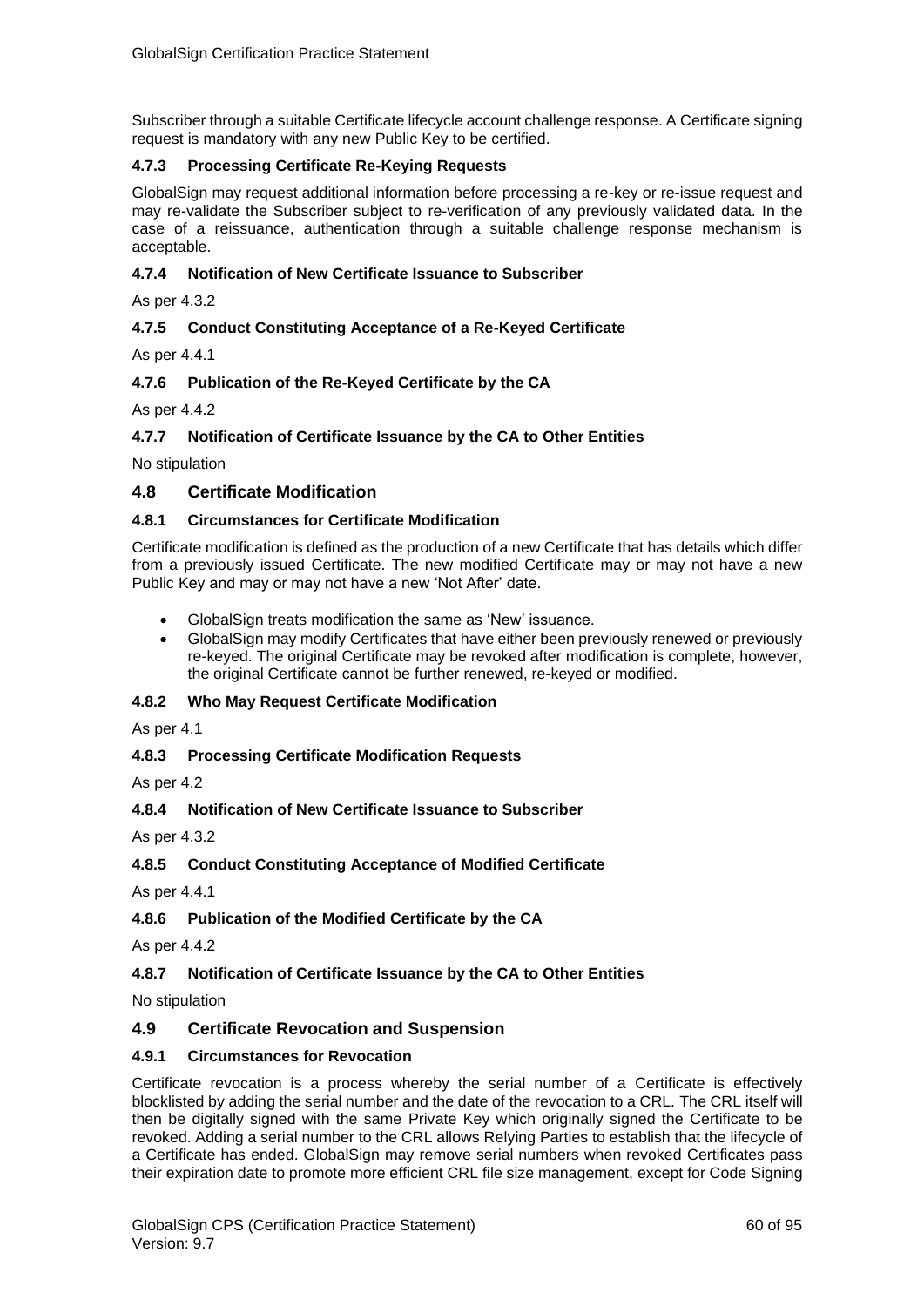certificates (10 years after expiry). Prior to performing a revocation GlobalSign will verify the authenticity of the revocation request.

GlobalSign may revoke any Certificate at its sole discretion.

Revocation of a Subscriber Certificate is performed within twenty-four (24) hours under the following circumstances:

- 1. The Subscriber requests in writing (to GlobalSign which provided the Certificate) that they wish to revoke the Certificate.
- 2. The Subscriber notifies GlobalSign that the original Certificate Request was not authorized and does not retroactively grant authorization.
- 3. GlobalSign obtains reasonable evidence that the Subscriber's Private Key corresponding to the Public Key in the Certificate suffered a Key Compromise.
- 4. GlobalSign is made aware of a demonstrated or proven method that can easily compute the Subscriber's Private Key based on the Public Key in the Certificate (such as a Debian weak key, see https://wiki.debian.org/SSLkeys);
- 5. GlobalSign obtains evidence that the validation of domain authorization or control for any Fully-Qualified Domain Name or IP address in the Certificate should not be relied upon.
- 6. GlobalSign receives notice or otherwise becomes aware of unexpected termination of a Subscriber's or Subject's agreement or business functions.
- 7. In case of PSD2 Certificates, GlobalSign receives an authenticated revocation request (or authenticates a revocation request) that originated from the NCA which has authorized or registered the payment service provider, and which includes a valid reason for revocation. Valid reasons for revocation include when the authorization of the PSP has been revoked or any PSP role included in the Certificate has been revoked.

Revocation of a Subscriber's Certificate should be performed within twenty-four (24) hours and is performed within 5 days if one or more of the following occurs:

- 1. The Certificate no longer complies with the requirements for algorithm type and key size of the Baseline Requirements, as specified in Sections 6.1.5 and 6.1.6.
- 2. GlobalSign obtains evidence that the Certificate was misused.
- 3. GlobalSign receives notice or otherwise becomes aware that the Subscriber violated any of its material obligations under the Subscriber Agreement or Terms of Use.
- 4. GlobalSign is made aware of any circumstance indicating that use of a Fully-Qualified Domain Name or IP address in the Certificate is no longer legally permitted (e.g., a court or arbitrator has revoked a Domain Name Registrant's right to use the Domain Name, a relevant licensing or services agreement between the Domain Name Registrant and the Applicant has terminated, or the Domain Name Registrant has failed to renew the Domain Name).
- 5. GlobalSign is made aware that a Wildcard Certificate has been used to authenticate a fraudulently misleading subordinate Fully-Qualified Domain Name.
- 6. GlobalSign receives notice or otherwise becomes aware of a material change in the information contained in the Certificate.
- 7. GlobalSign is made aware that the Certificate was not issued in accordance with the Baseline Requirements or GlobalSign's CP or CPS.
- 8. GlobalSign determines that any of the information appearing in the Certificate is not accurate or is misleading.
- 9. GlobalSign's right to issue Certificates under the Baseline Requirements expires or is revoked or terminated, unless GlobalSign has made arrangements to continue maintaining the CRL/OCSP Repository.
- 10. The CA is made aware of a demonstrated or proven method that exposes the Subscriber's Private Key to compromise or if there is clear evidence that the specific method used to generate the Private Key was flawed.
- 11. Revocation is required by GlobalSign's CP and/or CPS.
- 12. The technical content or format of the Certificate presents an unacceptable risk to Application Software Suppliers or Relying Parties (e.g., the CA/B Forum might determine that a deprecated cryptographic/signature algorithm or key size presents an unacceptable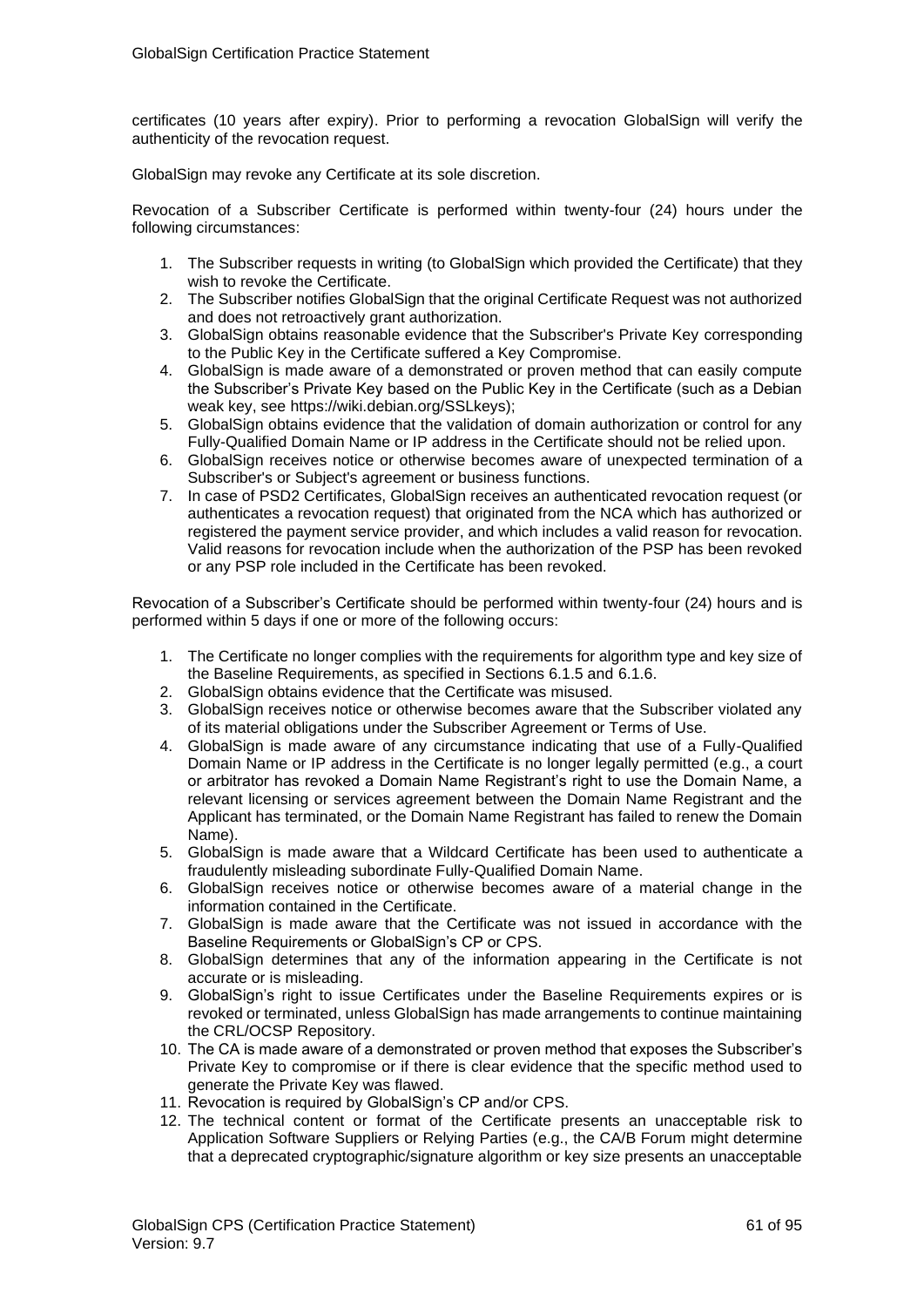risk and that such Certificates should be revoked and replaced by CAs within a given period of time).

- 13. GlobalSign receives notice or otherwise becomes aware of any circumstance indicating that use of the email address in the Certificate is no longer legally permitted.
- 14. the CA Private Key used in issuing the Certificate is suspected to have been compromised.
- 15. GlobalSign ceases operations for any reason and has not arranged for another CA to provide revocation support for the Certificate.

Revocation of a Subscriber Certificate may also be performed within a commercially reasonable period of time under the following circumstances:

- 1. The Subscriber or organization administrator requests revocation of the Certificate through a GCC account which controls the lifecycle of the Certificate.
- 2. The Subscriber requests revocation through an authenticated request to GlobalSign's support team or GlobalSign's Registration Authority.
- 3. GlobalSign receives notice or otherwise becomes aware that the Subscriber has been added as a denied party or prohibited person to a blocklist, or is operating from a prohibited destination under the laws of GlobalSign's jurisdiction of operation.
- 4. Overdue payment of applicable fees by the Subscriber.
- 5. Following the request for cancellation of a Certificate.
- 6. If a Certificate has been re-issued, GlobalSign may revoke the previously issued Certificate.
- 7. Under certain licensing arrangements, GlobalSign may revoke Certificates following expiration or termination of the license agreement.
- 8. GlobalSign determines the continued use of the Certificate is otherwise harmful to the business of GlobalSign or third parties. When considering whether Certificate usage is harmful to GlobalSign's or a third party's business or reputation, GlobalSign will consider, among other things, the nature and number of complaints received, the identity of the complainant(s), relevant legislation in force, and responses to the alleged harmful use by the Subscriber.
- 9. If Microsoft, in its sole discretion, identifies a certificate whose usage or attributes are determined to be contrary to the objectives of the Trusted Root Program, Microsoft will notify GlobalSign and request that it revoke the certificate. GlobalSign will either revoke the certificate or request an exception from Microsoft within 24 hours of receiving Microsoft's notice. Microsoft will review submitted material and inform GlobalSign of its final decision to grant or deny the exception at its sole discretion. In the event that Microsoft does not grant the exception, GlobalSign will revoke the certificate within 24 hours of the exception being denied.
- 10. Death of a Subscriber.

Revocation of a Subordinate CA Certificate is performed within seven (7) days under the following circumstances:

- 1. The Subordinate CA requests in writing to the GlobalSign entity which provided the Subordinate CA Certificate, or the authority detailed in Section 1.5.2 of this CPS, that GlobalSign revoke the Certificate.
- 2. The Subscriber notifies the GlobalSign that the original Certificate Request was not authorized and does not retroactively grant authorization.
- 3. GlobalSign obtains reasonable evidence that the Subordinate CA's Private Key corresponding to the Public Key in the Certificate suffered a Key Compromise or no longer complies with the requirements for algorithm type and key size of the Baseline Requirements as specified in Sections 6.1.5 and 6.1.6.
- 4. GlobalSign obtains evidence that the Certificate was misused.
- 5. GlobalSign is made aware that the Certificate was not issued in accordance with or that the Subordinate CA has not complied with the Baseline Requirements or applicable CP or CPS.
- 6. GlobalSign determines that any of the information appearing in the Certificate is inaccurate or misleading.
- 7. The Issuing CA or Subordinate CA ceases operations for any reason and has not arranged for another CA to provide revocation support for the Certificate.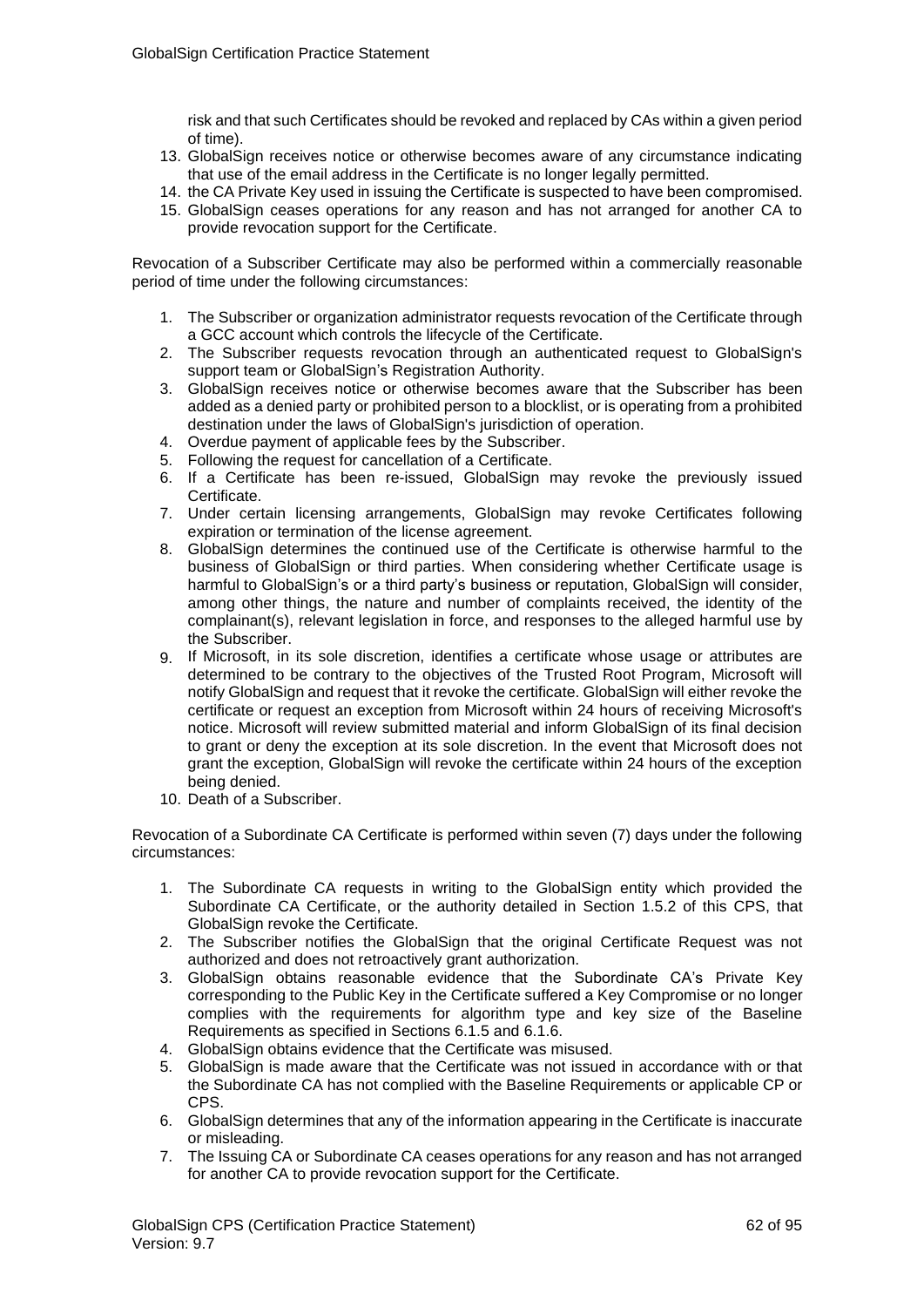- 8. The Issuing CA's or Subordinate CA's right to issue Certificates under the Baseline Requirements expires or is revoked or terminated, unless the issuing CA has made arrangements to continue maintaining the CRL/OCSP Repository.
- 9. Revocation is required by the Issuing CA's CP and/or CPS.
- 10. The technical content or format of the Certificate presents an unacceptable risk to Application Software Suppliers or Relying Parties (e.g., the CA/B Forum might determine that a deprecated cryptographic/signature algorithm or key size presents an unacceptable risk and that such Certificates should be revoked and replaced by CAs within a given period of time).

For any Trusted Root CA, GlobalSign may revoke the Issuing CA if the Trusted Root CA no longer meets the contractual terms and conditions of the agreement between the two parties.

#### **4.9.2 Who Can Request Revocation**

GlobalSign and RAs will accept authenticated requests for revocation. Authorization for revocation shall be accepted if the revocation request is received from either the Subscriber or an affiliated organization named in the Certificate. Subscribers, Relying Parties, Application Software Suppliers, and other third parties may submit Certificate Problem Reports to notify GlobalSign of a suspected reasonable cause to revoke the Certificate. Additionally, for PSD2 Certificates, revocation request can originate from the NCA which has authorized or registered the payment service provider. GlobalSign may also at its own discretion revoke Certificates including Certificates that are issued to other cross signed CAs.

#### **4.9.3 Procedure for Revocation Request**

Due to the nature of revocation requests and the need for efficiency, GlobalSign provides automated mechanisms for requesting and authenticating revocation requests. The primary method is through the GCC account used to issue the Certificate that is requested to be revoked. Alternative out of band methods may be used, such as receipt of a fax/letter/phone call, the origins of which must be authenticated using shared secrets from the GCC account. Alternatively, where GCC accounts are not provided, methods may be used which rely on a demonstration of control of one or more elements of the Subject DN of the Certificate. For S/MIME Certificates, it could include demonstration of control of the email address. GlobalSign and its RAs will record each request for revocation and authenticate the source, taking appropriate action to revoke the Certificate if the request is authentic and approved.

Subscribers, Relying Parties, Application Software Suppliers, and other third parties may submit Certificate Problem Report via [report-abuse@globalsign.com.](mailto:report-abuse@globalsign.com) GlobalSign may or may not revoke in response to this request. See section 4.9.5 for detail of actions performed by GlobalSign for making this decision.

If revoked, the serial number of the Certificate and the date and time shall be added to the appropriate CRL. CRL reason codes may be included. CRLs are published according to this CPS.

#### **4.9.4 Revocation Request Grace Period**

For SSL and Code Signing Certificates, GlobalSign does not support a revocation request grace period.

For all other Certificates, the revocation request grace period is the time available for a Subscriber to take any necessary actions themselves to request revocation of a suspected Key Compromise, use of a weak key or discovery of inaccurate information within an issued Certificate. A risk analysis shall be completed and recorded for any revocations that cannot be processed by either party for any reason.

Subscribers have 48 hours to inform GlobalSign of a key compromise.

#### **4.9.5 Time Within Which CA Must Process the Revocation Request**

All revocation requests for end entity Certificates, both those generated automatically via user accounts and those initiated by GlobalSign itself, must be processed within a maximum of 24 hours of receipt.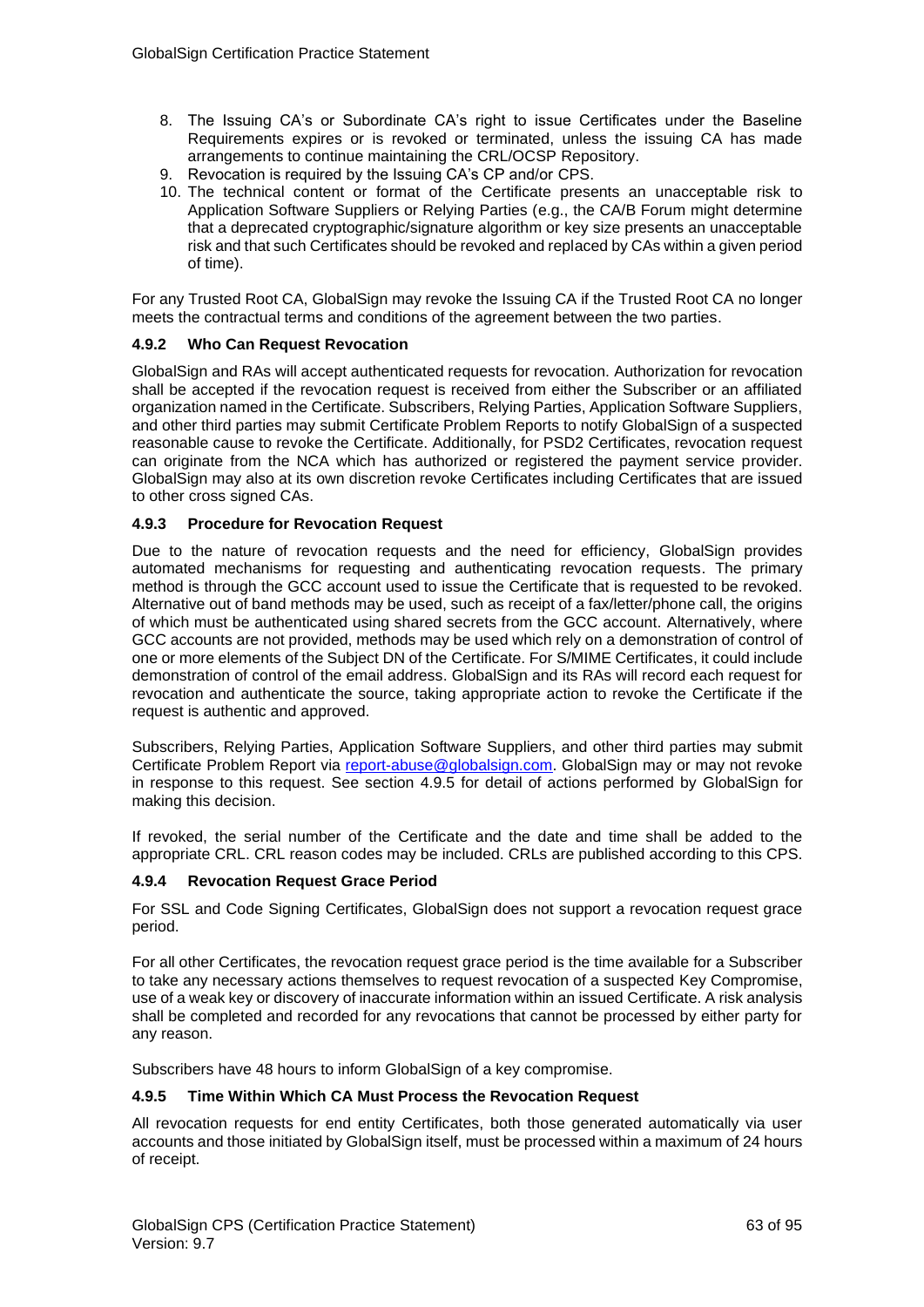GlobalSign, through its Trusted Root program, processes revocation requests within 24 hours of a confirmation of Compromise and an ARL is published within 12 hours of its creation.

GlobalSign maintains 24 x 7 ability to respond internally to a high-priority Certificate Problem Report and, where appropriate, forward such a complaint to law enforcement authorities, and/or revoke a Certificate that is the subject of such a complaint. GlobalSign will begin investigation procedures for a suspected Key Compromise or misuse of a Certificate within 24 hours of receipt of the report.

GlobalSign decides whether revocation or other action is warranted based on at least the following criteria:

- The nature of the alleged problem.
- The number of reports received about a particular Certificate or Subscriber.
- The entity making the complaint; and
- Relevant legislations.

#### **4.9.6 Revocation Checking Requirements for Relying Parties**

Prior to relying upon a Certificate, Relying Parties must validate the suitability of the Certificate to the purpose intended and ensure the Certificate is valid, otherwise all warranties become void.

Relying Parties will need to consult the CRL or OCSP information for each Certificate in the chain as well as validating that the Certificate chain itself is complete. This may include the validation of Authority Key Identifier (AKI) and Subject Key Identifier (SKI). For Qualified Certificates, validation of the certificate chain must be carried out successfully up to the GlobalSign trust anchor within the EU trusted list.

GlobalSign will include all applicable URLs within the Certificate to aid Relying Parties in performing the revocation checking process.

PDF signing Certificates also require Relying Parties to check the status of the Adobe Root CRL. This CRL is outside the scope of this CPS but is located at [http://crl.adobe.com/cds.crl.](http://crl.adobe.com/cds.crl)

#### **4.9.7 CRL Issuance Frequency**

For the status of Subscriber Certificates:

For CAs that publish a CRL, the CRL will be updated and re-issued at least once every seven days (every 24 hours for Qualified Certificates), and the value of the nextUpdate field will not be more than ten days beyond the value of the thisUpdate field.

#### For the status of Subordinate CA Certificates:

If the Subordinate CA contains a CDP, CRLs will be updated and re-issued at least (i) once every twelve months and (ii) within 24 hours after revoking a Subordinate CA Certificate, and the value of the nextUpdate field will not be more than twelve months beyond the value of the thisUpdate field.

For Qualified Certificates, actual revocation status will be published / available through all revocation mechanisms within 60 minutes after the revocation decision and will never be reverted.

#### **4.9.8 Maximum Latency for CRLs**

CRLs are posted to the repository within a commercially reasonable time after generation.

#### **4.9.9 On-Line Revocation/Status Checking Availability**

GlobalSign supports OCSP responses in addition to CRLs. Response times are generally no longer than 10 seconds under normal network operating conditions.

GlobalSign OCSP responses conform to RFC6960 and/or RFC5019. OCSP responses are signed by an OCSP Responder whose Certificate is signed by the CA that issued the Certificate whose revocation status is being checked. OCSP signing Certificate contains an extension of type id-pkixocsp-nocheck, as defined by RFC6960.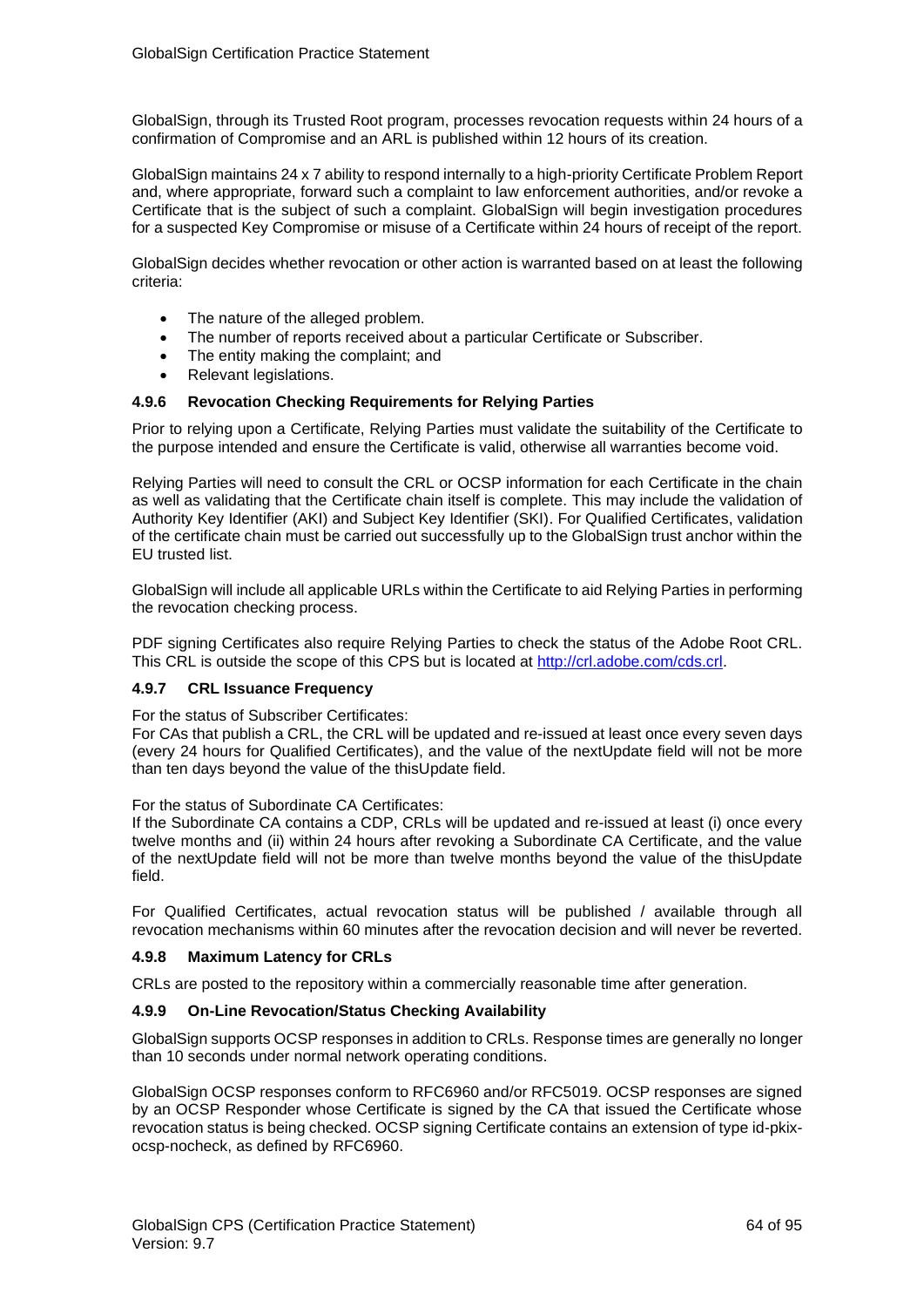### **4.9.10 On-Line Revocation Checking Requirements**

For the status of Subscriber Certificates:

- 1. OCSP responses have a validity interval greater than or equal to eight hours.
- 2. OCSP responses have a validity interval less than or equal to ten days.
- 3. For OCSP responses with validity intervals less than sixteen hours, GlobalSign updates the information provided via an Online Certificate Status Protocol prior to one-half of the validity period before the nextUpdate.
- 4. For OCSP responses with validity intervals greater than or equal to sixteen hours, GlobalSign updates the information provided via an Online Certificate Status Protocol at least eight hours prior to the nextUpdate, and no later than four days after the thisUpdate.

For the status of Subordinate CA Certificates:

• GlobalSign updates information provided via an OCSP Responder (i) at least every twelve months and (ii) within 24 hours after revoking a Subordinate CA Certificate.

OCSP Responders that receive a request for status of a Certificate that has not been issued, shall not respond with a "good" status for such Certificates.

OCSP Responders for CAs which are not Technically Constrained, in line with Section 7.1.5, will not respond with a "good" status for such Certificates.

GlobalSign requires OCSP requests to contain the following data:

- Protocol version
- Service request
- Target Certificate identifier

#### **4.9.11 Other Forms of Revocation Advertisements Available**

No stipulation.

#### **4.9.12 Special Requirements Related to Key Compromise**

GlobalSign and any of its Registration Authorities shall use commercially reasonable methods to inform Subscribers that their Private Key may have been Compromised. This includes cases where new vulnerabilities have been discovered or where GlobalSign at its own discretion decides that evidence suggests a possible Key Compromise has taken place. Where Key Compromise is not disputed, GlobalSign shall revoke Issuing CA Certificates or Subscriber end entity Certificates within 24 hours and publish online CRLs within 30 minutes of creation and ARLs within 12 hours.

Parties may use the following methods to demonstrate key Compromise:

- Submission of a signed CSR, Private Key or other challenge response signed by the Private Key and verifiable by the Public Key
- Providing references to vulnerability and/or security incident sources from which the Compromise is verifiable
- Submission of binaries that contain a Compromised Private Key, including the method to extract the Private Key

GlobalSign will analyze other requests and update the CPS accordingly if the new method of submission is accepted.

#### **4.9.13 Circumstances for Suspension**

Certificate suspension is allowed in EPKI customers. Certificate suspension can be used when an EPKI administrator wants to disable client certificates temporarily. Such situations may include temporary loss of certificates and temporary leave of users from organization, etc. Unlike certificate revocation which disables a Certificate permanently, Certificate suspension status can be lifted by an EPKI administrator to reactivate the Certificate.

Certificate suspension is not supported for SSL or Qualified Certificates.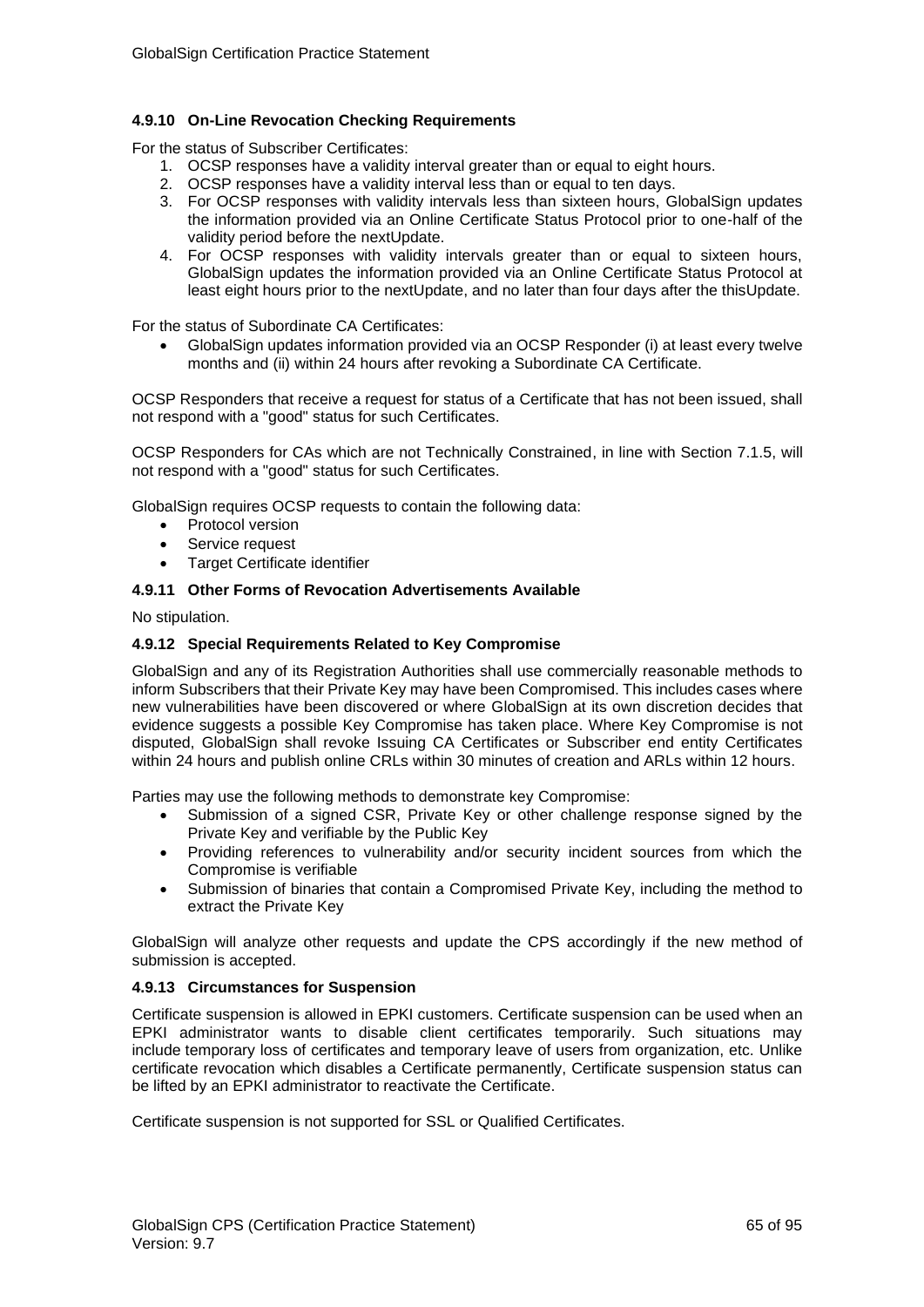## **4.9.14 Who Can Request Suspension**

EPKI administrators can request suspension and lifting of Certificate suspension through GCC. GlobalSign does not process Certificate suspension which are not requested through GCC.

### **4.9.15 Procedure for Suspension Request**

EPKI administrators can request Certificate suspension in GCC. After the request is submitted in GCC, such information is synchronized with RA and CA to process the suspension request. Certificate suspension is listed in the CRL with reason code of "on hold."

#### **4.9.16 Limits on Suspension Period**

Certificate suspension may last as long as the validity period of Certificate.

#### **4.10 Certificate Status Services**

### **4.10.1 Operational Characteristics**

GlobalSign provides a Certificate status service either in the form of a CRL distribution point or an OCSP responder or both in the certificates. For Code Signing Certificates and Qualified Certificates that include a cRLDistributionPoints extension, GlobalSign does not remove revocation entries on CRL or OCSP until 10 years after the Expiry Date of the revoked Certificate. For other Certificate types, GlobalSign does not remove revocation entries on CRL or OCSP until after the Expiry Date of the revoked Certificate.

GlobalSign sends email notification to subscribers in the month (typically 30 days and 7 days) before expiry informing subscribers about upcoming expiration of their certificates.

#### **4.10.2 Service Availability**

GlobalSign operates and maintains its CRL and OCSP capability with resources sufficient to provide a response time of ten seconds or less under normal operating conditions. GlobalSign maintains an online 24x7 Repository that application software can use to automatically check the current status of all unexpired Certificates issued by GlobalSign.

GlobalSign maintains a continuous 24x7 ability to respond internally to a high-priority Certificate Problem Report, and where appropriate, forward such a complaint to law enforcement authorities, and/or revoke a Certificate that is the subject of such a complaint.

### **4.10.3 Operational Features**

No stipulation

### **4.11 End of Subscription**

Subscribers may end their subscription to Certificate services by having their Certificate revoked or naturally letting it expire. For Trusted Root, contracts between GlobalSign and the Trusted Root Subscriber must be maintained throughout the life of the Certificate, unless Certificate revocation is used by GlobalSign as a method to terminate the contract.

### **4.12 Key Escrow and Recovery**

### **4.12.1 Key Escrow and Recovery Policy and Practices**

CA Private Keys are never escrowed. GlobalSign does not offer key escrow services to **Subscribers** 

### **4.12.2 Session Key Encapsulation and Recovery Policy and Practices**

No stipulation.

# **5.0 Facility, Management, and Operational Controls**

GlobalSign's Certificate Management Process MUST include:

- 1. Physical security and environmental controls.
- 2. System integrity controls, including configuration management, integrity maintenance of trusted code, and malware detection/prevention.
- 3. Network security and firewall management, including port restrictions and IP address filtering.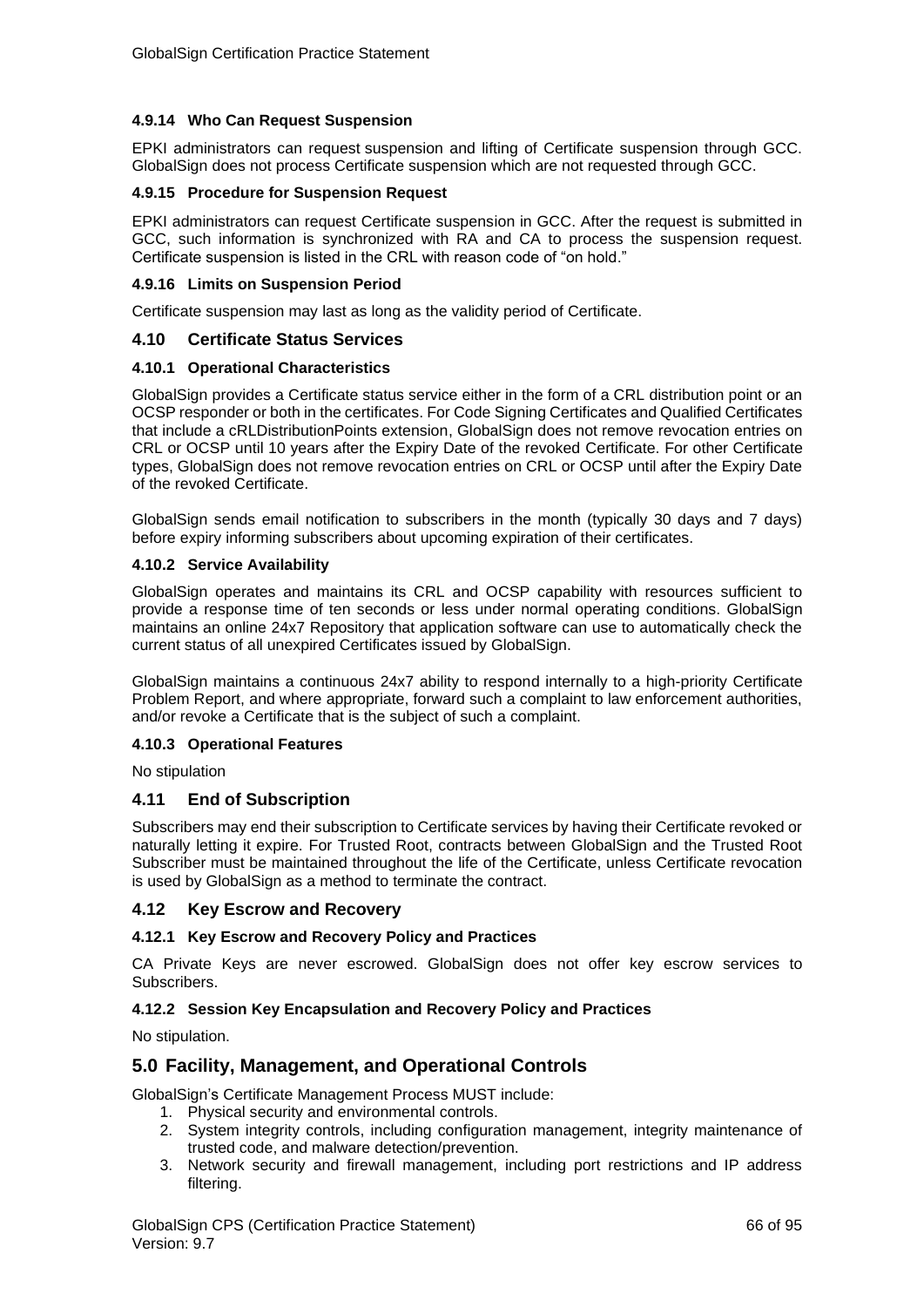- 4. User management, separate trusted-role assignments, education, awareness, and training; and
- 5. logical access controls, activity logging, and inactivity time-outs to provide individual accountability.

GlobalSign's security program includes an annual Risk Assessment that:

- 1. Identifies foreseeable internal and external threats that could result in unauthorized access, disclosure, misuse, alteration, or destruction of any Certificate Data or Certificate Management Processes.
- 2. Assesses the likelihood and potential damage of these threats, taking into consideration the sensitivity of the Certificate Data and Certificate Management Processes; and
- 3. Assesses the sufficiency of the policies, procedures, information systems, technology, and other arrangements that GlobalSign has in place to counter such threats.

Based on the Risk Assessment, GlobalSign develops, implements, and maintains a security plan consisting of security procedures, measures, and products designed to achieve the objectives set forth above and to manage and control the risks identified during the Risk Assessment, commensurate with the sensitivity of the Certificate Data and Certificate Management Processes.

The security plan includes administrative, organizational, technical, and physical safeguards appropriate to the sensitivity of the Certificate Data and Certificate Management Processes. The security plan also takes into account available technology and the cost of implementing the specific measures and implements a reasonable level of security appropriate to the harm that might result from a breach of security and the nature of the data to be protected.

# **5.1 Physical Controls**

GlobalSign maintains physical and environmental security policies for systems used for Certificate issuance and management which cover physical access control, natural disaster protection, fire safety factors, failure of supporting utilities (e.g., power, telecommunications), structure collapse, plumbing leaks, protection against theft, breaking & entering, and disaster recovery. Controls are implemented to avoid loss, damage or compromise of assets and interruption to business activities and theft of information and information processing facilities.

### **5.1.1 Site Location and Construction**

GlobalSign's CAs are located within a secure data center. The data center is a purpose-built facility made of concrete and steel construction.

### **5.1.2 Physical Access**

GlobalSign's CAs are operated within a secure data center that provides on-premise security with biometric scanners and card access systems. A 24x7 Closed Circuit TV (CCTV) monitoring system as well as digital recording is provided. Qualified security guards secure the physical premises and only security-cleared and authorized personnel are allowed onto the premises.

### **5.1.3 Power and Air Conditioning**

GlobalSign's CAs are operated within a secure data center that is equipped with redundant power and cooling system. UPS and failover to power generator are in place in the unlikely event of power outage.

### **5.1.4 Water Exposures**

GlobalSign's CAs are protected against water. It is located above ground and on a higher floor with raised flooring. In addition, a water detection alarm system is in place, and on-site data center operations staff are ready to respond to any unlikely water exposure.

### **5.1.5 Fire Prevention and Protection**

GlobalSign's CAs operate within a secure data center that is equipped with a fire detection and suppression system.

### **5.1.6 Media Storage**

Storage of backup media is off-site, physically secured and protected from fire and water damage.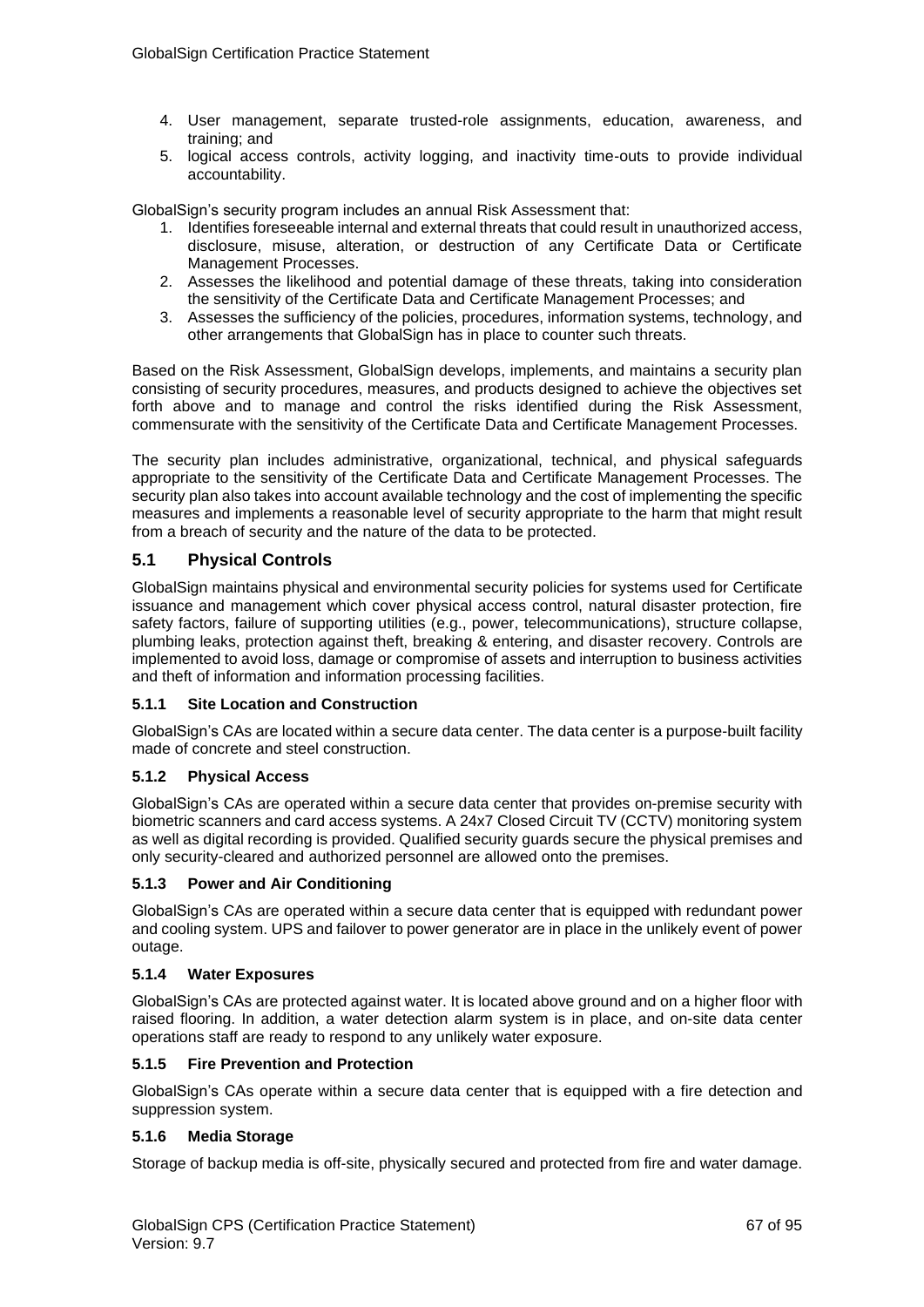# **5.1.7 Waste Disposal**

GlobalSign ensures that all media used for the storage of information is declassified or destroyed in a generally accepted manner before being released for disposal.

## **5.1.8 Off-Site Backup**

As stipulated in section 5.5.

# **5.2 Procedural Controls**

### **5.2.1 Trusted Roles**

GlobalSign ensures that all operators and administrators including Validation Specialists are acting in the capacity of a trusted role. Trusted roles are such that no conflict of interest is possible, and the roles are distributed such that no single person can circumvent the security of the CA system.

Trusted roles include but are not limited to the following:

- **Developer:** Responsible for development of CA systems.
- **Security Officer/Head of Information Security:** Overall responsibility for administering the implementation of the CA's security practices.
- **Validation Specialists:** Responsible for validating the authenticity and integrity of data to be included within Certificates via a suitable RA system and approve the generation/revocation/suspension of Certificates.
- **Infra System Engineer:** Authorized to install, configure, and maintain the CA systems used for Certificate lifecycle management.
- **Infra Operator:** Responsible for operating the CA systems on a day-to-day basis. Authorized to perform system backup / recovery, viewing / maintenance of CA system archives and audit logs.
- **Auditor:** Authorized to view archives and audit logs.
- **CA activation data holder:** Authorized person that holds CA activation data that is necessary for CA hardware security module operation.

### **5.2.2 Number of Persons Required per Task**

The CA Private Keys are backed up, stored, and recovered only by personnel in trusted roles using, at least, dual control in a physically secured environment.

### **5.2.3 Identification and Authentication for Each Role**

Before appointing a person to a trusted role, GlobalSign performs a background check. Each role described above is identified and authenticated in a manner to guarantee that the right person has the right role to support the CA.

### **5.2.4 Roles Requiring Separation of Duties**

GlobalSign enforces role separation either by the CA equipment (logically) or procedurally or a combination of both means.

Individual CA personnel are specifically assigned to the roles defined in Section 5.2.1 above.

Roles requiring a separation of duties include:

- Those performing approval of the generation, revocation, and suspension of certificates. (Validation Specialists)
- Those performing installation, configuration, and maintenance of the CA systems. (Infra system engineer)
- Those with overall responsibility for administering the implementation of the CA's security practices. (Security Officer)
- Those performing duties related to cryptographic key life cycle management (e.g., key component custodians). (CA activation data holders)
- Those performing CA systems development. (Developers)
- Those performing CA systems auditing (Infra Operator, Auditor)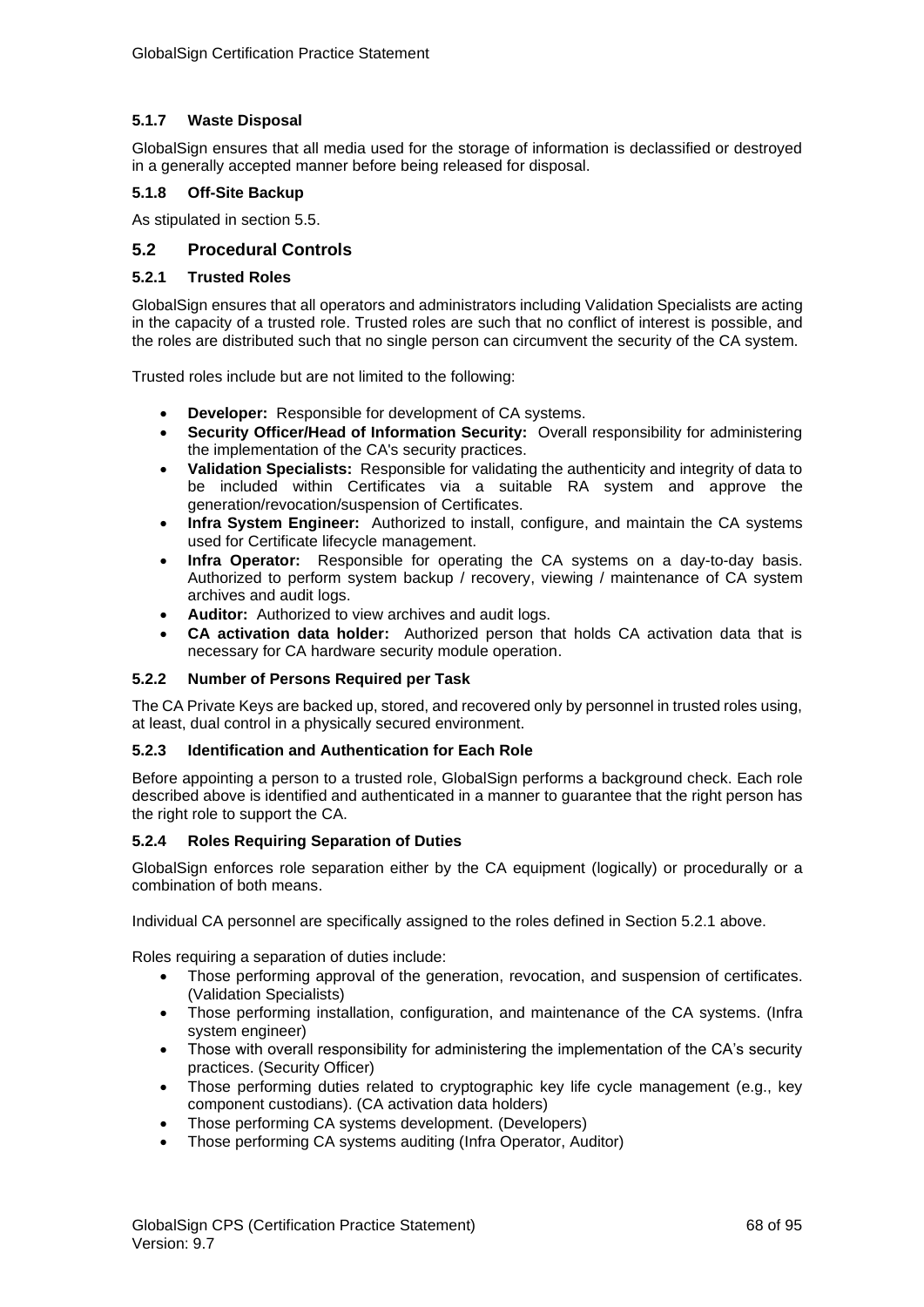# **5.3 Personnel Controls**

#### **5.3.1 Qualifications, Experience, and Clearance Requirements**

Prior to the engagement of any person in the Certificate Management Process, whether as an employee, agent, or an independent contractor, GlobalSign verifies the identity and trustworthiness of such person.

GlobalSign employs personnel that possesses the expert knowledge, experience, and qualifications necessary for the offered services, as appropriate to the job function.

GlobalSign personnel fulfil the requirement through expert knowledge, experience and qualifications with formal training and education, actual experience, or a combination of the two. Trusted roles and responsibilities, as specified in Section 5.2.1 are documented in job descriptions. GlobalSign personnel (both temporary and permanent) have job descriptions defined from the viewpoint of separation of duties and least privilege, determining position sensitivity based on the duties and access levels, background screening and employee training and awareness. GlobalSign personnel are formally appointed to trusted roles.

#### **5.3.2 Background Check Procedures**

All GlobalSign personnel in trusted roles are free from conflict of interests that might prejudice the impartiality of the CA operations. GlobalSign does not appoint to a trusted role any person who is known to have a conviction for a serious crime or another offence if such conviction affects his/her suitability for the position. Personnel do not have access to the trusted functions until any necessary checks are completed and results analyzed, provided such checks are permitted by the jurisdiction in which the person will be employed. All persons filling trusted roles shall be selected on the basis of loyalty, trustworthiness, and integrity, and shall be subject to background investigation where permitted by law.

Any use of information revealed by background checks by GlobalSign shall be in compliance with applicable laws of the jurisdiction where the person is employed.

#### **5.3.3 Training Requirements**

GlobalSign provides all personnel performing information verification duties with skills-training that covers basic Public Key Infrastructure knowledge, authentication and vetting policies and procedures (including the CA's Certificate Policy and/or Certification Practice Statement), common threats to the information verification process (including phishing and other social engineering tactics), and the Baseline Requirements.

GlobalSign maintains records of such training and ensures that personnel entrusted with Validation Specialist duties maintain a skill level that enables them to perform such duties satisfactorily.

GlobalSign documents that each Validation Specialist possesses the skills required by a task before allowing the Validation Specialist to perform that task.

GlobalSign requires all Validation Specialists to pass an examination provided by the CA on the information verification requirements outlined in the Baseline Requirements.

#### **5.3.4 Retraining Frequency and Requirements**

All personnel in Trusted Roles maintain skill levels consistent with GlobalSign's yearly training and performance programs with relevance to their trusted role.

Any significant change to the operations has a training (awareness) plan, and the execution of such plan is documented.

GlobalSign provides information security and privacy training at least once a year to all employees.

#### **5.3.5 Job Rotation Frequency and Sequence**

GlobalSign ensures that any change in the staff will not affect the operational effectiveness of the service or the security of the system.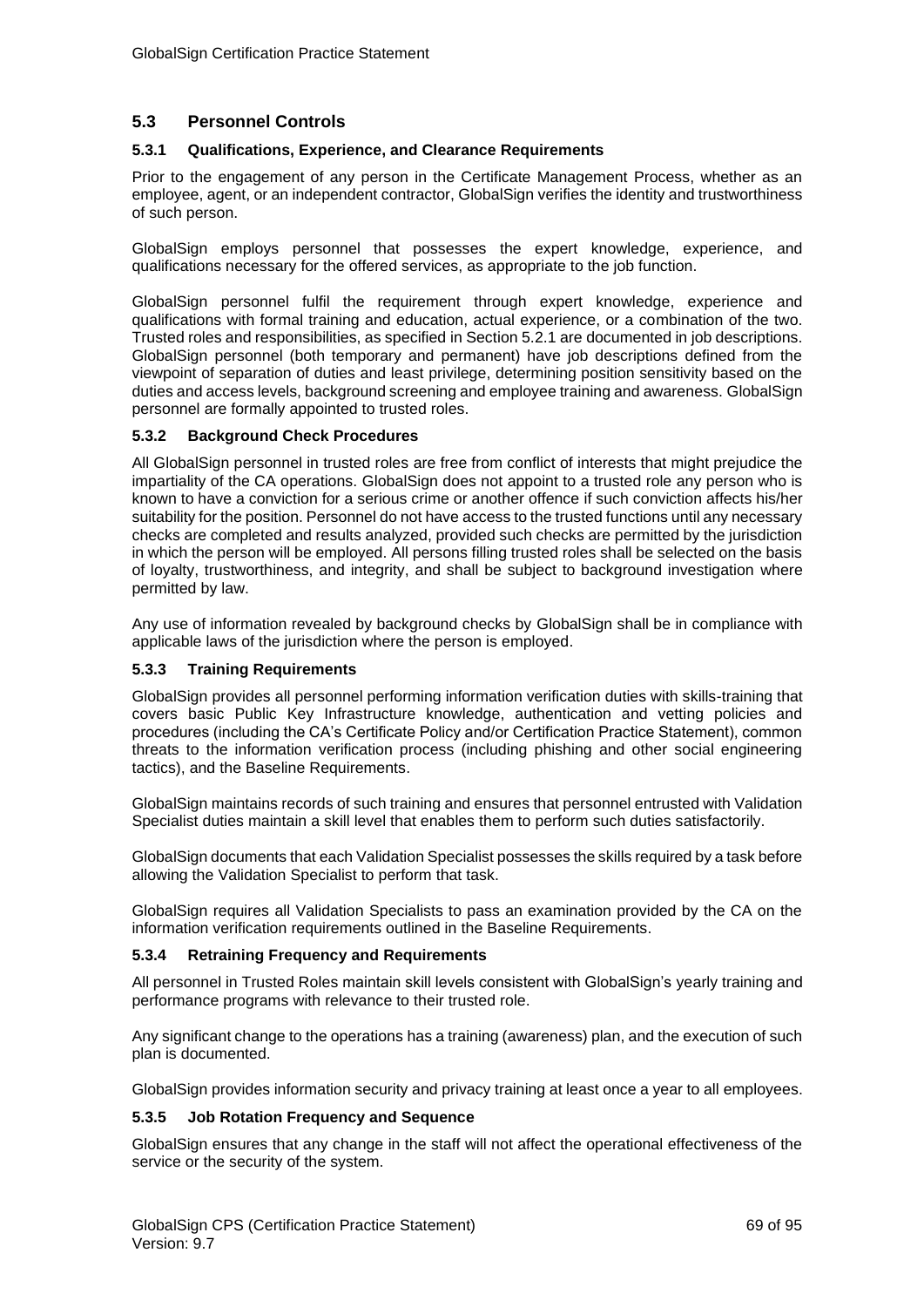## **5.3.6 Sanctions for Unauthorized Actions**

Appropriate disciplinary sanctions are applied to personnel violating provisions and policies within the CP, this CPS or CA related operational procedures.

### **5.3.7 Independent Contractor Requirements**

Contractor personnel employed for GlobalSign operations are subject to the same process, procedures, assessment, security control and training as permanent CA personnel.

#### **5.3.8 Documentation Supplied to Personnel**

GlobalSign makes available to its personnel this CPS, any corresponding CP, and any relevant statutes, policies, or contracts. Other technical, operational, and administrative documents (e.g., administrator manuals, user manuals, etc.) are provided in order for the trusted personnel to perform their duties.

Documentation is maintained identifying all personnel who received training and the level of training completed.

## **5.4 Audit Logging Procedures**

#### **5.4.1 Types of Events Recorded**

Audit log files shall be generated for all events relating to the security and services of the CA. Where possible, the security audit logs shall be automatically generated. Where this is not possible, a logbook, paper form, or other physical mechanism shall be used. All security audit logs, both electronic and non-electronic, shall be retained and made available during compliance audits.

GlobalSign ensures all events relating to the lifecycle of Certificates are logged in a manner to ensure the traceability to a person in a trusted role for any action required for CA services. At a minimum, each audit record includes the following (either recorded automatically or manually) elements:

- The type of event.
- The date and time the event occurred.
- Success or failure where appropriate.
- The identity of the entity and/or operator that caused the event.
- The identity to which the event was targeted; and
- The cause of the event.

GlobalSign records details of the actions taken to process a certificate request and to issue a Certificate, including all information generated and documentation received in connection with the certificate request; the time and date; and the personnel involved. GlobalSign makes these records available to its Qualified Auditor as proof of the CA's compliance with associated CA audit scheme stipulated in introduction.

GlobalSign records at least the following events:

CA Certificate and key lifecycle events, including:

- Key generation, backup, storage, recovery, archival, and destruction.
- Certificate requests, renewal, and re-key requests, and revocation.
- Approval and rejection of Certificate requests.
- Cryptographic device life cycle management events; and
- Generation of Certificate Revocation Lists and OCSP entries.
- Introduction of new Certificate Profiles and retirement of existing Certificate Profiles.

Subscriber Certificate life cycle management events, including:

- Certificate requests, renewal, and re-key requests, and revocation.
- All verification activities stipulated in this CPS.
- Approval and rejection of Certificate Requests.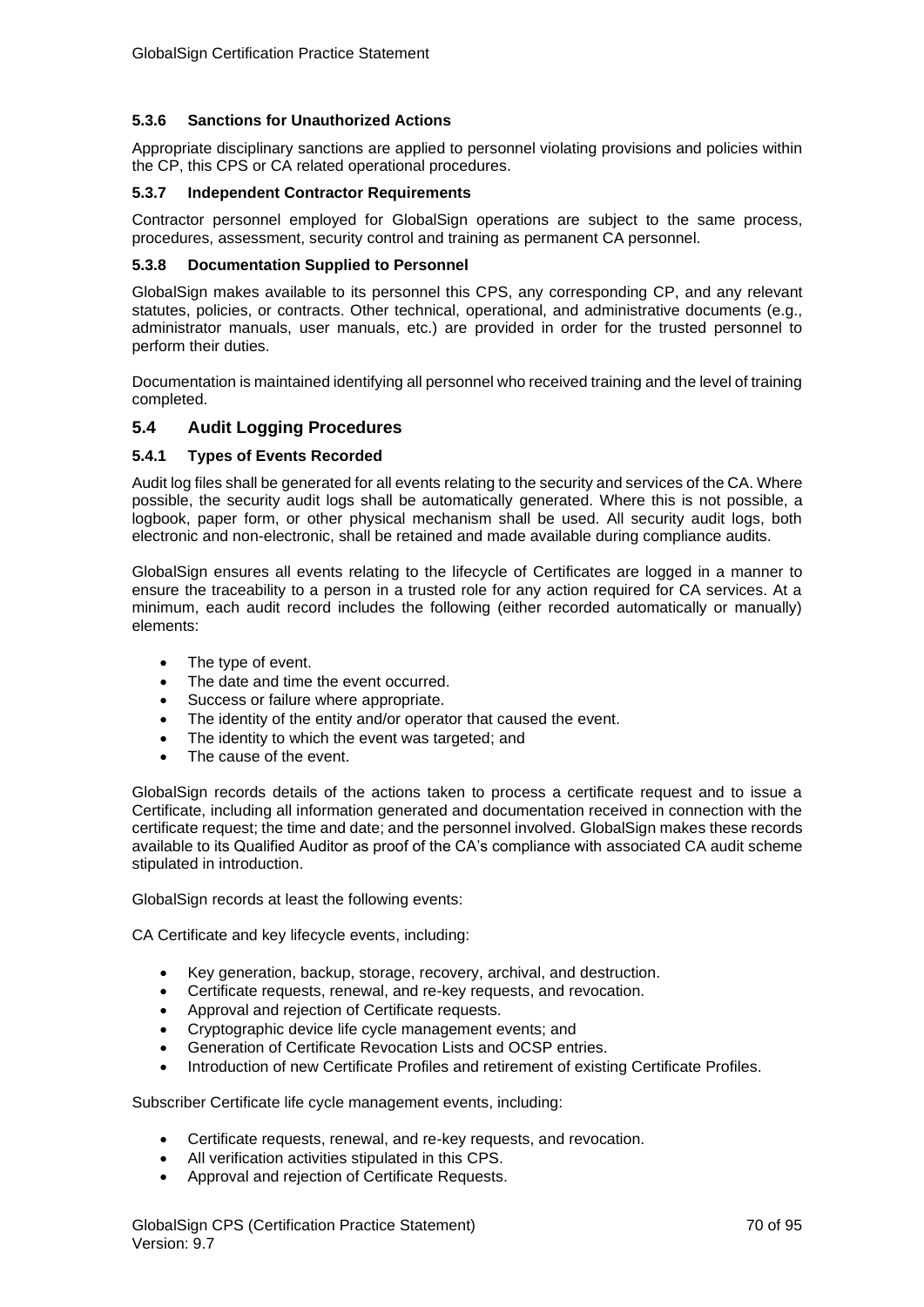- Issuance of Certificates; and
- Generation of Certificate Revocation Lists and OCSP entries.

Security events, including:

- Successful and unsuccessful PKI system access attempts.
- PKI and security system actions performed.
- Security profile changes.
- Installation, update, and removal of software on a certificate system.
- System crashes, hardware failures, and other anomalies.
- Firewall and router activities; and
- Entries to and exits from the CA facility.

#### **5.4.2 Frequency of Processing Log**

Audit logs are reviewed periodically for any evidence of malicious activity and following each important operation.

#### **5.4.3 Retention Period for Audit Log**

GlobalSign retains any audit logs generated for at least ten years. GlobalSign makes these audit logs available to Qualified Auditor upon request.

#### **5.4.4 Protection of Audit Log**

The events are logged in a way that they cannot be deleted or destroyed (except for transfer to long term media) for any period of time that they are retained.

The records of events are protected to prevent alteration and detect tampering and to ensure that only individuals with authorized trusted access are able to perform any operations without modifying integrity, authenticity, and confidentiality of the data.

The records of events are date stamped in a secure manner that guarantees, from the date of creation of the record to the end of the archive period that there is a trusted link between the event and the time of its realization.

### **5.4.5 Audit Log Backup Procedures**

Audit logs and audit summaries are backed-up in a secure location (for example, a fireproof safe), under the control of an authorized trusted role, and separated from their component source generation. Audit log backup is protected to the same degree as originals.

### **5.4.6 Audit Collection System**

Audit processes are initiated at system start up and finish only at system shutdown. The audit collection system ensures the integrity and availability of the data collected. If necessary, the audit collection system protects the data confidentiality. In the case of a problem occurring during the process of the audit collection GlobalSign determines whether to suspend GlobalSign operations until the problem is resolved, duly informing the GlobalSign impacted asset owners.

### **5.4.7 Notification to Event-Causing Subject**

No stipulation.

#### **5.4.8 Vulnerability Assessments**

GlobalSign performs annual risk assessments that:

- 1. Identifies foreseeable internal and external threats that could result in unauthorized access, disclosure, misuse, alteration, or destruction of any Certificate Data or Certificate Management Process.
- 2. Assesses the likelihood and potential damage of these threats, taking into consideration the sensitivity of the Certificate Data and Certificate Management Processes; and
- 3. Assesses the sufficiency of the policies, procedures, information systems, technology, and other arrangements that GlobalSign has in place to counter such threats.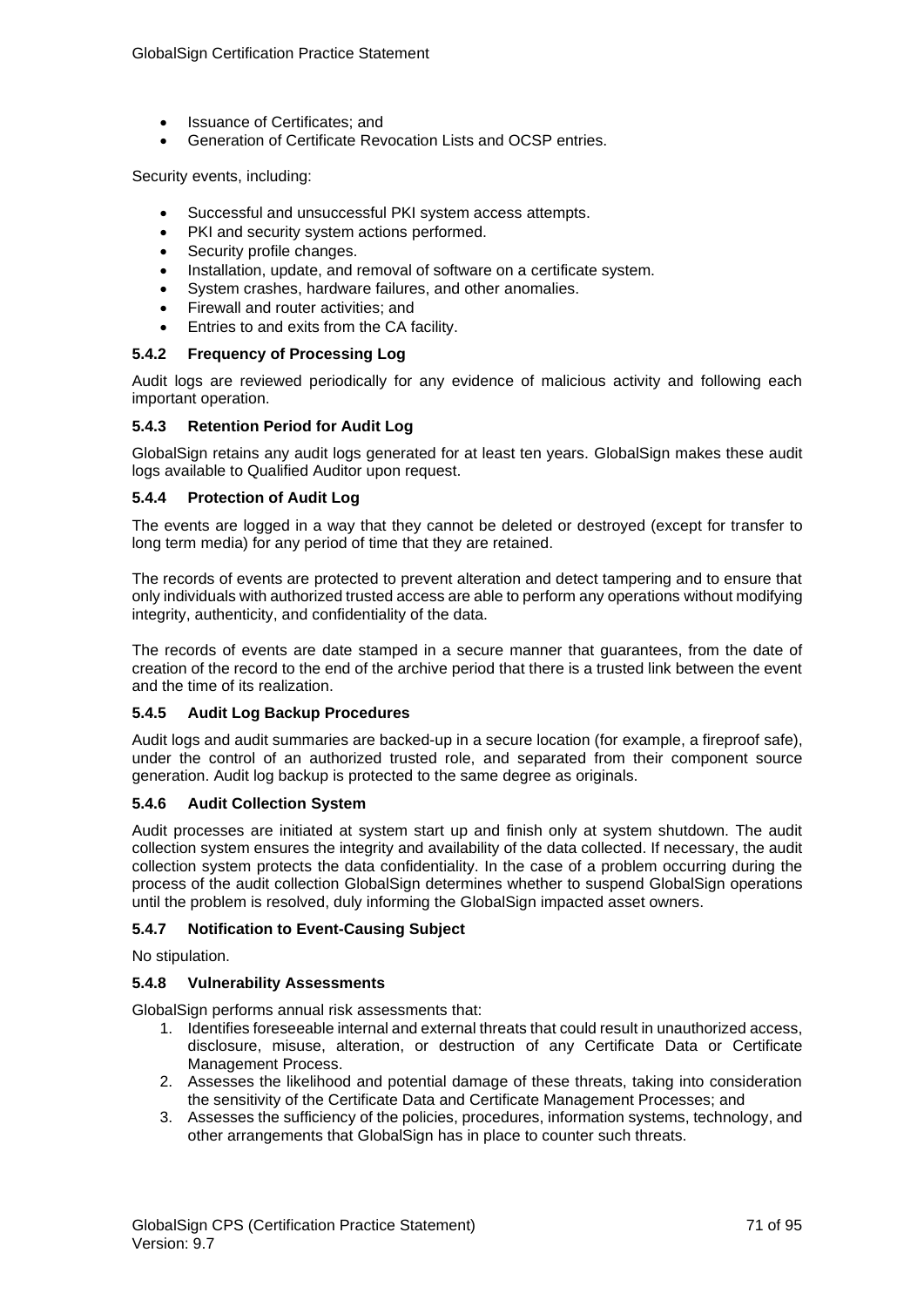GlobalSign also performs regular vulnerability assessment and penetration testing covering all GlobalSign assets related to Certificate issuance, products, and services. Assessments focus on internal and external threats that could result in unauthorized access, tampering, modification, alteration, or destruction of the Certificate issuance process.

# **5.5 Records Archival**

## **5.5.1 Types of Records Archived**

GlobalSign and RAs archive records with enough detail to establish the validity of a signature and of the proper operation of the CA system.

### **5.5.2 Retention Period for Archive**

GlobalSign retains all documentation relating to certificate requests and the verification thereof, and all Certificates and revocation thereof, for at least the retention period defined by the WebTrust and/or eIDAS or UK eIDAS requirements for the Certificate type.

The retention period is 10 years after any Certificate based on that documentation ceases to be valid, unless specified otherwise in an agreement with GlobalSign.

### **5.5.3 Protection of Archive**

The archives are created in such a way that they cannot be deleted or destroyed (except for transfer to long term media) within the period of time for which they are required to be held. Archive protections ensure that only authorized trusted access is able to make operations without modifying integrity, authenticity, and confidentiality of the data. If the original media cannot retain the data for the required period, a mechanism to periodically transfer the archived data to new media will be defined by the archive site.

## **5.5.4 Archive Backup Procedures**

Archive backups are made which are either of the online GlobalSign system or the offline system. Online backups are duplicated weekly, and each backup is stored in a location which is different from the original online system. One backup is stored in a fire rated media safe. An offline backup is taken at the end of any key ceremony (with the exception of any encrypted material which is stored separately in line with key ceremony procedures) and stored in an off-site location within 30 days of the ceremony.

### **5.5.5 Requirements for Timestamping of Records**

If a timestamping service is used to date the records, then it must comply with the requirements defined in Section 6.8. Irrespective of timestamping methods, all logs must have data indicating the time at which the event occurred.

### **5.5.6 Archive Collection System (Internal or External)**

The archive collection system complies with the security requirements in Section 5.

### **5.5.7 Procedures to Obtain and Verify Archive Information**

Media storing of GlobalSign archive information is checked upon creation. Periodically, statistical samples of archived information are tested to check the continued integrity and readability of the information.

Only authorized GlobalSign equipment, trusted role and other authorized persons are allowed to access the archive. Requests to obtain and verify archive information are coordinated by operators in trusted roles (internal auditor, the manager in charge of the process and the security officer).

# **5.6 Key Changeover**

GlobalSign may periodically changeover key material for Issuing CAs in accordance with Section 6.3.2. Certificate Subject information may also be modified, and Certificate profiles may be altered to adhere to best practices. Private Keys used to sign previous Subscriber Certificates are maintained until such time as all Subscriber Certificates have expired.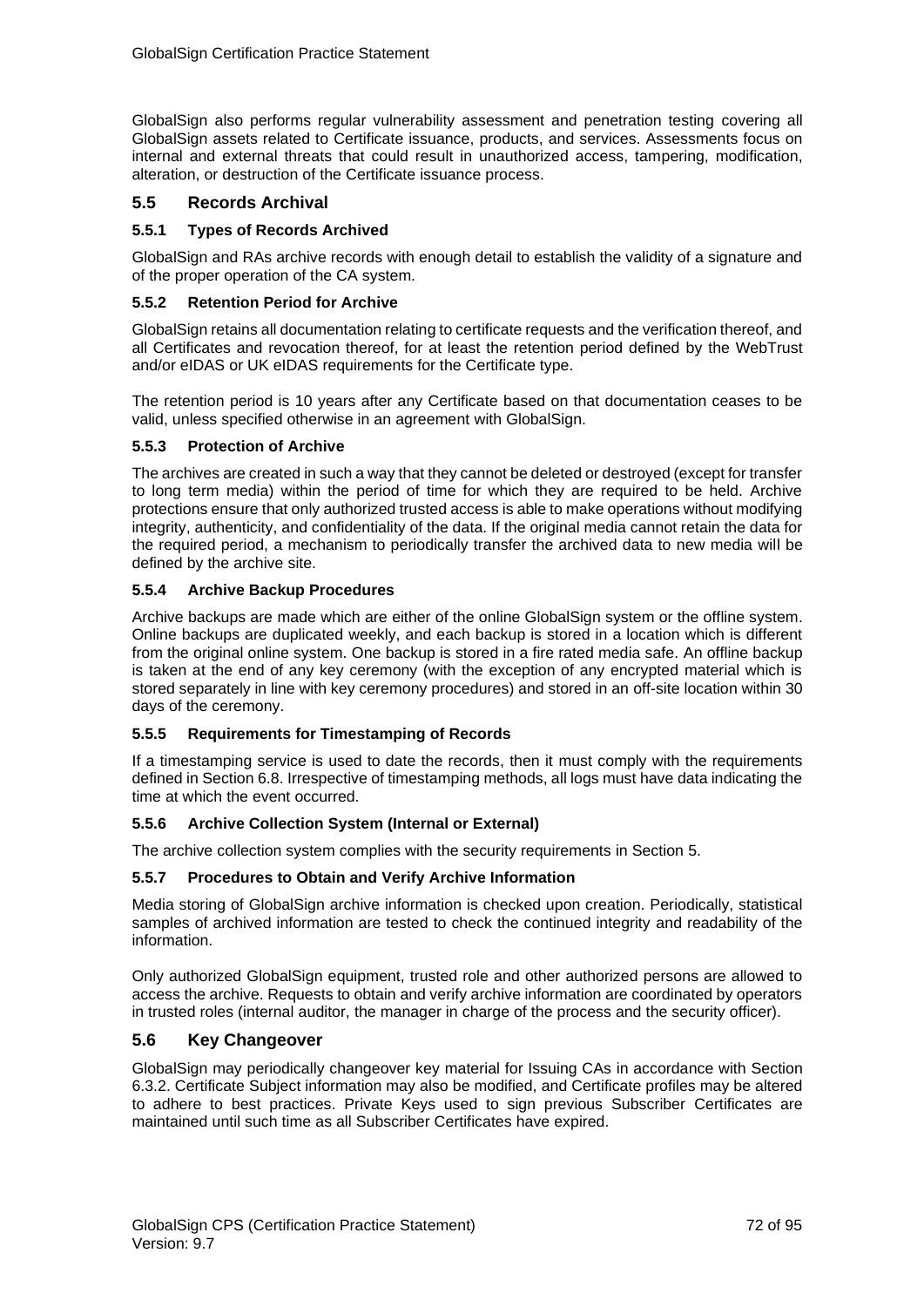## **5.7 Compromise and Disaster Recovery**

### **5.7.1 Incident and Compromise Handling Procedures**

GlobalSign has an Incident Response Plan and a Disaster Recovery Plan. GlobalSign documents business continuity and disaster recovery procedures designed to notify and reasonably protect Application Software Suppliers, Subscribers, and Relying Parties in the event of a disaster, security compromise, or business failure.

GlobalSign does not disclose business continuity plans to Subscribers, Relying Parties, or to Application Software Suppliers, but will provide business continuity plan and security plans to GlobalSign's CA auditors upon request.

GlobalSign annually tests, reviews, and updates these procedures. The business continuity plan includes:

- 1. The conditions for activating the plan.
- 2. Emergency procedures.
- 3. Fallback procedures.
- 4. Resumption procedures.
- 5. A maintenance schedule for the plan.
- 6. Awareness and education requirements.
- 7. The responsibilities of the individuals.
- 8. Recovery time objective (RTO).
- 9. Regular testing of contingency plans.
- 10. GlobalSign's plan to maintain or restore the CA's business operations in a timely manner following interruption to or failure of critical business processes.
- 11. A requirement to store critical cryptographic materials (i.e., secure cryptographic device and activation materials) at an alternate location.
- 12. What constitutes an acceptable system outage and recovery time.
- 13. How frequently backup copies of essential business information and software are taken.
- 14. The distance of recovery facilities to the CA's main site; and
- 15. Procedures for securing its facility to the extent possible during the period of time following a disaster and prior to restoring a secure environment either at the original or a remote site.

#### **5.7.2 Computing Resources, Software, and/or Data Are Corrupted**

If any equipment is damaged or rendered inoperative but the Private Keys are not destroyed, the operation should be re-established as quickly as possible, giving priority to the ability to generate Certificate status information according to GlobalSign's disaster recovery plan.

## **5.7.3 Entity Private Key Compromise Procedures**

In the event a GlobalSign Private Key is Compromised, lost, destroyed, or suspected to be Compromised:

- GlobalSign, after investigation of the problem, shall decide if the GlobalSign Certificate should be revoked. If so, then:
	- o All the Subscribers who have been issued a Certificate will be notified at the earliest feasible opportunity; and
	- o A new GlobalSign Key Pair shall be generated, or an alternative existing CA hierarchy shall be used to create new Subscriber Certificates.

#### **5.7.4 Availability of revocation status**

Revocation status information will be provided and maintained at a publicly accessible location in case of CA key compromise, including, if applicable, transferring Certificate status information services to another GMO Internet Group entity.

## **5.7.5 Business Continuity Capabilities After a Disaster**

The disaster recovery plan deals with the business continuity as described in Section 5.7.1. Certificate status information systems should be deployed so as to provide 24 hours per day, 365 days per year availability.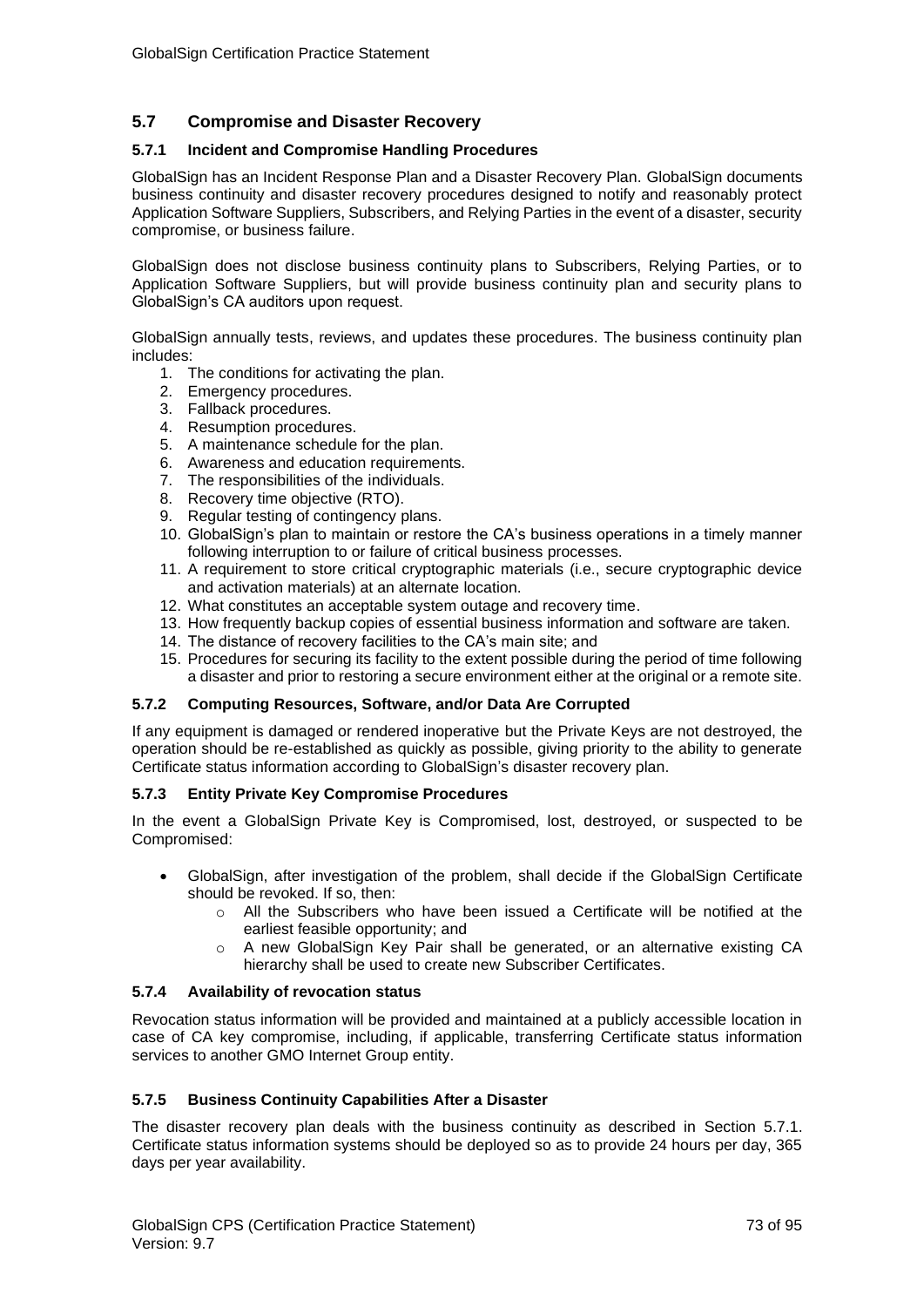# **5.8 CA or RA Termination**

When it is necessary to terminate an Issuing CA or RA activities, the impact of the termination will be minimized as much as possible in light of the prevailing circumstances and is subject to the applicable Issuing CA and/or Registration Authority Agreements. GlobalSign's issuing CAs specify the procedures they will follow when terminating all or a portion of their Digital Certificate issuance and management operations. The procedures must, at a minimum:

- ensure that any disruption caused by the termination of an Issuing CA is minimized as much as possible.
- ensure that archived records of the Issuing CA are retained.
- ensure that prompt notification of termination is provided to Subscribers, Authorized Relying Parties, Application Software Providers, and other relevant stakeholders in GlobalSign certificate lifecycles.
- ensure Certificate status information services are provided and maintained for the applicable period after termination, including, if applicable, transferring Certificate status information services to another GMO Internet Group entity.
- ensure that a process for revoking all Digital Certificates issued by an Issuing CA at the time of termination is maintained.
- notify all auditors, including the eIDAS/UK eIDAS Conformity Assessment Bodies; and
- notify the Belgian eIDAS supervisory body (FPS Economy, SMEs, Self-employed and Energy - Quality and Safety)
- notify the United Kingdom UK eIDAS supervisory body (Information Commissioner's Office)
- notify other relevant Government and Certification bodies under applicable laws and related regulations.

## **5.8.1 Successor Issuing Certification Authority**

To the extent that it is practical and reasonable, the successor Issuing CA should assume the same rights, obligations, and duties as the terminating Issuing CA. The successor Issuing CA should issue new Keys and Digital Certificates to all subordinate service providers and Users whose Keys and Digital Certificates were revoked by the terminating Issuing CA due to its termination, subject to the individual service provider or User making an application for a new Digital Certificate, and satisfying the initial registration and Identification and Authentication requirements, including the execution of a new service provider or Certificate Holder Agreement.

# **6.0 Technical Security Controls**

## **6.1 Key Pair Generation and Installation**

## **6.1.1 Key Pair Generation**

## **6.1.1.1 CA Key Pair Generation**

For Root CA Key Pairs, GlobalSign performs the following controls.

- 1. prepares and follows a Key Generation Script,
- 2. has a Qualified Auditor witness the Root CA Key Pair generation process or record a video of the entire Root CA Key Pair generation process, and
- 3. has a Qualified Auditor issue a report opining that GlobalSign followed its key ceremony script during its Key and Certificate generation process and the controls used to ensure the integrity and confidentiality of the Key Pair.

In other CA Key Pairs, GlobalSign performs following controls:

- 1. Generates the keys in a physically secured environment as described in Section 5.1 and 5.2.2. of Certificate Policy and/or Certification Practice Statement.
- 2. Generates the CA keys using personnel in trusted roles under the principles of multiple person control and split knowledge.
- 3. Generate the CA keys within cryptographic modules meeting the applicable technical and business requirements as disclosed in the CA's Certificate Policy and/or Certification Practice Statement.
- 4. Log its CA key generation activities; and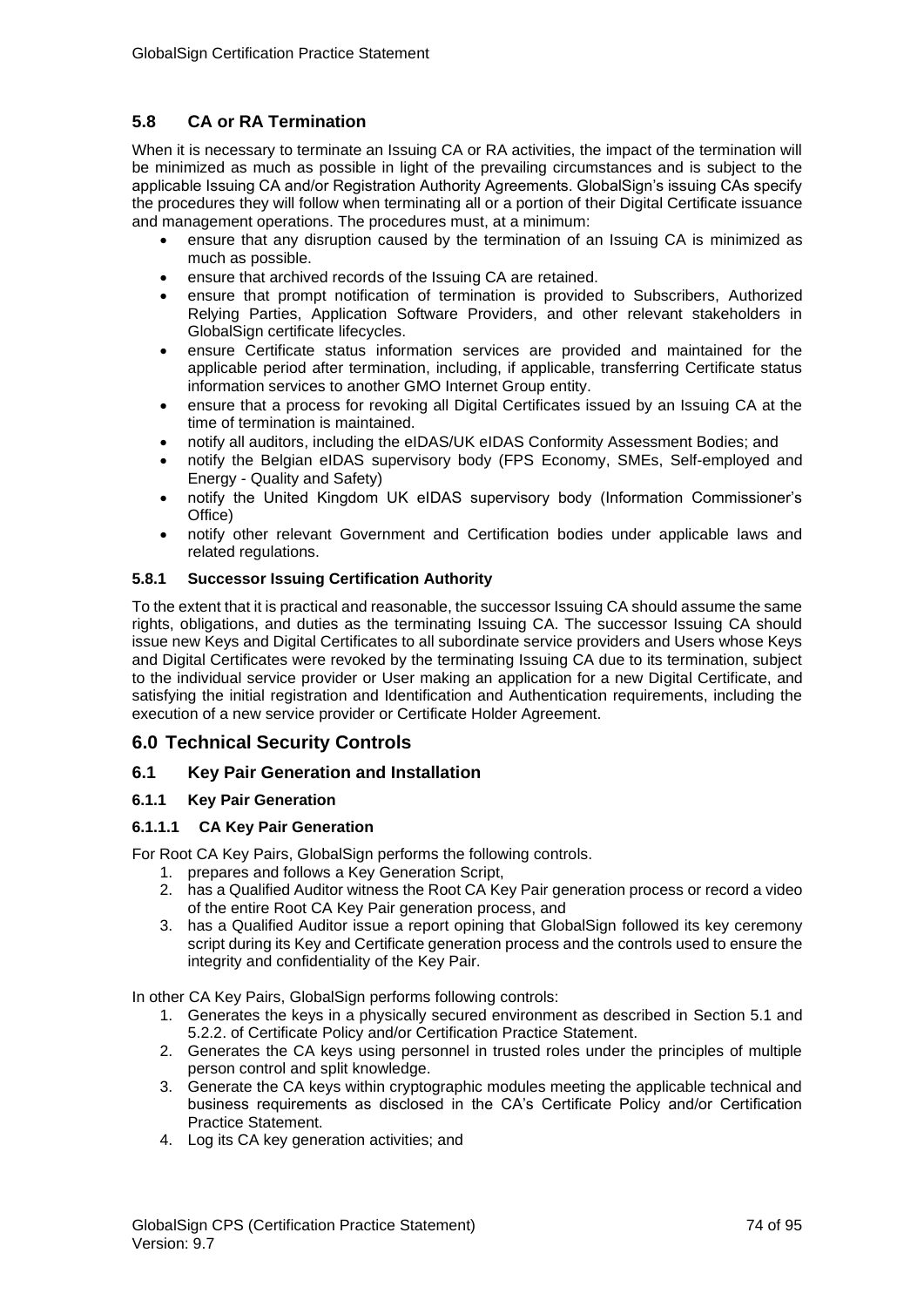5. Maintain effective controls to provide reasonable assurance that the Private Key was generated and protected in conformance with the procedures described in its Certificate Policy and/or Certification Practice Statement and (if applicable) its Key Generation Script.

### **6.1.1.2 Subscriber Key Pair Generation**

For Subscriber keys generated by GlobalSign, Key generation is performed in a secure cryptographic device that meets FIPS 140-2 using key generation algorithm and key size as specified in Section 6.1.5 and 6.1.6.

GlobalSign also rejects a certificate request if it has a known weak Private Key.

For Qualified Certificates where the Private Key related to the certified Public Key resides in a QSCD, Subscriber keys are generated and stored within a recognized Qualified Signature Creation Device (QSCD). The QSCD certification status is monitored, and appropriate measures will be taken if the certification status of a QSCD changes.

### **6.1.2 Private Key Delivery to Subscriber**

GlobalSign does not generate Private Keys for publicly trusted SSL Certificates.

GlobalSign CAs that create Private Keys on behalf of Subscribers do so only when sufficient security is maintained within the key generation process and any onward issuance process to the Subscriber.

For non-publicly trusted SSL Certificates, this is achieved through the use of PKCS#12 (.pfx) files containing Private Keys and Certificates encrypted by at least sixteen (16) character password. At least eight (8) characters are system generated and provided to the Subscriber during the enrolment process and the Subscriber specifies at least eight (8) characters. For SMIME certificates, this is again achieved through the use of PCKS#12 (.pfx) files containing Private Keys and Certificates encrypted by a minimum twelve (12) alpha-numeric character Subscriber-selected password.

GlobalSign ensures the integrity of any Public/Private Keys and the randomness of the key material through a suitable RNG or PRNG. If GlobalSign detects or suspects that the Private Key has been communicated to an unauthorized person or an organization not affiliated with the Subscriber, then GlobalSign revokes all Certificates that include the Public Key corresponding to the communicated Private Key.

## **6.1.3 Public Key Delivery to Certificate Issuer**

GlobalSign only accepts Public Keys from RAs that have been protected during transit and have had the authenticity and integrity of their origin from the RA suitably verified. RA's shall only accept Public Keys from Subscribers in accordance with Section 3.2.1 of this CPS.

## **6.1.4 CA Public Key Delivery to Relying Parties**

GlobalSign ensures that its Public Keys are delivered to Relying Parties in such a way as to prevent substitution attacks. Commercial web browsers and platform operators are encouraged to embed Root Certificate Public Keys into their root stores and operating systems. Issuing CA Public Keys are delivered by the Subscriber in the form of a chain of Certificates or via a Repository operated by GlobalSign and referenced within the profile of the issued Certificate through AIA (Authority Information Access).

#### **6.1.5 Key Sizes**

GlobalSign follows NIST [Special Publication 800-133](http://nvlpubs.nist.gov/nistpubs/SpecialPublications/NIST.SP.800-133.pdf) Revision 2 (2020) - Recommendation for Cryptographic Key Generation - for recommended timelines and best practices in the choice of Key Pairs for Root CAs, Issuing CAs and end entity Certificates delivered to Subscribers. Any Subordinate CAs in the Trusted Root program, outside of the direct control of GlobalSign are contractually obligated to use the same best practices.

GlobalSign selects from the following Key Sizes/Hashes for Root Certificates, Issuing CA Certificates, and end entity Certificates as well as CRL/OCSP Certificate status responders. These choices align with the Baseline Requirements and EV Guidelines.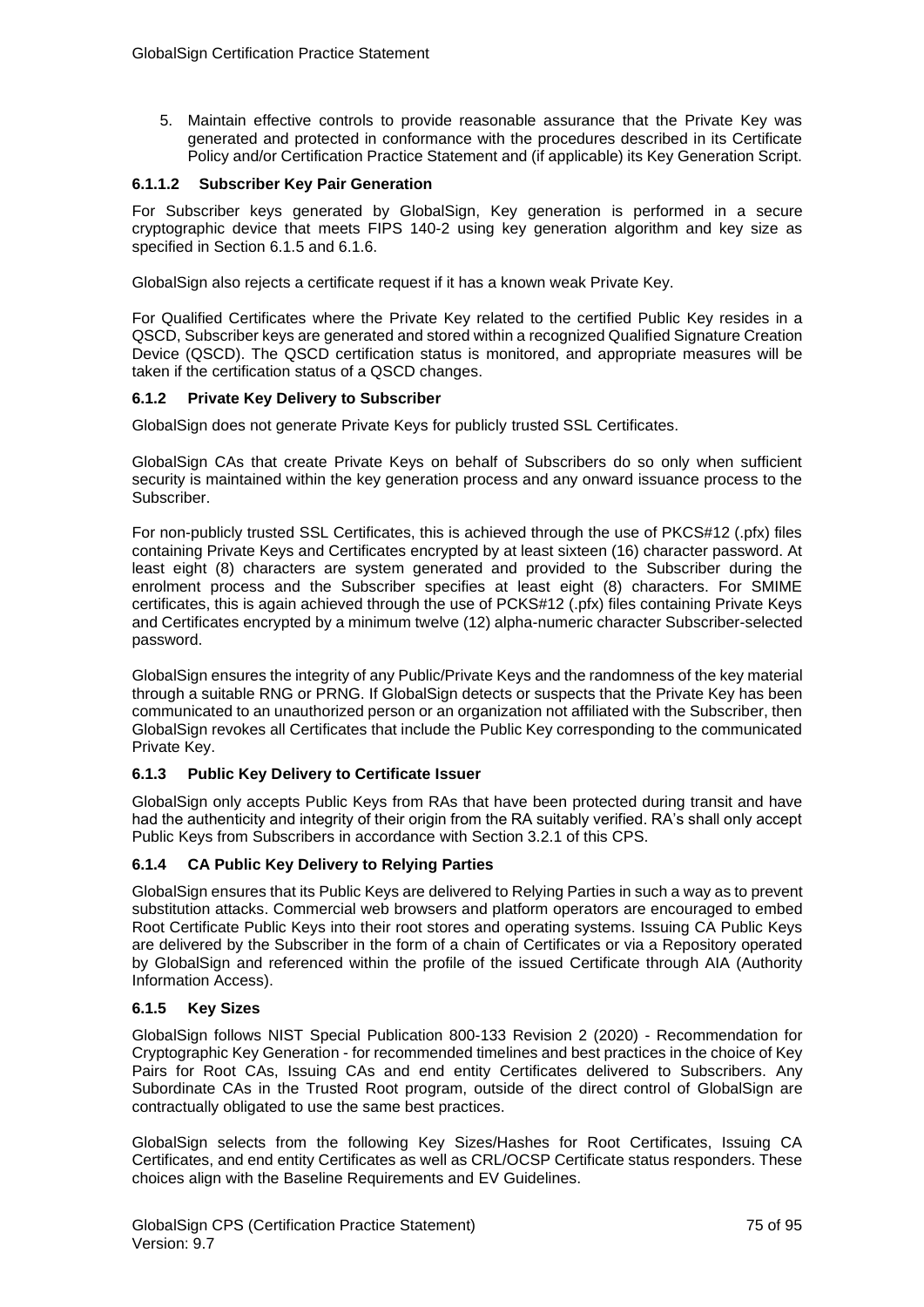Certificates must meet the following requirements for algorithm type and key size.

### **Root CA Certificates**

|                                    | Validity period beginning on or before<br>31 Dec 2010 | Validity period beginning after 31 Dec<br>2010 |  |
|------------------------------------|-------------------------------------------------------|------------------------------------------------|--|
| Digest algorithm                   | SHA-1, SHA-256, SHA-384 or SHA-<br>512                | SHA-256, SHA-384 or SHA-512                    |  |
| Minimum RSA<br>modulus size (bits) | 20484                                                 | 2048                                           |  |
| ECC curve                          | NIST P-256, P-384, or P-521                           | NIST P-256, P-384, or P-521                    |  |

### **Subordinate Certificates**

|                       | Validity period beginning on or before<br>31 Dec 2010 and ending on or before<br>31 Dec 2013 | Validity period beginning after 31 Dec<br>2010 or ending after 31 Dec 2013 |  |
|-----------------------|----------------------------------------------------------------------------------------------|----------------------------------------------------------------------------|--|
| Digest algorithm      | SHA-1, SHA-256, SHA-384 or SHA-                                                              | SHA-1 <sup>5</sup> , SHA-256, SHA-384 or SHA-                              |  |
|                       | 512                                                                                          | 512                                                                        |  |
| Minimum<br><b>RSA</b> | 1024                                                                                         | 2048                                                                       |  |
| modulus size (bits)   |                                                                                              |                                                                            |  |
| ECC curve             | NIST P-256, P-384, or P-521                                                                  | NIST P-256, P-384, or P-521                                                |  |

#### **Subscriber Certificates**

| Digest algorithm        | SHA-1 <sup>6</sup> , SHA-256, SHA-384 or SHA- 512 |  |
|-------------------------|---------------------------------------------------|--|
| Minimum RSA             | 2048                                              |  |
| modulus size (bits)     |                                                   |  |
| ECC curve               | NIST P-256, P-384, or P-521                       |  |
| RSASSA-PSS <sup>7</sup> |                                                   |  |

As of July 1, 2017, the minimum key size for new Root CA certificates which issue Subordinate CAs for AATL is RSA 3072-bit or ECC NIST P-384.

As of January 1, 2021, the minimum key size for new Root and Subordinate CA Certificates which issue Code Signing and Timestamping Certificates is RSA 3072-bit or ECC NIST P-256 As of June 1, 2021, the minimum key size for new Codesigning and Timestamping Subscriber Certificates is RSA 3072-bit or ECC NIST P-256.

## **6.1.6 Public Key Parameters Generation and Quality Checking**

GlobalSign generates Key Pairs in accordance with FIPS 186 and uses reasonable techniques to validate the suitability of Public Keys presented by Subscribers. Known weak keys are tested for and rejected at the point of submission. GlobalSign references the Baseline Requirements Section 6.1.6 on quality checking.

## **6.1.7 Key Usage Purposes (as per X.509 v3 Key Usage Field)**

GlobalSign sets key usage of Certificates depending on their proposed field of application via the v3 Key Usage Field for X.509 v3 (see Section 7.1).

Private Keys corresponding to Root Certificates are not used to sign Certificates except in the following cases:

- 1. Self-signed Certificates to represent the Root CA itself.
- 2. Certificates for Subordinate CAs and Cross Certificates.

<sup>4</sup> *RSA key modulus size in bits must be divisible by 8. A Root CA Certificate issued prior to 31 Dec. 2010 with an RSA key size less than 2048 bits MAY still serve as a trust anchor for Subscriber Certificates issued in accordance with these Requirements.*

<sup>5</sup> *SHA-1 may be used for IntranetSSL Subordinate CA Certificates, but they are not chained to publicly trusted roots.*

<sup>6</sup> *SHA-1 may be used for IntranetSSL Subscriber CA Certificates, but they are not chained to publicly trusted roots.*

<sup>7</sup> <sup>8</sup> *RSASSA-PSS MAY be used with RSA keys for PersonalSign Certificates in accordance with the criteria defined in Section 7.1.3.*<sup>7</sup> *RSASSA-PSS MAY be used with RSA keys for PersonalSign Certificates in accordance with the criteria defined in Section 7.1.3.*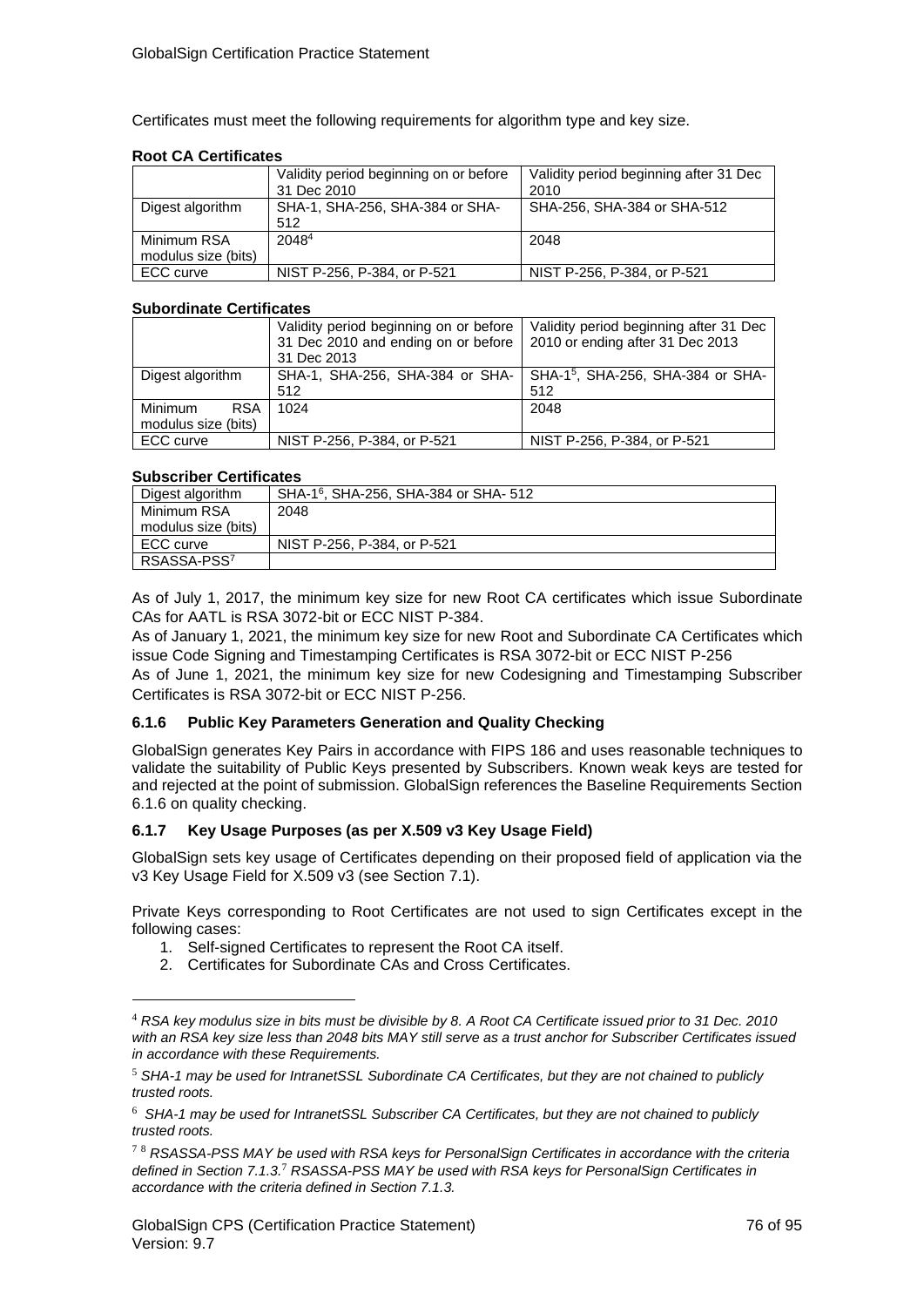3. Certificates for OCSP Response verification.

## **6.2 Private Key Protection and Cryptographic Module Engineering Controls**

GlobalSign implements physical and logical safeguards to prevent unauthorized certificate issuance. Protection of the CA Private Key outside the validated system or device specified above must consist of physical security, encryption, or a combination of both, implemented in a manner that prevents disclosure of the CA Private Key. GlobalSign encrypts its Private Key with an algorithm and key-length that, according to the state of the art, are capable of withstanding cryptanalytic attacks for the residual life of the encrypted key or key part.

## **6.2.1 Cryptographic Module Standards and Controls**

GlobalSign ensures that all systems signing Certificates and CRLs or generating OCSP responses use FIPS 140-2 level 3 as the minimum level of cryptographic protection. CAs that require Subscribers to use FIPS 140-2 level 2 or above systems for Private Key protection must contractually obligate the Subscriber to use such a system or provide a suitable mechanism to guarantee protection. A suitable mechanism used by GlobalSign is the limitation to a suitable CSP (Cryptographic Service Provider) tied to a known FIPS compliant hardware platform as part of the enrollment process.

## **6.2.2 Private Key (n out of m) Multi-Person Control**

GlobalSign activates Private Keys for cryptographic operations with multi-person control (using CA activation data) performing duties associated with their trusted roles. The trusted roles permitted to participate in this Private Key multi-person controls are strongly authenticated (i.e., token with PIN code).

## **6.2.3 Private Key Escrow**

GlobalSign does not escrow Private Keys for any reason.

## **6.2.4 Private Key Backup**

If required for business continuity GlobalSign backs up Root and Subordinate Private Keys under the same multi-person control as the original Private Key.

GlobalSign only performs backup of Subscriber Private Keys for Qualified Certificates where the Private Key resides on a QSCD managed by GlobalSign on behalf of the subject. The backup mechanism replicates the Private Keys with the same security controls as the primary location.

#### **6.2.5 Private Key Archival**

GlobalSign does not archive Subscriber Private Keys and ensures that any temporary location where a Private Key may have existed in any memory location during the generation process is purged.

## **6.2.6 Private Key Transfer into or from a Cryptographic Module**

GlobalSign Private Keys are generated, activated, and stored in Hardware Security Modules. When Private Keys are outside of a Hardware Security Module (either for storage or transfer), they are encrypted. Private Keys never exist in plain text outside of a cryptographic module.

If GlobalSign becomes aware that a Subordinate CA's Private Key has been communicated to an unauthorized person or an organization not affiliated with the Subordinate CA, then GlobalSign will revoke all certificates that include the Public Key corresponding to the communicated Private Key.

## **6.2.7 Private Key Storage on Cryptographic Module**

GlobalSign stores Private Keys on at least a FIPS 140-2 level 3 device.

#### **6.2.8 Method of Activating Private Key**

GlobalSign is responsible for activating the Private Key in accordance with the instructions and documentation provided by the manufacturer of the hardware security module. Subscribers are responsible for protecting Private Keys in accordance with the obligations that are presented in the form of a Subscriber Agreement or Terms of Use.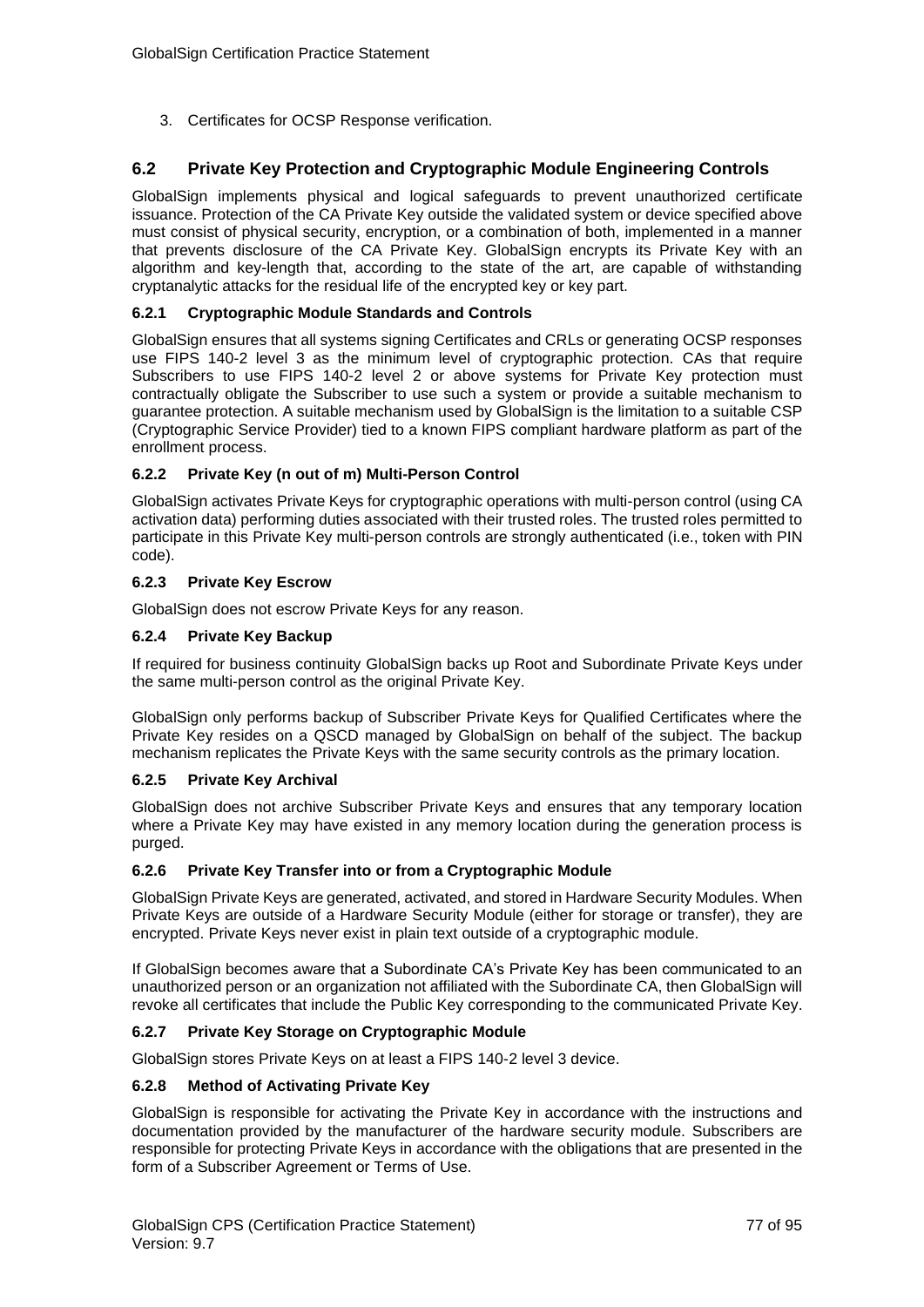## **6.2.9 Method of Deactivating Private Key**

GlobalSign ensures that Hardware Security Modules that have been activated are not left unattended or otherwise available to unauthorized access. During the time a GlobalSign CA's Hardware Security Module is on-line and operational, it is only used to sign Certificates and CRL/OCSPs from an authenticated RA. When a CA is no longer operational, Private Keys are removed from the Hardware Security Module.

## **6.2.10 Method of Destroying Private Key**

GlobalSign Private Keys are destroyed when they are no longer needed or when the Certificates to which they correspond have expired or have been revoked. Destroying Private Keys means that GlobalSign destroys all associated CA secret activation data in the HSM in such a manner that no information can be used to deduce any part of the Private Key.

Subscriber Private Keys generated by GlobalSign in GCC are stored in PKCS#12 format until the Key Pair is picked up by the Subscriber. When the Subscriber acknowledges the receipt of Key Pair or when 30 days has passed after the key generation, the Subscriber Key Pair is automatically deleted from GCC.

## **6.2.11 Cryptographic Module Rating**

See Section 6.2.1

## **6.3 Other Aspects of Key Pair Management**

## **6.3.1 Public Key Archival**

GlobalSign archives Public Keys from Certificates.

## **6.3.2 Certificate Operational Periods and Key Pair Usage Periods**

Publicly Trusted GlobalSign Certificates have a maximum Validity Period of:

<span id="page-77-0"></span>

| <b>Type</b>                                                      | <b>Private Key Usage</b> | <b>Max Validity Period</b>  |
|------------------------------------------------------------------|--------------------------|-----------------------------|
| Root Certificates <sup>8</sup>                                   | No stipulation           | 27 years                    |
| <b>TPM Root Certificates</b>                                     | 30 years                 | 40 years                    |
| <b>Publicly Trusted Sub-CAs/Issuer CAs</b>                       | No stipulation           | 17 years                    |
| <b>Trusted Root</b>                                              | No stipulation           | 10 years                    |
| <b>PersonalSign Certificates</b>                                 | No stipulation           | 39 months                   |
| <b>Code Signing Certificates</b>                                 | No stipulation           | 39 months                   |
| <b>EV Code Signing Certificates</b>                              | No stipulation           | 39 months                   |
| <b>AATL End Entity Certificates</b>                              | No stipulation           | 39 months                   |
| <b>Qualified Certificate for Electronic Signatures and Seals</b> | No stipulation           | 39 months                   |
| <b>DV SSL Certificates</b>                                       | No stipulation           | 397 (398) days <sup>9</sup> |
| <b>AlphaSSL Certificates</b>                                     | No stipulation           | 397 (398) days <sup>9</sup> |
| <b>OV SSL &amp; ICPEdu Certificates</b>                          | No stipulation           | 397 (398) days <sup>9</sup> |
| <b>EV SSL Certificates</b>                                       | No stipulation           | 397 (398) days <sup>9</sup> |
| <b>Qualified Website Authentication Certificates</b>             | No stipulation           | 397 (398) days <sup>9</sup> |
| <b>Intranet SSL</b>                                              | No stipulation           | 5 years                     |
| <b>Timestamping Certificates</b>                                 | 15 months                | 11 years                    |
| <b>PDF Signing for Adobe CDS Certificates</b>                    | No stipulation           | 39 months                   |
| <b>NAESB Certificates</b>                                        | 2 years                  | 2 years                     |
| <b>Private Key Archival\Key Recovery Agent Certificates</b>      | No stipulation           | 5 years                     |

Key Pair usage period can have up to the same Validity Period as Certificate Validity Period.

Certificates signed by a specific CA must expire before the end of that Key Pair's operational period.

*<sup>8</sup> 2048-bit keys generated prior to 2003 using RSA may be used for 25 years due to limited usage due to key size restrictions within hardware, root stores and operating systems.*

<sup>9</sup> *397 days if the validity period is defined as the period of time from notBefore through notAfter, exclusive. 398 days if the validity period is defined as the period of time from notBefore through notAfter, inclusive.*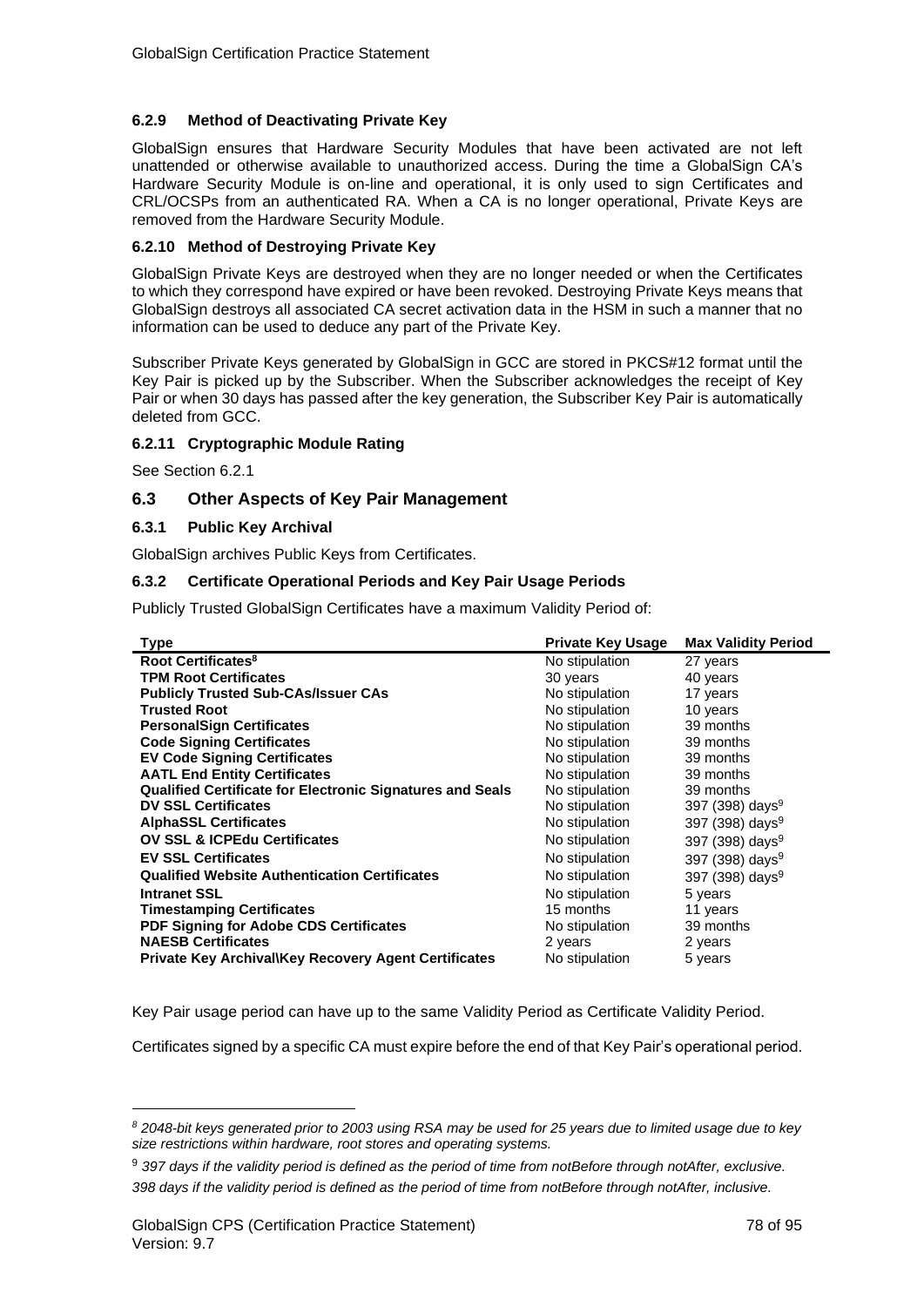GlobalSign complies with the Baseline Requirements with respect to the maximum Validity Period. In the event that a Subscriber's Certificate has a reduced validity period, subsequent re-issues may be used to regain that lost validity period.

## **6.4 Activation Data**

## **6.4.1 Activation Data Generation and Installation**

Generation and use of GlobalSign activation data used to activate GlobalSign Private Keys are made during a key ceremony (Refer to Section 6.1.1). Activation data is either generated automatically by the appropriate HSM or in such a way that meets the same needs. It is then delivered to a holder of a share of the key who is a person in a trusted role. The delivery method maintains the confidentiality and the integrity of the activation data.

### **6.4.2 Activation Data Protection**

Issuing CA activation data is protected from disclosure through a combination of cryptographic and physical access control mechanisms. GlobalSign activation data is stored on smart cards.

### **6.4.3 Other Aspects of Activation Data**

GlobalSign activation data may only be held by GlobalSign personnel in trusted roles.

## **6.5 Computer Security Controls**

#### **6.5.1 Specific Computer Security Technical Requirements**

The following computer security functions are provided by the operating system, or through a combination of operating system, software, and physical safeguards. The GlobalSign PKI components must include the following functions:

- Require authenticated logins for trusted role.
- Provide discretionary access control with least privilege.
- Provide security audit capability (protected in integrity).
- Prohibit object re-use.
- Require use of strong password policy.
- Require use of cryptography for session communication.
- Require trusted path for identification and authentication.
- Provide means for malicious code protection.
- Provide means to maintain software and firmware integrity
- Provide domain isolation and partitioning for different systems and processes; and
- Provide self-protection for the operating system.

For accounts capable of directly causing certificate issuance, GlobalSign enforces multifactor authentication.

#### **6.5.2 Computer Security Rating**

No Stipulation

## **6.6 Lifecycle Technical Controls**

#### **6.6.1 System Development Controls**

The system development controls for GlobalSign are as follows:

- Use software that has been designed and developed under a formal, documented development methodology.
- All hardware will be inspected during commissioning process to ensure conformity to supply, and no evidence of tampering found. Hardware and software procured are purchased in a fashion to reduce the likelihood that any particular component was tampered with (e.g., by ensuring the equipment was randomly selected at time of purchase).
- Hardware and software are developed in a controlled environment, and the development processes are defined and documented. This requirement does not apply to commercial off-the-shelf hardware or software.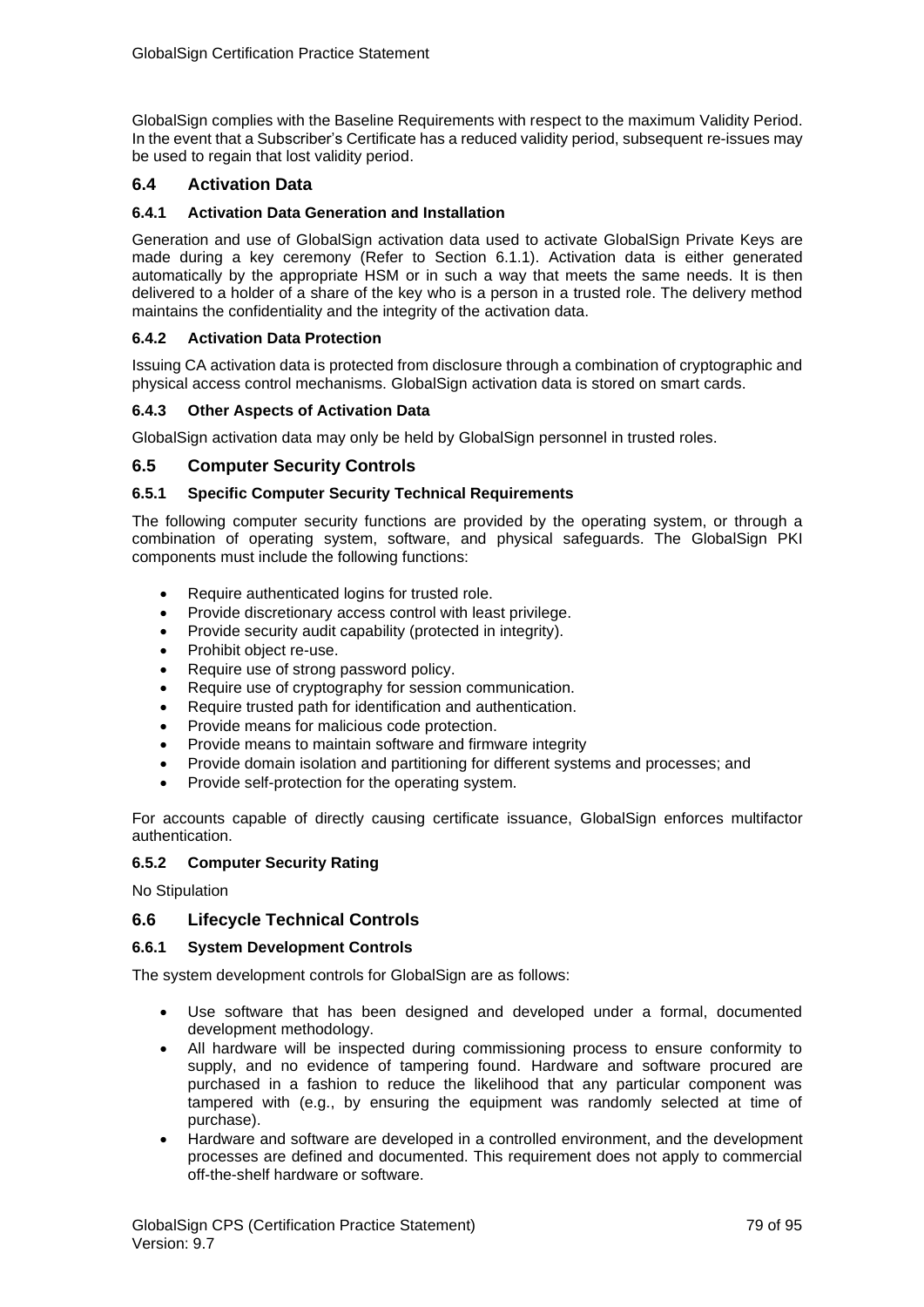- The hardware and software are dedicated to performing CA activities. There are no other applications, hardware devices, network connections, or component software installed which are not part of the CA operation.
- Proper care is taken to prevent malicious software from being loaded onto the equipment. Only applications required to perform the CA operations are installed on the equipment and are obtained from sources authorized by local policy. GlobalSign hardware and software are scanned for malicious code on first use and periodically thereafter; and
- Hardware and software updates are purchased or developed in the same manner as original equipment and are installed by trusted and approved personnel in a defined manner.

## **6.6.2 Security Management Controls**

The configuration of GlobalSign systems as well as any modifications and upgrades are documented and controlled by GlobalSign management. There is a mechanism for detecting unauthorized modification to GlobalSign software or configuration. A formal configuration management methodology is used for installation and on-going maintenance of GlobalSign systems. GlobalSign software, when first loaded, is checked as being that supplied from the vendor, with no modifications, and is the version intended for use.

## **6.6.3 Lifecycle Security Controls**

GlobalSign maintains a maintenance scheme to ensure the level of trust of software and hardware that are evaluated and certified.

## **6.7 Network Security Controls**

GlobalSign PKI components implement appropriate security measures to ensure they are guarded against denial of service and intrusion attacks. Such measures include the use of security guards, firewalls, and filtering routers. Unused network ports and services are turned off. Any boundary control devices used to protect the network on which PKI equipment are hosted deny all but the necessary services to the PKI equipment even if those services are enabled for other devices on the network.

## **6.8 Timestamping**

All GlobalSign components are regularly synchronized with a reliable time service. GlobalSign uses one GPS source and three non-authenticated NTP source clocks to establish the correct time for:

- Initial validity time of a CA Certificate.
- Revocation of a CA Certificate.
- Posting of CRL updates; and
- Issuance of Subscriber end entity Certificates.

Electronic or manual procedures may be used to maintain system time. Clock adjustments are auditable events.

## **6.8.1 PDF Signing Timestamping Services**

All Digital Signatures created by PDF Signing Certificates have the ability to include a trusted timestamp issued from an RFC 3161 compliant Time Stamp Authority (TSA) server chained to an Adobe Root Certificate. The TSA Certificate shall be located in a FIPS 140-2 level 3 or higher HSM. Timestamping services may be provided by GlobalSign or by a GlobalSign outsource agent. In the event that a timestamping service is managed by an outsource agent, then GlobalSign will issue a timestamping Certificate in compliance with this CPS.

## **6.8.2 Code Signing and EV Code Signing Timestamping Services**

All Digital Signatures created by Code Signing and Extended Validation Code Signing Certificates have the ability to include a trusted timestamp issued from an RFC 3161 compliant Time Stamp Authority (TSA) server chained to a GlobalSign Root Certificate. The TSA certificate shall be located in a FIPS 140-2 level 3 or higher HSM. Timestamping services may be provided by GlobalSign or by a GlobalSign outsource agent. If a timestamping service is managed by an outsource agent, then GlobalSign will issue a timestamping Certificate in compliance to this CPS.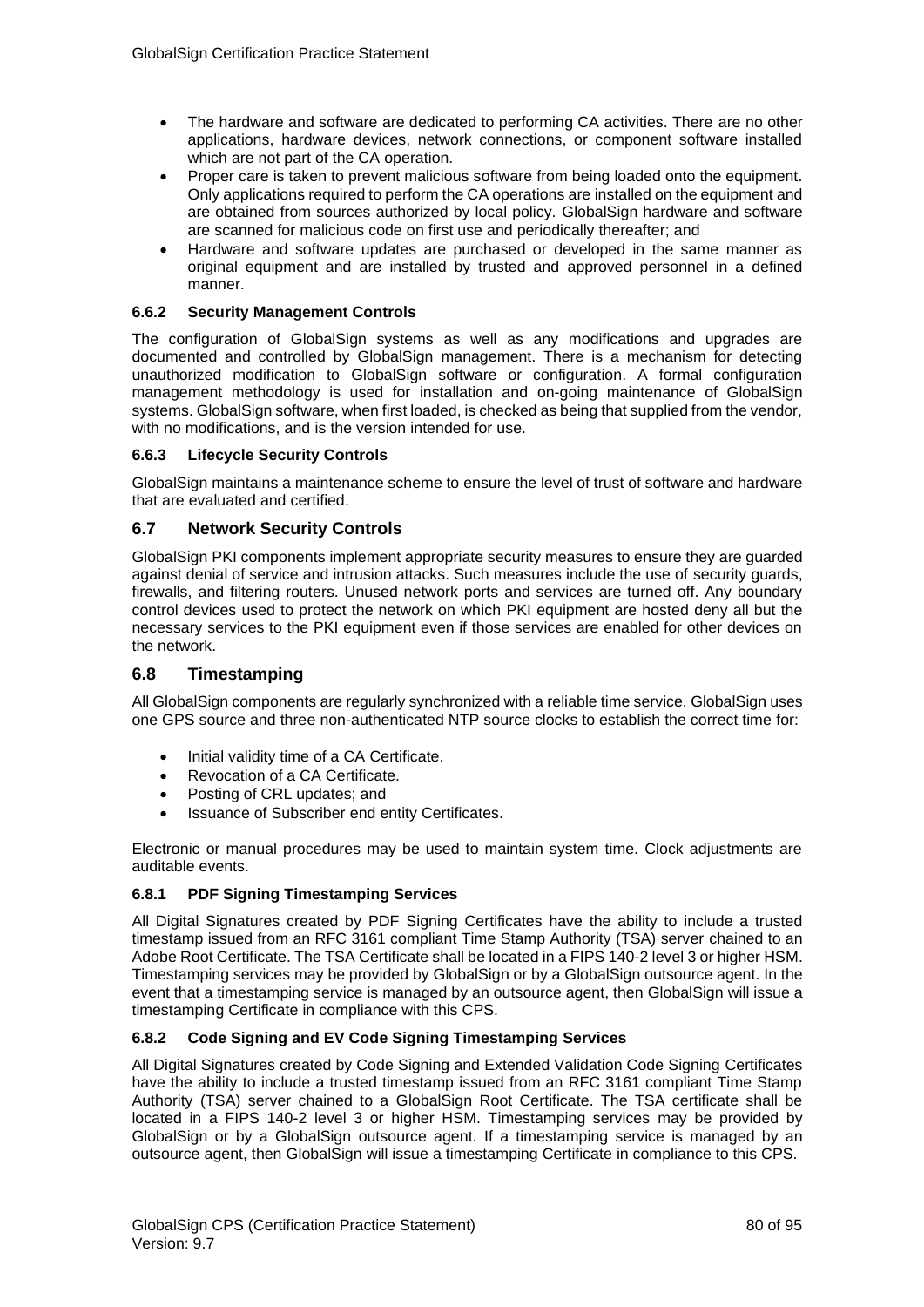# **7.0 Certificate, CRL, and OCSP Profiles**

## **7.1 Certificate Profile**

## **7.1.1 Version Number(s)**

GlobalSign issues Certificates in compliance with X.509 Version 3.

### **7.1.2 Certificate Extensions**

GlobalSign issues Certificates in compliance with RFC 5280 and applicable best practice including compliance to the current Baseline Requirements section 7.1.2.1 through 7.1.2.5. Criticality also follows best practice to prevent unnecessary risks to Relying Parties when applied to name constraints.

Subordinate CA and end entity certificates include an Extended Key Usage extension containing KeyPurposeId(s) describing the intended usage(s) of the certificate. The KeyPurposeId anyExtendedKeyUsage is not included in publicly trusted certificates.

## **7.1.3 Algorithm Object Identifiers**

GlobalSign issues Certificates with algorithms indicated by the following OIDs:

```
SHA1WithRSAEncryption {iso(1) member-body(2) us(840) rsadsi (113549) pkcs(1) pkcs-1(1) 5}
SHA256WithRSAEncryption {iso(1) member-body(2) us(840) rsadsi (113549) pkcs(1) pkcs-1(1) 11}
SHA384WithRSAEncryption {iso(1) member-body(2) us(840) rsadsi (113549) pkcs(1) pkcs-1(1) 12}
SHA512WithRSAEncryption {iso(1) member-body(2) us(840) rsadsi (113549) pkcs(1) pkcs-1(1) 13}
ECDSAWithSHA256 {iso(1) member-body(2) us(840) ansi-X9-62 (10045) signatures(4) ecdsa-with-SHA2(3) 2}<br>ECDSAWithSHA384 {iso(1) member-body(2) us(840) ansi-X9-62 (10045) signatures(4) ecdsa-with-SHA2(3) 3}
ECDSAWithSHA384 \{iso(1) \text{ member-body}(2) \text{ us}(840) \text{ ansi-X9-62} \text{ (10045) signatures}(4) \text{ ecdsa-with-SHA2}(3) \text{ 3} \text{ ECDSAWithSHA512} \{iso(1) \text{ member-body}(2) \text{ us}(840) \text{ ansi-X9-62} \text{ (10045) signatures}(4) \text{ ecdsa-with-SHA2}(3) \text{ 4} \}ECDSAWithSHA512 \{iso(1) \text{ member-body}(2) \text{ us}(840) \text{ ansi-X9-62} (10045) \text{ signaturees}(4) \text{ ecdsa-with-SHA2}(3) \text{ 4} \}<br>RSASSA-PSS \{iso(1) \text{ member-body}(2) \text{ us}(840) \text{ rsadsi}(113549) \text{ okcs}(1) \text{ okcs-1}(1) \text{ rsassa-9ss}(10) \}RSASSA-PSS {iso(1) member-body(2) us(840) rsadsi(113549) pkcs(1) pkcs-1(1) rsassa-pss(10)}
```
#### **7.1.4 Name Forms**

GlobalSign issues Certificates with name forms compliant to RFC 5280 and section 7.1.4 of the Baseline Requirements.

For SSL certificates, if the commonName field is present, this field contains a single IP address or Fully-Qualified Domain Name that is one of the values contained in the Certificate's subjectAltName extension.

#### **7.1.5 Name Constraints**

GlobalSign may issue Subordinate CA Certificates with name constraints where necessary and mark as critical where necessary as part of the Trusted Root program. When name constraints are NOT set on a Subordinate CA, such CA must be subject for full audit specified in section 8.0 of this document.

GlobalSign name constrains using the following methods:

- If the certificate includes the id-kp-serverAuth extended key usage, then the certificate MUST be name constrained with constraints on dNSName, iPAddress and DirectoryName as described in section 7.1.5 of version 1.3 or later of the Baseline Requirements.
- If the certificate includes the id-kp-emailProtection extended key usage, it MUST include the name constraints X.509v3 extension with constraints on rfc822Name, with at least one name in permittedSubtrees, each such name having its ownership validated according to section 3.2.2.4 of the Baseline Requirements.
- GlobalSign MAY also include name constraints on certificates with the id-kpemailProtection extended key usage with constraints on dNSName, iPAddress and DirectoryName as described in section 7.1.5 of the Baseline Requirements

### **7.1.6 Certificate Policy Object Identifier**

GlobalSign follows Section 7.1.6 of the Baseline Requirements.

#### **7.1.7 Usage of Policy Constraints Extension**

No stipulation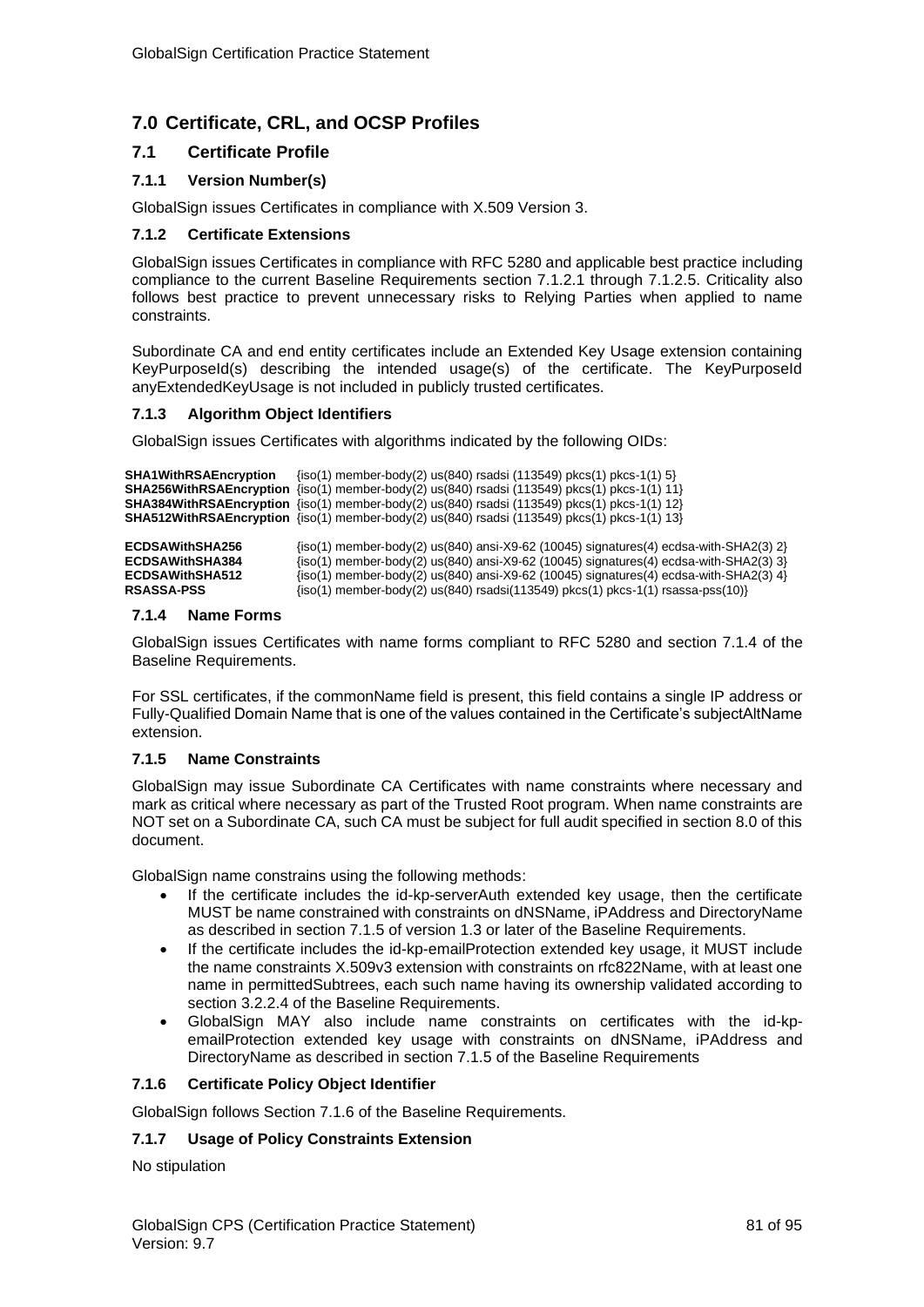## **7.1.8 Policy Qualifiers Syntax and Semantics**

GlobalSign issues Certificates with a policy qualifier and may include suitable text to aid Relying Parties in determining applicability.

### **7.1.9 Processing Semantics for the Critical Certificate Policies Extension**

No stipulation

### **7.1.10 Serial Numbers**

Each Issuing CA must issue certificates that include a unique (within the context of the Issuer Subject DN and CA certificate serial number) non-sequential Certificate serial number greater than zero (0) containing at least 64 bits of output from a CSPRNG.

### **7.1.11 Special Provisions for Qualified Certificates**

Qualified Certificates are configured to meet the applicable profile requirements of ETSI EN 319 412 and ETSI TS 119 495.

### **7.1.11.1 Qualified Certificates for Electronic Signatures**

Qualified Certificates for Electronic Signatures contain following qcStatements:

- id-etsi-qcs-QcCompliance
- id-etsi-gct-esign

If the Private Key related to the certified Public Key resides in a QSCD "id-etsi-qcs-QcSSCD" is included.

Qualified Certificates for Electronic Signatures which are issued under UK eIDAS include "id-etsiqcs-QcCClegislation" with value set as GB

### **7.1.11.2 Qualified Certificates for Electronic Seals**

Qualified Certificates for Electronic Seals contain following qcStatements:

- id-etsi-qcs-QcCompliance
- id-etsi-qct-eseal

If the Private Key related to the certified Public Key resides in a QSCD "id-etsi-qcs-QcSSCD" is included.

Qualified Certificates for Electronic Seals which are issued for PSD2 use include "id-etsi-psd2 qcStatement".

Qualified Certificates for Electronic Seals which are issued under UK eIDAS include "id-etsi-qcs-QcCClegislation" with value set as GB

## **7.1.11.3 Qualified Web Authentication Certificates**

Qualified Web Authentication Certificates contain the following qualified statements:

- id-etsi-qcs-QcCompliance
- id-etsi-qct-web

Qualified Web Authentication Certificates which are issued for PSD2 use include "id-etsi-psd2 qcStatement".

Qualified Web Authentication Certificates which are issued under UK eIDAS include "id-etsi-qcs-QcCClegislation" with value set as GB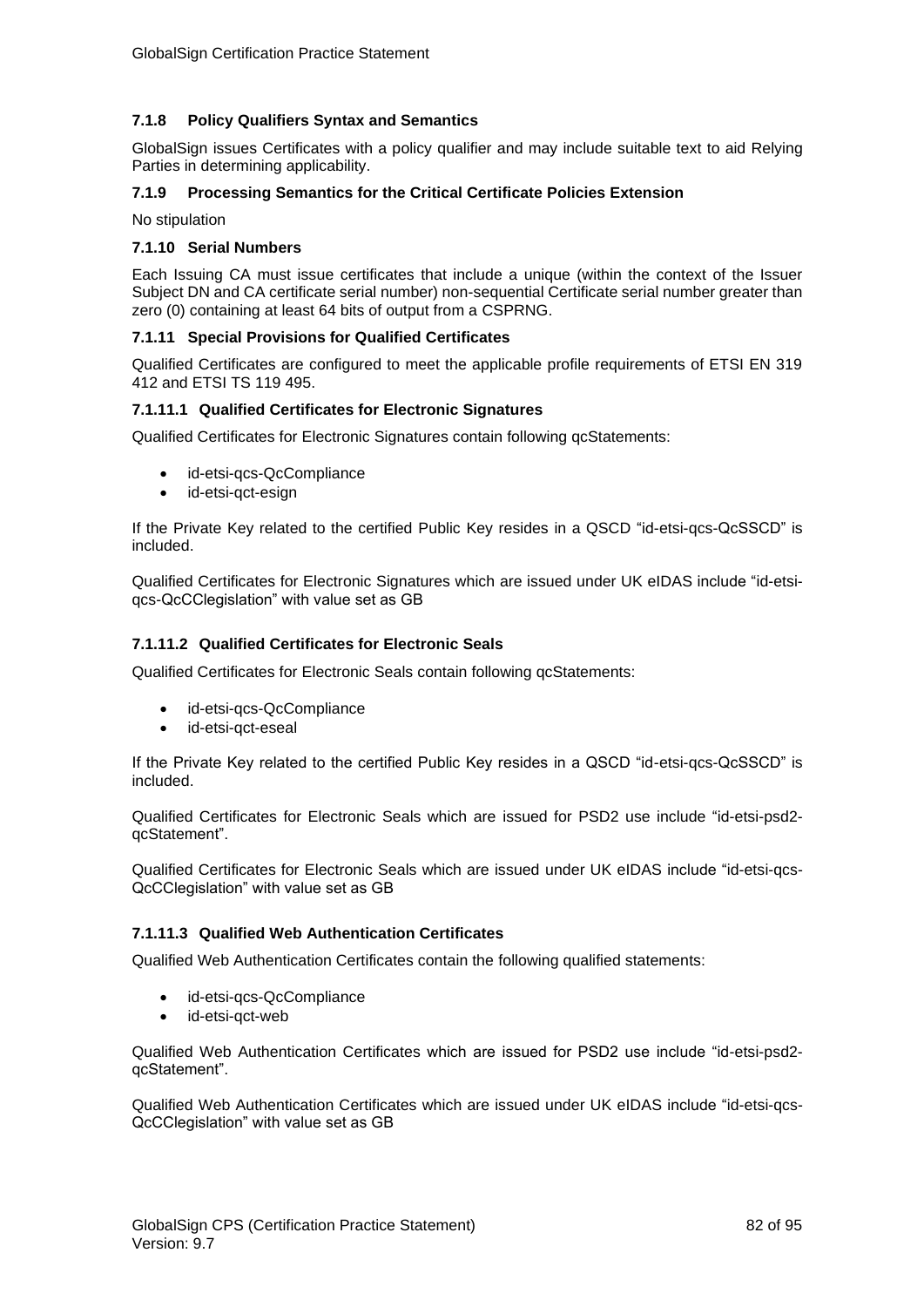# **7.2 CRL Profile**

## **7.2.1 Version Number(s)**

GlobalSign issues Version 2 CRLs in compliance with RFC 5280. CRLs have the following fields:

- **Issuer** The Subject DN of the issuing CA
- **Effective date Date and Time**
- **Next update Date and Time**
- **Signature Algorithm** sha256RSA etc. (Depending upon product)
- **Signature Hash Algorithm** sha256 etc. (Depending upon product)
	- **Serial Number(s)** List of revoked serial numbers
- **Revocation Date Date of Revocation**

## **7.2.2 CRL and CRL Entry Extensions**

CRLs have the following extensions:

| <b>CRL Number</b>               | Monotonically increasing serial number for each CRL        |
|---------------------------------|------------------------------------------------------------|
| <b>Authority Key Identifier</b> | AKI of the issuing CA for chaining/validation requirements |

Following extensions are supported:

• **ReasonCode** Identifies the reason for the Certificate revocation.

The extension is present for a CRL entry for a Root CA or Subordinate CA Certificate, including Cross Certificates. Supported values are keyCompromise (1), affiliationChanged (3), superseded (4), cessationOfOperation (5).

The extension may be present for a CRL entry for a Subscriber end entity Certificate. Supported values are keyCompromise (1), affiliationChanged (3), superseded (4), certificateHold (6). The value certificateHold (6) is not supported for SSL Certificates.

## **7.3 OCSP Profile**

GlobalSign operates an Online Certificate Status Profile (OCSP) responder in compliance with RFC 6960 and RFC 5019 and highlights this within the AIA extension via an OCSP responder URL.

## **7.3.1 Version Number(s)**

GlobalSign issues Version 1 OCSP responses with following fields:

- Responder ID SHA-1 Hash of responder's Public Key
- Produced Time The time at which this response was signed
- Certificate Status Certificate status referenced (good/revoked/unknown)
- ThisUpdate/NextUpdate Recommended validity interval for the response
- Signature Algorithm SHA256 RSA etc. (depending upon product)
	- Signature Signature value generated by the responder
	- Certificates The OCSP Responder's Certificate

An OCSP request must contain the following data:

- Protocol version
- Service request
- Target Certificate identifier

Following fields are supported:

• revocationReason Identifies the reason for the Certificate revocation.

This field is present for OCSP responses for a Root CA or Subordinate CA Certificate, including Cross Certificates, and may be present for a Subscriber end entity Certificate, if the Certificate is revoked. The CRLReason indicated contains a value permitted for CRLs, as specified in Section 7.2.2.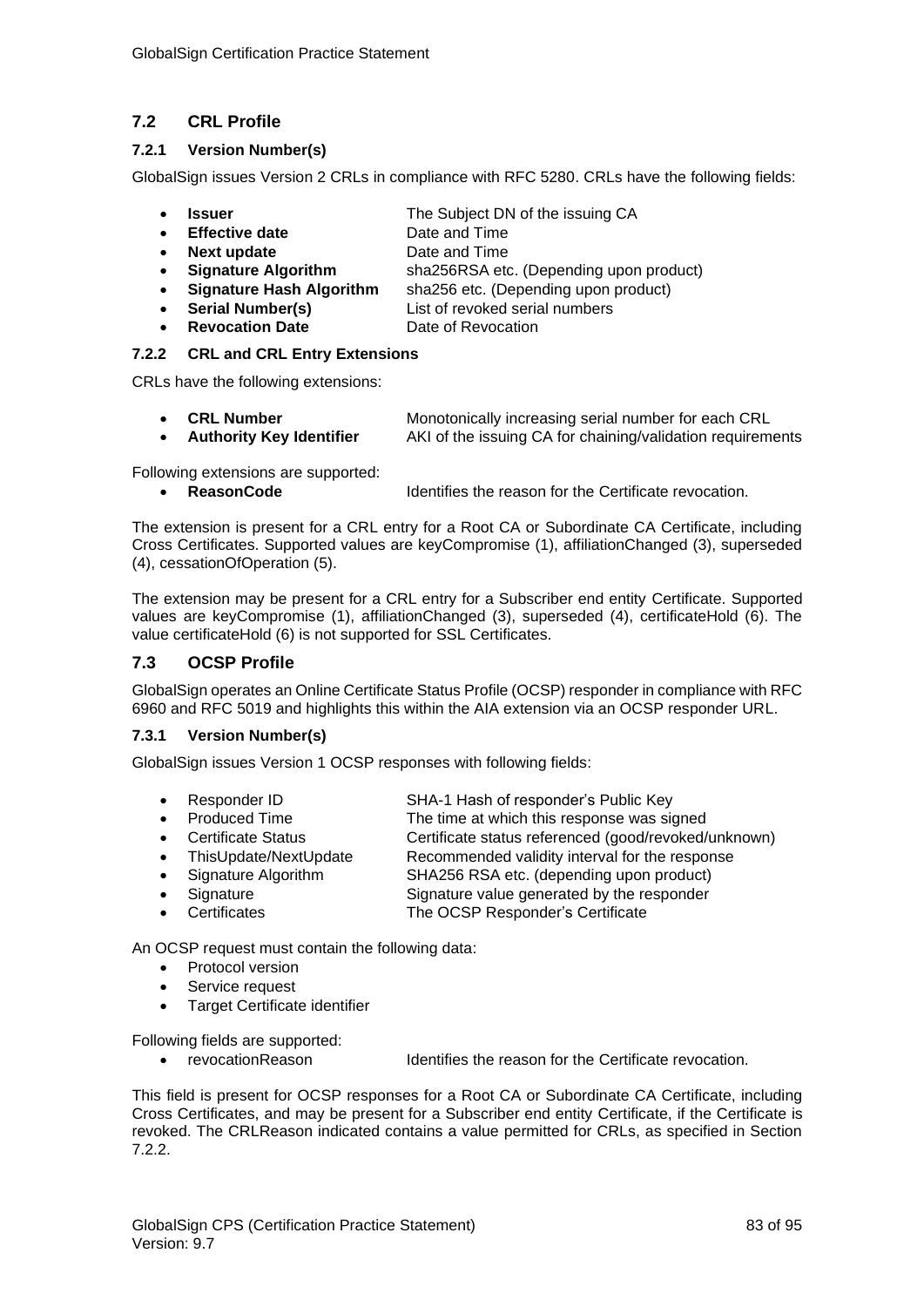# **7.3.2 OCSP Extensions**

No stipulation.

# **8.0 Compliance Audit and Other Assessments**

The procedures within this CPS are designed to comply with the requirements listed in Section 1.0 and encompass all relevant portions of currently applicable PKI standards for the various vertical PKI industries in which GlobalSign operates.

## **8.1 Frequency and Circumstances of Assessment**

GlobalSign maintains its compliance with the WebTrust/eIDAS/UK eIDAS standards identified in Section 1.0 via a Qualified Auditor on an annual (WebTrust), bi-annual (eIDAS/UK eIDAS) and contiguous basis.

Trusted Root CAs that are not constrained by dNSNameConstraints are audited for compliance to the applicable WebTrust standards.

## **8.2 Identity/Qualifications of Assessor**

The audit of GlobalSign is performed by Ernst & Young as a "Qualified Auditor" that possesses the following qualifications and skills:

- Independence from the subject of the audit.
- The ability to conduct an audit that addresses the criteria specified in an Eligible Audit as stipulated in section 8.0 of this document.
- Employs individuals who have proficiency in examining Public Key Infrastructure technology, information security tools and techniques, information technology and security auditing, and the third-party attestation function.
- Certified, accredited, licensed, or otherwise assessed as meeting the qualification requirements of auditors under the audit scheme.
- Bound by law, government regulation, or professional code of ethics; and
- Except in the case of an internal government auditing agency, maintains Professional Liability/Errors & Omissions insurance with policy limits of at least one million (\$1,000,000) US dollars in coverage.

For eIDAS, the audit is performed by a conformity assessment body accredited by a European Union member state national accreditation body on the basis of EN ISO/IEC 17065 as profiled by ETSI EN 319 403 and in particular against the requirements defined in the eIDAS Regulation (EU) No 910/2014.

For UK eIDAS, the audit is performed by a conformity assessment body accredited on the basis of EN ISO/IEC 17065 as profiled by ETSI EN 319 403 and in particular against the requirements defined in the UK eIDAS Regulation (eIDAS (UK Legislation) and The Electronic Identification and Trust Services for Electronic Transactions Regulations 2016).

## **8.3 Assessor's Relationship to Assessed Entity**

GlobalSign has selected an auditor/assessor who is completely independent from GlobalSign.

## **8.4 Topics Covered by Assessment**

The audit meets the requirements of the audit schemes highlighted in Section 1.0 under which the assessment is being made. These requirements may vary as audit schemes are updated. An audit scheme is applicable to GlobalSign in the year following the adoption of the updated scheme.

## **8.5 Actions Taken as a Result of Deficiency**

GlobalSign, including cross-signed Issuing CAs that are not technically constrained, follow the same process if presented with a material non-compliance by auditors and create a suitable corrective action plan to remove the deficiency. Corrective action plans which directly affect policy and procedure as dictated by the CP and CPS are referred to the GlobalSign policy authority.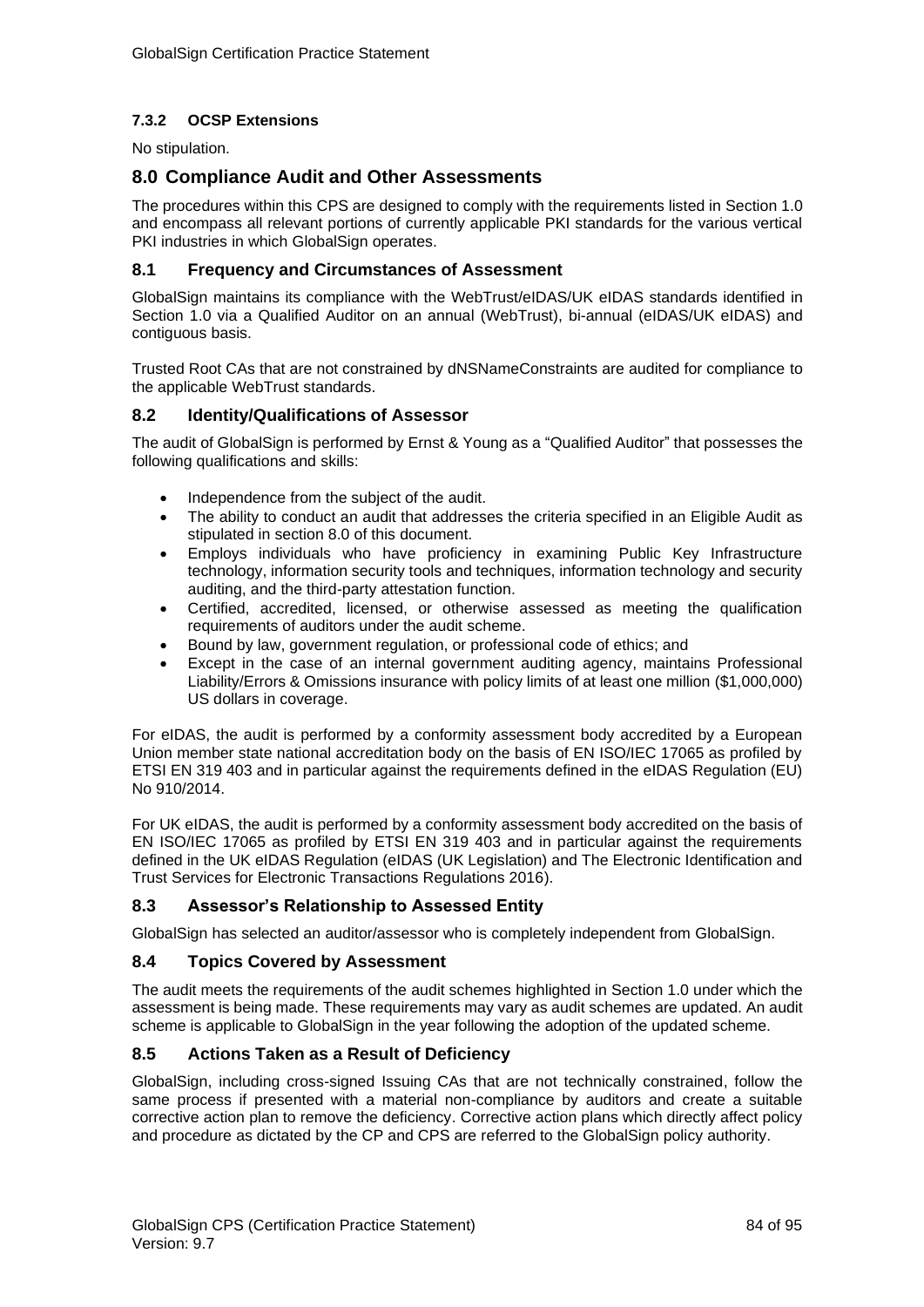# **8.6 Communications of Results**

Results of the audit are reported to the Policy Authority for analysis and resolution of any deficiency through a subsequent corrective action plan. The results could also be made available to any other appropriate entities that may be entitled to a copy of the results by law, regulation, or agreement.<br>Copies of GlobalSign's WebTrust for CAs audit reports can be found at: of GlobalSign's WebTrust for CAs audit reports can be found at: <https://www.globalsign.com/en/repository/>

## **8.7 Self-Audit**

GlobalSign monitors its adherence to Certificate Policy, Certification Practice Statement and other external requirements specified in the "Acknowledgements" section and strictly control its service quality by performing self-audits on at least a quarterly basis against randomly selected samples of at least 3 percent (6% for EV SSL Certificate and EV Code Signing Certificates) of the Certificates issued.

# **9.0 Other Business and Legal Matters**

## **9.1 Fees**

## **9.1.1 Certificate Issuance or Renewal Fees**

GlobalSign charges fees for Certificate issuance and renewal. GlobalSign does not charge for reissuance (re-key during the lifetime of the Certificate). Fees and any associated terms and conditions are made clear to Applicants both by the enrollment process through a web interface or in the sales and marketing materials on GlobalSign's various language specific web sites.

## **9.1.2 Certificate Access Fees**

GlobalSign may charge for access to any database which stores issued Certificates.

### **9.1.3 Revocation or Status Information Access Fees**

GlobalSign may charge additional fees to Subscribers who have a large Relying Party community and choose not to use OCSP stapling or other similar techniques to reduce the load on the GlobalSign's Certificate status infrastructure.

## **9.1.4 Fees for Other Services**

GlobalSign may charge for other additional services such as timestamping.

## **9.1.5 Refund Policy**

If a Subscriber is not completely satisfied with the issued Certificate, the Subscriber may request a refund within 7 days of the Certificate being issued. Any refunds will be net of any fees incurred by GlobalSign.

## **9.2 Financial Responsibility**

#### **9.2.1 Insurance Coverage**

GlobalSign NV/SA maintains commercial general liability insurance with policy limits of at least two million US dollars (\$2,000,000) in coverage and Errors and Omissions / Professional Liability insurance with a policy limit of at least five million US dollars (\$5,000,000) in coverage. GlobalSign's insurance policies include coverage for (1) claims for damages arising out of an act, error, or omission, unintentional breach of contract, or neglect in issuing or maintaining EV Certificates, and (2) claims for damages arising out of infringement of the proprietary rights of any third party (excluding copyright, patent, and trademark infringement), invasion of privacy, and advertising injury. Insurance is carried through companies rated no less than A- as to Policy Holder's Rating in the current edition of Best's Insurance Guide (or with an association of companies, each of the members of which are so rated).

#### **9.2.2 Other Assets**

No stipulation

## **9.2.3 Insurance or Warranty Coverage for End Entities**

GlobalSign offers a Warranty Policy to Subscribers published on GlobalSign's web site at [https://www.globalsign.com/en/company/corporate-policies.](https://www.globalsign.com/en/company/corporate-policies)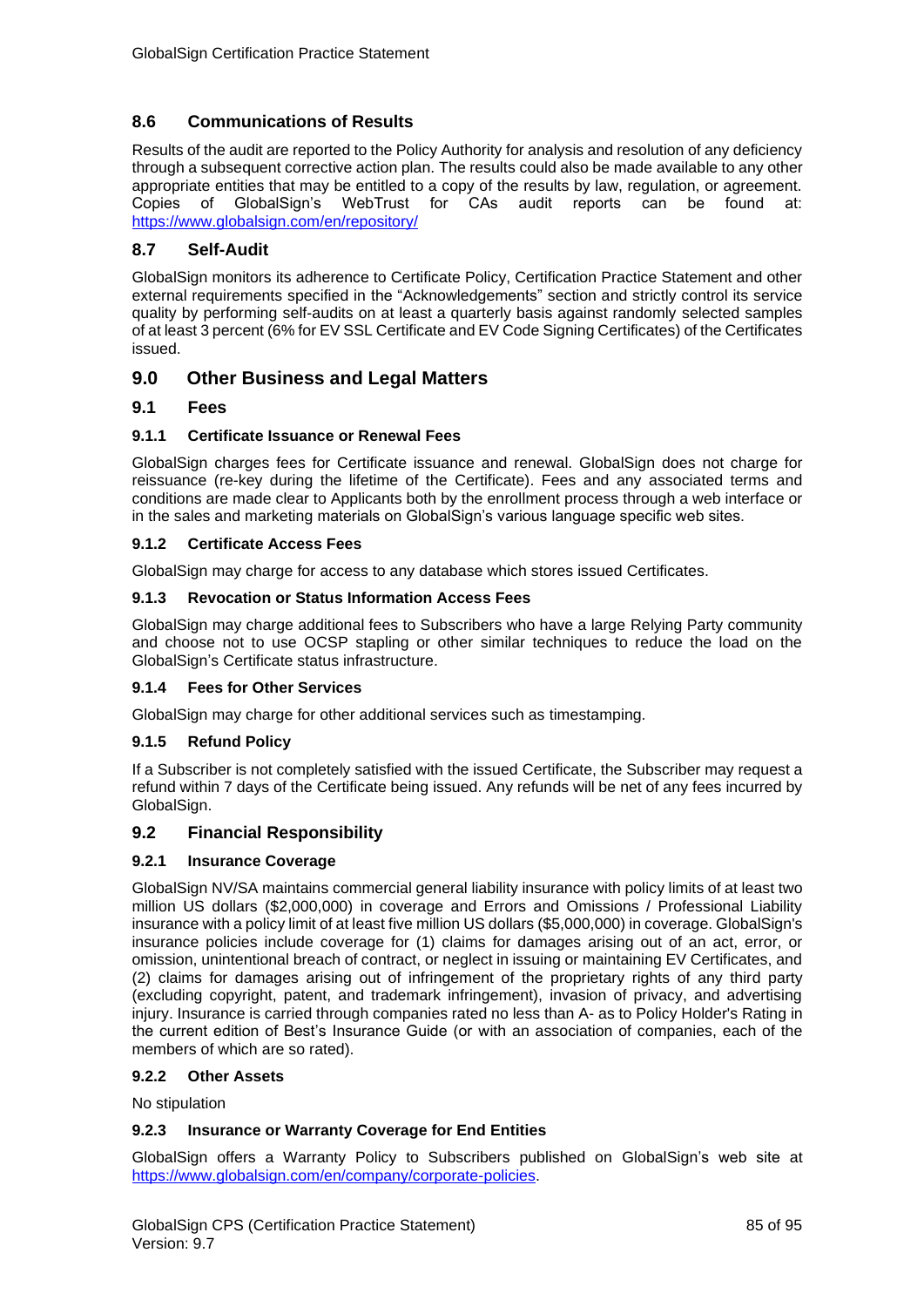# **9.3 Confidentiality of Business Information**

## **9.3.1 Scope of Confidential Information**

The following items are classified as being confidential information and therefore are subject to reasonable care and attention by GlobalSign staff including Validation Specialists and administrators:

- Personal Information as detailed in Section 9.4.
- Audit logs from CA and RA systems.
- Activation data used to active CA Private Keys as detailed in Section 6.4.
- Internal GlobalSign business process documentation including Disaster Recovery Plans (DRP) and Business Continuity Plans (BCP); and
- Audit Reports from an independent auditor as detailed in Section 8.0.

## **9.3.2 Information Not Within the Scope of Confidential Information**

Any information not defined as confidential within this CPS shall be deemed public. Certificate status information and Certificates themselves are deemed public.

## **9.3.3 Responsibility to Protect Confidential Information**

GlobalSign protects confidential information through training and enforcement with employees, agents, and contractors.

## **9.4 Privacy of Personal Information**

## **9.4.1 Privacy Plan**

GlobalSign protects personal information in accordance with a Privacy Policy published on GlobalSign's web site at [https://www.globalsign.com/repository.](https://www.globalsign.com/repository)

## **9.4.2 Information Treated as Private**

GlobalSign treats all information received from Applicants that will not ordinarily be placed into a Certificate as private. This applies both to those Applicants who are successful in being issued a Certificate and those who are unsuccessful and rejected. GlobalSign periodically trains all RA and vetting staff as well as anyone who has access to the information about due care and attention that must be applied.

## **9.4.3 Information Not Deemed Private**

Certificate status information and any Certificate content is deemed not private.

## **9.4.4 Responsibility to Protect Private Information**

GlobalSign is responsible for securely storing private information in accordance with a published Privacy Policy document and may store information received in either paper or digital form. Any backup of private information must be encrypted when transferred to suitable backup media. The Privacy Policy is published on GlobalSign's web site at [https://www.globalsign.com/repository.](https://www.globalsign.com/repository)

## **9.4.5 Notice and Consent to Use Private Information**

Personal information obtained from Applicants during the application and enrollment process is deemed private and permission is required from the Applicant to allow the use of such information. GlobalSign includes any required consents in the Subscriber Agreement, including any permission required for additional information to be obtained from third parties that may be applicable to the validation process for the product or service being offered by GlobalSign.

## **9.4.6 Disclosure Pursuant to Judicial or Administrative Process**

GlobalSign may disclose private information without notice to Applicants or Subscribers where required to do so by law or regulation.

## **9.4.7 Other Information Disclosure Circumstances**

No Stipulation.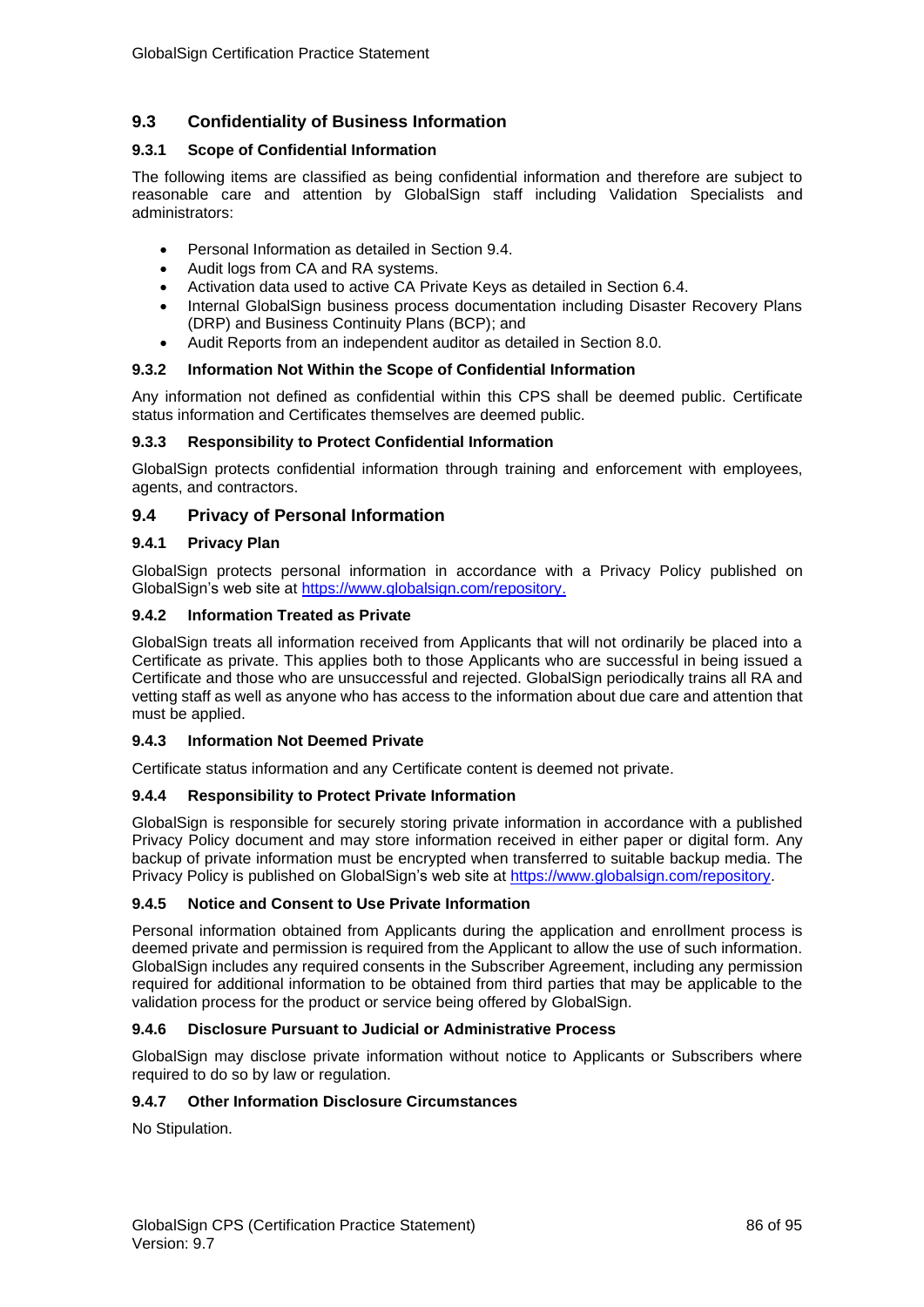## **9.5 Intellectual Property Rights**

GlobalSign does not knowingly violate the intellectual property rights of third parties. Public and Private Keys remain the property of Subscribers who legitimately hold them. GlobalSign retains ownership of Certificates; however, it grants permission to reproduce and distribute Certificates on a non-exclusive, royalty free basis, provided that they are reproduced and distributed in full.

GlobalSign and the GlobalSign logo are the registered trademarks of GMO GlobalSign K.K.

### **9.6 Representations and Warranties**

### **9.6.1 CA Representations and Warranties**

GlobalSign uses this CPS and applicable Subscriber Agreements to convey legal conditions of usage of issued Certificates to Subscribers and Relying Parties. All parties including GlobalSign, any RAs and Subscribers warrant the integrity of their respective Private Key(s). If any such party suspects that a Private Key has been Compromised, they will immediately notify the appropriate RA.

GlobalSign represents and warrants to Certificate Beneficiaries, during the period when the Certificate is valid, GlobalSign has complied with its Certificate Policy and/or Certification Practice Statement in issuing and managing the Certificate:

- **Right to Use Domain Name or IP Address**: That, at the time of issuance, GlobalSign (i) implemented a procedure for verifying that the Applicant either had the right to use, or had control of, the Domain Name(s) and IP address(es) listed in the Certificate's Subject field and subjectAltName extension (or, only in the case of Domain Names, was delegated such right or control by someone who had such right to use or control); (ii) followed the procedure when issuing the Certificate; and (iii) accurately described the procedure in GlobalSign's Certificate Policy and/or Certification Practice Statement (see Section 3.2).
- **Authorization for Certificate:** That, at the time of issuance, GlobalSign (i) operated a procedure for verifying that the Subject authorized the issuance of the Certificate and that the Applicant Representative is authorized to request the Certificate on behalf of the Subject; (ii) followed the procedure when issuing the Certificate; and (iii) accurately described the procedure in GlobalSign's Certificate Policy and/or Certification Practice Statement (see Section 3.2.5).
- **Accuracy of Information:** That, at the time of issuance, GlobalSign (i) operated a procedure for verifying all of the information contained in the Certificate (with the exception of the subject:organizationalUnitName and subject:serialNumber (non-EV certificates) attribute) was true and accurate; (ii) followed the procedure when issuing the Certificate; and (iii) accurately described the procedure in GlobalSign's Certificate Policy and/or Certification Practice Statement (see Sections 3.2.3, 3.2.3, 3.2.4).
- **No Misleading Information:** That, at the time of issuance, GlobalSign (i) implemented a procedure for reducing the likelihood that the information contained in the Certificate's subject:organizationalUnitName attribute would be misleading; (ii) followed the procedure when issuing the Certificate; and (iii) accurately described the procedure in GlobalSign's Certificate Policy and/or Certification Practice Statement (see Sections 3.2.3, 3.2.3, 3.2.4).
- **Identity of Applicant:** That, if the Certificate contains Subject Identity Information, the CA (i) operated a procedure to verify the identity of the Applicant and that for Code Signing Certificates this procedure at least meets the requirements of section 11 of the Baseline Requirements for Code Signing; (ii) followed the procedure when issuing and managing the Certificate; and (iii) accurately described the procedure in GlobalSign's Certificate Policy and/or Certification Practice Statement (see Sections 3.2.3, 3.2.3, 3.2.4).
- **Subscriber Agreement:** That, if GlobalSign and Subscriber are not Affiliates, the Subscriber and CA are parties to a legally valid and enforceable Subscriber Agreement that satisfies the Baseline Requirements, Baseline Requirements for Code Signing (if applicable) or, if GlobalSign and Subscriber are Affiliates, the Applicant Representative acknowledged and accepted the Terms of Use (see Section 4.5.1).
- **Status:** That GlobalSign maintains a 24 x 7 publicly accessible Repository with current information regarding the status (valid or revoked) of all unexpired Certificates and that for Code Signing Certificates will maintain the Repository for the period required by the Baseline Requirements for Code Signing.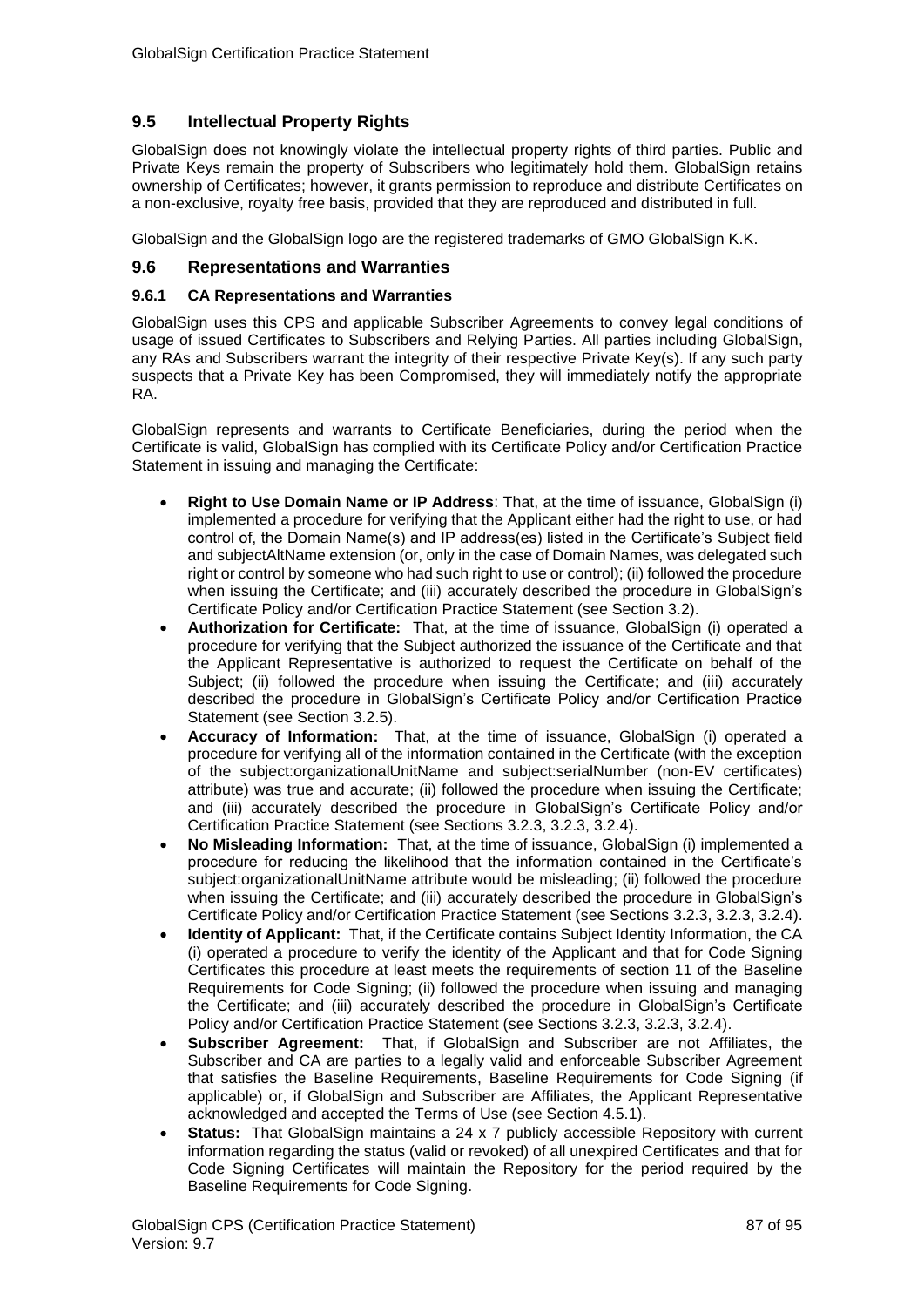• **Revocation:** That GlobalSign will revoke the Certificate for any of the reasons specified in the Baseline Requirements, EV Guidelines and/or Baseline Requirements for Code Signing (as applicable) (see Section 4.9.1); and

In addition, GlobalSign represents and warrants to Certificate Beneficiaries for NAESB Certificates that, during the period when the Certificate is valid, GlobalSign has complied with its Certificate Policy and/or Certification Practice Statement in issuing and managing the Certificate:

- GlobalSign has issued, and will manage, the Certificate in accordance with the NAESB WEQ PKI Standards.
- GlobalSign has complied with all requirements in the NAESB WEQ PKI Standards when identifying the Subscriber and issuing the Certificate.
- There are no misrepresentations of fact in the Certificate actually known to or reasonably knowable by GlobalSign and GlobalSign has verified information in the Certificate.
- Information provided by the Applicant for inclusion in the Certificate has been accurately transcribed to the Certificate.
- The Certificate meets the material requirements of the NAESB WEQ PKI standards.

In lieu of the warranties set forth above, GlobalSign represents and warrants to Certificate Beneficiaries for EV Certificates and EV Code Signing Certificates that, during the period when the Certificate is valid, GlobalSign has followed the Guidelines and its Certification Practice Statement in issuing and managing the Certificate and in verifying the accuracy of the information contained in the EV Certificate and/or EV Code Signing Certificate:

- **Legal Existence:** GlobalSign has confirmed with the Incorporating or Registration Agency in the Subject's Jurisdiction of Incorporation or Registration that, as of the date the Certificate was issued, the Subject named in the Certificate legally exists as a valid organization or entity in the Jurisdiction of Incorporation or Registration.
- **Identity:** GlobalSign has confirmed that, as of the date the Certificate was issued, the legal name of the Subject named in the Certificate matches the name on the official government records of the Incorporating or Registration Agency in the Subject's Jurisdiction of Incorporation or Registration, and if an assumed name is also included, that the assumed name is properly registered by the Subject in the jurisdiction of its Place of Business.
- **Right to Use Domain Name:** For EV Certificates only, GlobalSign has taken all steps reasonably necessary to verify that, as of the date the Certificate was issued, the Subject named in the Certificate has the right to use all the Domain Name(s) listed in the Certificate.
- **Authorization for EV Certificate:** GlobalSign has taken all steps reasonably necessary to verify that the Subject named in the Certificate has authorized the issuance of the Certificate.
- **Accuracy of Information:** GlobalSign has taken all steps reasonably necessary to verify that all of the other information in the Certificate is accurate, as of the date the Certificate was issued.
- **Subscriber Agreement:** The Subject named in the Certificate has entered into a legally valid and enforceable Subscriber Agreement with the CA that satisfies the requirements of these Guidelines or, if they are affiliated, the Applicant Representative has acknowledged and accepted the Terms of Use.
- **Status:** GlobalSign will follow the requirements of the EV Guidelines and/or Baseline Requirements for Code Signing (as applicable) and maintain a 24 x 7 online-accessible Repository with current information regarding the status of the Certificate as Valid or revoked; and
- **Revocation:** GlobalSign will follow the requirements of the EV Guidelines and/or Baseline Requirements for Code Signing and revoke the Certificate for any of the revocation reasons specified in the EV Guidelines and/or Baseline Requirements for Code Signing.

## **9.6.2 RA Representations and Warranties**

RAs warrant that:

• Issuance processes are in compliance with this CPS and the relevant CP.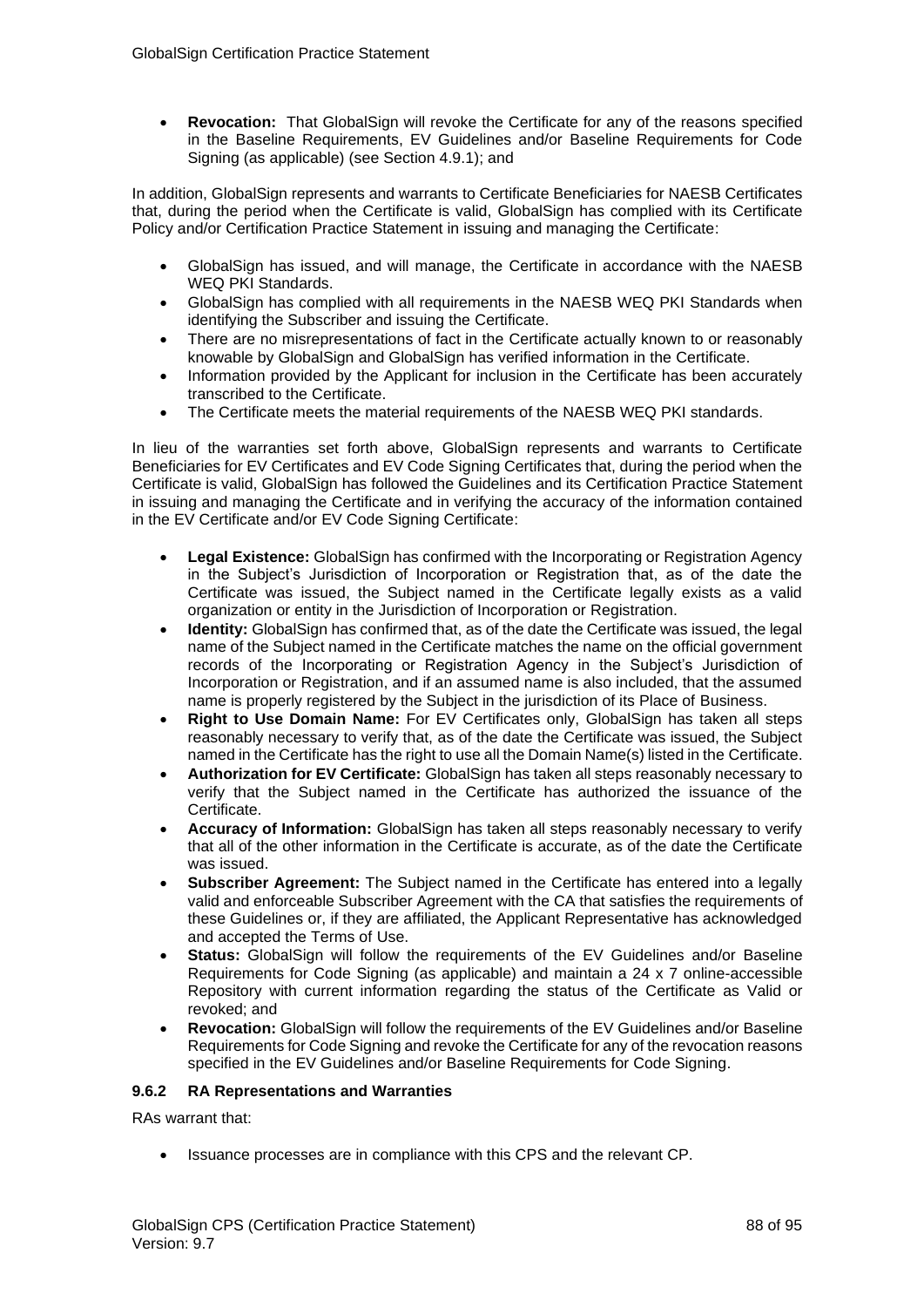- All information provided to GlobalSign does not contain any misleading or false information; and
- All translated material provided by the RA is accurate.

## **9.6.3 Subscriber Representations and Warranties**

Subscribers and/or Applicants warrant that:

- **Accuracy of Information:** Subscriber will provide accurate and complete information at all times to GlobalSign, both in the Certificate Request and as otherwise requested by GlobalSign in connection with issuance of a Certificate.
- **Protection of Private Key:** Applicant shall take all reasonable measures to maintain sole control of, keep confidential, and properly protect at all times the Private Key to be included in the requested Certificate(s) and any associated activation data or device, e.g., password or token.
- **Acceptance of Certificate:** Subscriber shall review and verify the Certificate contents for accuracy.
- **Use of Certificate:** Subscriber shall install an SSL Certificate only on servers that are accessible at the subjectAltName(s) listed in the Certificate, and use the Certificate solely in compliance with all applicable laws and solely in accordance with the Subscriber Agreement or Terms of Use.
- **Reporting and Revocation:** Subscriber shall (a) promptly request revocation of the certificate, and cease using it and its associated Private Key, if there is any actual or suspected misuse or compromise of the Subscriber's Private Key associated with the Public Key included in the Certificate; and (b) promptly request revocation of the Certificate, and cease using it, if any information in the Certificate is or becomes incorrect or inaccurate.
- **Termination of Use of Certificate:** Subscriber shall promptly cease use of Private Key associated with the Public Key in the Certificate upon revocation of that Certificate; and **Responsiveness:** Subscriber shall respond to GlobalSign's instructions concerning Compromise or Certificate misuse within forty-eight (48) hours
- **Acknowledgment and Acceptance:** Applicant acknowledges and accepts that GlobalSign is entitled to revoke the Certificate immediately if the Applicant violates the terms of the Subscriber Agreement or Terms of Use or if GlobalSign discovers that the Certificate is being used to enable criminal activities such as phishing attacks, fraud, or the distribution of malware.

## **9.6.3.1 North American Energy Standards Board (NAESB) Subscribers**

End entities participating in the Business Practice Standard WEQ-012 v3.0 using certificates for WEQ-012 applications shall be required to be registered in the NAESB EIR and furnish proof that they are an entity authorized to engage in the wholesale electricity industry. Entities or organizations that may require access to applications using authentication specified under the NAESB WEQ PKI Standards, but do not qualify as a wholesale electricity market participant (e.g., regulatory agencies, universities, consulting firms, etc.) must register.

Registered end entities and the user community they represent shall be required to meet all end entity obligations in the NAESB WEQ PKI Standards.

Each Subscriber organization acknowledges their understanding of the following obligations of the NAESB WEQ PKI Standards through GlobalSign as follows:

Each end entity organization shall certify to their certification entity that they have reviewed and acknowledge the following NAESB WEQ PKI Standards.

- A. End entity acknowledges the electric industry's need for secure private electronic communications that facilitate the following purposes:
	- Privacy: The assurance to an entity that no one can read a particular piece of data except the receiver(s) explicitly intended.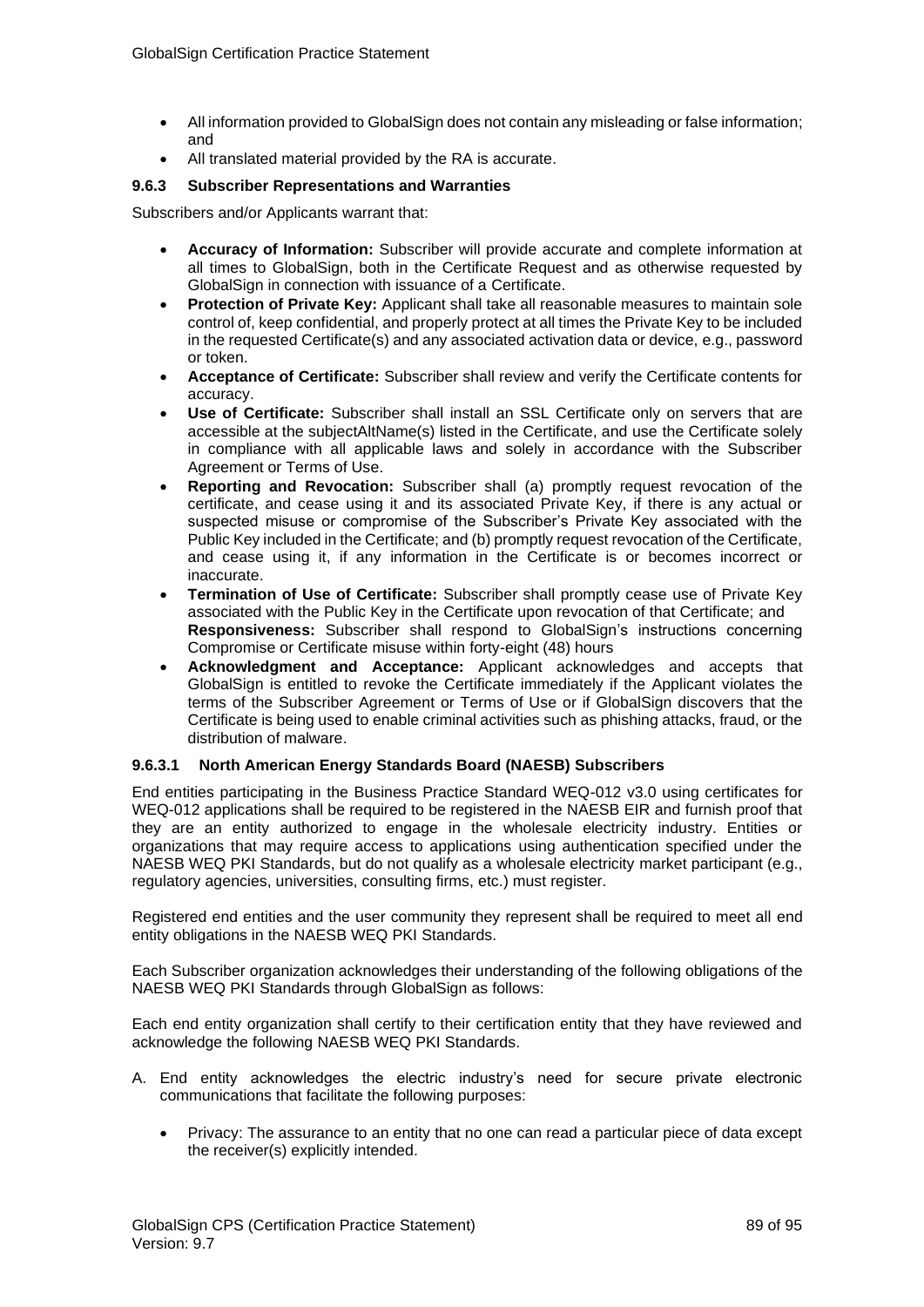- Authentication: The assurance to one entity that another entity is who he/she/it claims to be.
- Integrity: The assurance to an entity that data has not been altered (intentionally or unintentionally) between "there" and "here," or between "then" and "now"; and
- Non-Repudiation/contentCommitment: A party cannot deny having engaged in the transaction or having sent the electronic message.

End entity acknowledges the industry's endorsement of Public Key cryptography which utilizes Certificates to bind a person's or computer system's Public Key to its entity and to support symmetric encryption key exchange.

B. End entity has evaluated each of its selected Certification Authority's Certification Practice Statement in light of those industry standards as identified by the Certification Authority.

When applicable, end entities shall be obligated to register their legal business identification and secure an "Entity Code" that will be published in the NAESB EIR and used in all Subscriber applications submitted by, and Certificates issued to, that end entity.

End entities shall also be required to comply with the following requirements:

- Protect their Private Keys from access by other parties.
- When applicable, identify, through the NAESB EIR, the specific entity they have selected GlobalSign to use as their Authorized Certification Authority.
- Execute all agreements and contracts with GlobalSign as required by GlobalSign's Certification Practice Statement necessary for GlobalSign to issue Certificates to the end entity for use in securing electronic communications.
- Comply with all obligations required and stipulated by GlobalSign in this CPS, e.g., Certificate application procedures, Applicant identity proofing/verification, and Certificate management practices.
- Confirm that it has a PKI Certificate management program, has trained all affected employees in that program, and has established controls to ensure compliance with that program. This program shall include, but is not limited to:
	- o Certificate Private Key security and handling policy(ies)
	- o Certificate revocation policy(ies)
- Identify the type of Subscriber (I.e., individual, role, device, or application) and provide complete and accurate information for each Certificate Request.

## **9.6.4 Relying Party Representations and Warranties**

Prior to relying on a Certificate, Relying Parties must accept the Relying Party Agreement and act in accordance with the Relying Party Agreement and this CPS.

A party relying on an Issuing CA's Certificate warrants to:

- Have the technical capability to use Certificates.
- Receive notice of the Issuing CA and associated conditions for Relying Parties.
- Validate an Issuing CA's Certificate by using Certificate status information (e.g., a CRL or OCSP) published by the Issuing CA in accordance with the proper Certificate path validation procedure.
- Trust an Issuing CA's Certificate only if all information featured on such Certificate can be verified via such a validation procedure as being correct and up to date.
- Rely on an Issuing CA's Certificate, only as it may be reasonable under the circumstances; and
- Notify the appropriate RA immediately, if the Relying Party becomes aware of or suspects that a Private Key has been Compromised.

The obligations of the Relying Party, if it is to reasonably rely on a Certificate, are to:

• Verify the validity or revocation of the CA Certificate using current revocation status information as indicated to the Relying Party.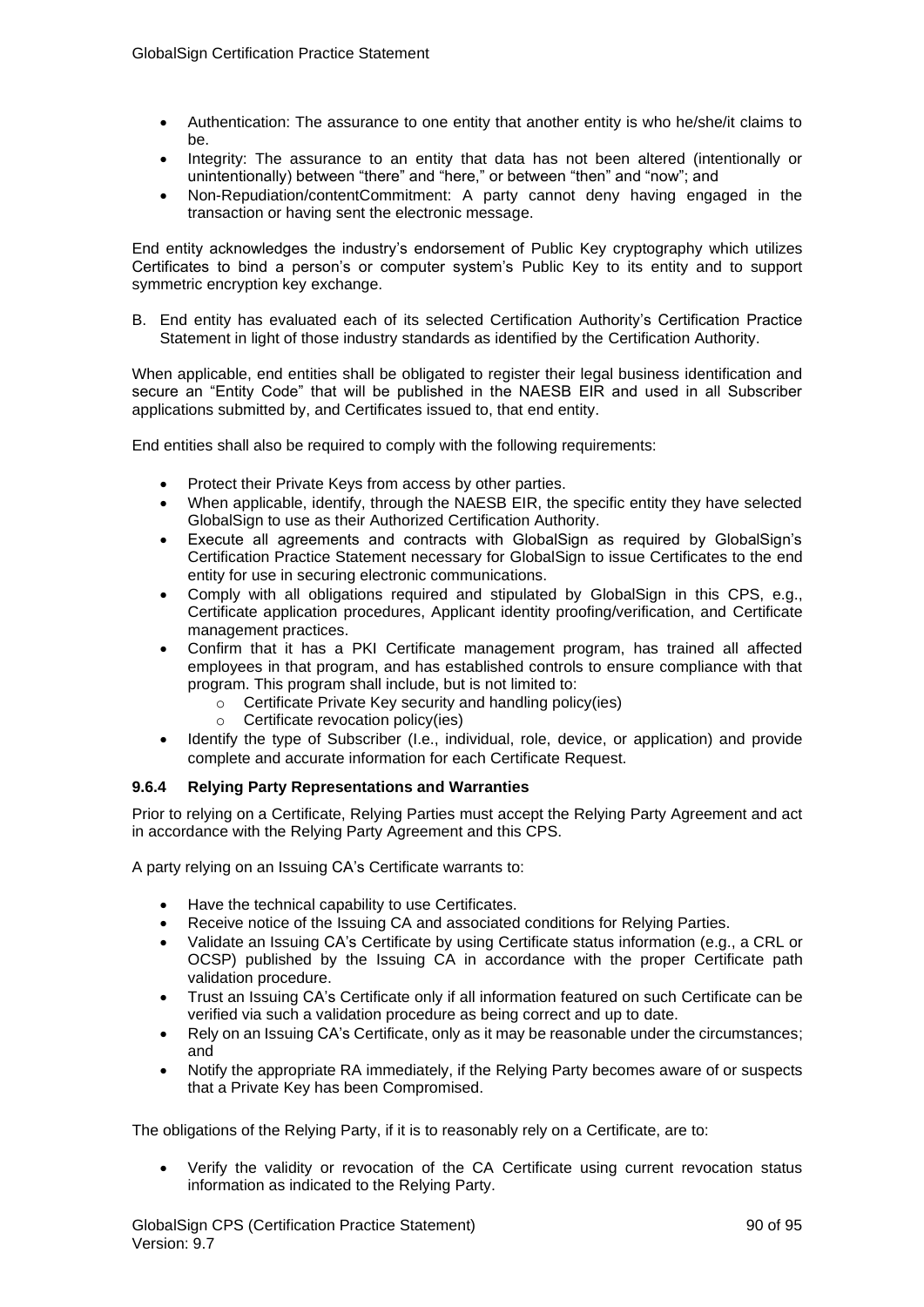- Take account of any limitations on the usage of the Certificate indicated to the Relying Party either in the Certificate or this CPS; and
- Take any other precautions prescribed in the Issuing CA's Certificate as well as any other policies or terms and conditions made available in the application context a Certificate might be used.

Relying Parties must at all times establish that it is reasonable to rely on a Certificate under the circumstances taking into account circumstances such as the specific application context a Certificate is used in.

## **9.6.4.1 North American Energy Standards Board (NAESB) Relying Parties**

Relying Party obligations shall be specified within the context of each NAESB requirement that employs these NAESB WEQ PKI Standards, in addition to the following:

- the Certificate was issued by GlobalSign, a registered Authorized Certification Authority.
- the entire Certificate validation/trust chain to GlobalSign for NAESB issuing Authorized Certification Authority Root Certificate is intact and valid.
- the Certificate is valid and has not been revoked; and
- the Certificate was issued under one of the NAESB assurance level object identifiers.

## **9.6.4.2 Relying Parties for Qualified Certificates**

For Qualified Certificates under the payment services Directive (EU) 2015/2366 or Open Banking, a Relying Party must take into account the legislation applicable to Relying Party and the Certificate Subject. At least the following information included in the Certificate must be considered by a Relying Party:

- Competent Authority
- Payment service provider or financial institution

## **9.6.5 Representations and Warranties of Other Participants**

No stipulation.

## **9.7 Disclaimers of Warranties**

EXCEPT TO THE EXTENT PROHIBITED BY LAW OR AS OTHERWISE PROVIDED HEREIN, GLOBALSIGN DISCLAIMS ALL WARRANTIES INCLUDING ANY WARRANTY OF MERCHANTABILITY AND/OR FITNESS FOR A PARTICULAR PURPOSE.

## **9.8 Limitations of Liability**

TO THE EXTENT GLOBALSIGN HAS ISSUED AND MANAGED THE CERTIFICATE IN ACCORDANCE WITH THE BASELINE REQUIREMENTS AND THIS CPS, GLOBALSIGN SHALL NOT BE LIABLE TO THE SUBSCRIBER, RELYING PARTY OR ANY THIRD PARTIES FOR ANY LOSSES SUFFERED AS A RESULT OF USE OR RELIANCE ON SUCH CERTIFICATE. OTHERWISE, GLOBALSIGN'S LIABILITY TO THE SUBSCRIBER, RELYING PARTY OR ANY THIRD PARTIES FOR ANY SUCH LOSSES SHALL IN NO EVENT EXCEED ONE THOUSAND DOLLARS (\$1,000) PER CERTIFICATE; PROVIDED HOWEVER THAT THE LIMITATION SHALL BE TWO THOUSAND DOLLARS (\$2,000) PER CERTIFICATE FOR AN EV CERTIFICATE OR AN EV CODE SIGNING CERTIFICATE.

THIS LIABILITY CAP LIMITS DAMAGES RECOVERABLE OUTSIDE OF THE CONTEXT OF THE GLOBALSIGN WARRANTY POLICY. AMOUNTS PAID UNDER THE WARRANTY POLICY ARE SUBJECT TO THEIR OWN LIABILITY CAPS.

IN NO EVENT SHALL GLOBALSIGN BE LIABLE FOR ANY INDIRECT, INCIDENTAL, SPECIAL, OR CONSEQUENTIAL DAMAGES, OR FOR ANY LOSS OF PROFITS, LOSS OF DATA OR OTHER INDIRECT, INCIDENTAL, CONSEQUENTIAL DAMAGES ARISING FROM OR IN CONNECTION WITH THE USE, DELIVERY, RELIANCE UPON, LICENSE, PERFORMANCE OR NON-PERFORMANCE OF CERTIFICATES, DIGITAL SIGNATURES OR ANY OTHER TRANSACTIONS OR SERVICES OFFERED OR CONTEMPLATED BY THIS CPS.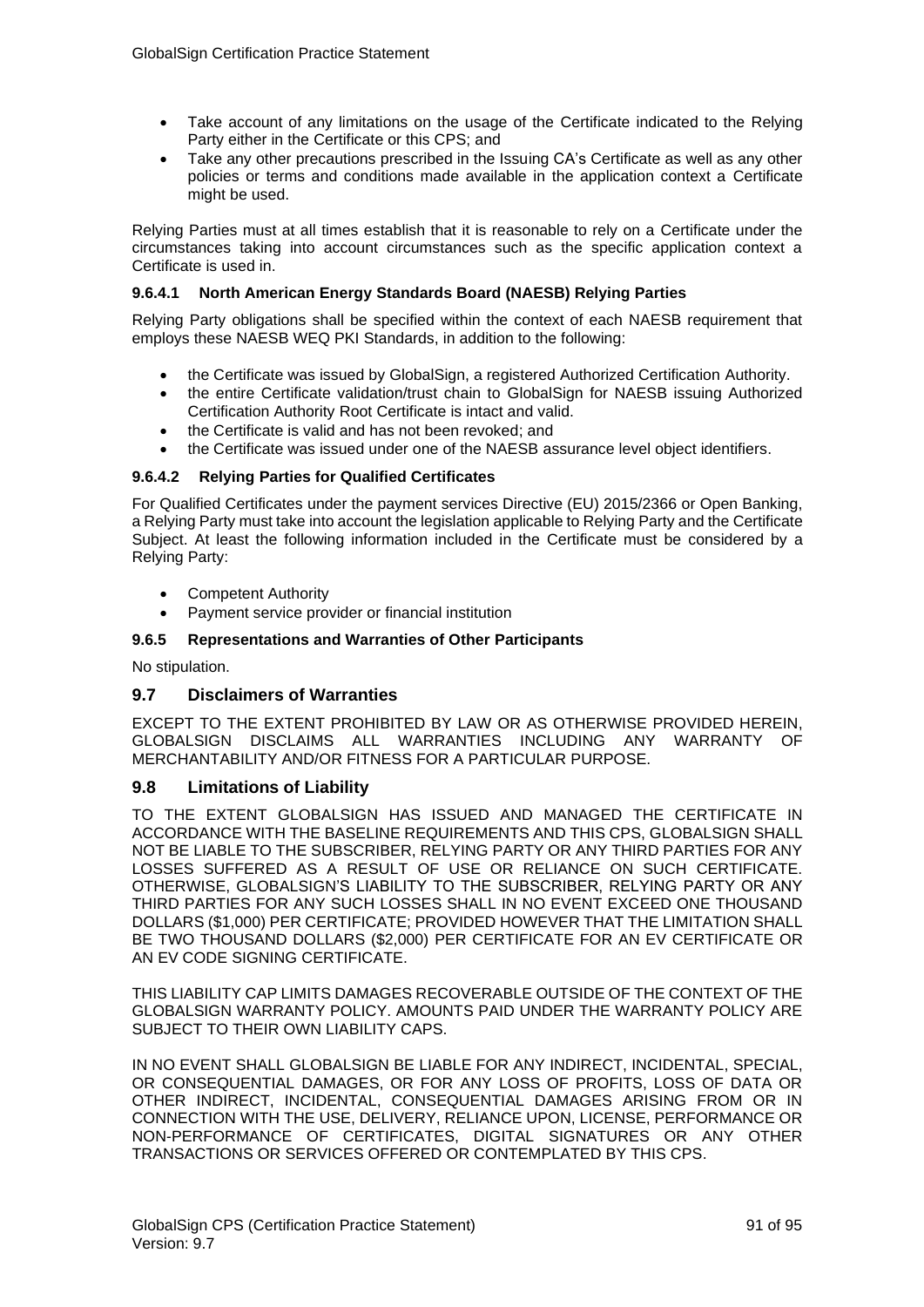## **9.9 Indemnities**

## **9.9.1 Indemnification by GlobalSign**

GlobalSign shall defend, indemnify and hold harmless each Application Software Supplier against any claim, damage, or loss suffered by the Application Software Supplier related to an Extended Validation SSL Certificate or Extended Validation Code Signing Certificate issued by GlobalSign, regardless of the cause of action or legal theory involved, except where the claim, damage, or loss suffered by the Application Software Supplier was directly caused by the Application Software Supplier's software displaying either (1) a valid and trustworthy EV Certificate as not valid or trustworthy or (2) displaying as trustworthy (i) a Certificate that has expired or (ii) a revoked Certificate where the revocation status is available online but the Application Software Supplier's software failed to check or ignored the status.

## **9.9.2 Indemnification by Subscribers**

To the extent permitted by law, each Subscriber shall indemnify GlobalSign, its partners, and any Trusted Root entities, and their respective directors, officers, employees, agents, and contractors against any loss, damage, or expense, including reasonable attorney's fees, related to (i) any misrepresentation or omission of material fact by Subscriber, regardless of whether the misrepresentation or omission was intentional or unintentional; (ii) Subscriber's breach of the Subscriber Agreement, this CPS, or applicable law; (iii) the Compromise or unauthorized use of a Certificate or Private Key caused by the Subscriber's negligence; or (iv) Subscriber's misuse of the Certificate or Private Key.

## **9.9.3 Indemnification by Relying Parties**

To the extent permitted by law, each Relying Party shall indemnify GlobalSign, its partners, and any cross-signed entities, and their respective directors, officers, employees, agents, and contractors against any loss, damage, or expense, including reasonable attorney's fees, related to the Relying Party's (i) breach of the Relying Party Agreement, this CPS, or applicable law; (ii) unreasonable reliance on a Certificate; or (iii) failure to check the Certificate's status prior to use.

## **9.10 Term and Termination**

## **9.10.1 Term**

This CPS remains in force until such time as communicated otherwise by GlobalSign on its web site or Repository.

## **9.10.2 Termination**

Notified changes are appropriately marked by an indicated version. Changes become effective immediately upon publication.

## **9.10.3 Effect of Termination and Survival**

GlobalSign will communicate the conditions and effect of this CPS termination via the appropriate Repository.

## **9.11 Individual Notices and Communications with Participants**

GlobalSign accepts notices related to this CPS by means of digitally signed messages or in paper form. Upon receipt of a valid, digitally signed acknowledgment of receipt from GlobalSign the sender of the notice deems its communication effective. The sender must receive such acknowledgment within twenty (20) business days, or else written notice must then be sent in paper form through a courier service that confirms delivery or via certified or registered mail, postage prepaid, return receipt requested, addressed to the sender. Individuals communications made to GlobalSign must be addressed to: [legal@globalsign.com](mailto:legal@globalsign.com) or by post to GlobalSign in the address provided in Section 1.5.2.

## **9.12 Amendments**

## **9.12.1 Procedure for Amendment**

This CPS is reviewed at least annually and may be reviewed more frequently. All changes are reviewed and approved by the GlobalSign CA Governance Policy Authority before insertion. Changes to this CPS are indicated by appropriate numbering.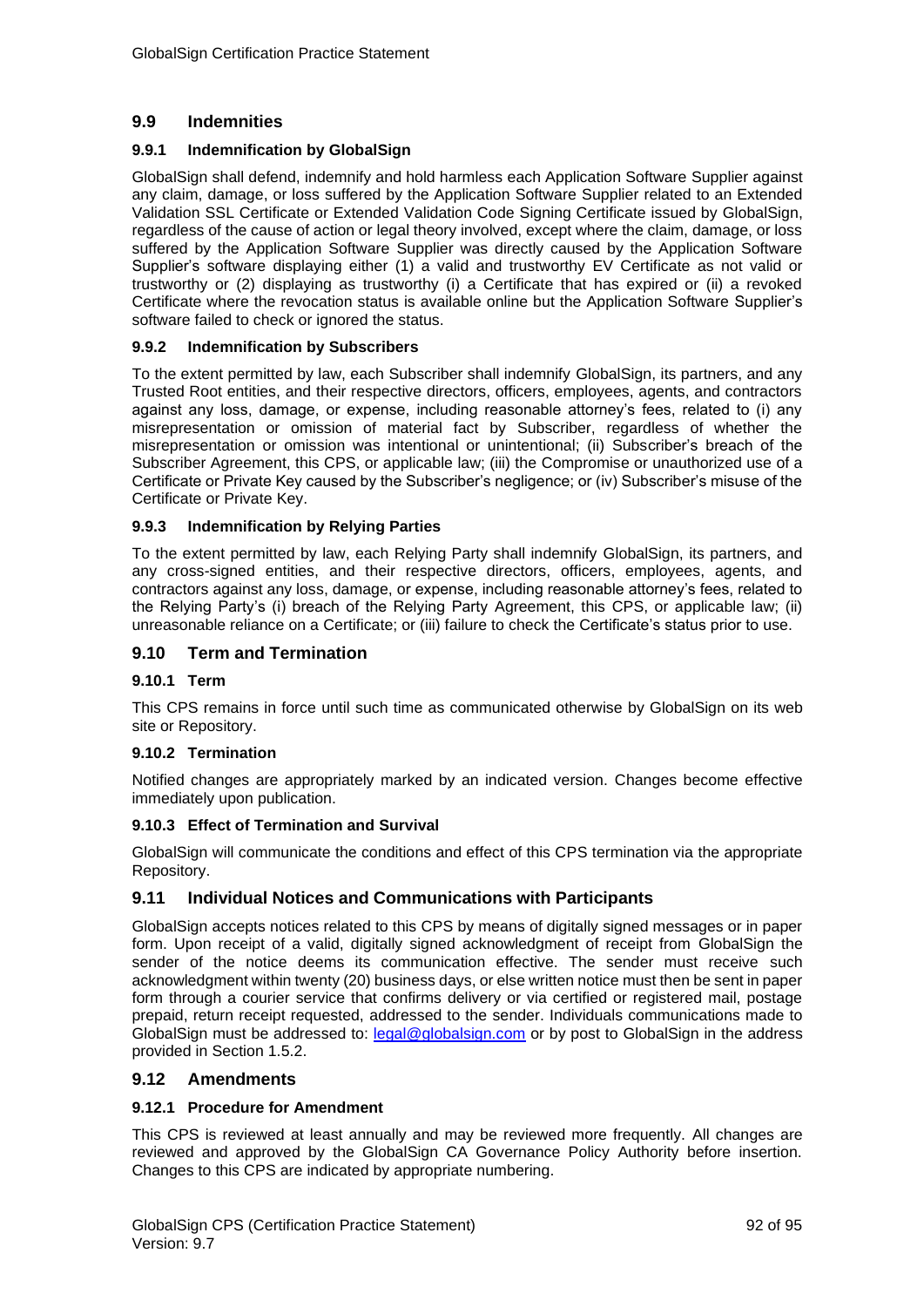## **9.12.2 Notification Mechanism and Period**

GlobalSign will post appropriate notice on its web sites of any major or significant changes to this CPS as well as any appropriate period by when the revised CPS is deemed to be accepted.

### **9.12.3 Circumstances Under Which OID Must be Changed**

No stipulation

## **9.13 Dispute Resolution Provisions**

Before resorting to any dispute resolution mechanism including adjudication or any type of alternative dispute resolution (including without exception mini-trial, arbitration, binding expert's advice, co-operation monitoring and normal expert's advice) complaining parties agree to notify GlobalSign of the dispute to seek dispute resolution.

Upon receipt of a dispute notice, GlobalSign convenes a dispute committee that advises GlobalSign management on how to proceed with the dispute. The dispute committee convenes within twenty (20) business days from receipt of a dispute notice. The dispute committee is composed of a counsel, a data protection officer, a member of GlobalSign operational management and a security officer. The counsel or data protection officer chair the meeting. In its resolutions the dispute committee proposes a settlement to the GlobalSign executive management. The GlobalSign executive management may subsequently communicate the proposed settlement to the complaining party.

If the dispute is not resolved within twenty (20) business days after initial notice pursuant to CPS, parties submit the dispute to arbitration, in accordance with art. 1676-1723 of the Belgian Judicial Code.

There will be three (3) arbitrators of whom each party proposes one while both parties of the dispute choose the third arbitrator. The place of the arbitration is Leuven, Belgium and the arbitrators determine all associated costs.

## **9.14 Governing Law**

This CPS is governed, construed, and interpreted in accordance with the laws of Belgium. This choice of law is made to ensure uniform interpretation of this CPS, regardless of the place of residence or place of use of GlobalSign Certificates or other products and services. The law of Belgium applies also to all GlobalSign commercial or contractual relationships in which this CPS may apply or quoted implicitly or explicitly in relation to GlobalSign products and services where GlobalSign acts as a provider, supplier, beneficiary receiver or otherwise.

Each party, including GlobalSign partners, Subscribers and Relying Parties, irrevocably submit to the jurisdiction of the district courts of Leuven, Belgium.

## **9.15 Compliance with Applicable Law**

GlobalSign complies with applicable laws of Belgium. Export of certain types of software used in certain GlobalSign public Certificate management products and services may require the approval of appropriate public or private authorities. Parties (including GlobalSign, Subscribers and Relying Parties) agree to comply with applicable export laws and regulations as pertaining in Belgium.

## **9.16 Miscellaneous Provisions**

## **9.16.1 Entire Agreement**

GlobalSign will contractually obligate every RA involved with Certificate issuance to comply with this CPS and all applicable industry guidelines. No third party may rely on or bring action to enforce any such agreement.

#### **9.16.2 Assignment**

Entities operating under this CPS cannot assign their rights or obligations without the prior written consent of GlobalSign.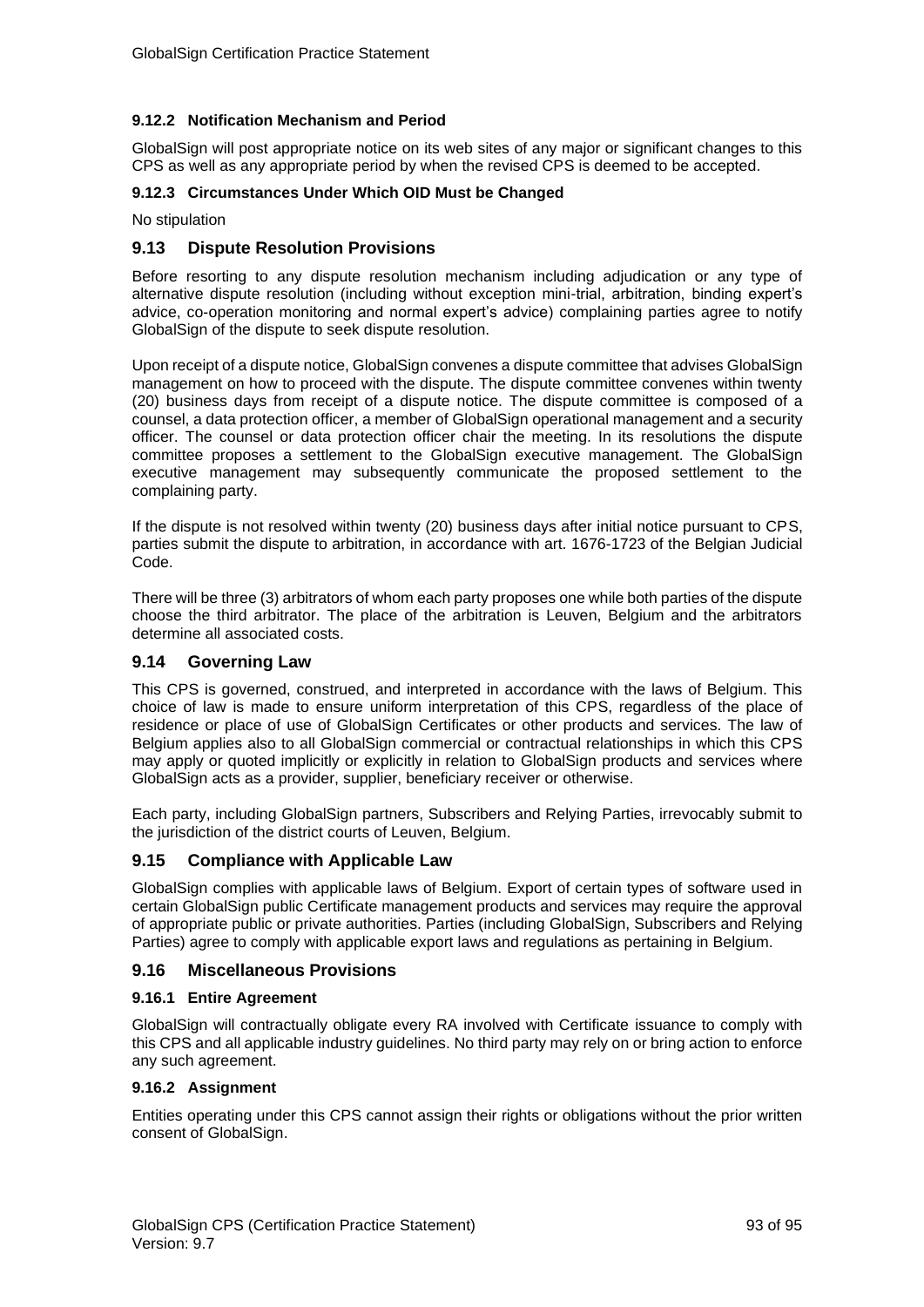## **9.16.3 Severability**

If any provision of this CPS, including limitation of liability clauses, is found to be invalid or unenforceable, the remainder of this CPS will be interpreted in such manner as to affect the original intention of the parties.

Each provision of this CPS that provides for a limitation of liability, is intended to be severable and independent of any other provision and is to be enforced as such.

### **9.16.4 Enforcement (Attorney's Fees and Waiver of Rights)**

GlobalSign may seek indemnification and attorneys' fees from a party for damages, losses and expenses related to that party's conduct. GlobalSign's failure to enforce a provision of this CPS does not waive GlobalSign's right to enforce the same provisions later or right to enforce any other provisions of this CPS. To be effective any waivers must be in writing and signed by GlobalSign.

### **9.16.5 Force Majeure**

GlobalSign shall not be liable for any losses, costs, expenses, liabilities, damages, or claims arising out of or related to delays in performance or from failure to perform its obligations if such failure or delay is due to circumstances beyond GlobalSign's reasonable control, including without limitation, acts of any governmental body, war, insurrection, sabotage, embargo, fire, flood, strike or other, interruption of or delay in transportation, unavailability of, interruption or delay in telecommunications or third party services.

## **9.17 Other Provisions**

Third party Issuing CAs that want to subscribe to the Trusted Root CA chaining service of GlobalSign must adhere to this CPS and all of its conditions. This adherence is implemented and verified through a number of legal and procedural controls and is verified through annual audits. Controls include, but are not limited to:

- Execution of a CA chaining agreement between the Trusted Root Subscriber and GlobalSign.
- Submission and publication of a CPS reviewed and acceptance by GlobalSign and/or GlobalSign auditors; and
- Submission of PKI infrastructure review by Trusted Root Subscriber and acceptance by GlobalSign and/or GlobalSign auditors.

## **9.17.1 CA Chaining Agreement**

The CA chaining Agreement includes the following terms and conditions:

- Use of Trusted Root by Subscriber's enterprise and subsidiaries (50+% controlling interest) only.
- Non-commercial use only: Certificates issued are for own use, staff, and third parties affiliated with Subscriber for existing business use and processes only. Reselling is explicitly disallowed.
- Restriction of types of end entity Certificates: S/MIME, SSL client Certificates:
- Requirement of submission of CPS reviewed and accepted by GlobalSign.
- Compliance with this CPS.
- Submission of PKI Infrastructure review documenting physical, personnel, network, logical and operational controls in line with industry standards.
- Requirement of FIPS 140-2 level3 or equivalent cryptographic modules for CA and Subordinate CA Private Key management.
- No cross-signing allowed.
- Enforcement of export controls for issued Certificates in compliance with US Export regulations.
- Acceptance of annual audits by GlobalSign and/or GlobalSign auditors.
- Ongoing requirement to notify GlobalSign of material changes in CA environment as reported in the PKI infrastructure review and CPS; and
- Acceptance of Subscriber that GlobalSign might publish Subscriber CA in a GlobalSign repository.